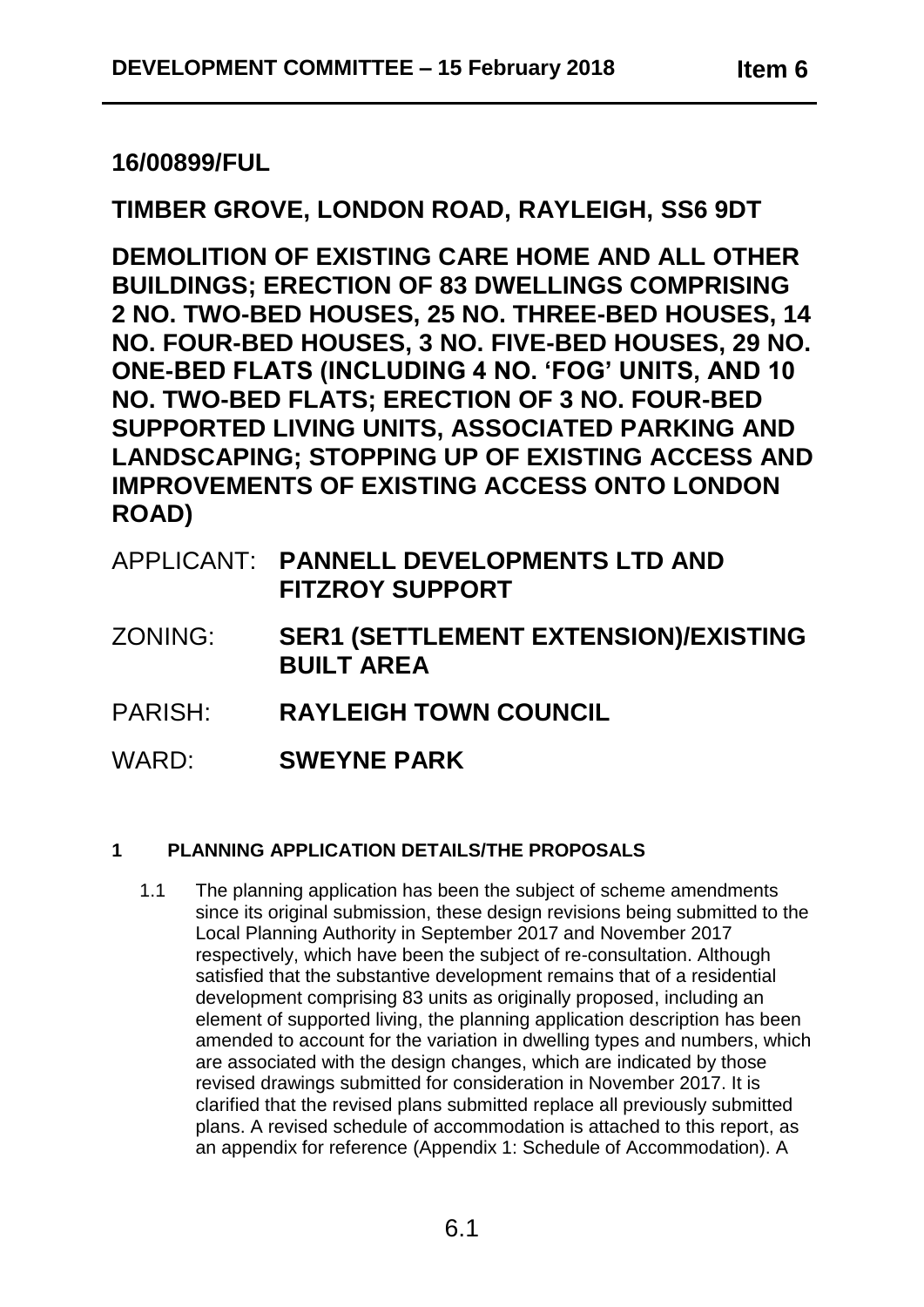- 1.2 The application proposes therefore the demolition of an existing care home and all other buildings, erection of 83 dwellings comprising:-
	- 2 No. two-bed houses:
	- 25 No. three-bed houses;
	- 14 No. four-bed houses;
	- 3 No. five-bed houses:
	- 29 No. one-bed flats (including 4 No. 'FOG' units); and
	- 10 No. two-bedroomed flats:
	- Erection of 3 No. four-bed supported living units;
	- Associated parking and landscaping, stopping-up of existing access and improvement of existing access onto London Road.
- 1.3 The application forms part of a masterplan which includes the future development of the site located to the north and west by Countryside Properties (UK) Ltd, which is currently being determined. There is a site previously developed by Bellway Homes to the east of the application site and the southern site previously developed by Weston Homes Plc. The scheme is for primarily residential use with the south east of the site being allocated for the relocated care home. Its key objective is to provide quality housing in an area with good infrastructure.

## **2 SUMMARY OVERVIEW**

- 2.1 The application, as revised, seeks full planning consent for a mixed development comprising 83 new dwellings and 3 No. Supported Living units to be operated by Fitzroy Support. The residential element of the scheme would deliver 44 houses and 39 flats, and would be accessed by a network of estate roads. Parking for the residential accommodation would be provided in the form of off-street spaces, garages and car ports.
- 2.2 The majority of the proposed flats would be provided in four blocks located in the northern part of the site. These would provide accommodation over three floors, with the top floor of each block incorporated within the roof space. In addition, 4 No. one-bedroom 'flat over garage' (FOG) units would be provided. All flats would be served by communal open space.
- 2.3 The new houses would be two storeys in height, although some would include roof level accommodation (two and a half storey) served by dormer windows. A mix of 2, 3, 4 and 5-bedroom houses would be provided in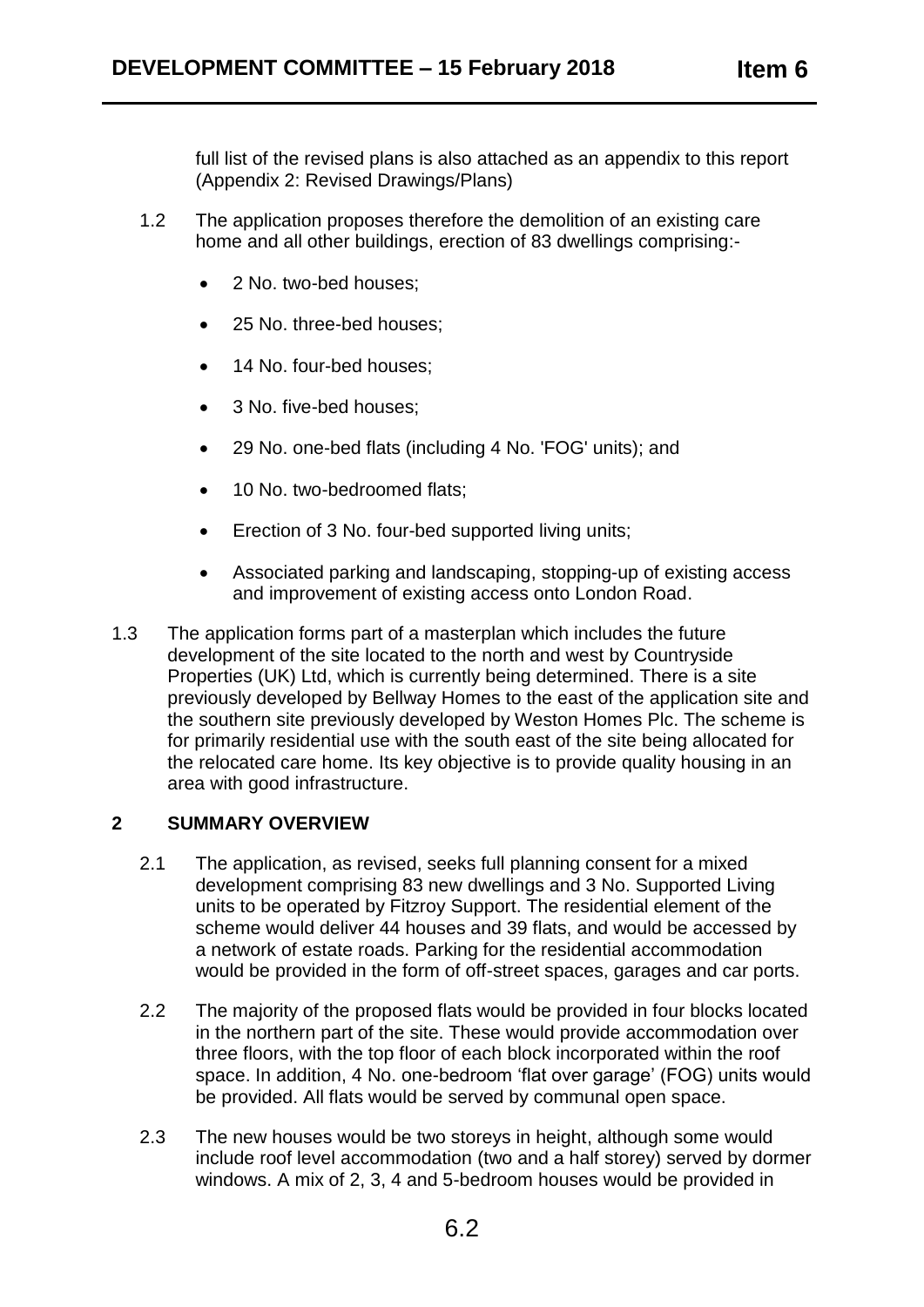terraced, semi-detached and detached form. All houses would include private gardens.

- 2.4 In place of the previously proposed replacement care home, the revised application proposes 'supported living' accommodation in the form of three detached, 4-bedroom bungalows with roof level accommodation. These units would be operated by Fitzroy Support whose existing premises at the site, which are in a poor state of repair, would be demolished. Fitzroy Support is a national charity which assists people with learning disabilities to live more independent lives.
- 2.5 Fitzroy are required by the Essex Care Quality Commissioners to 'split' the single care home into three smaller units for supported living but in the same use (Class C2), the size of which, in combination, would be similar to the previously proposed single home. The occupants of the existing care home would transfer to the three Supported Living units where they would receive the same level of care which they receive at present within the care home. Care would be administered by staff employed on a shift basis, who would provide 24 hour cover at each unit but who would not live at the properties. The same number of staff would be required to cover the three units as would be required to cover the single care home. It should be noted that none of the occupants can live independently, and they will require this level of care from the start of their occupation of the proposed Supported Living units.
- 2.6 The site would be subject to comprehensive planting proposals including buffer zone planting in the northern part of the site, and areas of boundary and structural planting. Important existing trees would be retained. The main area of public open space would be provided in the north-eastern part of the site, along with smaller areas on the eastern side of the site.
- 2.7 Access to and from the site would be provided from London Road, and the existing care home access would be stopped up. Car and cycle parking would be provided across the site for the flats and houses. Land forming part of the previous access from London Road, and originally proposed for car parking, would be used to provide a new, well-lit pedestrian route.

# **3 DEVELOPMENT PROPOSALS**

- 3.1 The layout has twelve different house types and within that a high number of variations in materials. Six different apartment types are proposed with external material variations mixed throughout, which provide differing street scenes. These include detached, semi-detached, FOGs, terraced and apartments all set out across the site punctuated with landscaping, boundaries, garages and pergolas. The main arterial road provides a change in direction to ensure there are no over long linear spaces.
- 3.2 The application proposes densities and dwelling mix within the development, which the application promotes as appropriate for this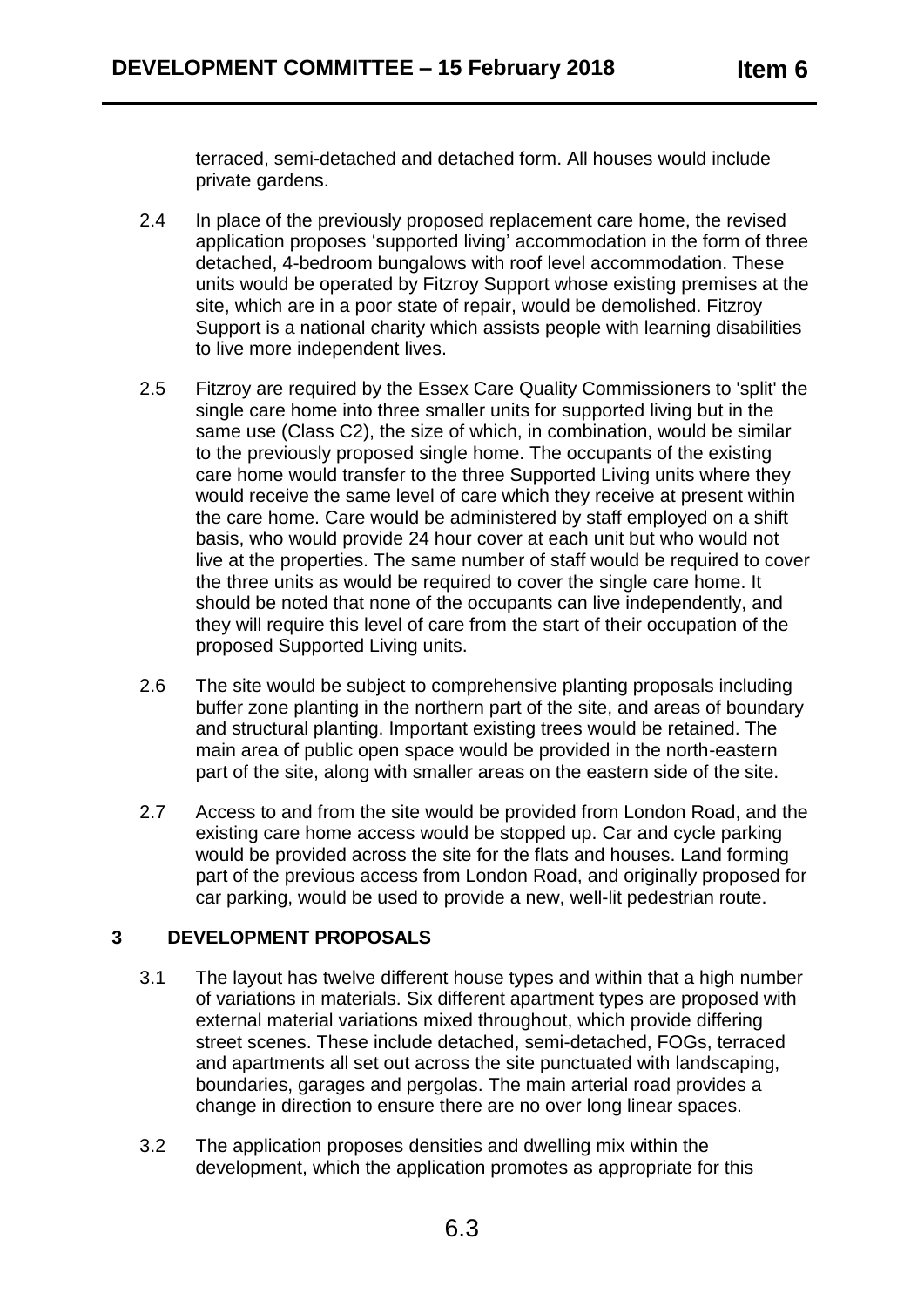location and which are in context with the surrounding environments. Densities generally stay constant from the entrance at the south to the north where the apartments are located. The total application site area is 3.02 Ha, which includes the site buffer zone. The proposed residential development therefore equates to a density of 27.4 d/ha, which the application promotes as being appropriate in this location and reflects the guidance within the Essex Design Guide.

- 3.3 In addition, the proposals include the provision of three supported living dwellings to replace the previously proposed care home. These provide a more expectable integration into the overall scheme
- 3.4 The mix of dwellings proposed has been arrived at by establishing a quantum of units that a site of the size, relationship to the local transport infrastructure and overall sustainability can support. The application indicates that the number of units on site delivers a sensible layout supporting an appropriate quantum of parking, refuse, and cycle storage and amenity area.
- 3.5 The proposed design seeks to provide a quality residential scheme to enhance the local area. The scheme intentionally proposes a mixture of family homes and single occupancy dwellings to give a wide appeal to the site, while also adding a varied mix of new housing stock. In addition, a selection of traditional quality external materials have been blended together to complement the classic house designs influenced by the Essex Design Guide.

# **4 ACCESS AND PARKING**

- 4.1 Vehicle access will be from London Road and will have a 6m wide carriageway and have 1.5m - 2m wide footways. The proposed road would run through the core of the site to the front of the apartments. There are five side roads that are 5.8m wide with 1.5m footways that lead to the care home and other dwellings. Where there are parking spaces, the road width increases to 6m.
- 4.2 Following comments from the Urban Design Officer parking was removed from the access point to the southern point by the previous care home (by plots 11 - 12). This has now been altered to an access point to London Road, furthermore creating access to the town of Rayleigh.
- 4.3 The revisions have opened up, broken down, softened and varied the parking arrangements across the site. The parking courts have been rearranged and split with landscaping and distance. Where the parking is located to the front of the building (the apartments) street scaping has been introduced. Parking space has been re-rationalised and reconfigured showing no more than four parking spaces in a row before a break for landscaping. The application indicates that these amendments will further break up the road materials and soften the appearance.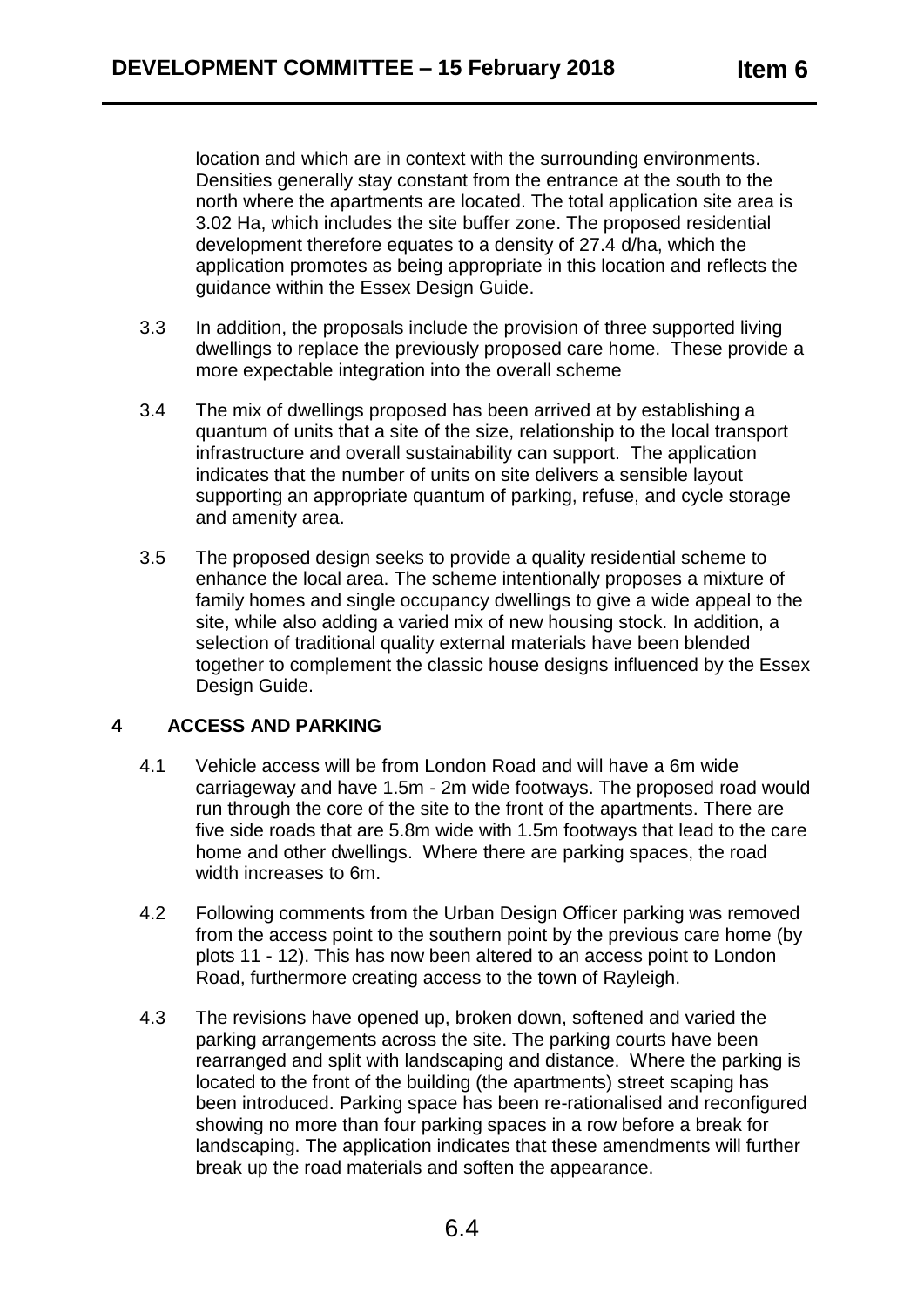## **5 REFUSE AND RECYCLE COLLECTION**

- 5.1 Hard standing will be provided within the curtilage of each plot for residual waste, recyclable waste, food waste and glass waste. This detail is shown by Housing Plan drawing No. 263/17/PL1000.
- 5.2 To the apartments there will be 2 bin store collection points located close to the side of the apartment block and would provide the following capacities for each:-
	- 1 x 1,100 ltr euro bin for residual waste
	- 1 x 180 ltr purple lid bin for residential waste
	- 3 x 240 ltr grey lid bin for recyclable waste
	- 2 x 140 ltr yellow lid bin for food waste
	- Wash down tap

## **6 DESIGN EVOLUTION**

- 6.1 The proposed design seeks to provide a quality residential scheme to enhance the local area. The scheme includes an intentional mixture of family homes and single occupancy dwellings to give a wide appeal to the site while adding a varied mix of new housing stock. Also a selection of traditional quality external materials have been blended together to complement the classic house designs influenced by the Essex Design Guide.
- 6.2 A number of recent developments are located directly adjacent to Timber Grove. To the south, Gunn Close was developed by Weston Homes where, more recently to the east, the area has been developed by Bellway Homes for residential use. A recent planning consent has been granted to Countryside Developments for the land to the north west.
- 6.3 There are a number of newly built properties in Rochford which provide a mixture of style features to the community and bring a wide range of desired properties for a range of different home owners. The surrounding influences that have been picked out from the Rochford District are all house types that have similar features but still provide varied character.
- 6.4 The majority of parking spaces have been set back and provide breaks in the street scenes along with the under crofts. This principle which is also found in the Essex Design Guide is one which has been carefully followed at Timber Grove, along with allocated parking courts.
- 6.5 A significant amount of the properties are between 2 3 storeys with 3 storeys to the apartments, such as the properties on Bellingham Lane. The majority of houses that are 3 storeys have rooms within the roof, which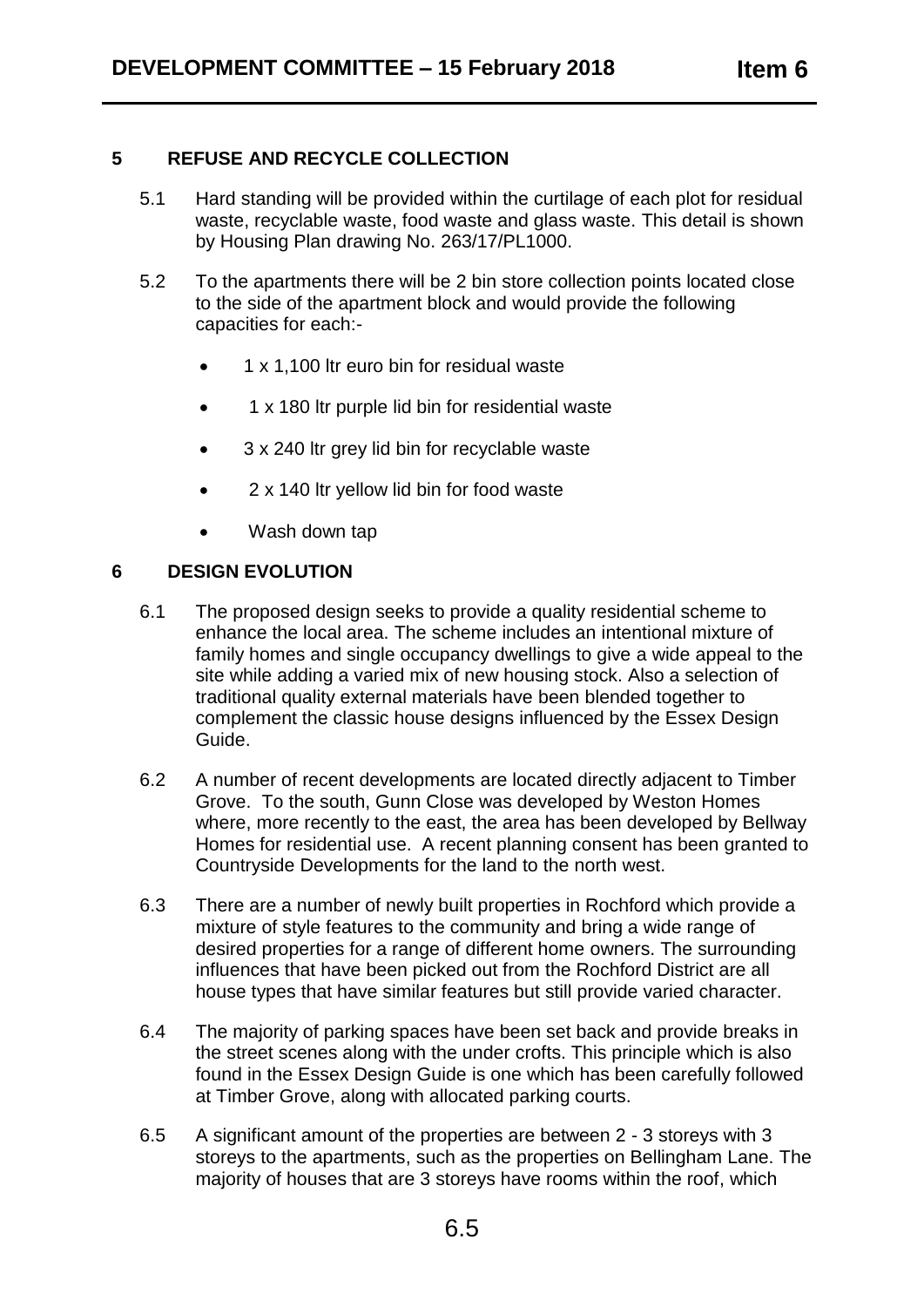doesn't disturb the height levels to the main street. Materials are mixed and weather boarding is a feature that runs through Rochford District. A number of the more historic buildings in Rayleigh such as the grade 2 listed building, 66 London Hill, have dark timber weather boarding. This has influenced the design of Timber Grove with materials and building form. Red and yellow bricks along with an off white render have also been picked up as features that have influenced Timber Grove.

- 6.6 It has been noted that many of the new builds such as the properties seen on Temple Way (Rawreth) have a high roof pitch of around 45 degrees. That can also be seen on The Trunnions and Heritage Way (Rochford). There is also a mix of red, grey and black roof tiles that in some occasions appear along the same street, such as on most new developments. Large front gardens with landscaping is not a common theme through Rochford District as paved paths are more favoured. It is noted that this is also common with the historic buildings.
- 6.7 The application has sought to incorporate some of the design features from Rayleigh that would enhance Timber Grove development and the wider area by taking influence from both the new and listed buildings in the area. This includes window treatment, and external material choices.

# **7 DESIGN AND ACCESS STATEMENT/SURROUNDING INFLUENCES**

- 7.1 The original site layout was reviewed by the urban design officer, Peter Dawson, in December 2015. This provoked a re-design and a detailed response which took place in the early part of 2016. The resulting layout was further reviewed by Martin Ivatt (on 28/06/2017) which again resulted in an updated layout. Further comments were received on 05/10/2017 and this was followed by a design review meeting held on 18/10/2017 where the site layout and related comments were discussed in detail.
- 7.2 Once a way forward had been agreed, the layout was further updated and a dialogue ensued between the Council and the urban design officer where the layout was finalised and agreed. Further drawings were issued which included:-
	- Supported living units, 3 No. chalets
	- The apartments to the north of the site
	- Key focal units to the main entrance and the P.O.S.
- 7.3 No comments were received with regard to the key units and the chalets, therefore, it was deemed acceptable as the design ethos followed the site' principles as well as the urban design officer's general comments. Positive feedback was received with regard to the apartments and these were further developed into the units now submitted.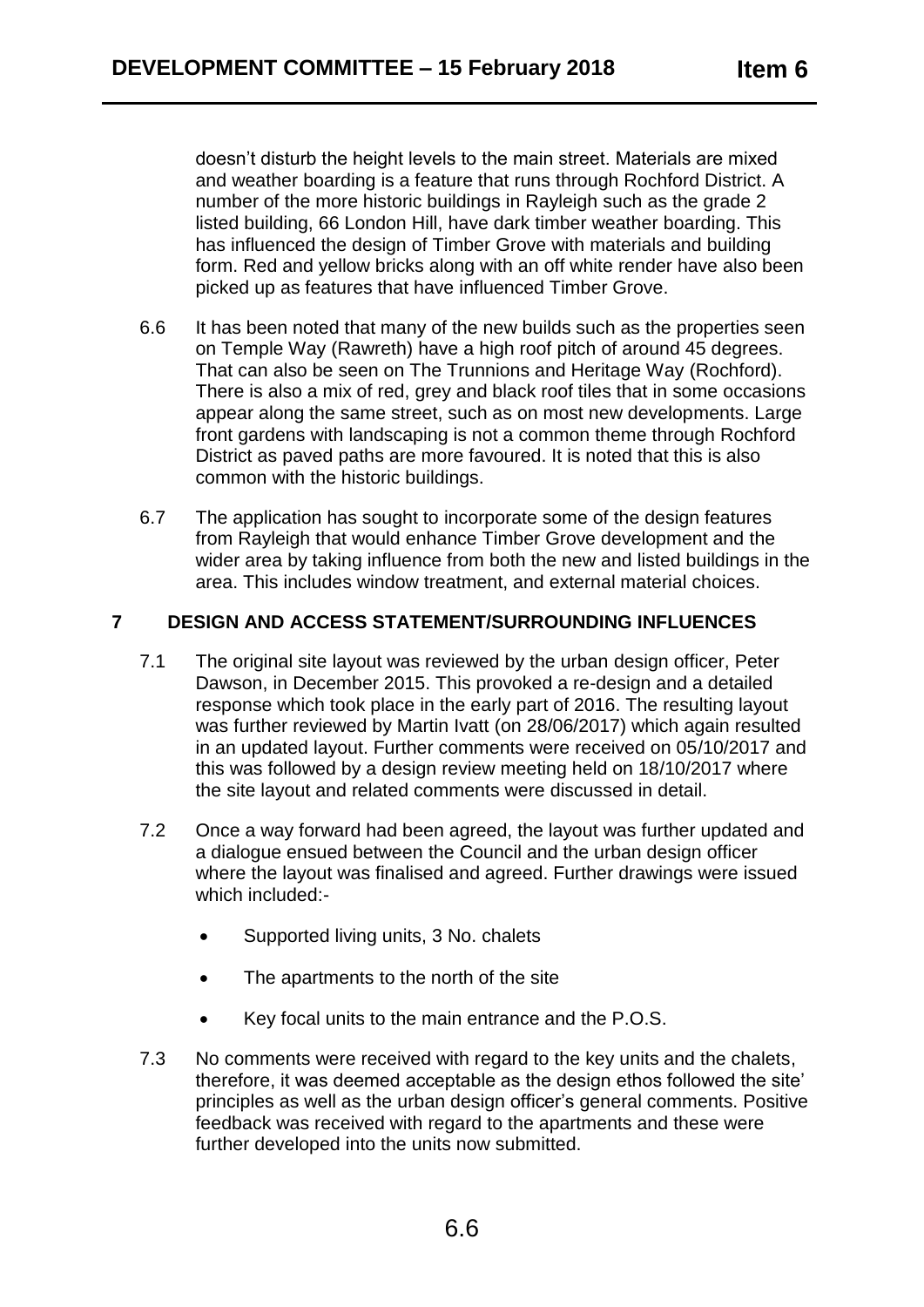## **8 SECURE BY DESIGN**

8.1 Advice has been sought from Essex Police with regard to security of the site and the proposals aspire to obtain a level similar to an accredited standard.

Layout Proposal

8.2 Timber Grove looks to provide its own architectural identity and variety whilst drawing on the positives from the immediate areas and the simple forms and materials of the more established and historic buildings dotted around the town.

# **9 SUMMARY OF DESIGN CHANGES**

- 9.1 Following the previously submitted drawings the application in its latest form incorporates the following changes:-
	- 1. Planting of screen between the public open space and the parking to the flats created.
	- 2. Public open space opened up by the re-positioning of proposed trees.
	- 3. The re-positioning of parking in front of public open space to increase openness and access.
	- 4. Removal of proposed trees to allow for more useable public open space.
	- 5. Road surface material changes and raised tables at key junctions have been included to allow more visual interest and create focal points of the development.
	- 6. Areas of additional landscaping have been added along the main access road throughout the site.
	- 7. Plots 46-49 have been revised to take on the suggestions by the ECC Place Services to ensure that the building heights are in line with the neighbouring plots, and the façades have been revised along with the addition of rear windows on the ground floor, which have been introduced to increase surveillance.
	- 8. Orientation of and re-plan of plots 17 19 and 28 31 has allowed for perimeter blocking to be applied. This in turn allowed for:-
	- 9. The design of the parking requirements to the terraces that is away from the spine road. This reduces the visual impact for pedestrians.
	- 10. The area of public open space/place making to the north of the site has been opened up to allow for better place making and natural play areas to be included.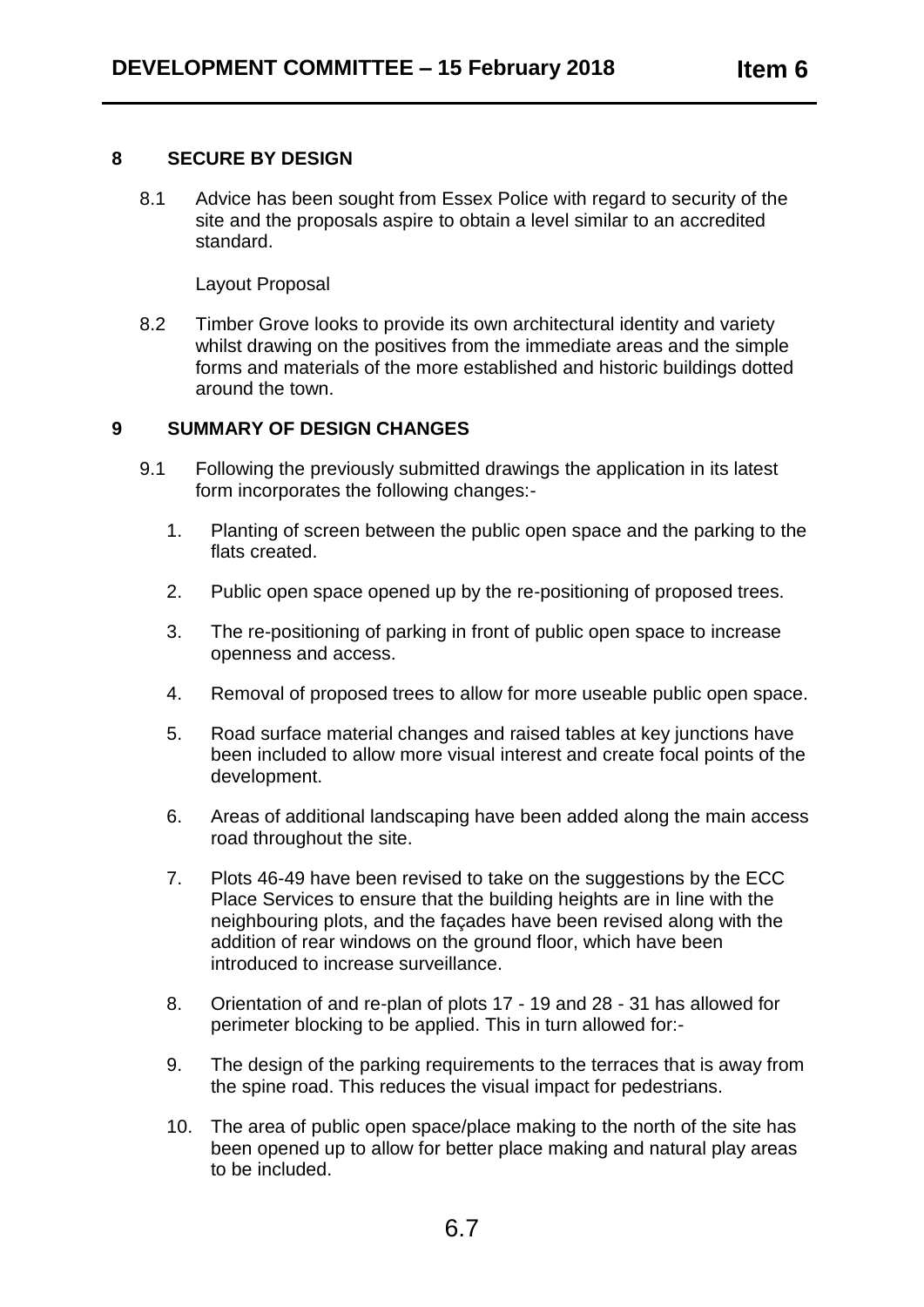- 11. Ground floor windows introduced to crease surveillance to key dwellings.
- 12. Feature dwellings have been revised in appearance to enhance the scheme.
- 13. All plots have been amended to take on board the comments by the ECC Place Services in regard to the appearance. This includes:-
- 14. Improved fenestration detailing.
- 15. Creation of a more desirable building frontage has increased manoeuvring space and provided a better view from the spine road.
- 16. Improved parking layout design to the north with smaller and connected flats to the site.
- 17. Massing reductions and scale improved to the flats.
- 18. Improved communal amenity spaces to the flats.
- 19. Separate public footpath from the site to London Road which is to be well lit.
- 20. Replacement of the care home with three supported living accommodations to the south east of the site, allowing improvements to the road layout.

## **10 STREET AND SPACES**

- 10.1 Generally, the highway design is dictated by the constraints given by the access point, tree retention and unique shape of the site. The main spine road and fronted buildings have been softened with pockets of landscaping with static spaces at 2 of the road junctions.
- 10.2 Visual character is promoted by buildings fronting the shared street spaces immediately off the primary road and the change in direction of the spine road reduces over linear runs whilst introducing visual interest when traversing the site. Soft landscaping has been placed to the entrance road as suggested.
- 10.3 The location of public open space is due to constraints imposed by the environmental, ecology and arboriculturalist reports. Although located to the north of the site the public open space (POS) would be accessible to all future occupiers, while respecting the existing ecology of the site. It also recognised that there is some parking fronting the POS and this has now been relocated, creating greater levels of accessibility. The densely wooded area is indicative and would be subject to a landscaping condition where it would be more open and available for general use.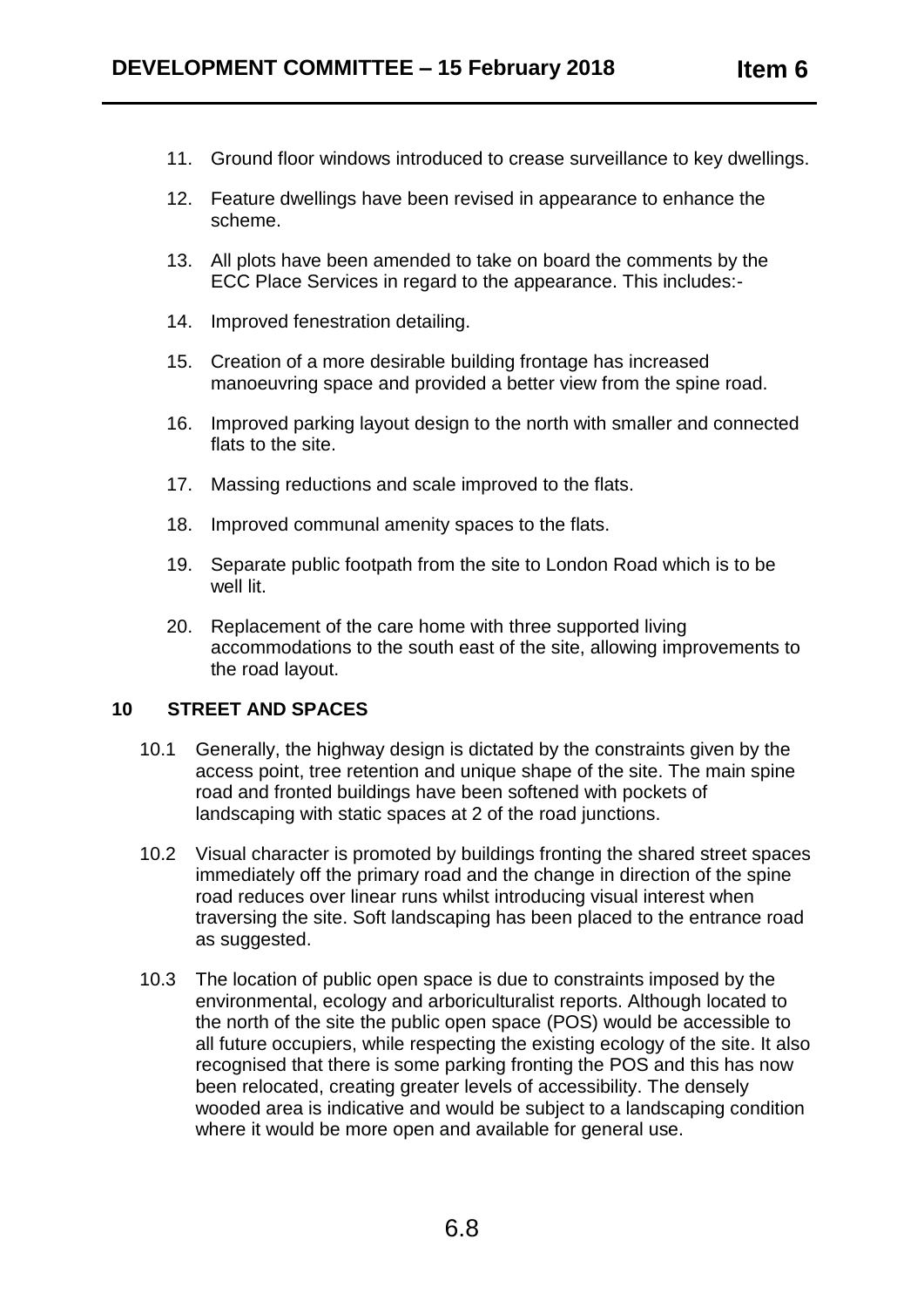## **11 SCALE/MASSING**

11.1 The proposed buildings are between 2 and 3 storeys, which is in context with the neighbouring residential properties. These dwellings would be spread across the site with dormers to the 3rd storey to complement the existing street scenes of Kingley Grange and Gunn Close. The offsetting of dwellings from the main road changes through the site which allows for front gardens and variation.

# **12 MATERIALS/APPEARANCE**

- 12.1 A change in surface materials and road types further enhances the place making of the small offset clusters. A mixture of facing brick work and render with brick window heads and stone sills/string courses have been carefully selected to blend with the surrounding materials and also present a quality palette of materials to the elevations. Through the site the mix of materials has been placed strategically to ensure the character of each street is unique.
- 12.2 The proposed windows and doors frames would be white uPvc along with white fascias, soffits and barge boards. Black gutters and down pipes offer a classic contrast for the rain water goods, fixtures and fittings. The roofing would be traditional with a style and mixed colours to match the surrounding area.

# **13 LANDSCAPING AD PUBLIC OPEN SPACES**

- 13.1 Soft landscaping has been introduced to the frontages in numerous locations and the brick boundary walls have been set back to accommodate planting and create static areas.
- 13.2 Although the landscape proposals have not been designed by a specialist, careful consideration has been given to the landscaping aims in order to respond to comments received by the case officer. Amenity space to the apartments has been clearly defined and separated from the public areas. All amenity areas are at least a minimum of  $100m^2$  and  $50m^2$  to the terraces.

# **14 SUPPORTING INFORMATION**

14.1 The application is supported by a number of plans which indicate the layout of the proposed development, including the position and orientation of the proposed residential units and their associated private amenity and parking spaces, relative to the access routes which are to serve the development. The submitted site plans also indicate the proposed location and layout of the new Timber Grove care home, which has been established since the early 1970's and is a single storey building of traditional construction, which will be relocated from its current position to an area of land, which is shown to be located at the south eastern corner of the application site.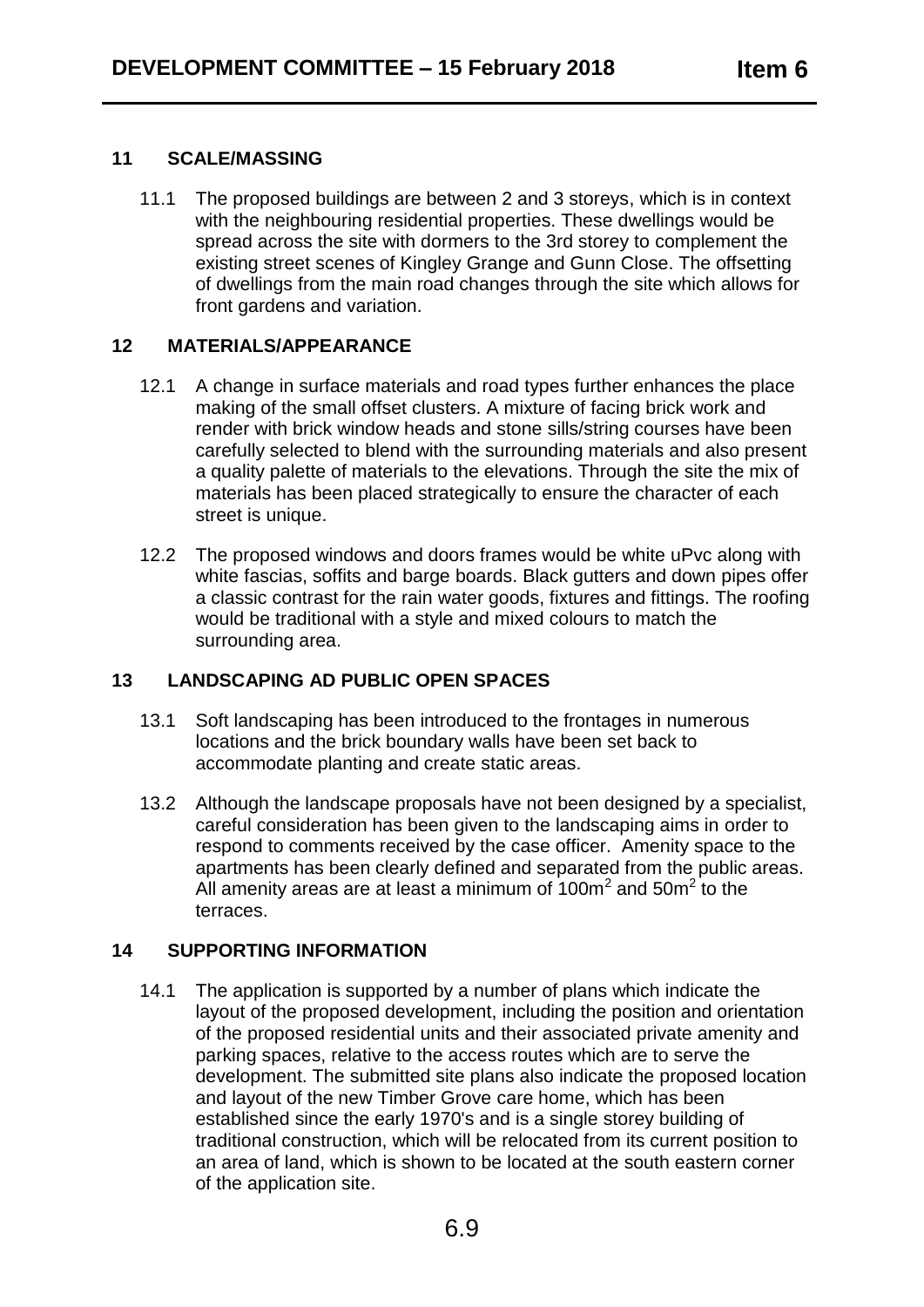- 14.2 The development involves the closure of the existing access which serves Timber Grove care home in favour of the use of the existing access located approximately 54 m (when measured from its centre) west of the care home access. The proposed use of the access located near to the BP petrol station is stated to meet the required road width, commensurate with the nature and scale of the development proposed.
- 14.3 The development will incorporate all the physical infrastructure works which are commensurate with the scale of the residential development proposed taking into account the physical characteristics of the site, its constraints and physical relationship to other built form in addition to the highway from which the development will be served.
- 14.4 The proposals will entail works which are required to ensure that the development is acceptable within the parameters of planning policy and associated regulatory requirements, including landscaping, drainage infrastructure works and vehicle access works, which will run through the core of the site in the form of a 6m wide carriageway with 1.5m - 2m wide footways.
- 14.5 A number of supporting documents have been submitted to support the planning application including the following:-
	- An updated Design and Access Statement (as amended November 2017)
	- A Planning Statement (as amended November 2017)
	- A Travel Plan
	- A Transport Assessment
	- An Ecological Impact Assessment
	- An Air Quality Assessment
	- Heritage Statement
	- Flood Risk Assessment
	- An Arboricultural Report
	- A Noise Assessment
	- A Preliminary Land Quality Risk Assessment
	- Landscape Masterplan
	- Ecological Impact Assessment; and

# 6.10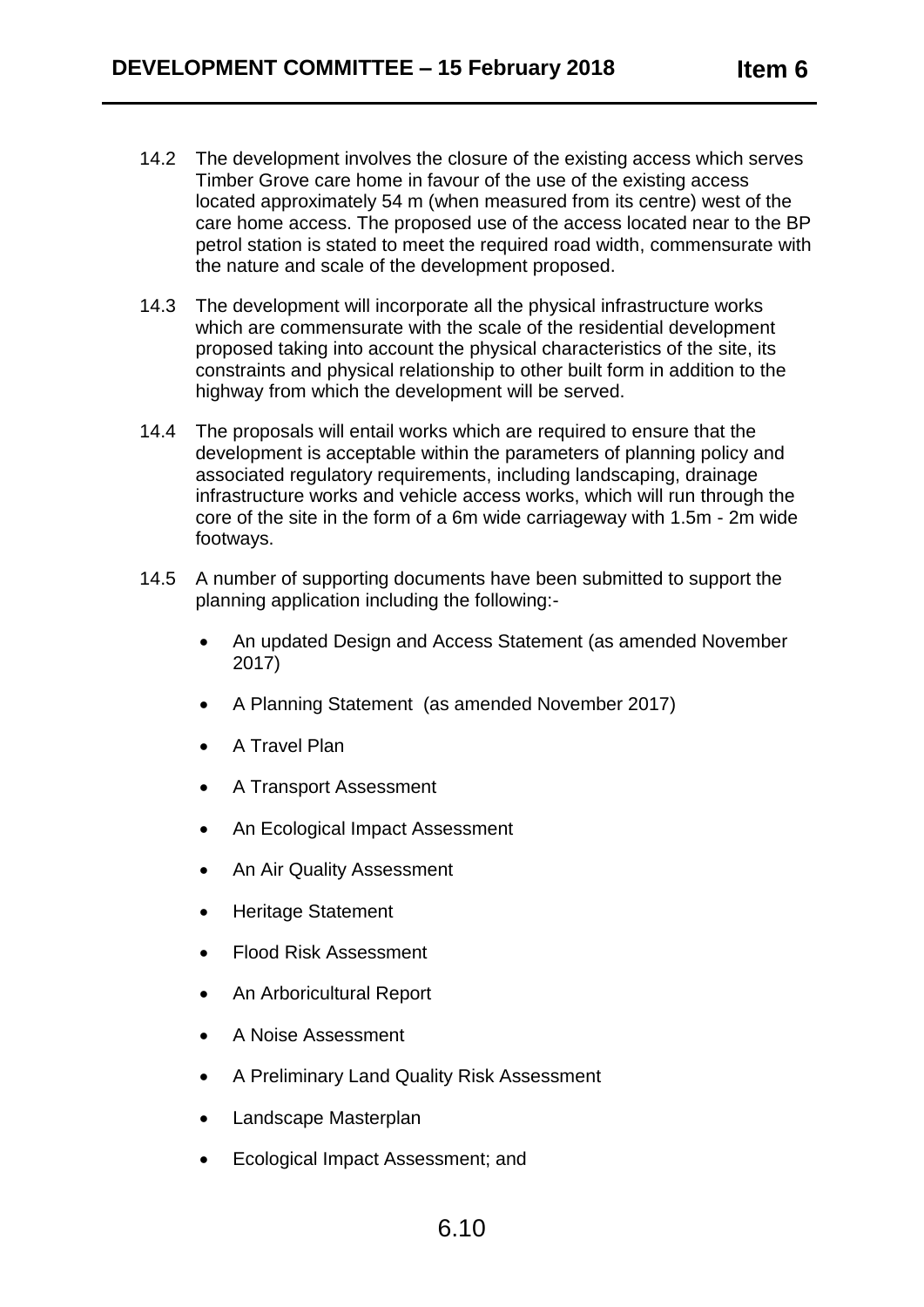Flood Risk Assessment (FRA), Hydraulic Modelling Report and Surface Water Drainage Plan.

# **15 THE SITE**

- 15.1 The application site is approximately 95x265 metres in site area (excluding the westerly protruding element). The site area consists of an area of land which is in the main occupied by woodland, which has in part been cleared to create open glades. There is an open area of rough grassland around which a path has been kept mown and the remainder is trees and shrubs (a mix of native and non-native), most of which were planted, and have more recently been in-filled with scrub and young trees as management has lapsed. To the north of the Timber Grove site is a block of secondary woodland established around 40 years ago and mainly comprising of oak and hawthorn with some exotics. Around and within the area of secondary woodland are a small number of more mature trees which mainly comprise of white poplar, field maple, oak, sycamore, Norway maple and ash. The site is bordered by dry ditches to the west and east and by a small stream along the north.
- 15.2 This area occupies the central and northern aspect of the application site, whilst the current and proposed care home occupies the southern aspect of the site. Although broadly rectangular in shape the site plan which indicates the extent of the application site shows two projections at the southerly aspect of the site. The larger rectangular projection, which currently provides access to the Rayleigh Sports and Social Club, will form the new access route to serve the development site, whilst the shorter projections will serve as a car park area for the relocated care home.
- 15.3 The application site partly envelopes the building shown as the community hall on the site plans, and its associated operational area, where provision will be made to the eastern boundary of this building for parking to serve Timber Grove care home in the form of a narrow band of land that comprises the existing site access, which is shown to provide 10 vehicular parking spaces set at an oblique angle to the site boundary. The projection to the north west of the central aspect of the site currently constitutes an area of arable land.
- 15.4 Site boundaries are partly shared with neighbouring residential development to the east of the site and Rawreth Brook which forms the physical boundary at the northern aspect of the site. The site at its northerly fringes is indicated to be located within Flood Zone 3 which is affiliated with proximity of that vicinity to Rawreth Brook. A ditch runs along the eastern aspect of the site which it is indicated will be retained as part of the development. The outlook to the north and north east of the site is out onto open countryside, which contrasts with the outlook to the south of the site, which is characterised by residential and commercial built form which are served off London Road.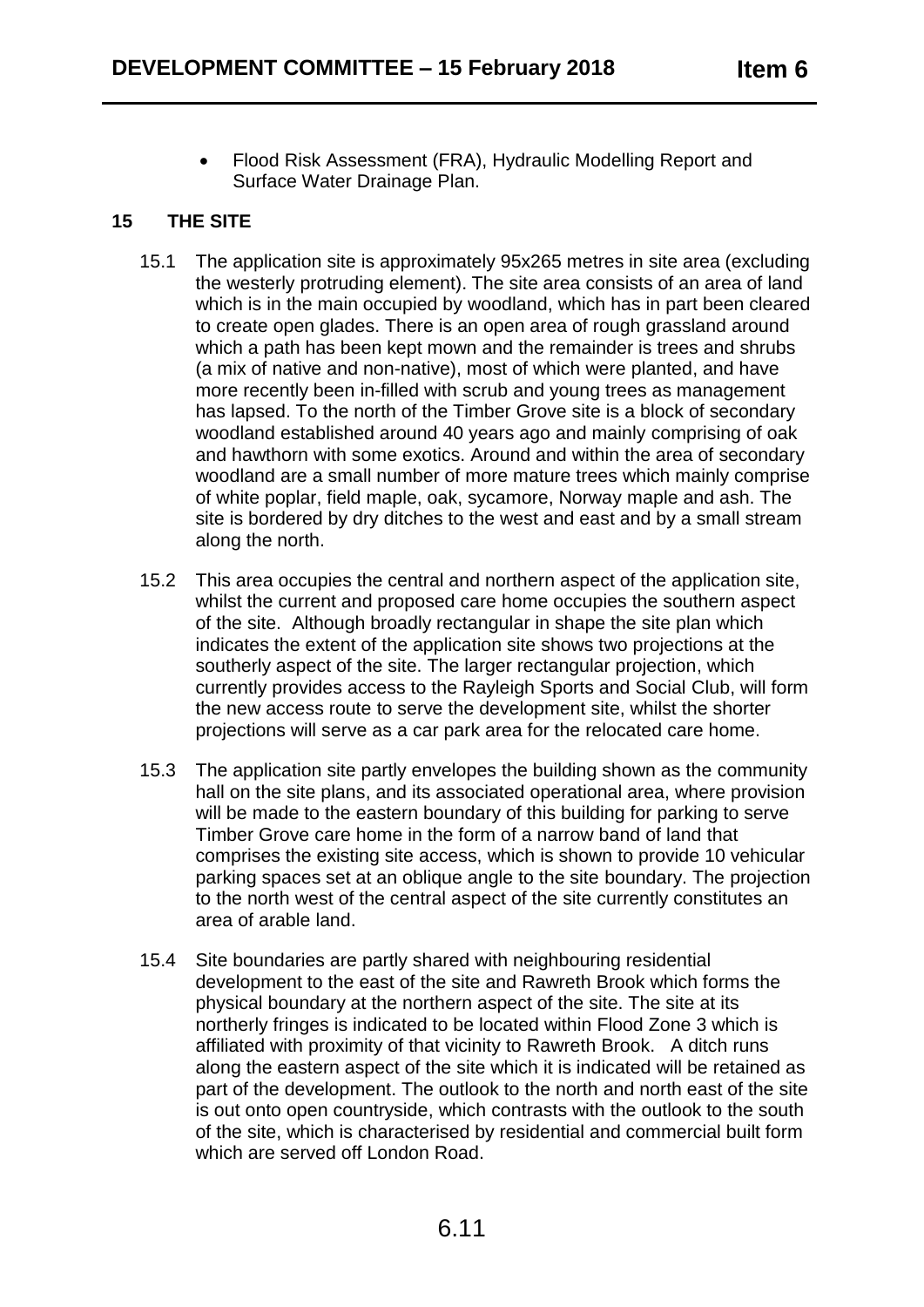15.5 The application site shares a common boundary with London Road where a new vehicular access road is proposed, which will constitute the only and principal access to the development. The width of the application site at the point of the new access located approximately 19m from the scout hut is 13m. The site plans indicate the location of the facilities associated with the Rayleigh Town Sports and Social Club, including a parking area which is the subject of a separate planning permission.

# **16 SITE CONTEXT**

- 16.1 The application site (National Grid NO 72644 62636) is located towards the western edge of the settlement of Rayleigh, north of London Road with the nearest habitable dwellings (to London Road) within the proposed development site being shown as plots 1 and 12, together with Timber Grove care home, which are located approximately 105m north of London Road. The immediate area to the east and south of the site, with the exception of the site of the community hall, is entirely residential in its character with the nearest residential development, namely that known collectively as Kingley Grange which now comprises a number of named streets including Gunn Close, Claremont Crescent and Diamond Close. The vicinity to the south of London Road is mainly residential in character with other yet complementary land uses evident including shops, garages and a primary school (Our Lady of Ransom RC Primary School), which serve the residential use which is the dominant use of the vicinity.
- 16.2 The northern boundary of the site follows and abuts a section of the Rawreth Brook, beyond which the land to the north and north west of the site is currently characterised by open countryside. A section of the western boundary of the site borders land which forms part of the SER1 allocation for which outline planning permission for largely residential development was recently granted (Planning Reference 15/00362/OUT). Rayleigh Town Sports and Social Club shares a common boundary with a part of the site on its western flank. This land which is under the Council's ownership and currently leased to Rayleigh Sports and Social Club is characterised by sports pitches and buildings which serve the recreational use. The remainder of the site is undeveloped, whilst a significant land area proposed for development is subject to a Woodland Tree Preservation Order.
- 16.3 The application site resides in an area defined by residential uses characterised by property types including bungalows, apartments and houses. Mostly these are post war houses dating from the 1960's, however; the land to the east of the application site has been recently developed by Bellway Homes and provides a variety of domestic dwellings. Overall, the area appears to benefit from a wide range of tenure including private and rented housing. The proposal would fit well within this context by providing 1-2.5 storey 1, 2, 3 and 4-bedroom houses and apartments. The houses included are detached, semi-detached and terraced.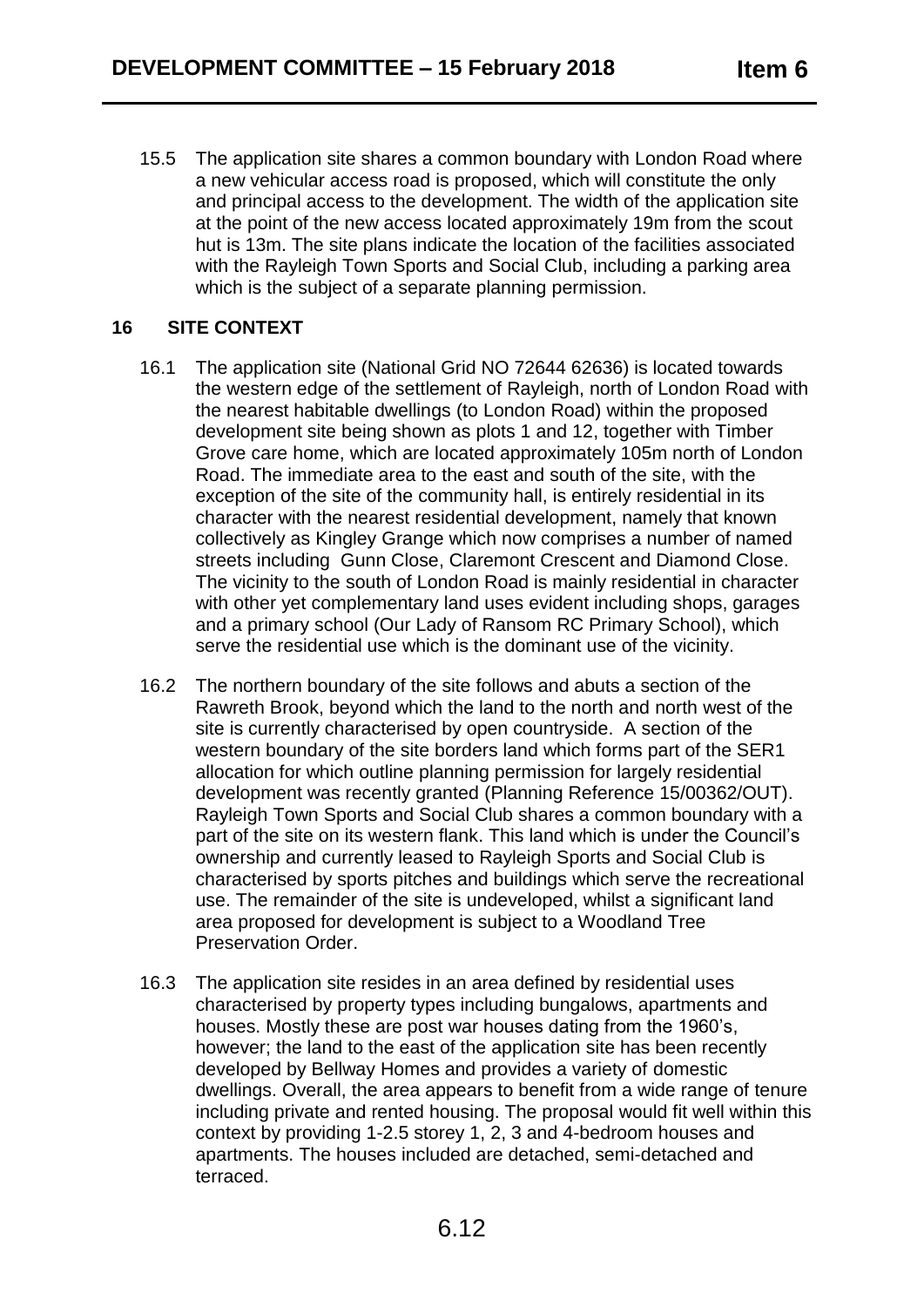## **17 ADJACENT USES**

- 17.1 The application site is in an area defined by residential uses characterised by property types including bungalows, apartments and houses. Mostly these are post war houses dating from the 1960's; however, the land to the east of the application site has been recently developed by Bellway Homes and provides a variety of domestic dwellings.
- 17.2 The dwellings that surround Timber Grove within a 1,000 feet radius include predominantly two to three storey, detached, semi-detached dwellings that vary in size and mass. There are also a number of bungalows to the south of the site.
- 17.3 The site is currently accessed via an access road onto London Road that is centrally positioned along the southern boundary and which currently serves the existing care home. This existing access will be stopped up as part of the proposals with the existing hardstanding being utilised in part to provide the car parking provision for Timber Grove care home.
- 17.4 It is proposed that the development be served by the access route which currently serves Rayleigh Sports and Social Club; this road being under the ownership of Rochford District Council.

# **18 TRANSPORT AND LOCAL CHARACTER**

- 18.1 The site is located 1.2 miles from the north west of Rayleigh town centre. The site lies to the north of London Road (A129) and is bounded by a sports ground and agricultural land to the north, and residential land to the east.
- 18.2 The site is well situated for families with children due to the abundance of educational facilities within the area. There are seven primary and secondary schools ranging from 1/4-3 miles from the application site.
- 18.3 There is good access to healthcare facilities such as dentists, nursing homes, chemists and doctors' surgeries. Southend Hospital is approximately 6 miles to the south east and offers a wide range of healthcare facilities and an A&E.
- 18.4 The site is well connected to a range of public amenities such as a news agent, a convenience store, barbers, garage, butchers and florist all within 600 metres. There are 3 supermarkets close by: Asda, The Co-Operative and Tesco Express, all within 1.2 miles of the site. Rayleigh Grange community centre is close by with its own amenity area along with other amenity areas such as Sweyne Park and Wheatley Wood. The area gives excellent access to Rayleigh town centre which provides plenty of varied employment opportunities and also some businesses located close by the site.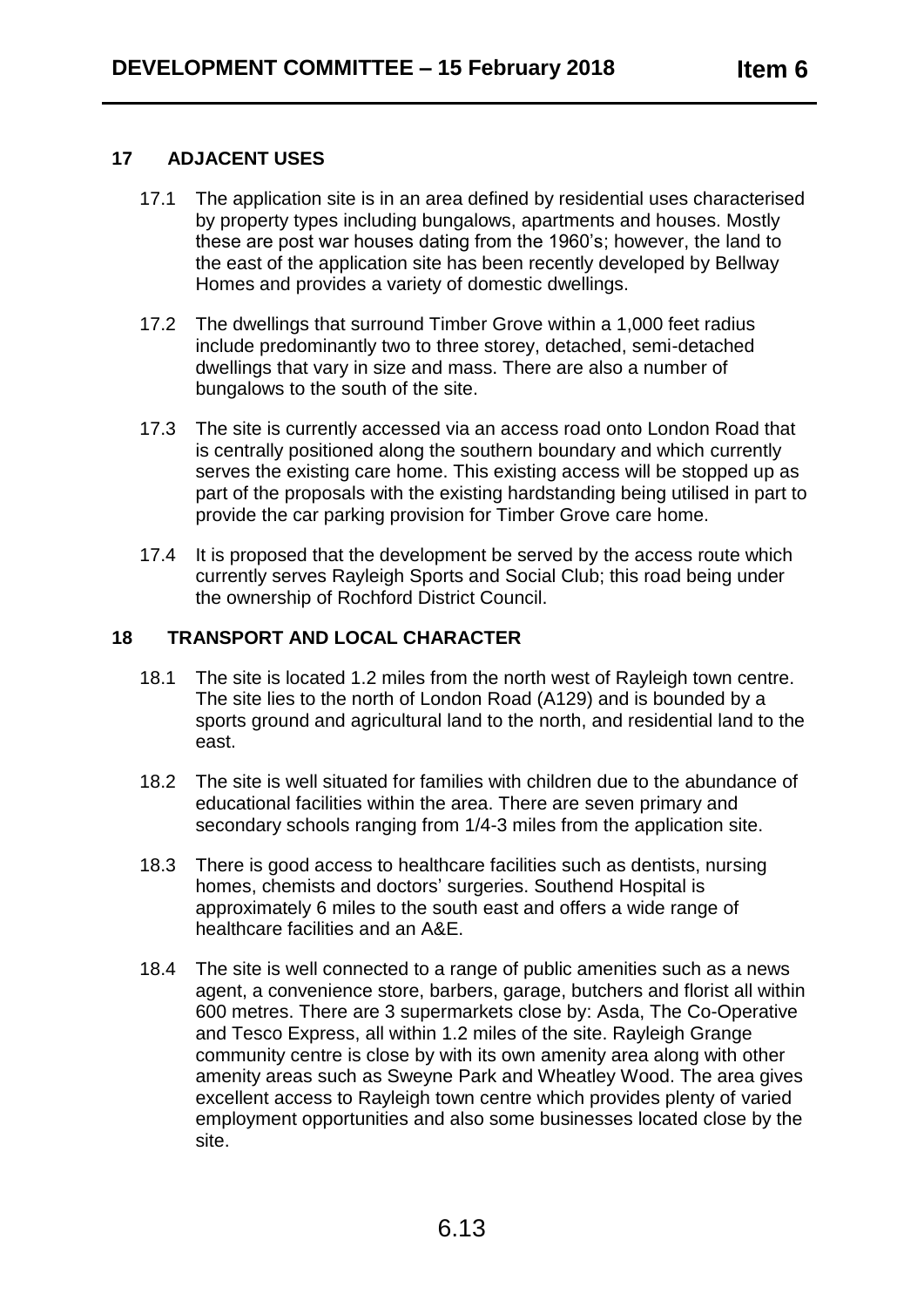- 18.5 There is an extensive range of shops, food outlets, restaurants and cafés within the town centre. There are also recreational facilities such as health clubs, fitness clubs, and golf courses. Socialising choices range from public houses to restaurants, with plenty of 'takeaway' outlets. The land is well placed for playgrounds, common land and public open spaces.
- 18.6 Rayleigh train station is 1 mile from the site and runs directly to London Liverpool Street Station with a journey time of 45 minutes. The service is operated by National Express East Anglia and also provides a service to London Southend Airport which takes approximately 10 minutes.
- 18.7 London Road offers bus routes to other urban areas and the town centre and the surrounding road network offers access to the local amenities. There is also access by car without travelling through Rayleigh town centre to the A127 and thus Southend-on-Sea and the M25, (junction 29) which is 15 miles away, Chelmsford (via A130) and Basildon (A127 or A13). Approximate distances to the nearby towns and cities are 7 miles to Southend-on-Sea, 8 miles to Basildon, 15 miles to Chelmsford and 37 miles to central London.

## **19 SITE DESIGNATION**

- 19.1 Following the adoption of the Allocations Plan in February 2014, the application site (save for the existing and part of the proposed access roads which are within the adjoining existing built up area) is allocated for residential development as part of a wider site allocation which is subject to Policy SER1.
- 19.2 The SER1 site allocation extends westwards and northwards from the application site. The whole of the SER1 site allocation is identified to provide up to 550 dwellings and other ancillary development with associated open space.
- 19.3 To date one outline planning application relating to the SER1 site allocation has been approved reference 15/00362/OUT; in summary this consent approved residential development of up to 500 dwellings and included land for a primary school and healthcare facility. Planning permission has also been granted in respect of residential development on land adjacent to Grange Villas which is within the southern portion of the SER1 site allocation adjacent to London Road, which approved permission for 47 residential planning units under planning reference 15/736/FUL.
- 19.4 A previous planning application for full planning permission preceded this current planning application, planning reference 15/00593/FUL and was subsequently withdrawn prior to determination.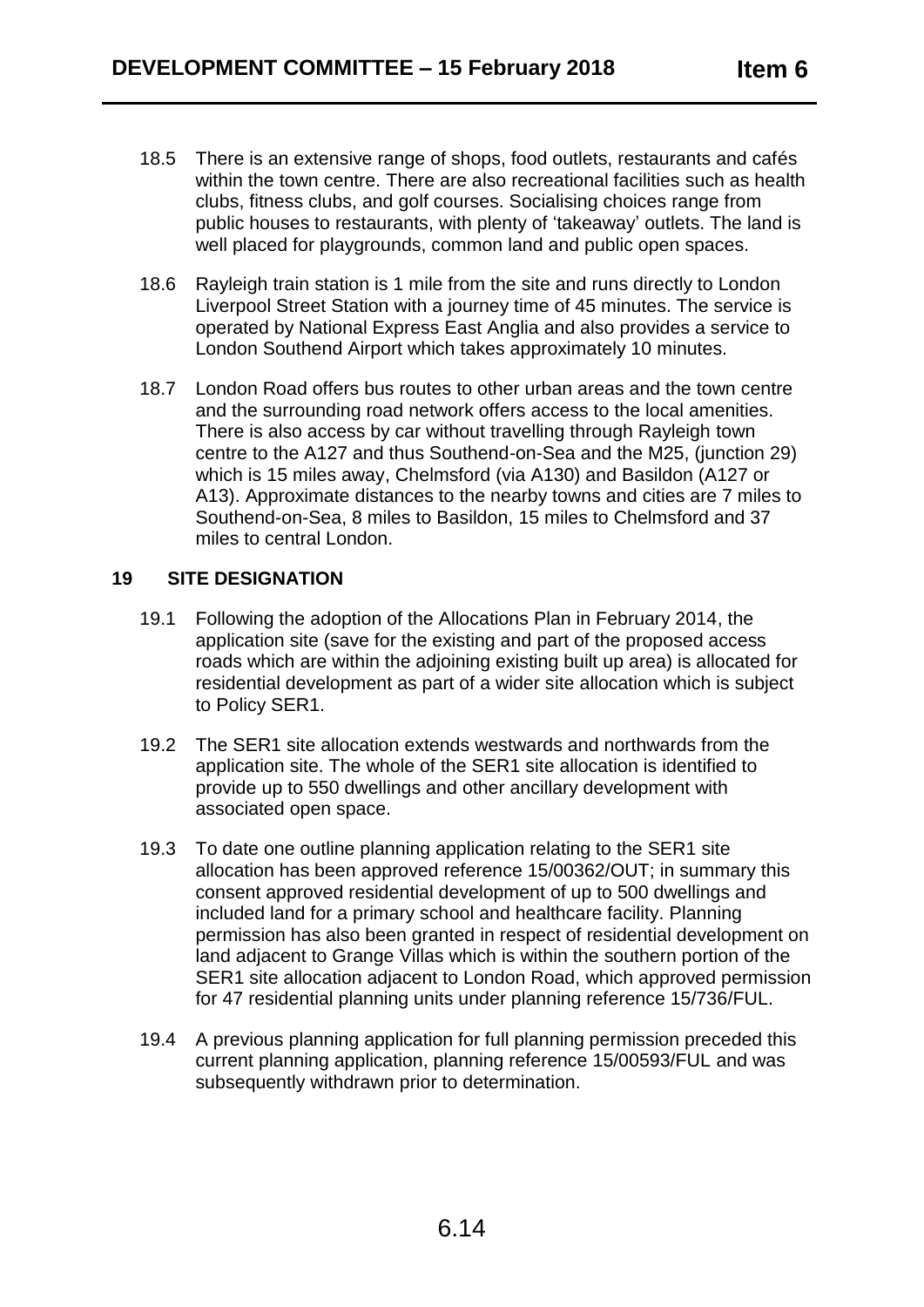#### **20 RELEVANT PLANNING HISTORY**

- 20.1 The site's planning history relates principally to the plot of the existing care home and some associated land, albeit of a smaller area than the current defined application site.
- 20.2 Planning permission was granted on 4 February 1981 under reference ROC/1106/80 for the erection of a home for the mentally handicapped with supporting staff.
- 20.3 Planning permission was granted on 23 February 1990 under reference ROC/021/90 for a single storey day centre for mentally handicapped children.
- 20.4 Planning permission was granted on 2 December 1998 under reference F/0367/98/ROC to retain two portable buildings, one for use as a day centre, and one for use as a staff meeting room, offices and toilet.
- 20.5 Planning permission was granted on 11 September 2007 under reference 07/00664/FUL for the demolition of the existing building, and the construction of a part two storey, part single storey building containing 9 bedrooms with shared communal facilities, a part two storey, part single storey building containing 6 bedrooms with shared communal facilities, and a two storey building containing 8 two-bedroomed flats with access and parking areas.
- 20.6 Planning permission was refused on 5 March 2012 under reference 11/00492/FUL for the demolition of the care home, and the construction of a new care home (Use Class C2) and 43 dwellings comprising 19 No. twobedroomed and 24 No. three-bedroomed houses and parking, and for the re-construction of the existing access from London Road. This application was refused on Green Belt, affordable housing, design, tree impact and other detailed grounds.
- 20.7 Planning permission was refused on 30 August 2012 under reference 12/00279/FUL for the demolition of the care home, and the construction of a new care home (Use Class C2) and 43 No. dwellings comprising 1 No. two- bedroomed apartment, 16 No. two-bedroomed houses, 22 No. threebedroomed houses, 4 No. four-bedroomed houses, with associated parking and the re-construction of the access road from London Road. This application was refused on Green Belt, affordable housing, parking, amenity space, and surface water flooding grounds.
- 20.8 In response to the applicant's Environmental Impact Assessment (EIA) Screening Request of 13 May 2014, the LPA issued a Screening Opinion on 6 August 2014 that an EIA would not be required in respect of amended proposals for the site which would become the subject of a revised application (reference 15/00593/FUL) for the 'demolition of existing care home and all other buildings, erection of 91 dwellings comprising 34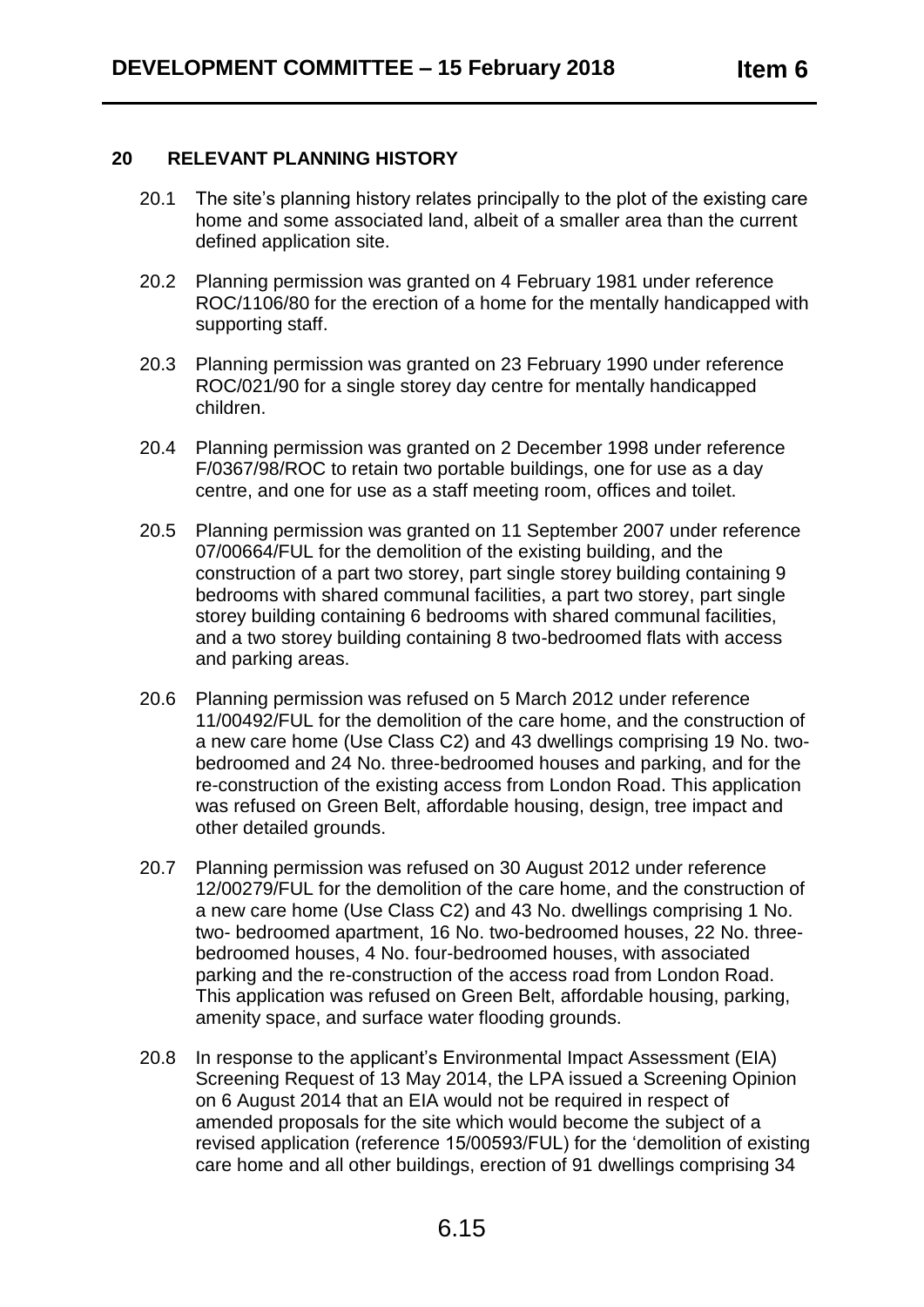No. three-bed houses, 24 No. four-bed houses, 8 No. five-bed houses, 7 No. one-bed flats, and 18 No. two-bed flats, construction of replacement part single and part two storey 13 bedroom care home, associated parking and landscaping, stopping up of existing access, and improvement of the existing access onto London Road'. This application was withdrawn on 26 January 2015. In an email dated 25 January 2015, officers had raised concerns with the application on the following grounds, as summarised:-

- Inadequate information with regard to the impact of the proposal on existing trees;
- Over-development based on failure to achieve high standard of design and layout, and inadequate space for on-site attenuation storage:
- Inappropriate mix and layout of affordable housing;
- Failure of some units to accord with national minimum space standards for specified size of dwelling; and
- Lack of clarity regarding compliance with Policy H6 (3% wheelchair accessible housing).
- 20.9 15/00/593FUL: Demolition of existing care home and all other buildings, erection of 91 dwellings comprising 34 No. 3-bed houses; 24 No. 4-bed houses; 8 No. 5-bed houses; 7 No. 1-bed flats; 18 No. 2-bed flats and 13 bed care home; associated parking and landscaping, stopping up of existing access onto London Road (withdrawn 26/01/2015).

# **21 CONSULTATIONS AND REPRESENTATIONS**

## **Essex County Council Place Services (Urban Design):**

- 21.1 No objection, subject to planning conditions addressing further certainty required with regard to use of materials and landscaping masterplan.
- 21.2 Thank you for consulting me on the re-submitted plans associated with the development at Timber Grove, London Road, Rayleigh. This letter summarises my response to the submitted proposals for 83 No. residential dwellings including 3 No. 4-bed supported living units. The following comments are based on the submitted layout, elevations and revised Design and Access Statement (DAS) submitted in response to earlier comments and subsequent design review meeting, and responds directly to how design issues have been addressed and integrated into the latest layout.
- 21.3 The development layout remains fundamentally as per the earlier submissions, with proposals arranged around a central spine road servicing a number of short access roads; however, significant changes have been made to the design and layout following the last iteration. The proposed layout includes a development mix comprising of 2 No. two-bed houses, 25 No.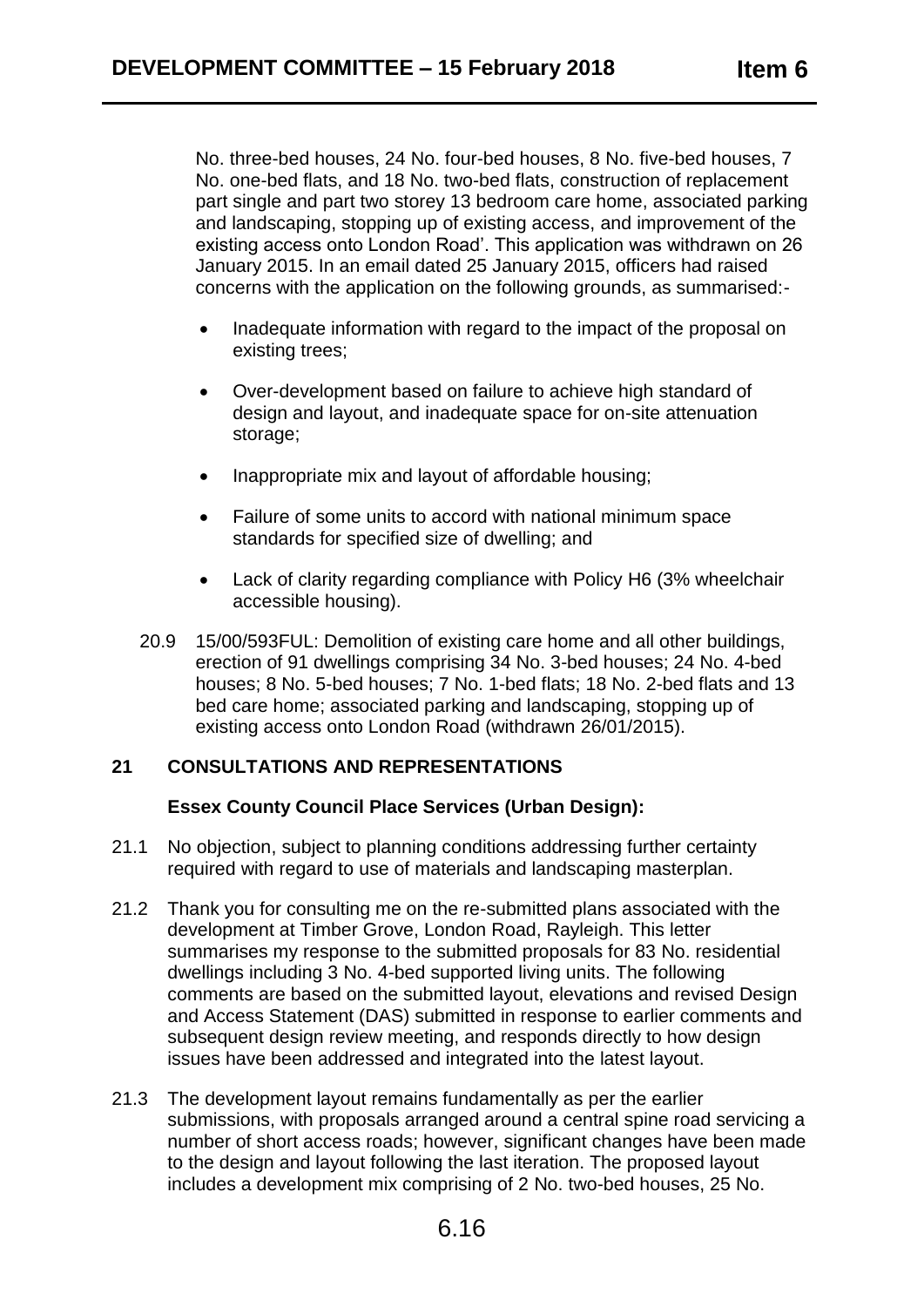three-bed houses, 14 No. four-bed houses, 3 No. five-bed houses, 29 No. one -bed flats, 10 No. two-bed flats and 3 No. four-bed supported living units, which have been provided in place of the previously proposed care home.

# **Design and Access Statement (DAS)**

- 21.4 The DAS has been amended where appropriate to address the issues raised relating to the precedent images from the surrounding area which was not deemed appropriate to achieve the necessary quality of design required. The other issues raised formerly, including ensuring that all information is correct to the latest design iteration and consolidation of text to form a coherent and logical design evolution history, has been addressed. The DAS now outlines how the recommended amendments suggested in earlier responses and at design workshops have been integrated into the overall design, which have fundamentally improved the scheme. There are, however, some remaining points which it is felt need to be addressed as part of the full planning application, and are outlined further in this report. Points of note relating specifically to information outlined in the DAS include:-
	- It is suggested in the DAS that Essex Police Secure by Design officers have been consulted regarding the latest proposals, and we would be keen to obtain a copy of their response for clarity.
	- It is stated that a minimum of 100sqm is provided for all houses, with the exception of the terraces which afford 50sqm. Whilst this is a low level of amenity space provision for a family home, it is considered acceptable given that the gardens are of a regular and useable form.
	- The DAS refers to two bin store collection points located on the side of the apartment blocks, however the Amenity and Parking Analysis Plan does not make it obvious as to how servicing and access by refuse vehicles will work for the apartment units.

## **Layout**

- 21.5 The layout has improved greatly in areas where there was considerable concern previously and it is felt that the form is now more legible and in keeping, which presents a more attractive street scape and development as a whole.
- 21.6 It is noted that further design refinement has been undertaken to the eastern side of the development, whereby units 25-27 have been rotated to form a terrace onto the street, with adjacent units 28-29 and 16-19 forming two sides of a perimeter block. Whilst a traditional perimeter block arrangement is not proposed on the northern edge, the provision of a corner turning building of sufficient quality helps to address this shortfall. The loss of the green space previously shown adjacent to the care home is not considered to have a negative impact in light of creating a better development layout and the provision of a single, high quality green space to the northern edge which is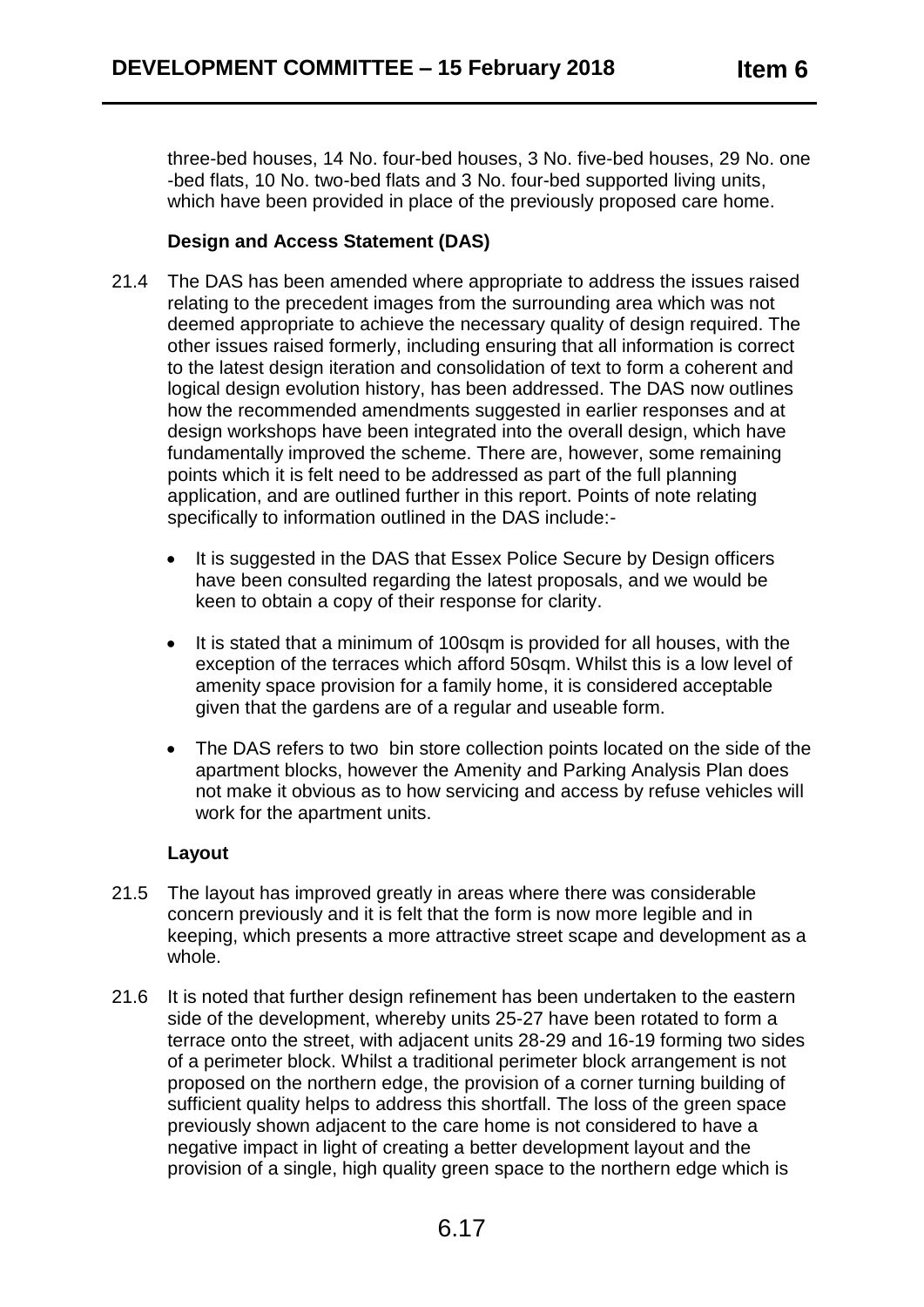more easily accessible to the areas of highest dwelling density. The introduction of the corner turning house (plot 38) is welcomed and follows earlier advice on how to best address the aspect onto the car parking area; however, it is felt that there could be more space between this stand alone unit and the row of terraces which sit adjacent, thereby enhancing its status as a key feature building and not just a continuation of the terrace.

- 21.7 The three proposed supported living units present a scale and over-sized footprint which is not necessarily in keeping with the surrounding proposed development; however, it is considered that given their location within a defined cul-de-sac area of their own and 1.5 storey height, their presence will not be seen as overly intrusive and will be less than the originally proposed care home. Appropriate landscaping to the front and side elevations of these three units will be imperative to ensure a softening of their appearance.
- 21.8 The relocation of the pedestrian connection through to the adjacent development from the car park adjacent to unit 38 has eliminated the requirement for pedestrians to utilise a narrow path at the rear/side of garden fences and will provide a much improved sense of security for this important cut through. Discussions with ECC Highways is required to ensure that suitable provisions are made to allow for this path to connect into third party land.
- 21.9 The removal of parking to the access road is welcomed, as is the introduction of a new landscaped pedestrian route providing an additional connection to London Road. This route should be designed as to tie into the proposed footway within the development seamlessly without any awkward dog leg arrangements to footways. We would seek further information by way of a condition for the detailing of this path in terms of materials and lighting.
- 21.10 Substantial alterations have been made to the two apartment blocks, which have now been broken down into four apartment blocks. This is a positive amendment, as it allows for blocks which are much more in keeping with the development and the wider context than previously proposed, both in terms of massing and scale. Additionally, by breaking down the apartments into smaller units, the issues associated with overly large 'business park' style car parks has been reduced, which has created a development which connects the apartment blocks together in a much more cohesive manner, as well as improving the general flow. The architect has been receptive in comments made regarding realigning apartment block 79-85 to create a better terminating vista to the street scape, as well as the overall design of the blocks as a whole. Other improvements as a result of this reconfiguration include improved private amenity space through the provision of a new enclosed and overlooked green space.
- 21.11 We had previously requested that we would welcome the addition of design principles or indicative future layouts for the adjacent upcoming development onto this plan and how they would relate to the road containing units 48-55. It is understood following on from workshop discussions that details of this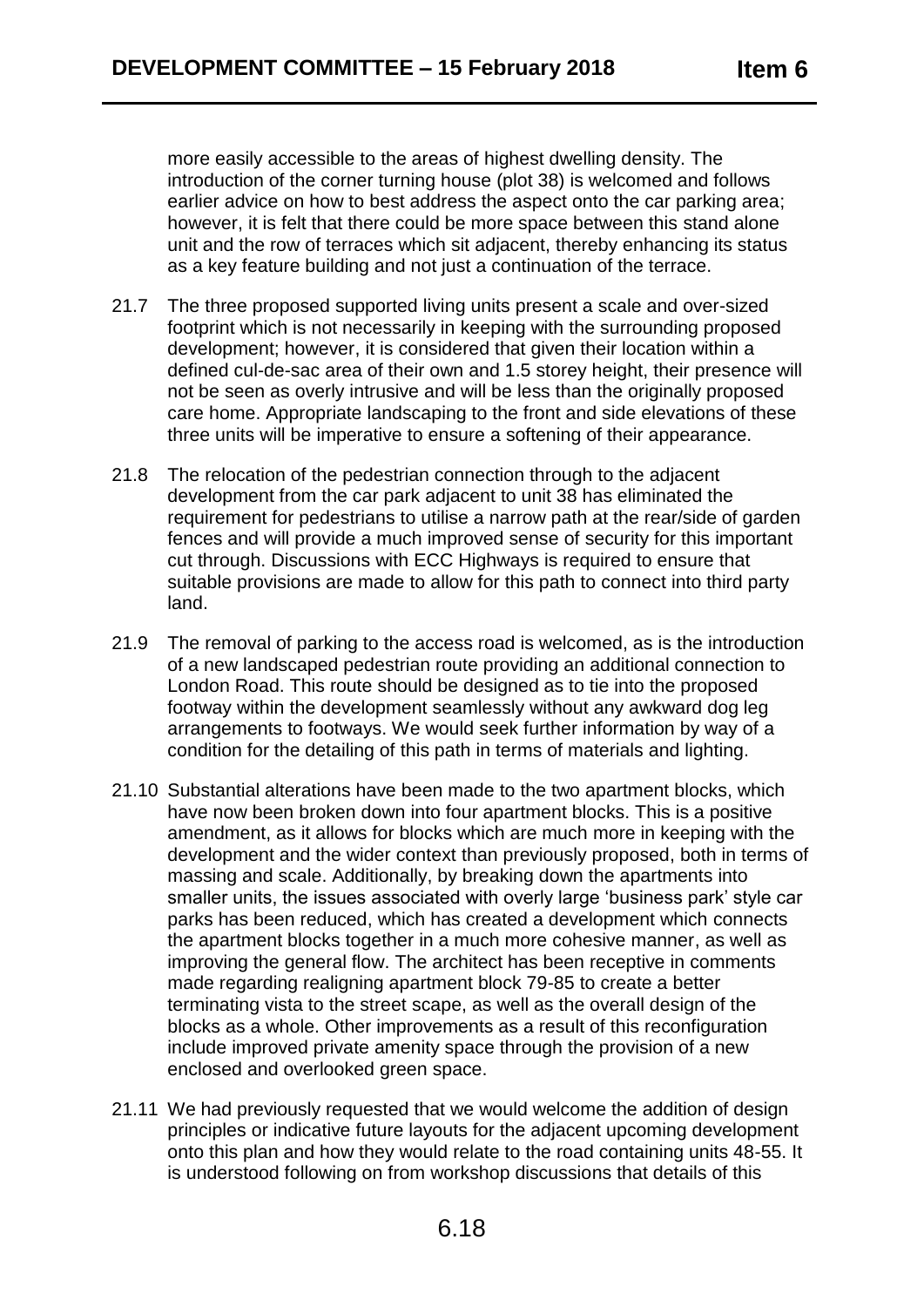development have yet to be produced and therefore it is acceptable that this has not been addressed in this instance.

- 21.12 Issues relating to the corner turning building at what was plot 40 have been addressed by means of a stand alone building (now plot 20) which includes suitable fenestration to the side aspect to the street.
- 21.13 The same approach should have been considered for the site occupied by plot 44-45; however, it is accepted that this would result in the net loss of one unit.
- 21.14 There is concern regarding the garden space shown associated with plot 6 which appears irregular in shape due to the intrusion of off street parking into the boundary and may result in a good proportion of the garden (within the extended 'L' shape) being unusable. Options for how else this garden can be arranged should be investigated where possible.

## **Streets and Spaces**

- 21.15 The highway design has been amended to reflect earlier comments made regarding hierarchy, raised tables and changes in material to denote key spaces. The proposed masterplan has integrated these amendments; however, there is still a missed opportunity to make a tri arrival space adjacent to units 19/20, which could have contributed positively to place making at the development.
- 21.16 There is very limited information available within the DAS and associated plans to denote the proposed materials within the public realm. This is a very important aspect when considering how the street scape will appear and generally the level of quality of the public realm which forms the foreground to all dwellings. As this information is currently lacking, a full material specification will be required under condition.
- 21.17 It was discussed during the workshop that natural play should be integrated into the large area of POS at the northern edge of the development; however, no information has been shown either in the DAS or masterplan as to the form this will take. The provision of play space will be required to be conditioned alongside the provision of a full landscape masterplan.

## **Elevations and Street Scenes**

21.18 The elevational treatment to the housing is considered relatively restrained in design, reflecting a predominantly generic housing style with a simple material treatment that is commonplace among developments at present. The elevation treatment is primarily traditional for dwellings; however, the elevations to the apartment blocks provide some contemporary interest by way of their front elevation designs which is welcomed and is a marked improvement to the previous iterations of the design as a result of breaking down two blocks into four smaller blocks.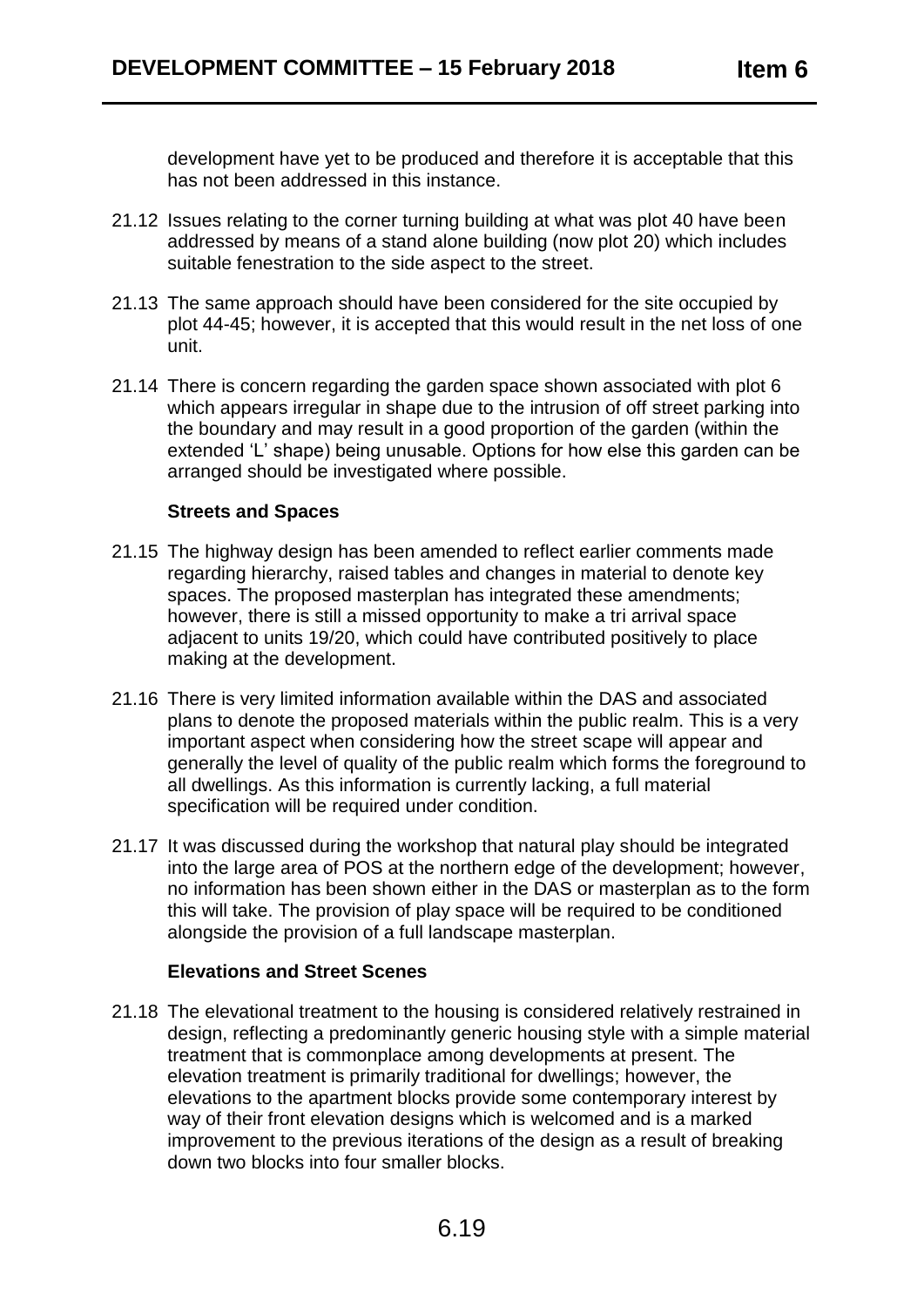- 21.19 Amendments have been made to elevations where concern was expressed regarding a lack of informal surveillance and windows onto streets from side elevations, which is welcomed. This is particularly important for properties which have side aspects onto the spine road and those which overlook enclosed parking areas.
- 21.20 Following a review of house types and street scenes submitted, the following additions and amendments are recommended to be included:-
- 21.21 It is considered that additional detail could be provided to side elevations where it is not appropriate or necessary to add fenestration. This could include chimney breast detailing or patterned brick work. Examples of where a chimney breast would add interest to the streetscape includes the side elevations to plots 7, 27 and 43.
	- Windows to stairwell should be provided at ground and first floor onto side street facing elevation to plot 6;
	- Fenestration should be added to the side of plot 8 facing onto the parking court area to provide passive surveillance;
	- Ground floor fenestration should be provided to either (or both) plots 54/ 55 to provide passive surveillance onto the parking area and turning head area;
	- Consideration could be given to providing an obscured window from first floor bathrooms onto the street facing elevation to units 27 and 43; and
	- The frontage to units 32-37 as proposed appears too bulky and lacks relief, which is further extenuated by the close proximity of the gable on elevations to each other. To alleviate this, the northernmost and southernmost gables should be relocated to ends of the terrace.
- 21.22 The reduced height ridge to the side wings should be retained as shown, which will allow for the slightly raised gable pitch, creating 'bookends' to the terrace. This item is imperative to the application's approval on design grounds. It is considered that it would be aesthetically more interesting to continue the proposed weather board finish around to the front of the building, addressing both gables. Additionally, as per the scheme overall, glazed balustrading should be replaced with a powder coated metal finished railing. Consideration should be given to providing a 'hit-and-miss' brick pattern to the rear wall of the under croft garages at units 46-47 and 48-49. This will allow for natural light to the under croft area from the rear, as well as providing a sense of visual openness to the street scape. Slim-line windows should be provided adjacent to the front doors for units 46-47 and 48-49 to allow for more interest on the street scene and light penetration to the hallway. It is still not considered that unit 22 presents a feature building for the development, as the same style is repeated numerous times across the development. It is suggested that additional height could be added to this building by means of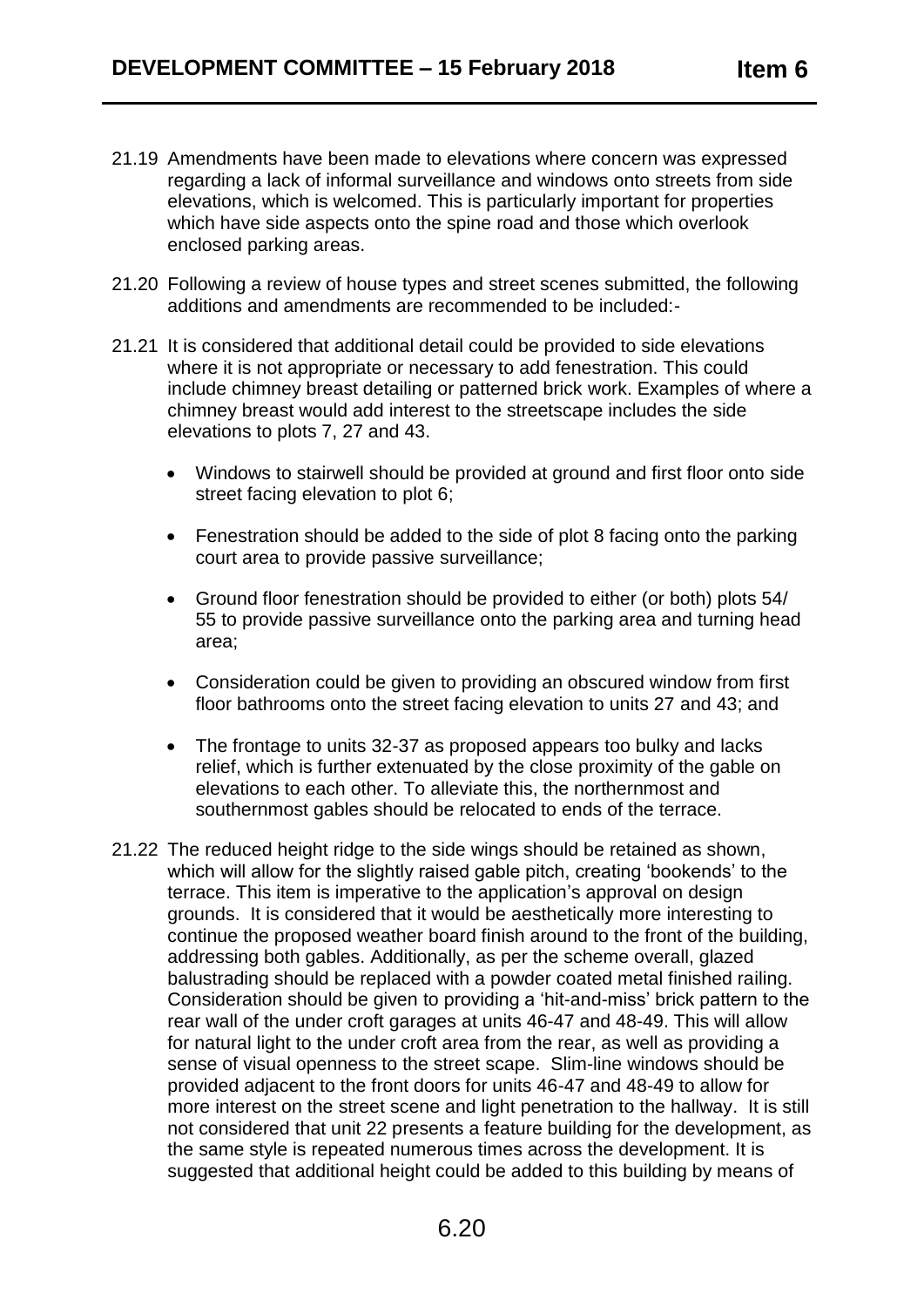dormers in the roof to give the building more presence (akin to units 50/51). It is recommended that the gable feature of units 8-9 is switched to the southern side of the building, presenting a mirror image of the adjacent unit 10-11. More variation needs to be applied to units 50-55. This could include different window styles, doors, entrances or the addition of chimney breasts. More generally, with the exception of the chalet units, all doors are shown to be of the same design and this is not encouraged. There are instances where it will be entirely necessary to provide brick walls to garden boundary walls, for example between units 20-27. Whilst closed-board fencing is appropriate for internal garden sub-divisions, brick walls (of a brick to match the housing) will be required where there is a substantial frontage onto the public realm. Patterned brick work will help to add interest to prolonged walls such as that mentioned between units 20-27.

21.23 Generally, very little information has been provided relating to materials, detailing and to fixtures and fittings. We would seek to obtain a full material specification and appropriate samples as part of a condition on this application to ensure suitability.

# **Parking**

- 21.24 The parking layout has been improved as part of this revised application, with improvements made to the apartment building parking courts and generally the rule of providing a maximum of four parking bays before a landscaped break. It is, however, still felt that there is a missed opportunity to provide well designed on street parking in certain areas.
- 21.25 It appears from the masterplan that there may be issues accessing some on plot parking spaces from the street. This is particularly prominent where car parking bays are accessed from corners in the highway (e.g. adjacent to plot 7) and therefore the functionality of all spaces should be ensured.

# **Landscaping**

- 21.26 There have been a number of landscape improvements to the revised scheme, particularly in regard to car parking arrangement and on street greening. Whilst this is welcomed, it is required for a full landscape masterplan to be submitted for the site which outlines the landscape proposals and the anticipated maintenance regime. It will be important for this document to also include reference to where formal/informal play will be located within the site and the form it will take.
- 21.27 The issue of on street sustainable drainage application such as integrated swales, rain gardens or attenuation points has again not been addressed, either within the DAS or the masterplan. This is considered an important element of any new development, particularly in areas with possible flood risk. Consideration should be given to how landscaped breaks between car parking runs could be utilised for rain water run off and this will need to be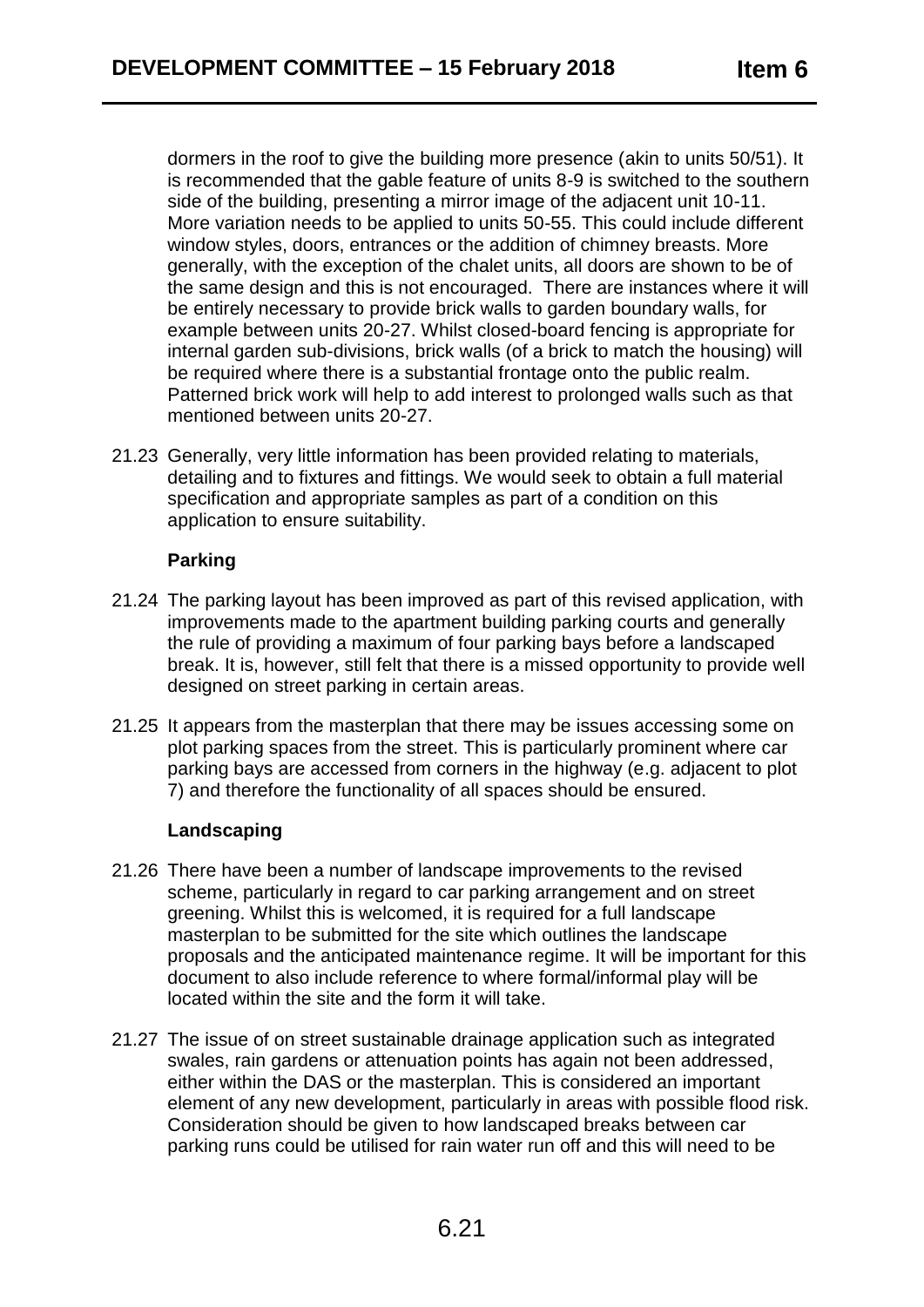included as part of a comprehensive landscape masterplan for the site to be submitted under condition.

21.28 It will also be important to ensure that consideration has been given within the landscape masterplan for planting of trees to the car park area associated with the apartment blocks, particularly in areas that will allow for a softening of views from the apartment block with units 79-85, as there is a risk that views from the front elevation will be predominantly onto a hard landscaped car park.

## **Summary**

21.29 A number of amendments have been undertaken as part of the latest iteration for Timber Grove design which has had a positive impact on the scheme. The majority of design concerns have been addressed, and providing that the points as listed within this report are integrated into the design through conditions, then there is no basis for objection on urban design grounds.

# **Sport England**

- 21.30 Summary: Sport England raises no objection to this application. which is considered to meet exception E4 of our adopted Playing Fields Policy, subject to two conditions being imposed on any planning permission relating to the delivery of the replacement car parking and the details of acoustic fencing as set out below.
- 21.31 Thank you for consulting Sport England on the above planning application (including the amended plans that have been consulted on in September 2017). The site is considered to constitute playing field, or land last used as playing field, as defined in The Town and Country Planning (Development Management Procedure) (England) Order 2015 (Statutory Instrument 2015 No. 595). This is because the proposal prejudices the use of the existing access road and car parking that supports the use of the playing field at Rayleigh Sports and Social Club. As such Sport England is a statutory consultee.
- 21.32 Sport England has considered the application in the light of the National Planning Policy Framework (particularly Paragraph 74) and Sport England's policy on planning applications affecting playing fields 'A Sporting Future for the Playing Fields of England' (see link below): www.sportengland.org/playingfieldspolicy
- 21.33 Sport England's policy is to oppose the granting of planning permission for any development which would lead to the loss of, or prejudice the use of, all or any part of a playing field, unless one or more of the five exceptions stated in its policy apply.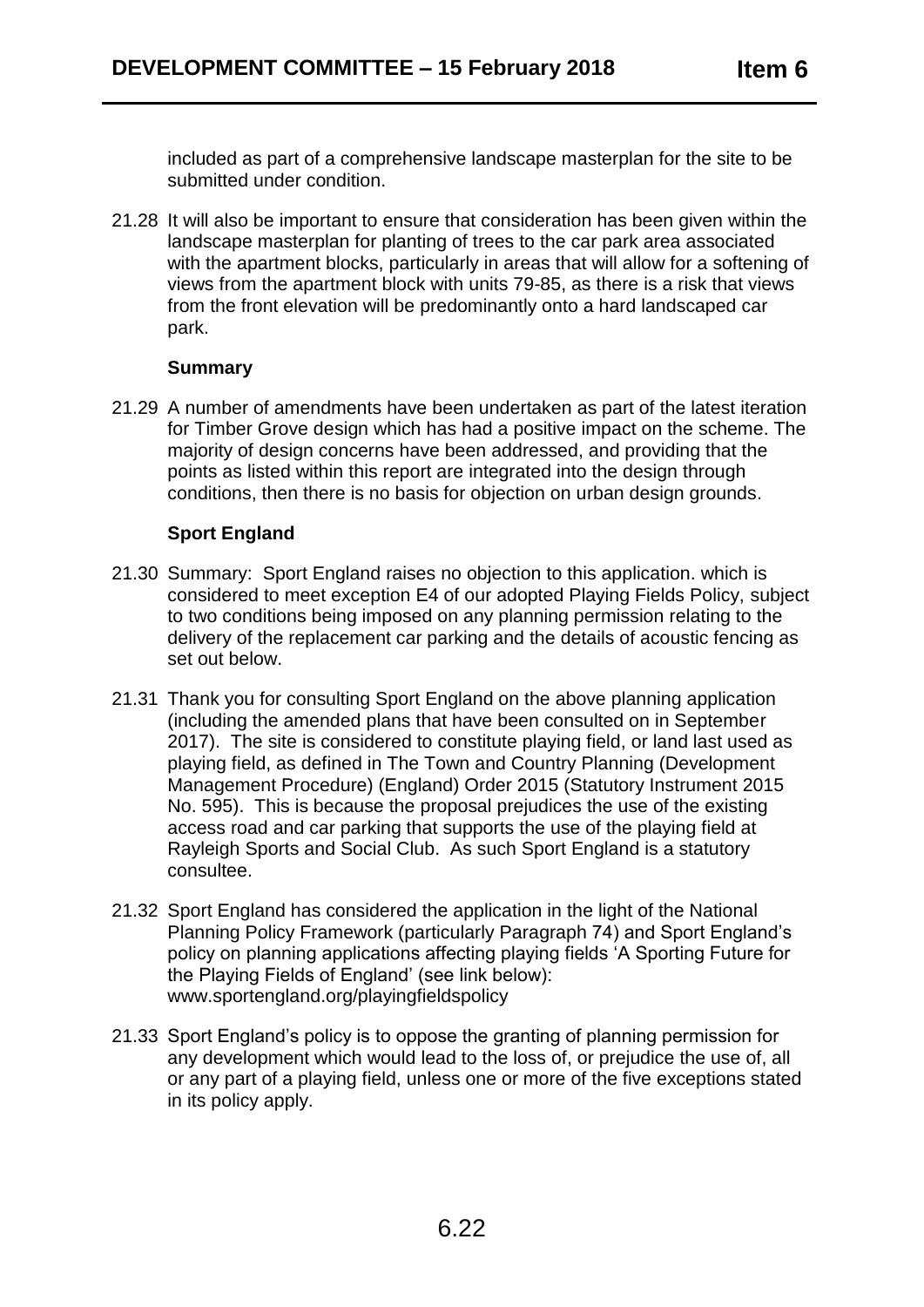## **The Proposal and Impact on the Playing Field**

- 21.34 The application involves a residential development and a residential care home on the site of an existing care home and adjoining undeveloped land. While the proposed development would not directly affect the playing field at the Rayleigh Sports and Social Club (RSSC) site which is located immediately to the west of the application site, the proposals would result in the redevelopment of the access road that serves the club house. The verge areas either side of the existing access road currently provide informal (and not demarcated) car parking spaces for users of the club's playing field and club house facilities and this represent the only on site parking provision that supports the RSSC facilities. While a new access road from London Road to serve the proposed residential development and the RSSC facilities would be provided which follows the alignment of the existing access road, the informal parking provision would be lost. To mitigate the loss of the car parking area, a separate planning application (16/01105/FUL) was submitted and subsequently approved by the Council earlier in 2017 for a new 58 space car park that would be sited on part of the RSSC playing field to the north of the club house, to support the use of the RSSC facilities.
- 21.35 The proposed residential development would also have a potential impact on the operation of the RSSC in terms of dwellings being sited in close proximity to the club house, which is licensed to hold functions which can generate noise, which may be sensitive in relation to residential amenity, especially in the evenings. These functions provide an important source of revenue which help sustain the club's operations, including the maintenance of the playing fields. It is therefore important that the development is designed to avoid or minimise any residential amenity issues that may arise by the introduction of dwellings in close proximity to the club house to avoid pressures being placed on the club and the Council to curtail functions at a later date after the development has been implemented, which may have a consequential impact on the sustainability of the club.

## **Assessment against Sport England Policy**

- 21.36 The proposed development would involve the loss of the access road and car parking area that supports the use of the RSSC playing field and club house. To compensate for the loss of the access road and car parking area, a new access road is proposed as part of this application and a new car park area has been proposed in the separate planning application that has been approved as set out above. It therefore needs to be considered against exception E4 of the above policy, which states:-
	- E4 The playing field or playing fields which would be lost as a result of the proposed development would be replaced by a playing field or playing fields of an equivalent or better quality and of equivalent or greater quantity, in a suitable location and subject to equivalent or better management arrangements, prior to the commencement of development.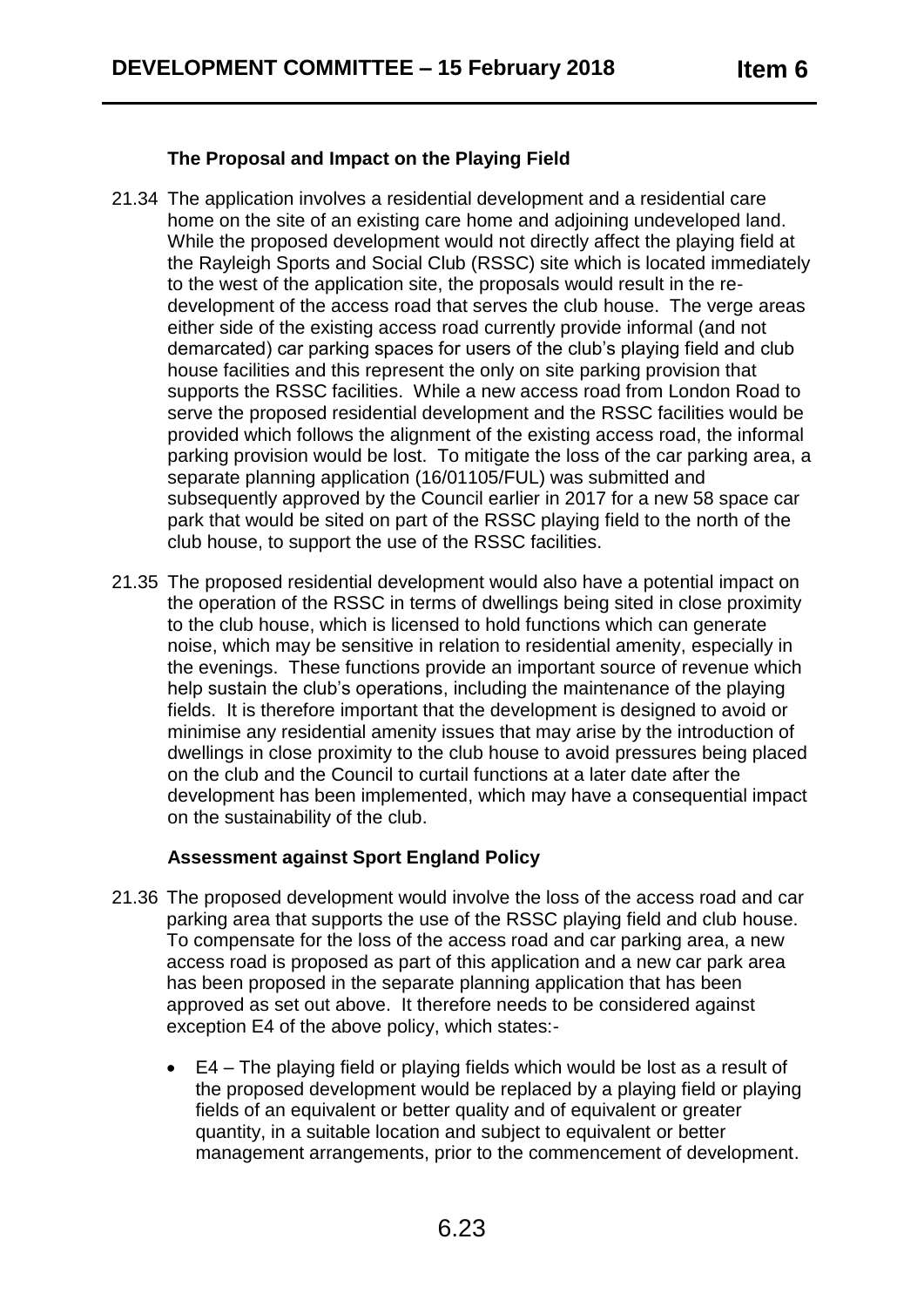While exception E4 is worded to apply to playing fields, the same principle applies to ancillary facilities that support the use of playing fields such as car parking and access roads.

- 21.37 The proposed car park that has been permitted in application (16/01105/FUL) and would be clearly superior in quantity and quality to the existing informal parking arrangement and is supported in terms of representing an equivalent or better facility to the parking area that would be displaced. The new access road would also be superior in qualitative terms. In terms of phasing and delivery, the applicant has recently advised that the new car park would be implemented in advance of development in the current application commencing in order to provide continuity of parking provision for users of the RSSC, which is welcomed. It is understood that the existing access road would be used during the construction stages and that the new access road would be constructed when the residential development is more advanced and that the delivery of the new access road would be managed to ensure that there is continuity of access to the club house. The proposals would therefore be considered to accord with exception E4 although there will be a need for a planning condition to ensure the delivery of the proposed car park before construction commences.
- 21.38 In relation to the potential residential amenity impact associated with siting the residential development in close proximity to the club house, the applicant has offered to provide acoustic fencing between the boundary of the residential development and the club house to mitigate noise although no details have been provided of the extent or design of the fencing at this stage. The acceptability of the siting of the residential development in relation to the club house and the mitigation measures proposed such as acoustic fencing is a matter for the District Council (Environmental Health) to assess as Sport England is not able to provide informed advice on this matter. If the Council considers that further measures are required to mitigate noise beyond acoustic fencing (e.g. in relation to the glazing of windows and doors on nearby properties) then Sport England would be supportive of such measures being incorporated into the scheme. If the Council considers that the provision of acoustic fencing is adequate to address potential residential amenity concerns then it would be necessary for a condition to be imposed requiring the details of the fencing to be submitted and approved so that the Council can assess its acceptability from a noise mitigation, visual appearance etc. perspective.

# **Conclusion and Recommendation**

21.39 In view of the above assessment, I can therefore confirm that Sport England does not wish to raise an objection to this application as it is considered to meet exception E4. However, this is strictly subject to the following conditions (or provision being made in a section 106 agreement) being attached to the decision notice should the local planning authority be minded to approve the application.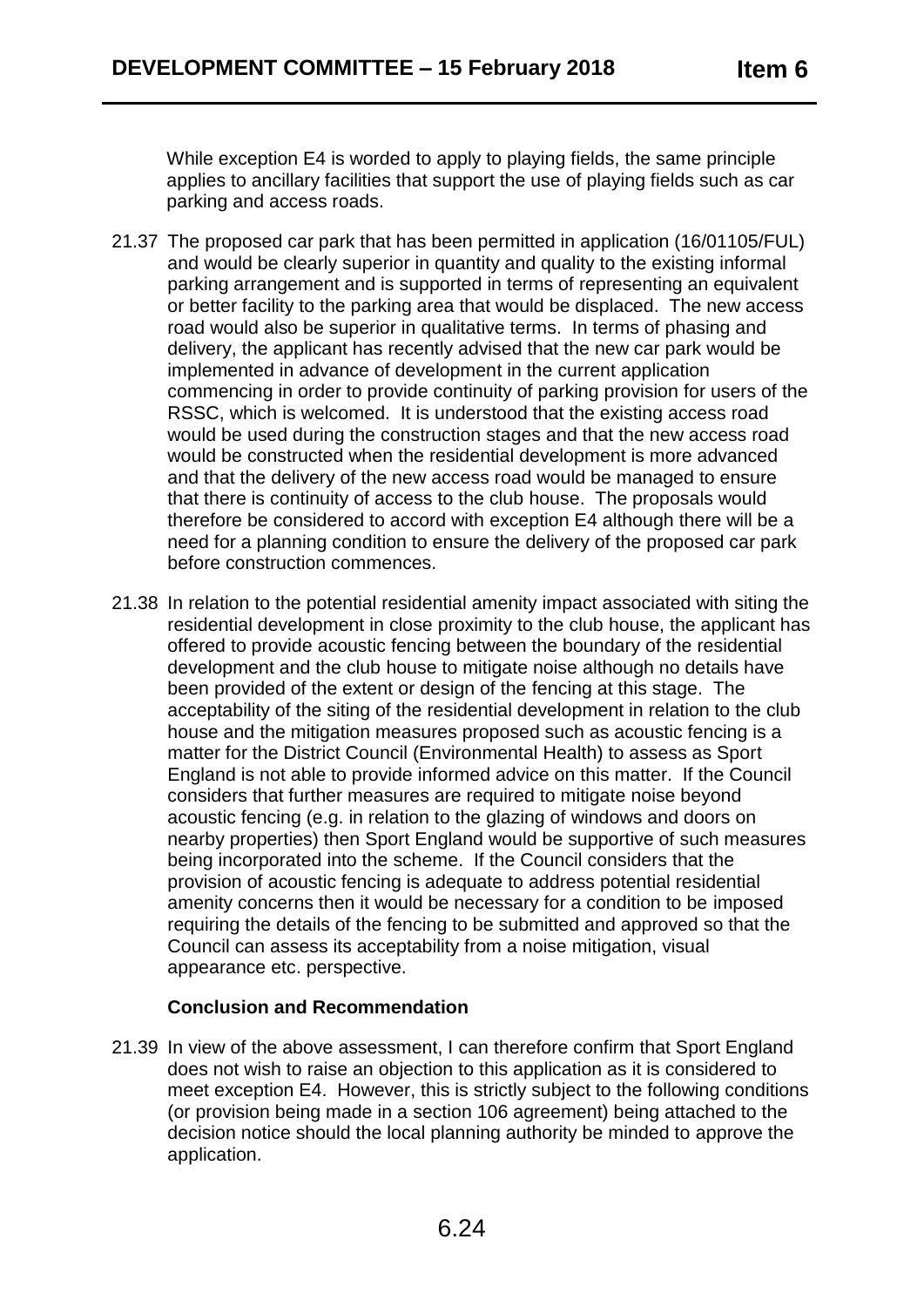## **Replacement Car Parking Provision**

21.40 To provide continuity of car parking provision for existing users of the RSSC it will be essential that the new car park permitted by permission 16/01105/FUL is completed and operational before the development commences. A planning condition (or section 106 agreement provision) is therefore requested which requires the car park to be constructed and made available for use before development commences. A planning condition that I would recommend which is based on Sport England's model conditions (model condition 4 https://www.sportengland.org/facilities-planning/planning-forsport/planning-applications/) is:-

The development hereby permitted shall not be commenced until the car park permitted by planning permission 16/01105/FUL dated xx has been implemented and made available for use.

Reason: To ensure the satisfactory quantity, quality and accessibility of compensatory provision which secures a continuity of use [phasing provision] and to accord with Development Plan Policy \*\*.

# **Acoustic Fencing**

- 21.41 To provide details of the proposed acoustic fencing including the extent and the design of the fencing (and any other measures to mitigate the impact of noise on residential amenity associated with the club house required by the Council), a planning condition should be imposed requiring such details to be submitted and approved and for the approved details to be implemented in full. It would not be appropriate for Sport England to be prescriptive on the wording of such a condition as the Council is better placed to determine the wording of such a condition following consideration of advice from the Council's Environmental Health service.
- 21.42 If your Council decides not to attach the above conditions, Sport England would wish to raise an objection to this application. Should the local planning authority be minded to approve this application without the above conditions, then given Sport England's subsequent objection and in accordance with The Town and Country Planning (Consultation) (England) Direction 2009 the application should be referred to the Secretary of State via the National Planning Casework Unit.
- 21.43 Sport England would also like to be notified of the outcome of the application through the receipt of a copy of the decision notice.

## **Health Housing and Communication: Assistant Director**

21.44 No response recorded.

# **Essex County Council: Ecology**

21.45 No response recorded.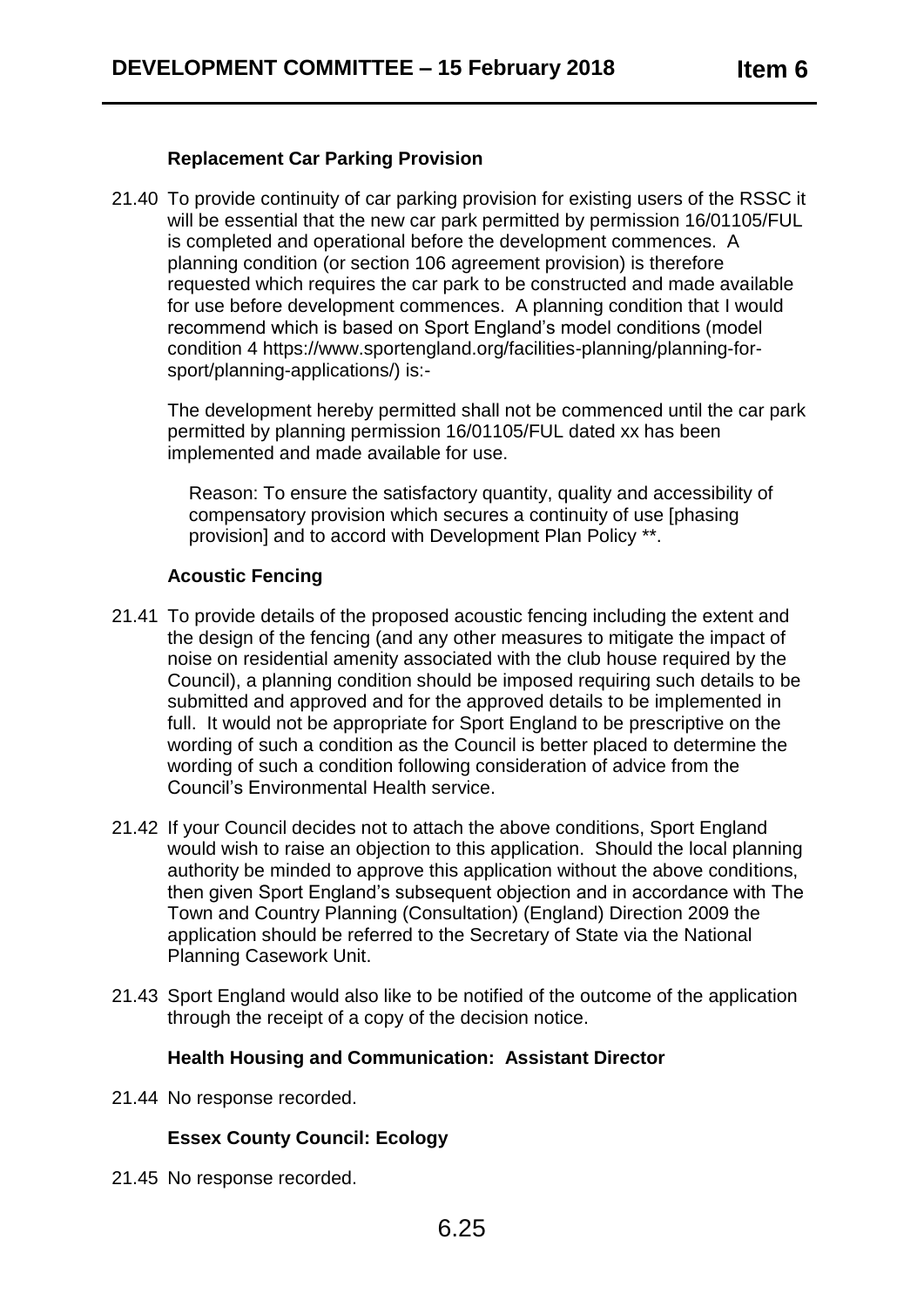# **Strategic Housing**

21.46 No response recorded.

#### **Ward Members**

21.47 No response recorded.

# **Planning and Admissions Strategy Unit**

21.48 No response recorded.

## **Natural England Consultation Service**

- 21.49 No objection.
- 21.50 Natural England has previously commented on this proposal and made comments to the authority in our letter dated 16/10/2016.
- 21.51 The advice provided in our previous response applies equally to this amendment, although we made no objection to the original proposal.
- 21.52 The proposed amendments to the original application are unlikely to have significantly different impacts on the natural environment than the original proposal.
- 21.53 Should the proposal be amended in a way which significantly affects its impact on the natural environment then, in accordance with Section 4 of the Natural Environment and Rural Communities Act 2006, Natural England should be consulted again. Before sending us the amended consultation, please assess whether the changes proposed will materially affect any of the advice we have previously offered. If they are unlikely to do so, please do not re-consult us.

## **Essex Wildlife Trust Ltd:**

- 21.54 I am unable to comment fully due to difficulties in accessing the relevant planning documents on your consultation portal. I have been unable to examine the Phase 1 Habitat Survey, the Design and Access Statement and a detailed development masterplan.
- 21.55 Consequently, my comments are limited to being only general observations. The site does not carry any ecological designations; however, the habitats on site will support some biodiversity which will be lost as a result of the development. It is important that the developer should aim for an overall net gain in biodiversity. Features to encourage biodiversity within the development should be included in the design and landscaping, using native planting wherever possible. Residential garden boundaries should incorporate 150cm-150cm gaps at the base of fence panels to allow for the movement of hedgehogs. Log piles, areas of long grass, nectar-rich flowering plants and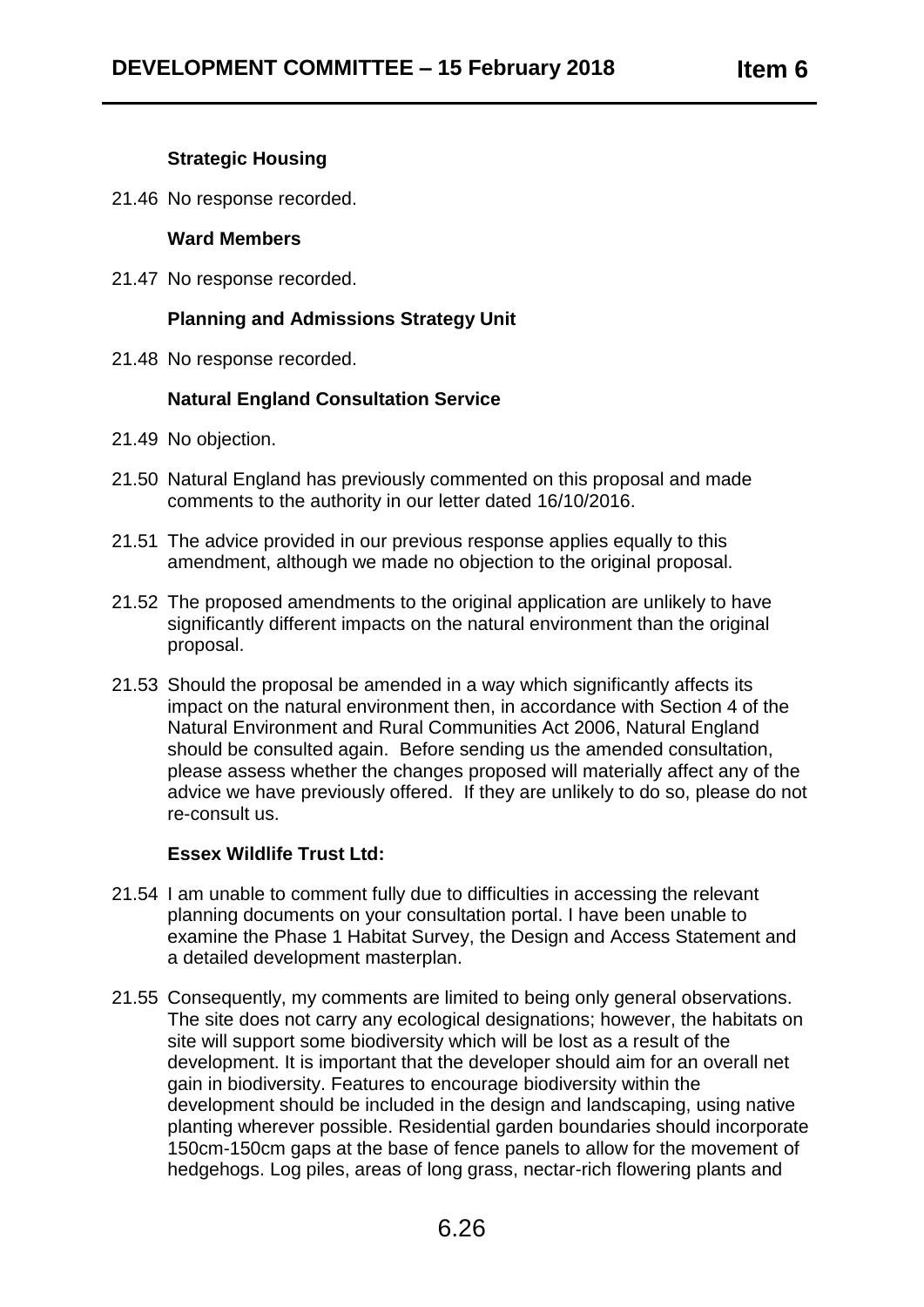strategically-positioned bird nest boxes and bat boxes should be included in the design.

- 21.56 The location of the site makes it potentially suitable for the incorporation into the building design of Manthorpe swift brick boxes to contribute to the current Swift Conservation initiative.
- 21.57 To increase the likelihood of swifts colonising the new boxes a call device can be installed to attract the birds to the location.

#### **Health and Safety Executive**

21.58 No response recorded.

#### **Essex Police HQ**

21.59 No response recorded.

## **Essex & Suffolk Water**

21.60 No response recorded.

## **Essex County Council Archaeologist**

- 21.61 The proposed development lies within an area of potential archaeological interest. Archaeological investigations just to the north west of this site revealed a Roman farmstead. Further evidence relating to Roman settlement may extend into this site.
- 21.62 In view of this, the following recommendation is made in line with the National Planning Policy Framework:-

RECOMMENDATION: Full condition

'No development or preliminary groundworks of any kind shall take place until the applicant has secured the implementation of a programme of archaeological work in accordance with a written scheme of investigation which has been submitted by the applicant and approved by the local planning authority'.

The work will comprise archaeological evaluation by trial trenching, which may be followed by open area excavation if significant features are found. A professional archaeological contracting team should undertake any archaeological work.

An archaeological brief outlining the methods of investigation can be issued from this office (on request) and there would be a cost implication for the developer.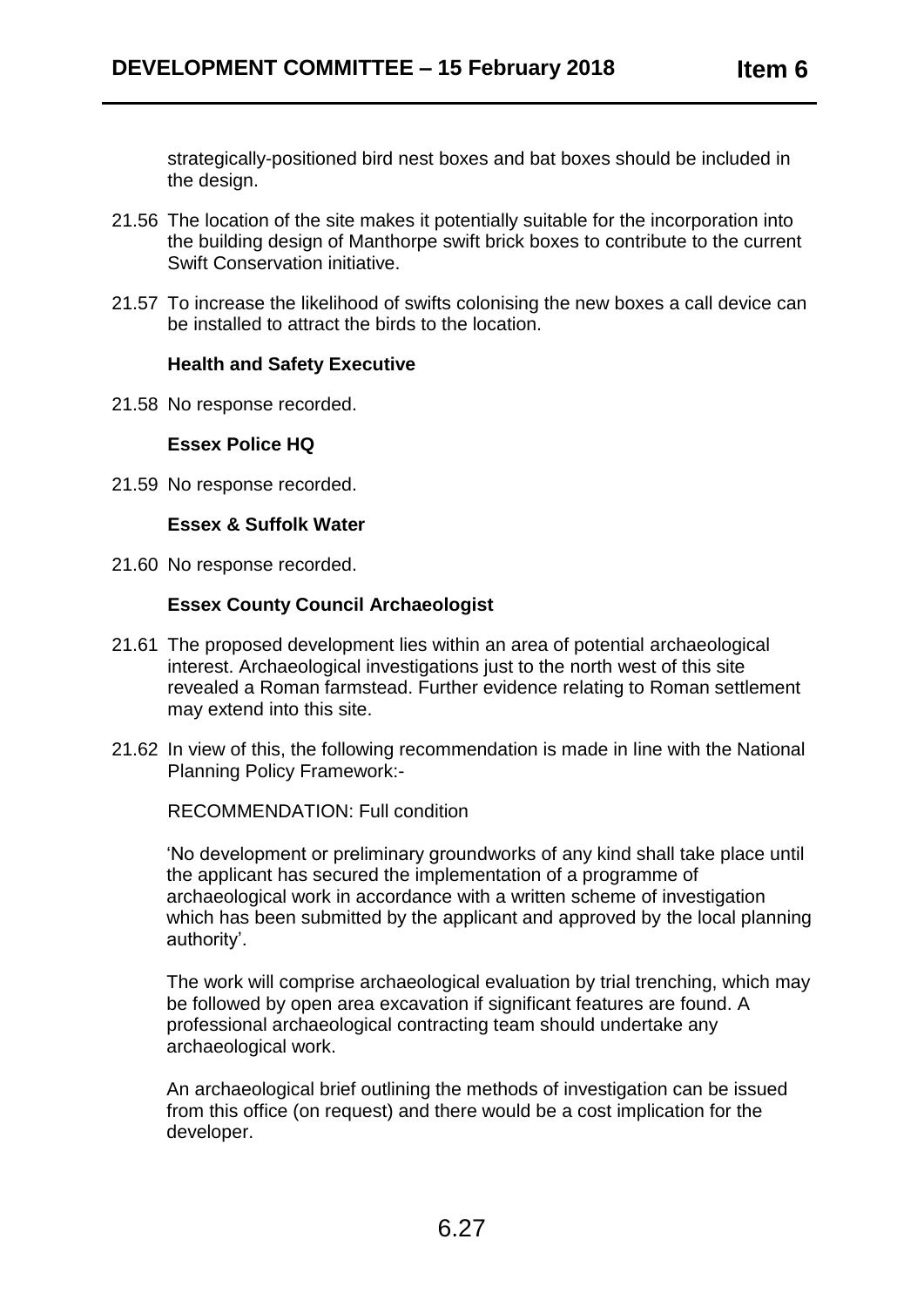# **Environment Agency:**

- 21.63 No comment.
- 21.64 It would appear that we were inappropriately consulted on this application as it does not meet any of the Development Management Planning Order requirements in which we would be consulted as a statutory consultee. We therefore have no comments to make on this application.

# **Rayleigh Town Council**

- 21.65 Objection received.
- 21.66 Concern expressed on the basis that the 'siting would lead to a fragmental form of development along the frontage of London Road out of keeping and detrimental to the character and appearance of the area and would be harmful to the open, rural and undeveloped character of the Green Belt'.
- 21.67 Concern that the site access is not in accordance with acceptable standards and would lead to potential safety hazards.
- 21.68 The proposals for internal circulation within the site are unacceptable and will create conflict between pedestrians, cyclists and vehicular movements, thereby creating a safety hazard.

# **Essex Highways Development Management**

- 21.69 All housing developments in Essex which would result in the creation of a new street (more than five dwelling units communally served by a single all purpose access) will be subject to The Advance Payments Code, Highways Act, 1980. The developer will be served with an appropriate Notice within 6 weeks of building regulations approval being granted and prior to the commencement of any development must provide guaranteed deposits which will ensure that the new street is constructed in accordance with acceptable specifications sufficient to ensure future maintenance as a public highway.
- 21.70 From a highway and transportation perspective the impact of the proposal is acceptable to the Highway Authority for the following reasons:-
	- 1. No unbound material shall be used in the surface treatment of the vehicular access within 6 metres of the highway boundary.

Reason: To avoid displacement of loose material onto the highway in the interests of highway safety in accordance with policy DM1 of the Development Management Policies as adopted as County Council Supplementary Guidance in February 2011.

2. There shall be no discharge of surface water onto the Highway.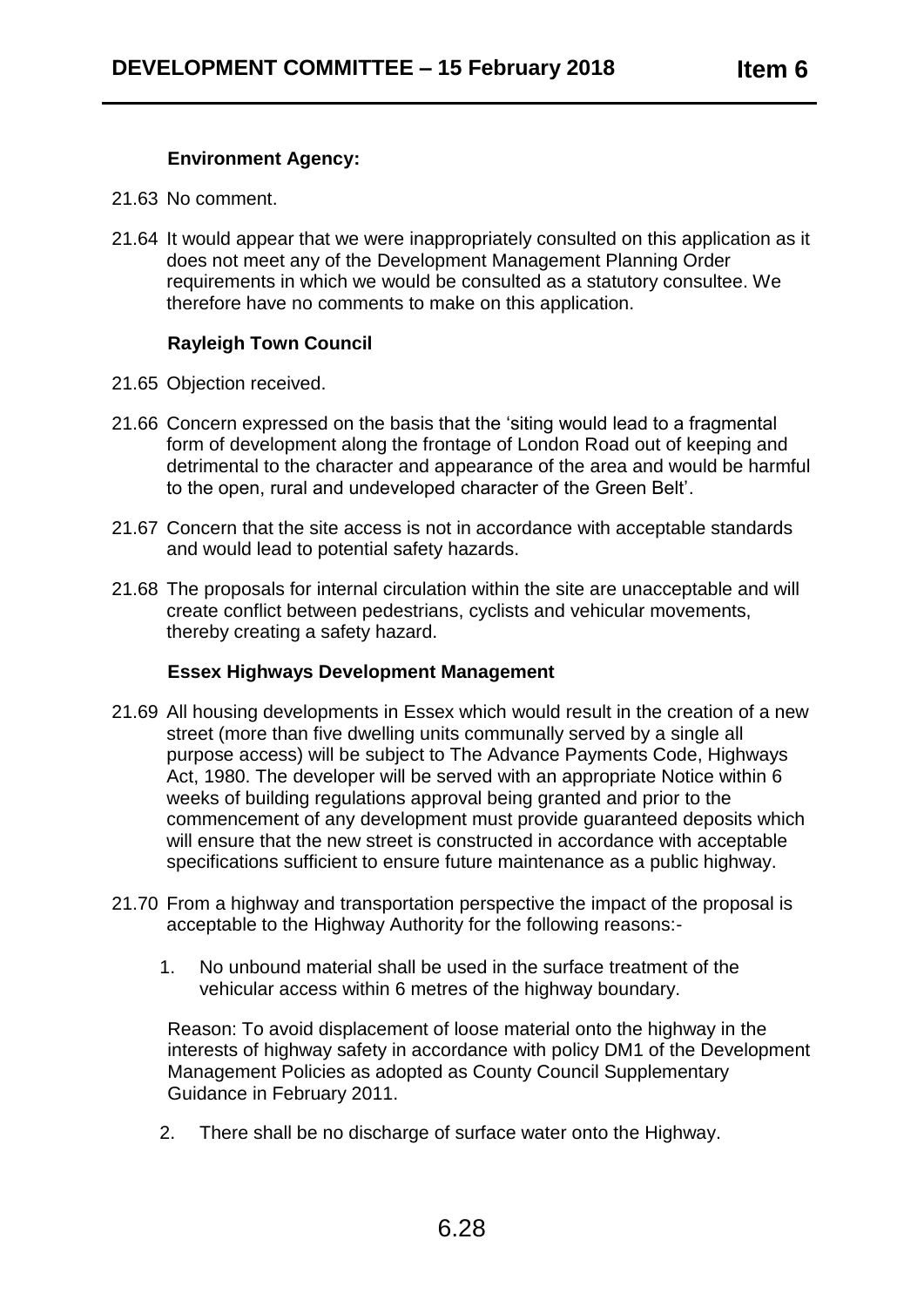Reason: To prevent hazards caused by water flowing onto the highway and to avoid the formation of ice on the highway in the interest of highway safety to ensure accordance with policy DM1 of the Development Management Policies as adopted as County Council Supplementary Guidance in February 2011.

- 3. No development shall take place, including any ground works or demolition, until a Construction Method Statement has been submitted to, and approved in writing by, the local planning authority. The approved Statement shall be adhered to throughout the construction period. The Statement shall provide areas within the curtilage of the site for the purpose of:
	- i. the parking of vehicles of site operatives and visitors;
	- ii. loading and unloading of plant and materials;
	- iii. storage of plant and materials used in constructing the development; and
	- iv. wheel and underbody washing facilities.

Reason*:* To ensure that on street parking of these vehicles in the adjoining streets does not occur and to ensure that loose materials and spoil are not brought out onto the highway and to ensure that appropriate loading/ unloading facilities are available to ensure that the highway is not obstructed during the construction period in the interests of highway safety and Policy DM 1 of the Highway Authority's Development Management Policies February 2011.

4. Any new boundary planting shall be planted a minimum of 1 metre back from the highway boundary and any visibility splay.

Reason: To ensure that the future outward growth of the planting does not encroach upon the highway or interfere with the passage of users of the highway, to preserve the integrity of the highway and in the interests of highway safety and in accordance with Policy DM1 of the Development Management Policies as adopted as County Council Supplementary Guidance in February 2011.

5. The parking shall be provided in accordance with the EPOA Parking Standards.

Reason: To ensure adequate space for parking off the highway is provided in the interest of highway safety in accordance with Policy DM8 of the Development Management Policies as adopted as County Council Supplementary Guidance in February 2011.

# **Highway Works/Mitigation Measures/Contributions**

21.71 Prior to occupation of the proposed development, the developer shall be responsible for the provision and implementation of a Residential Travel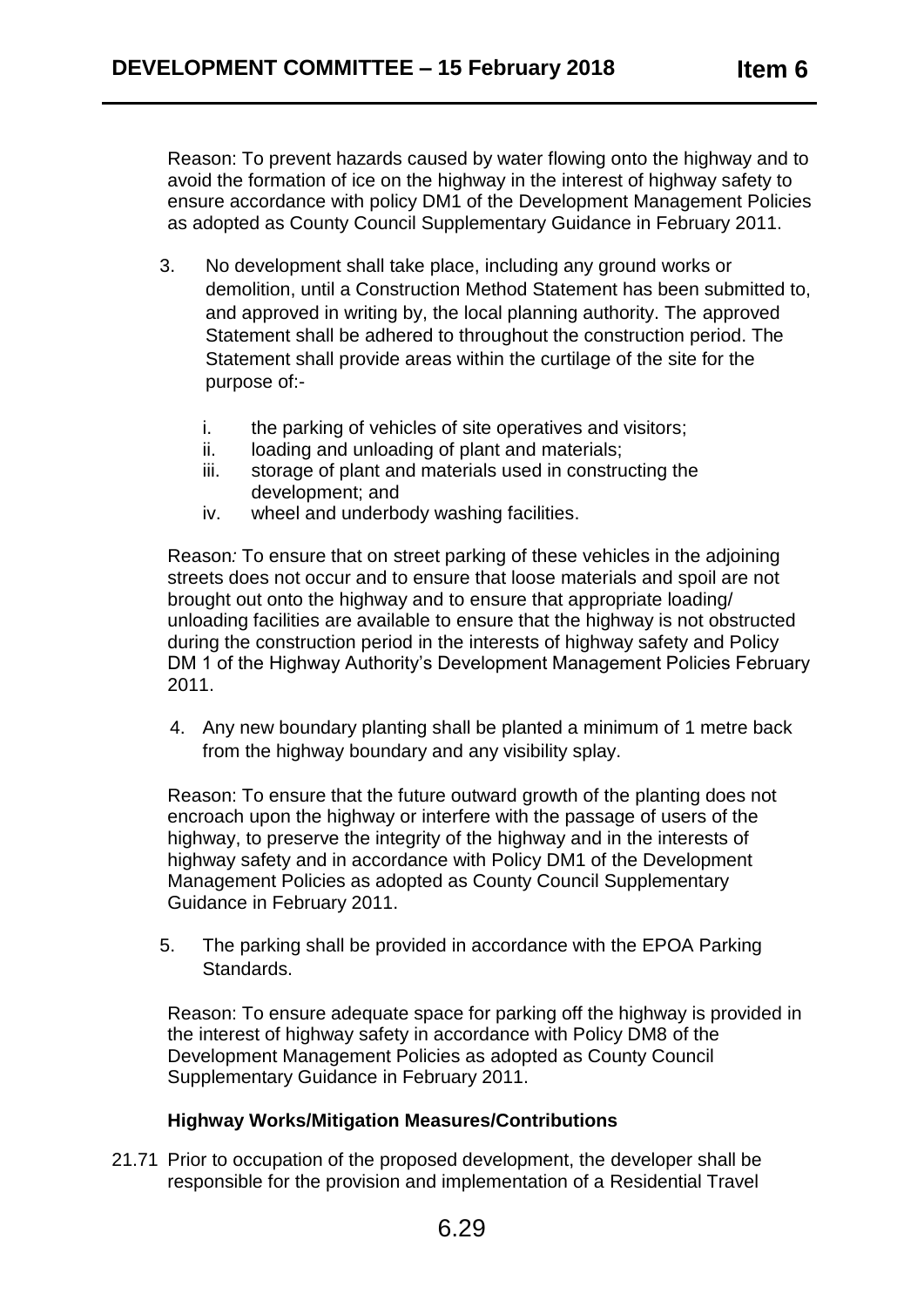Information Pack per dwelling, for sustainable transport, approved by Essex County Council, to include six one day travel vouchers for use with the relevant local public transport operator.

Reason: In the interests of reducing the need to travel by car and promoting sustainable development and transport in accordance with policies DM9 and DM10 of the Highway Authority's Development Management Policies, adopted as County Council Supplementary Guidance in February 2011.

21.72 Prior to occupation of development, the eastern junction on London Road shall be closed off and reinstated with full height kerb and include the provision of a 2m wide footway along the entire site frontage from the existing facility at Gunn Close to the site access junction with associated dropped kerb crossing.

Reason: To make adequate provision within the highway for additional pedestrian movements generated as a result of the proposed development.

#### **Informatives**

- All work within or affecting the highway is to be laid out and constructed by prior arrangement with, and to the requirements and satisfaction of, the Highway Authority, details to be agreed before the commencement of works.
- The applicants should be advised to contact the Development Management Team by email at [development.management@essexhighways.org](mailto:development.management@essexhighways.org) or by post to:

SMO2 – Essex Highways, Springfield Highways Depot, Colchester Road, Chelmsford, CM2 5PU

- The Highway Authority cannot accept any liability for costs associated with the developer's improvements. This includes design check safety audits, site supervision, commuted sums for maintenance and any potential claims under Part 1 and Part 2 of the Land Compensation Act 1973. To protect the Highway Authority against such compensation claims a cash deposit or bond may be required.
- Any tree planting proposed within the highway must be agreed with the Highway Authority. Trees must be sited clear of all underground services and visibility splays and must be sympathetic to the street lighting scheme. All proposed tree planting must be supported by a commuted sum to cover the cost of future maintenance, to be agreed with the Highway Authority.
- The above is required to ensure the proposal complies with the County Council's Highways and Transportation Development Control policies, as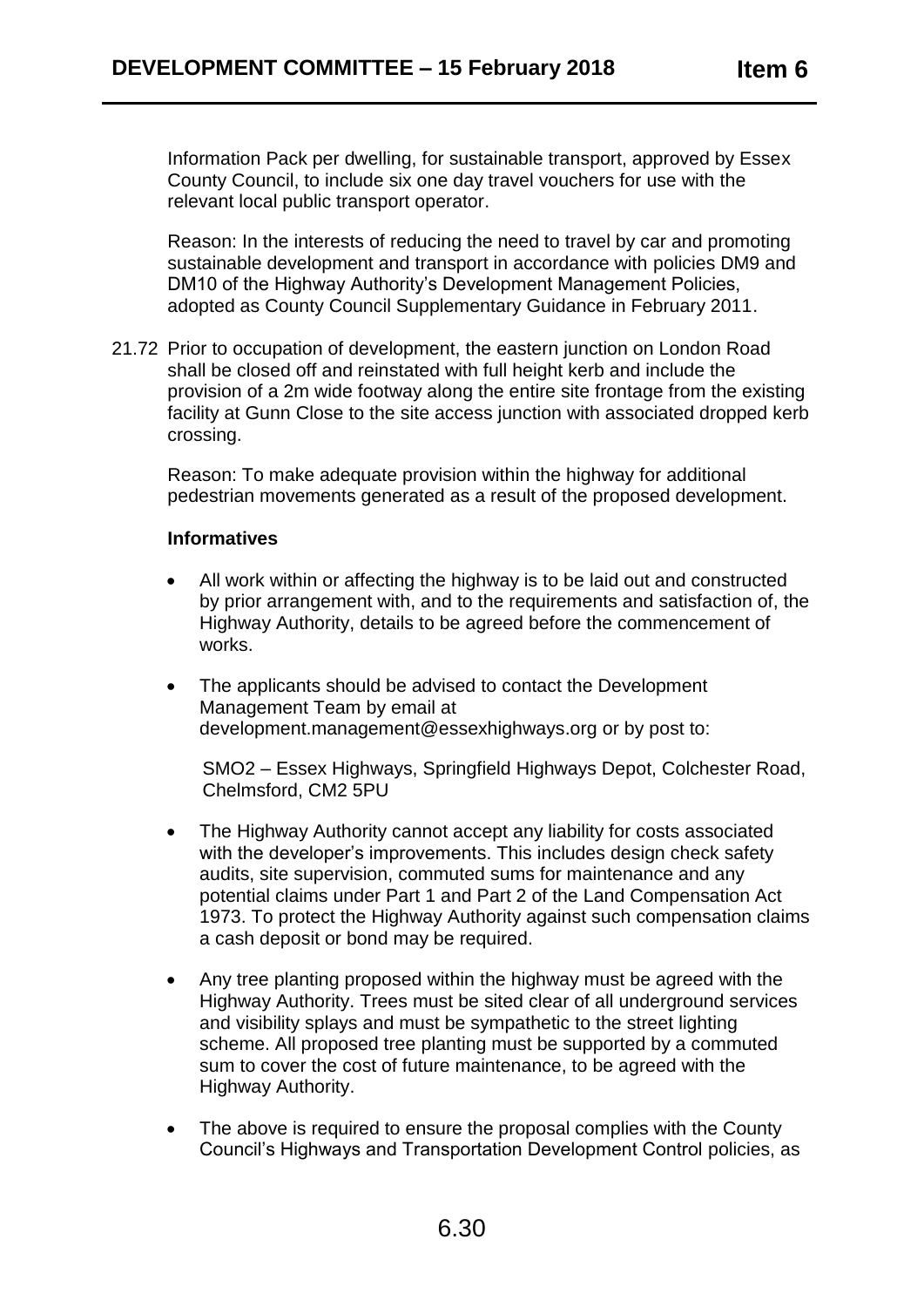originally contained in Appendix G of the Local Transport Plan 2006/2011 and refreshed by Cabinet Member Decision dated 19 October 2007.

- The requirements above should be imposed by way of negative planning condition or planning obligation as appropriate.
- Prior to any works taking place in the public highway the developer shall enter into the appropriate legal agreement with the Highway Authority under the Highways Act 1980 to regulate the construction of the highway works.
- Prior to occupation, the development shall be served by a system of operational street lighting which shall thereafter be maintained in good repair.
- In all cases where spoil is unavoidably brought out onto the highway, the applicant/developer must be reminded of their responsibility to promptly remove such spoil at their own expense and to the satisfaction of the Highway Authority.
- Full details of SUDS should be provided and agreed.

# **Anglian Water Services Ltd:**

- 21.73 No objection.
- 21.74 Advise that there are assets owned by Anglian Water or those subject to an adoption agreement within or close to the development boundary that may affect the layout of the site. Anglian Water would ask that the following text be included within your Notice should permission be granted.

"Anglian Water has assets close to or crossing this site or there are assets subject to an adoption agreement. Therefore, the site layout should take this into account and accommodate those assets within either prospectively adoptable highways or public open space. If this is not practicable then the sewers will need to be diverted at the developers cost under Section 185 of the Water Industry Act 1991, or in the case of apparatus under an adoption agreement, liaise with the owners of the apparatus. It should be noted that the diversion works should normally be completed before development can commence."

Waste Water Services: Waste Water Treatment

- 21.75 The foul drainage from this development is in the catchment of Rayleigh.
- 21.76 West Water Recycling Centre that will have available capacity for these flows.
- 21.77 The sewerage system at present has available capacity for these flows. If the developer wishes to connect to our sewerage network they should serve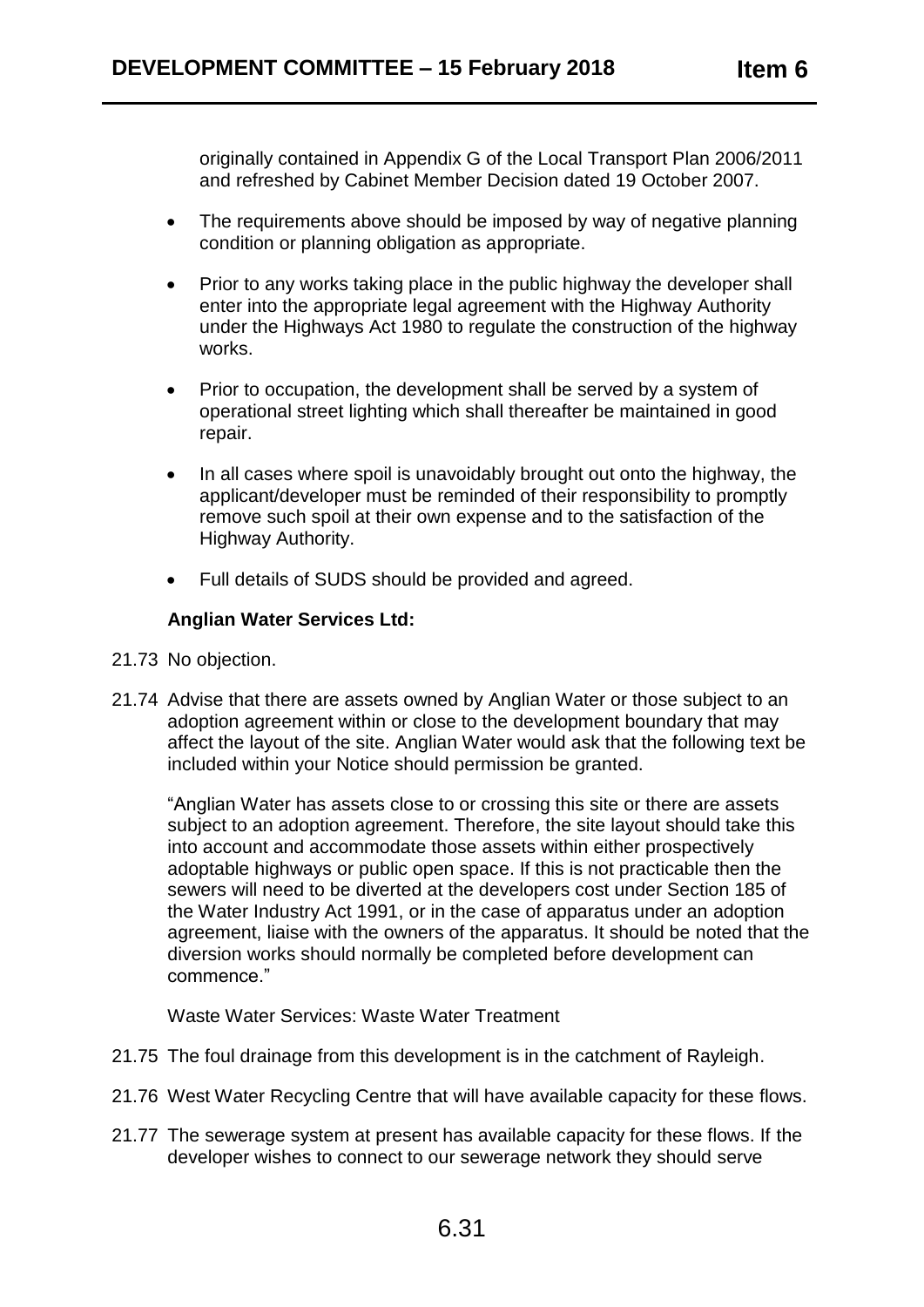notice under Section 106 of the Water Industry Act 1991. We will then advise them of the most suitable point of connection.

- 21.78 From the details submitted to support the planning application the proposed method of surface water management does not relate to Anglian Water operated assets. As such, we are unable to provide comments on the suitability of the surface water management. The Local Planning Authority should seek the advice of the Lead Local Flood Authority or the Internal Drainage Board. The Environment Agency should be consulted if the drainage system directly or indirectly involves the discharge of water into a water course. Should the proposed method of surface water management change to include interaction with Anglian Water operated assets, we would wish to be re-consulted to ensure that an effective surface water drainage strategy is prepared and implemented.
- 21.79 The planning application includes employment/commercial use. To discharge trade effluent from trade premises to a public sewer vested in Anglian Water requires our consent. It is an offence under section 118 of the Water Industry Act 1991 to discharge trade effluent to sewer without consent. Anglian Water would ask that the following text be included within your Notice should permission be granted.

**"**An application to discharge trade effluent must be made to Anglian Water and must have been obtained before any discharge of trade effluent can be made to the public sewer.

Anglian Water recommends that petrol / oil interceptors be fitted in all car parking/washing/repair facilities. Failure to enforce the effective use of such facilities could result in pollution of the local watercourse and may constitute an offence.

Anglian Water also recommends the installation of a properly maintained fat traps on all catering establishments. Failure to do so may result in this and other properties suffering blocked drains, sewage flooding and consequential environmental and amenity impact and may also constitute an offence under section 111 of the Water Industry Act 1991."

# **Essex County Council SuDS: Essex County Council Lead Flood Authority (SuDS)**

- 21.80 Thank you for your email received on 21 June 2017 which provides this Council with the opportunity to assess and advise on the proposed surface water drainage strategy for the above mentioned planning application.
- 21.81 As the Lead Local Flood Authority (LLFA) this Council provides advice on SuDS schemes for major developments. We have been the statutory consultee on surface water since 15 April 2015.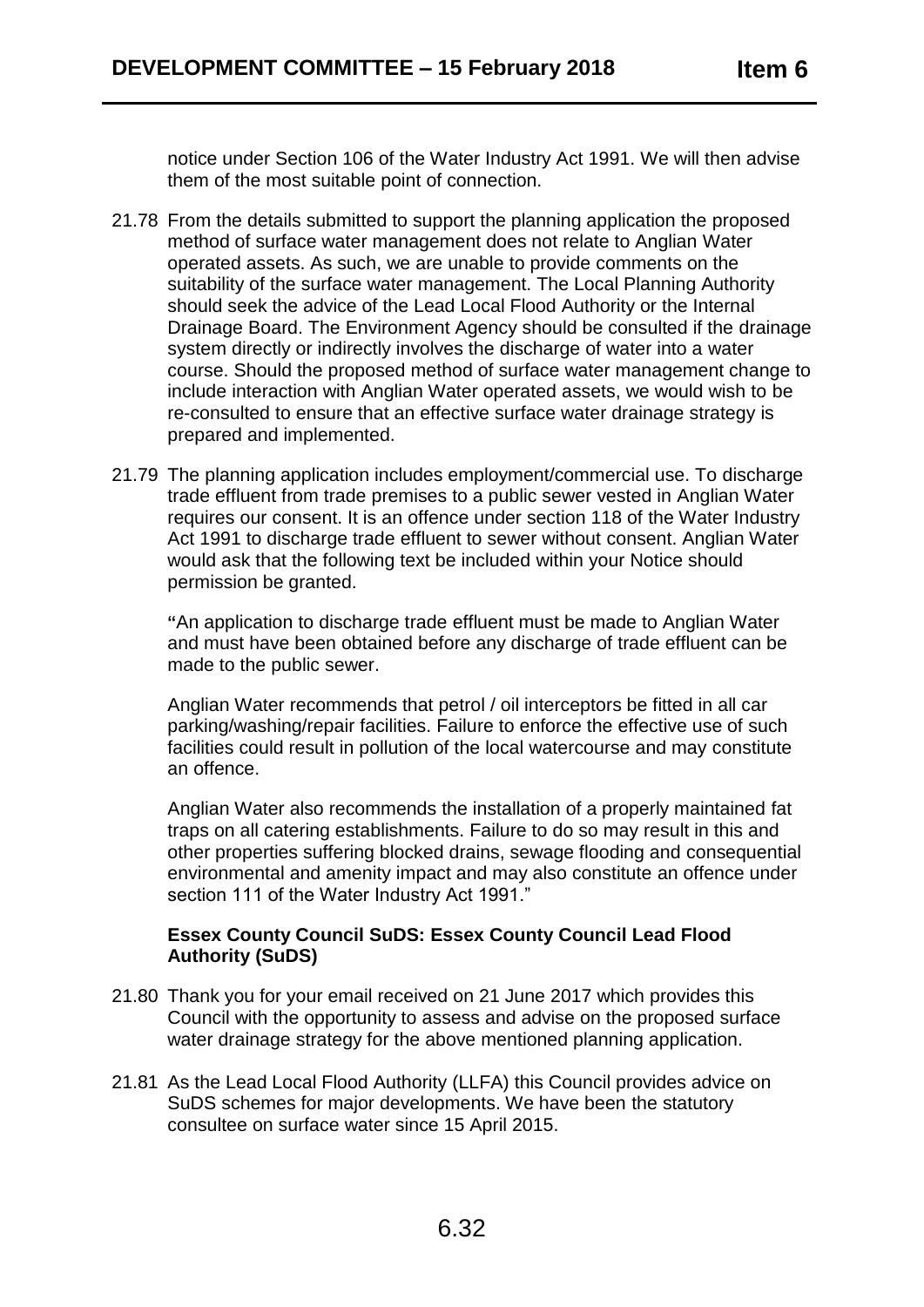- 21.82 In providing advice this Council looks to ensure sustainable drainage proposals comply with the required standards as set out in the following documents:-
	- Non statutory technical standards for sustainable drainage systems.
	- Essex County Council's (ECC's) adopted Sustainable Drainage Systems Design Guide.
	- The CIRIA SuDS Manual (C753).
	- BS8582 Code of practice for surface water management for development sites.

# **Lead Local Flood Authority position**

21.83 Having reviewed the Flood Risk Assessment and the associated documents which accompanied the planning application, we do not object to the granting of planning permission and suggest the following conditions:-

## **Condition 1**

No works shall take place until a detailed surface water drainage scheme for the site, based on sustainable drainage principles and an assessment of the hydrological and hydro geological context of the development, has been submitted to and approved in writing by the local planning authority. The scheme should include but not be limited to:-

- Limiting discharge rates to the 1 in 1 green field rate or at least 50% betterment f existing brown field rates for all storm events up to and including the 1 in 100 year rate plus 40% allowance for climate change.
- Provide sufficient storage to ensure no off site flooding as a result of the development during all storm events up to and including the 1 in 100 year plus 40% climate change event.
- Provide consideration of the critical drainage area partially located within the site.
- Final modelling and calculations for all areas of the drainage system.
- The appropriate level of treatment for all runoff leaving the site, in line with the CIRIA SuDS Manual C753.
- Detailed engineering drawings of each component of the drainage scheme.
- A final drainage plan which details exceedance and conveyance routes, FFL and ground levels, and location and sizing of any drainage features.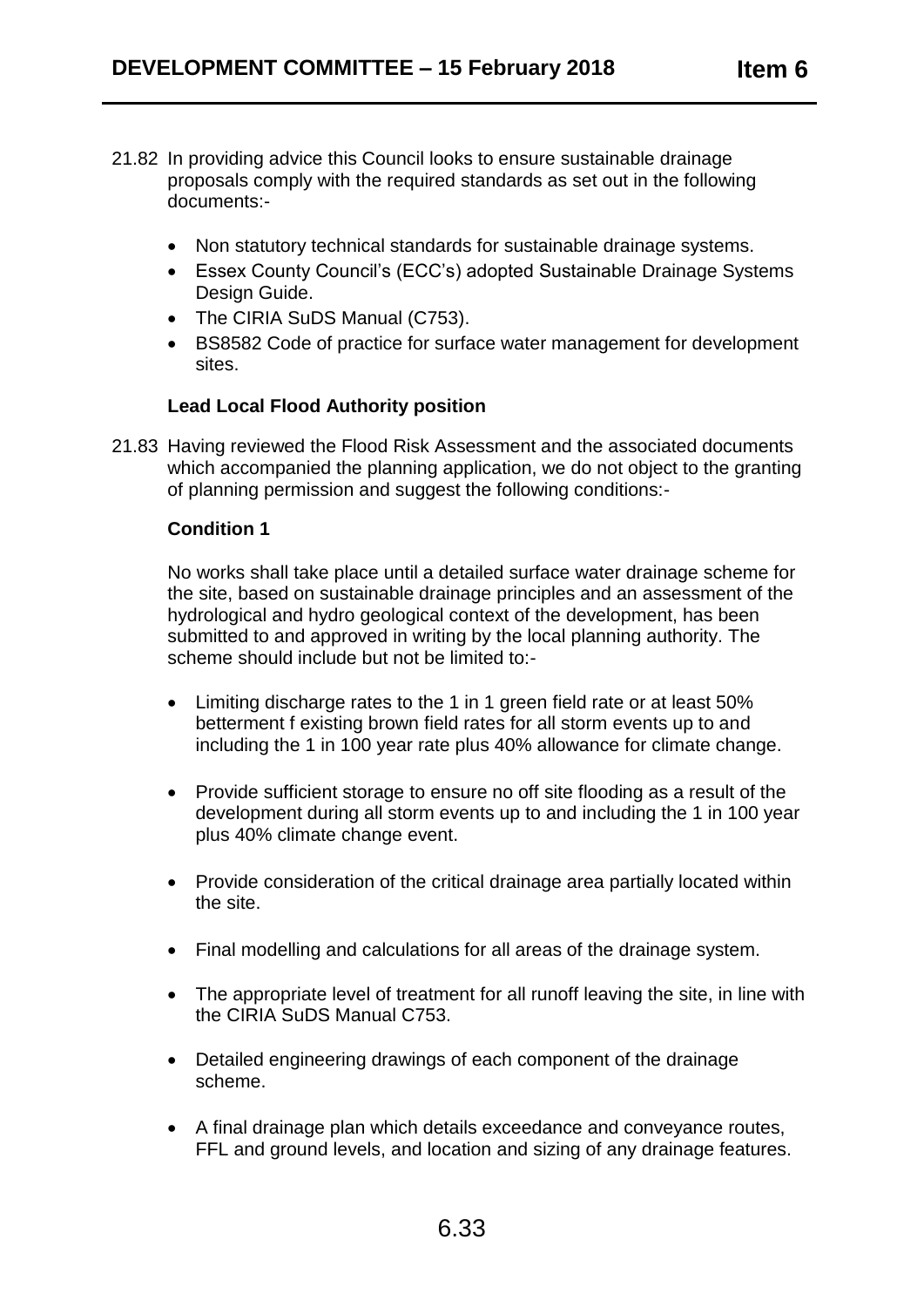A written report summarising the final strategy and highlighting any minor changes to the approved strategy.

The scheme shall subsequently be implemented prior to occupation.

Reason

- To prevent flooding by ensuring the satisfactory storage of/disposal of surface water from the site.
- To ensure the effective operation of SuDS features over the lifetime of the development.
- To provide mitigation of any environmental harm which may be caused to the local water environment.
- Failure to provide the above required information before commencement of works may result in a system being installed that is not sufficient to deal with surface water occurring during rainfall events and may lead to increased flood risk and pollution hazard from the site.

# **Condition 2**

No works shall take place until a scheme to minimise the risk of off site flooding caused by surface water run off and ground water during construction works and prevent pollution has been submitted to, and approved in writing by, the local planning authority. The scheme shall subsequently be implemented as approved.

## Reason

The National Planning Policy Framework paragraph 103 and paragraph 109 state that local planning authorities should ensure development does not increase flood risk elsewhere and does not contribute to water pollution.

Construction may lead to excess water being discharged from the site. If de watering takes place to allow for construction to take place below ground water level, this will cause additional water to be discharged. Furthermore the removal of top soils during construction may limit the ability of the site to intercept rainfall and may lead to increased run off rates. To mitigate increased flood risk to the surrounding area during construction there needs to be satisfactory storage of/disposal of surface water and ground water which needs to be agreed before commencement of the development.

Construction may also lead to polluted water being allowed to leave the site. Methods for preventing or mitigating this should be proposed.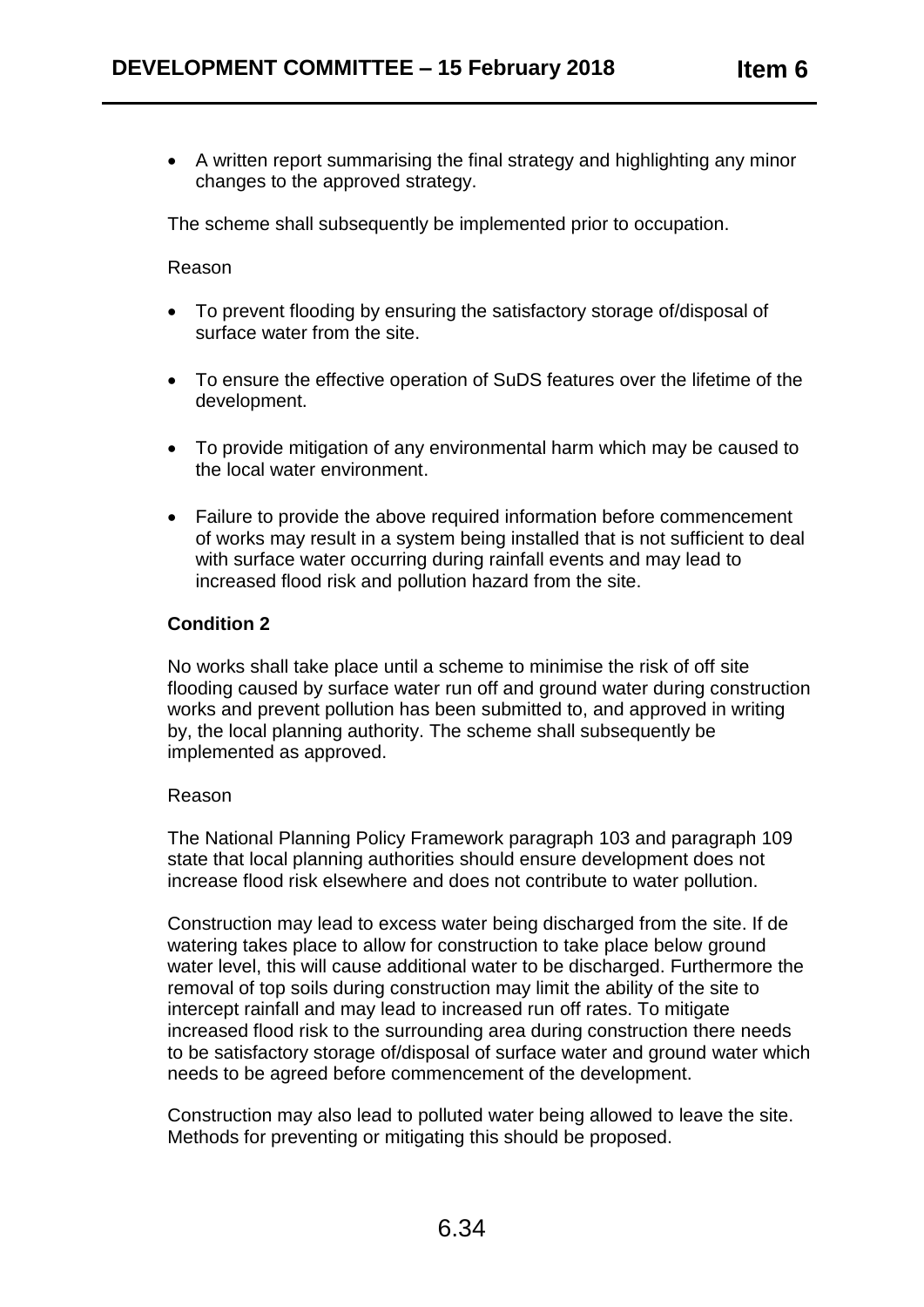# **Condition 3**

No works shall take place until a Maintenance Plan detailing the maintenance arrangements including who is responsible for different elements of the surface water drainage system and the maintenance activities/frequencies, has been submitted to and agreed, in writing, by the Local Planning Authority.

Should any part be maintainable by a maintenance company, details of long term funding arrangements should be provided.

#### Reason

To ensure appropriate maintenance arrangements are put in place to enable the surface water drainage system to function as intended to ensure mitigation against flood risk.

Failure to provide the above required information before commencement of works may result in the installation of a system that is not properly maintained and may increase flood risk or pollution hazard from the site.

## **Condition 4**

The applicant or any successor in title must maintain yearly logs of maintenance which should be carried out in accordance with any approved Maintenance Plan. These must be available for inspection upon a request by the Local Planning Authority.

#### Reason

To ensure the SuDS are maintained for the lifetime of the development as outlined in any approved Maintenance Plan so that they continue to function as intended to ensure mitigation against flood risk.

Any questions raised within this response should be directed to the applicant and the response should be provided to the LLFA for further consideration. If you are minded to approve the application contrary to this advice, we request that you contact us to allow further discussion and/or representations from us.

## **Summary of Flood Risk Responsibilities for Your Council**

- 21.84 We have not considered the following issues as part of this planning application as they are not within our direct remit; nevertheless, these are all very important considerations for managing flood risk for this development, and determining the safety and acceptability of the proposal. Prior to deciding this application you should give due consideration to the issue(s) below. It may be that you need to consult relevant experts outside your planning team.
	- Sequential Test in relation to fluvial flood risk;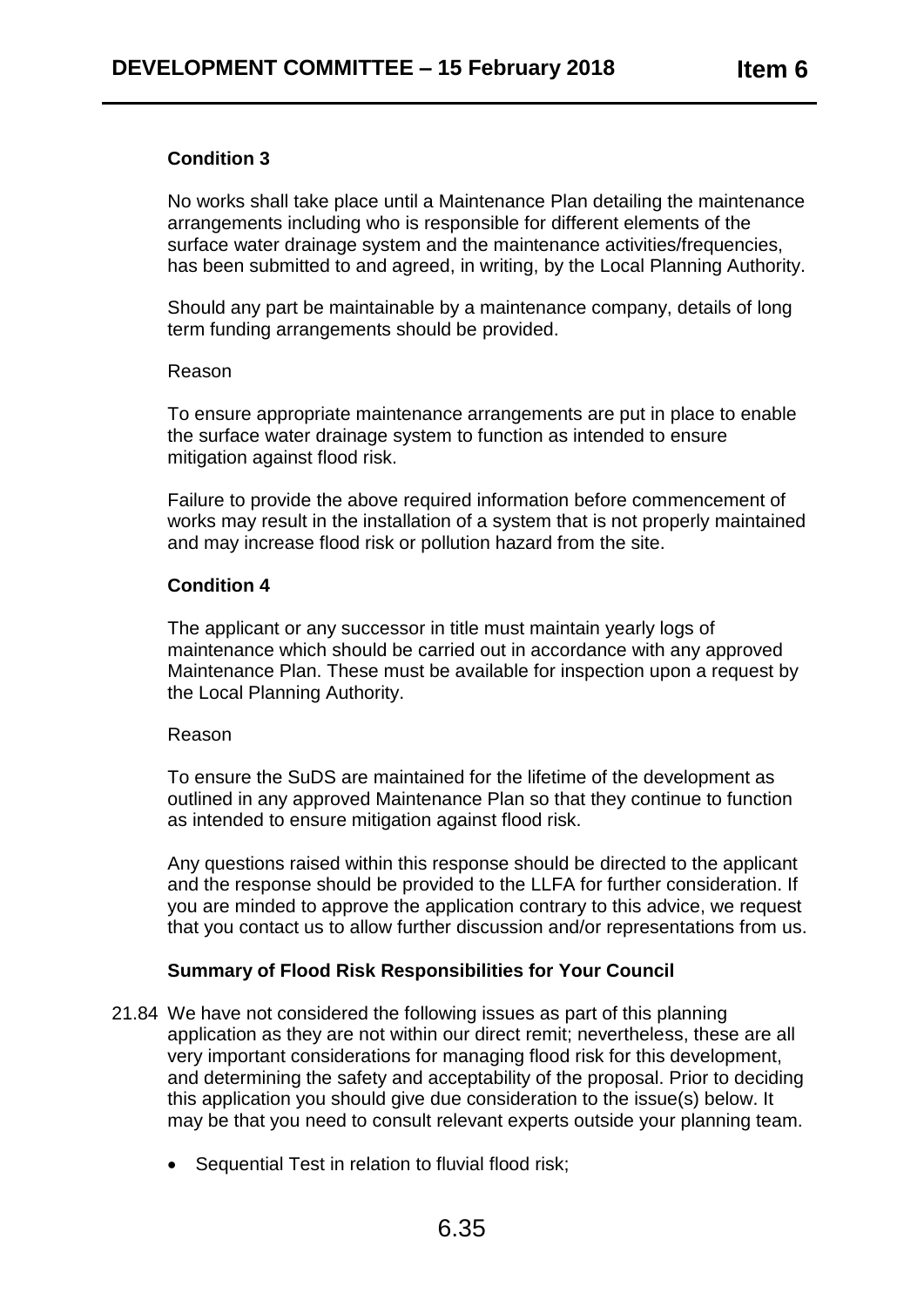- Safety of people (including the provision and adequacy of an emergency plan, temporary refuge and rescue or evacuation arrangements);
- Safety of the building;
- Flood recovery measures (including flood proofing and other building level resistance and resilience measures); and
- Sustainability of the development.

In all circumstances where warning and emergency response is fundamental to managing flood risk, we advise local planning authorities to formally consider the 4 emergency planning and rescue implications of new development in making their decisions.

Please see Appendix 1 at the end of this letter with more information on the flood risk responsibilities for your council.

## **Informatives**

- Essex County Council has a duty to maintain a register and record of assets which have a significant impact on the risk of flooding. In order to capture proposed SuDS which may form part of the future register, a copy of the SuDS assets in a GIS layer should be sent to suds@essex.gov.uk.
- Any drainage features proposed for adoption by Essex County Council should be consulted on with the relevant Highways Development Management Office.
- Changes to existing water courses may require separate consent under the Land Drainage Act before works take place. More information about consenting can be found in the attached standing advice note.
- It is the applicant's responsibility to check that they are complying with common law if the drainage scheme proposes to discharge into an off-site ditch/pipe. The applicant should seek consent where appropriate from other downstream riparian landowners.
- The Ministerial Statement made on 18 December 2014 (reference HCWS161) states that the final decision regarding the viability and reasonableness of maintenance requirements lies with the LPA. It is not within the scope of the LLFA to comment on the overall viability of a scheme as the decision is based on a range of issues which are outside of this authority's area of expertise.
- We will advise on the acceptability of surface water and the information submitted on all planning applications submitted after 15 April 2015 based on the key documents listed within this letter. This includes applications which have been previously submitted as part of an earlier stage of the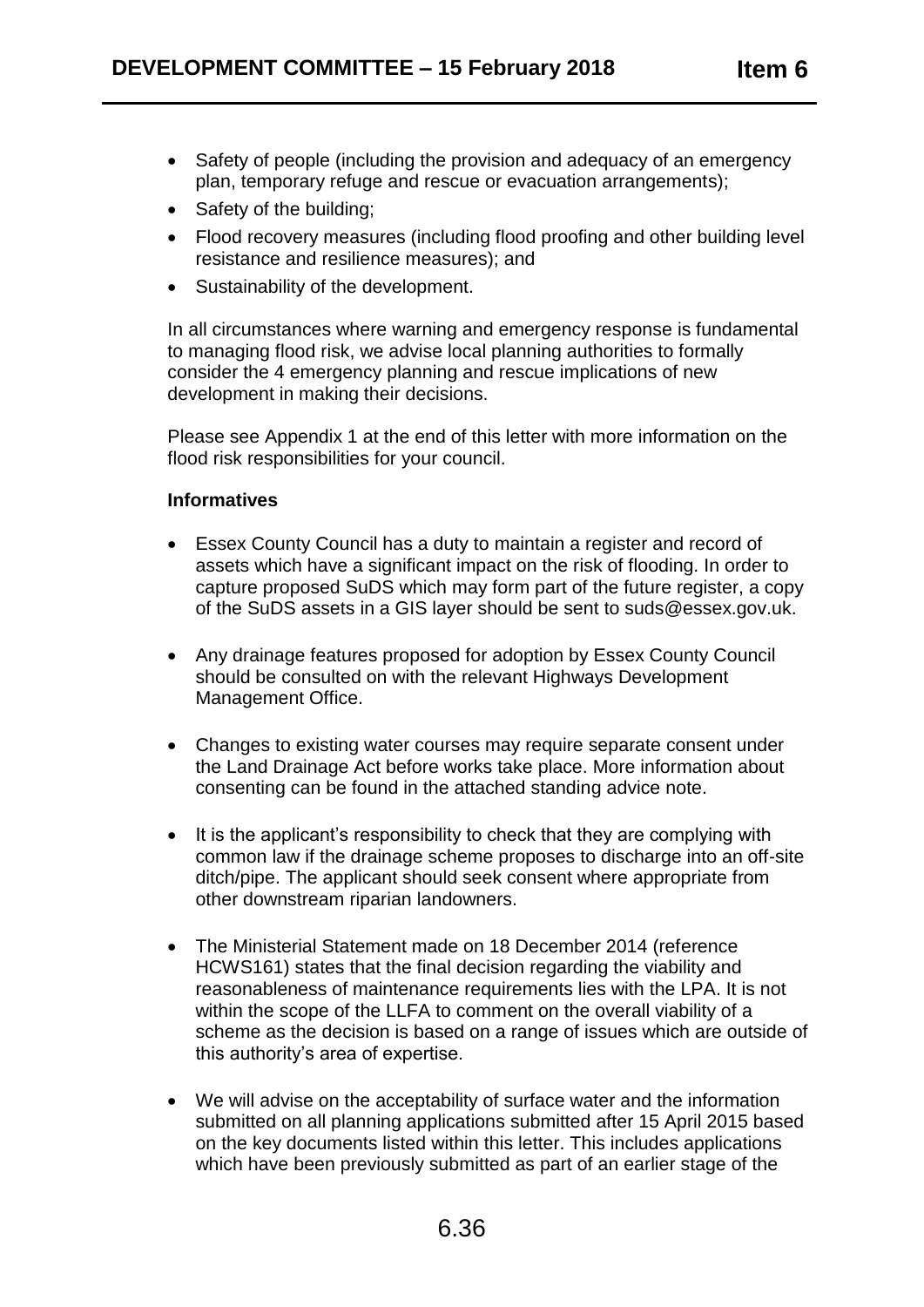planning process and granted planning permission based on historic requirements. The Local Planning Authority should use the information submitted within this response in conjunction with any other relevant information submitted as part of this application or as part of preceding applications to make a balanced decision based on the available information.

21.85 Whilst we have no further specific comments to make at this stage, attached is a standing advice note explaining the implications of the Flood and Water Management Act (2010) which could be enclosed as an informative along with your response issued at this time.

## **NHS (over 50 houses)**

21.86 No response received.

### **Rochford District Council Assistant Director, Legal Services and Monitoring Officer**

21.87 No response received.

## **Rochford District Council Arboricultural Officer (Engineers)**

- 21.88 The following advice has been provided in relation to the changes made to the application in September but now requires clarification as to how the further amendments affect the advice provided. Clarification has been sought from the specialist arboricultural consultant in this respect.
- 21.89 The site is subject to the following TPO's:- 1/82 A1 and 26/09 W1, adjacent to the site are 11/11 and 120/09, see below



21.90 Most of the woodland structure has been lost/altered with felling/removal of the shrub canopy; this has left a collection of oak with occasional field maple,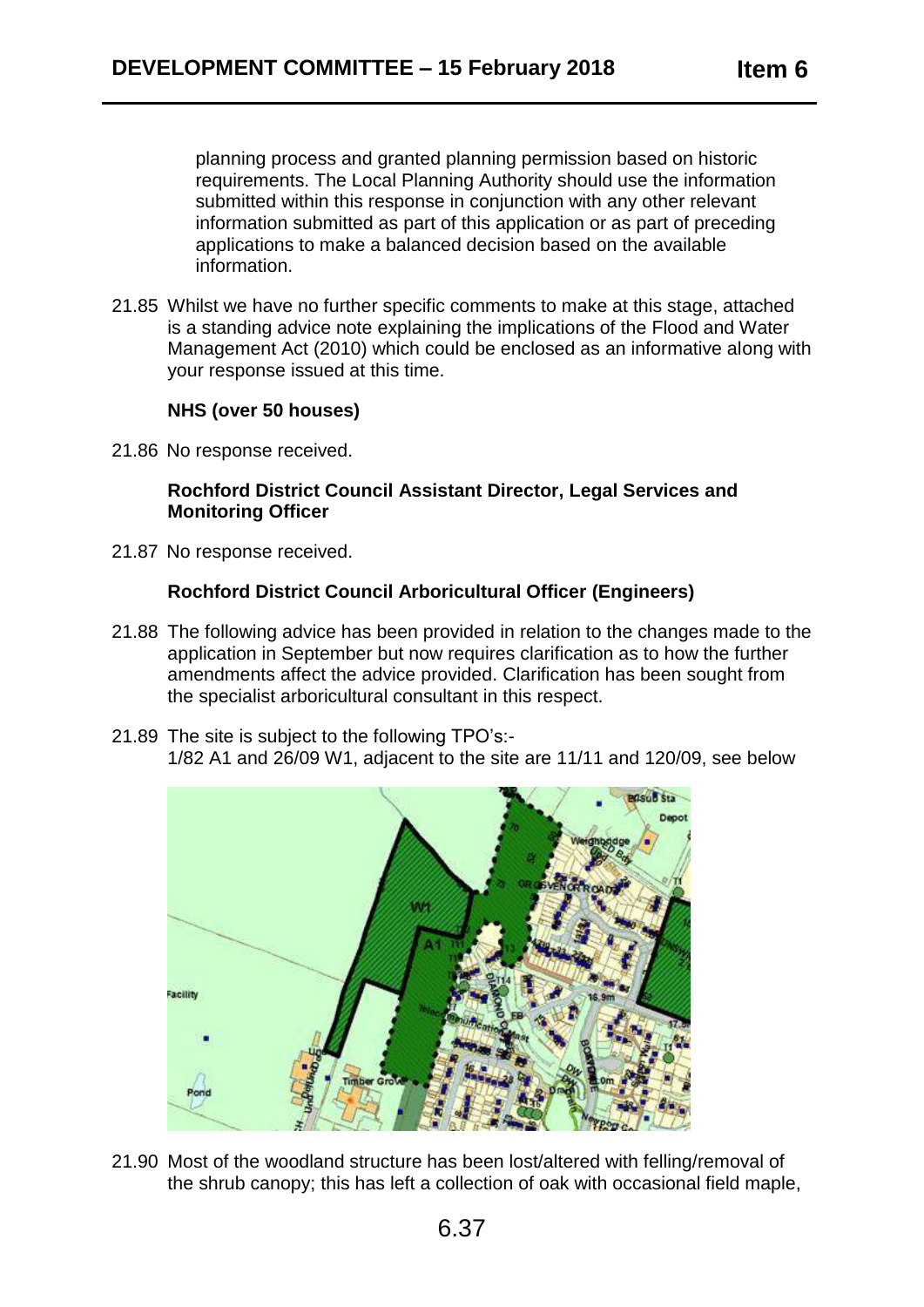pear and ash within the area subject of the woodland TPO and sycamore, poplar and oak within the area subject of the Area TPO. The structure is likely to improve over time as the herb layer and shrub layer go through secondary succession (ecological concept of species colonisation following removal of flora from a site). Many of the trees at the site are subject to large felling wedges within the stems (this was carried out sometime in 2009), many trees are structurally unsound due to this previous management; their retention is difficult to justify if mindful of permitting the development; however, as the site stands now with no public access, many of the trees could be left in situ with no issue. The development of housing will see a loss of this secondary woodland and all ground flora associated with it, albeit many of the trees may be retained, the function of the woodland ecosystem will be lost. If mindful to permit the development the TPO will have to be re-served from woodland order to a group/individual TPO. A woodland order protects the woodland unit; this includes all trees, shrubs, seedlings, etc. It protects the woodland system as a whole; this will no longer be valid at this site should the application be permitted.

- 21.91 A tree impact assessment has been provided by Andrew Day Consulting. The survey correctly identifies the best trees at the site and their suitability for retention (BS 5837 categorisation) when considering tree retention for development purposes.
- 21.92 The better specimens at the site are those found in the south eastern corner of the site (T1-T12), the eastern aspect (T14-T17) and the western aspect (G1). T12 is considered a veteran tree due to the number of veteran associations. If retention is desirable for continued wildlife interest, it is recognised that its life expectancy is limited due to the species of tree and its poor defence mechanisms against advancing decay; however, it should be retained and the development should look to enhance such trees with no further loss/deterioration to its condition as described in NPPF section 5. Generally, the trees listed above are suitably retained; some will require special construction techniques to ensure their retention, notably the use of no dig construction. The use of no dig construction within adopted highways needs to be approved by ECC highways; at present it is my understanding that its use is not approved for adopted highways and therefore further clarification of this will be required. If the use of no dig construction is not permitted then a different method needs to be provided in order to retain those trees where it is required. This should be provided before permitting development as it will have a significant impact upon the following trees: T10, T12, T29 and G1.
- 21.93 Originally recommended the following conditions be attached to the planning consent.

I would recommend the following by way of condition should the development be permitted: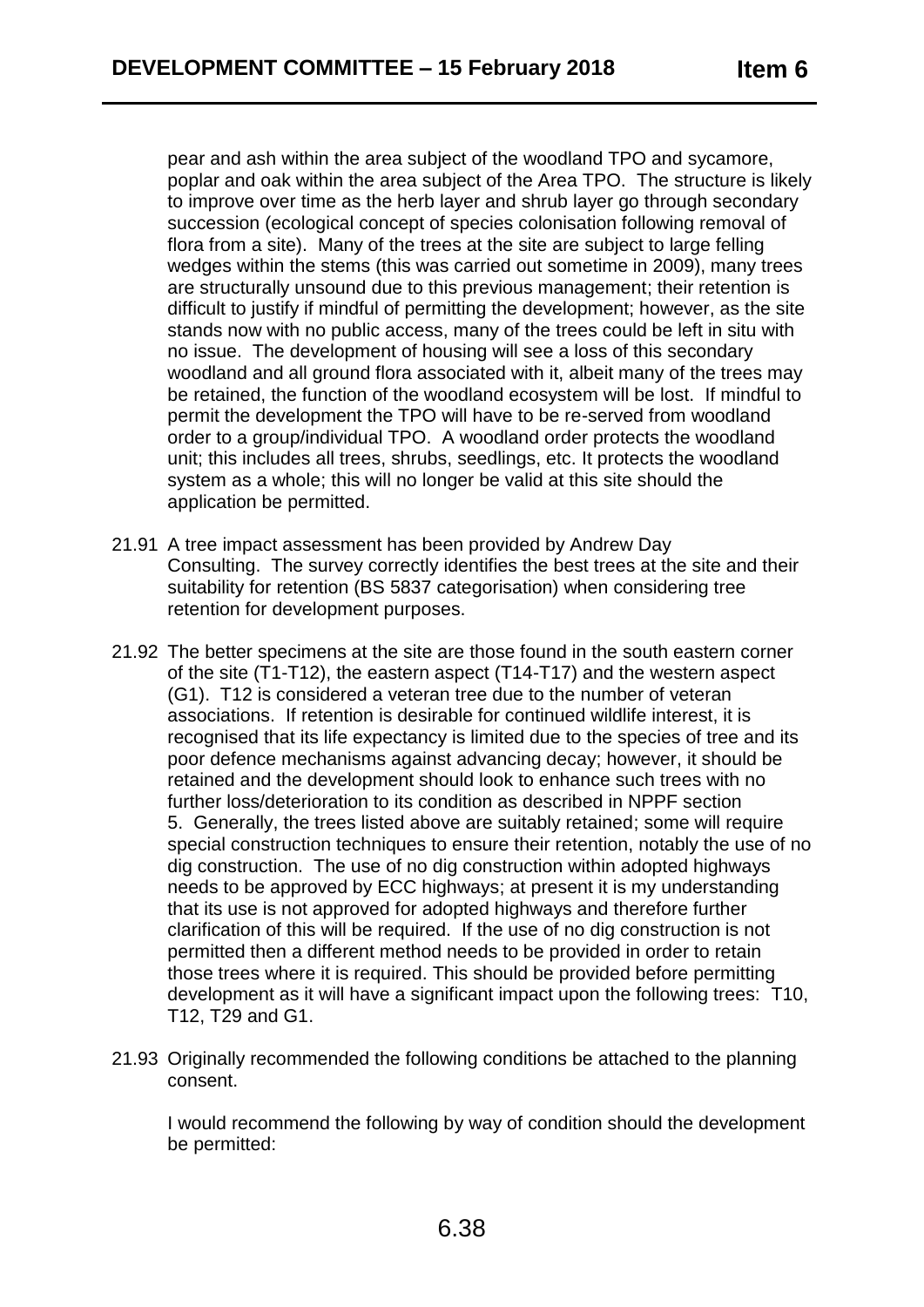- (1) The area to the north eastern aspect of the site be left as semi natural habitat, no mowing, tree planting or change in use.
- (2) Further details of protection for those category C trees shown to be retained on the tree protection plan (hatched black with stem icons shown) is to be provided and approved by RDC – the details shall include the root protection areas, type of protection required and method statement for construction.
- (3) No works or development shall take place until a full Arboricultural survey and report in accordance with BS5837:2012 has been submitted to and approved in writing by the Local Planning Authority. The report shall include the following:
	- (A) details and positions of the underground service runs in accordance with sections 4.2 and 7.7 of BS5837:2012.
	- (B) details of any changes in levels or the position of any proposed excavations, including those on neighbouring or nearby ground in accordance with paragraph. 5.4.2 of BS5837:2012.
	- (C) details of any special engineering required to accommodate the protection of retained trees [e.g. in connection with foundations, bridging, water features, surfacing] in accordance with section 7.5 of BS5837:2012.
	- (D) details of the methodology to be employed with the demolition of buildings, structures and surfacing within or adjacent to the root protection areas of retained trees.
	- (E) details of the methodology to be employed for the installation of drives and paths within the RPAs of retained trees in accordance with the principles of "No-Dig" construction.
	- (F) details of the methodology to be employed for the access and use of heavy, large, difficult to manoeuvre plant [including cranes and their loads, dredging machinery, concrete pumps, piling rigs, etc.] on site.
	- (G) details of the methodology to be employed for site logistics and storage, including an allowance for slopes, water courses and enclosures, with particular regard to ground compaction and photo toxicity
	- (H) details of the method to be employed for the stationing, use and removal of site cabins within any root protection areas in accordance with section 6.2 of BS5837:2012.
	- (I) details of tree protection measures for the hard landscaping phase in accordance with section 5.6 of BS5837:2012.
	- (J) the timing of the various phases of the works or development in the context of the tree protection measures.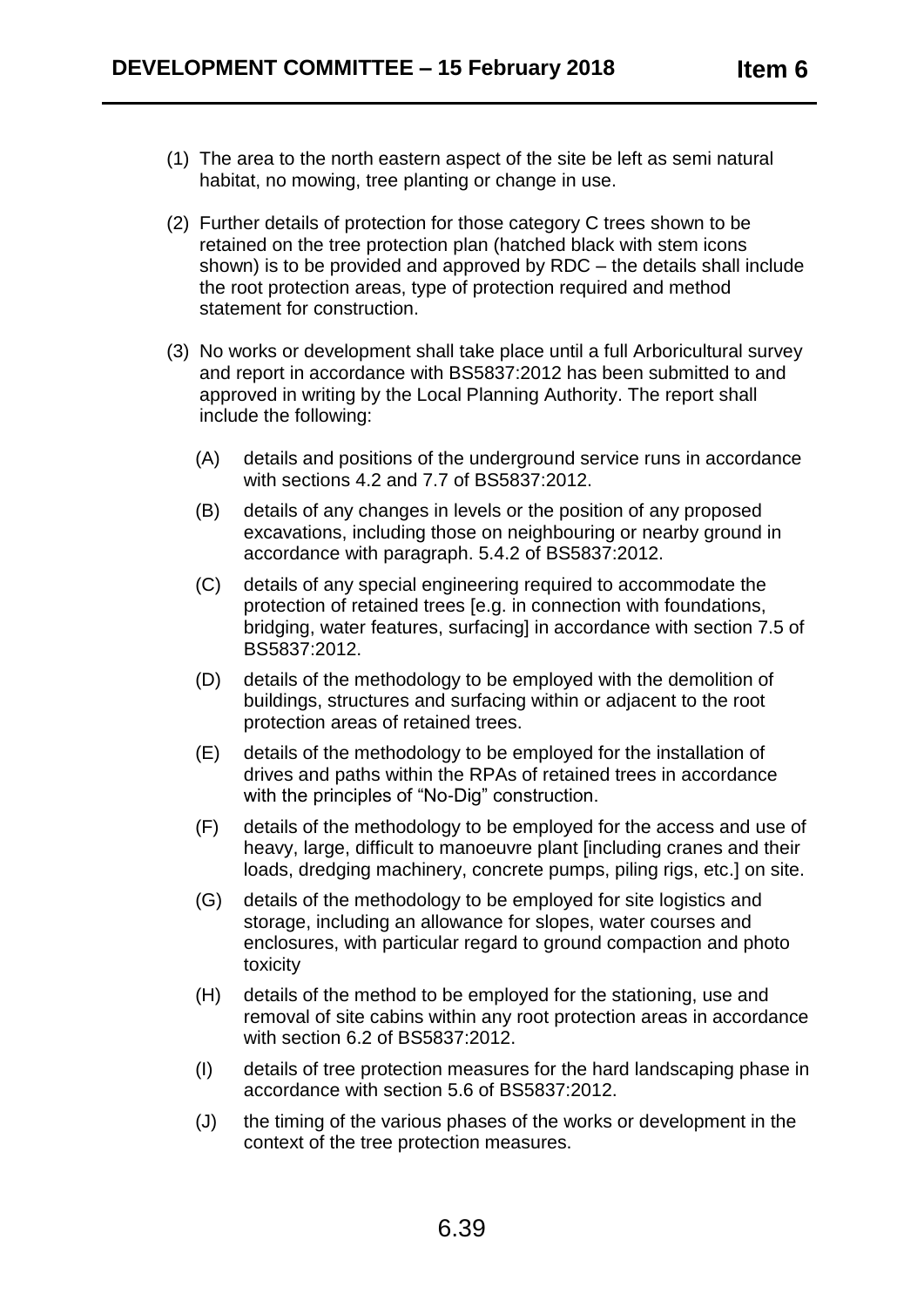- (4) Unless otherwise approved in writing by the Local Planning Authority, no retained tree shall be cut down, uprooted or destroyed, nor shall any retained tree's branches, stems or roots be pruned.
- (5) No works or development shall take place until a scheme of supervision for the arboricultural protection measures has been submitted to and approved in writing by the Local Planning Authority. The scheme shall be appropriate to the scale and duration of the development hereby permitted and shall include details of:
	- A. an induction and personnel awareness of arboricultural matters;
	- B. identification of individual responsibilities and key personnel;
	- C. a statement of delegated powers;
	- D. timing and methods of site visiting and record keeping, including updates;
	- E. procedures for dealing with variations and incidents.

The development shall be implemented in accordance with the approved scheme.

- (6) No development or any preliminary ground works shall take place until:
	- A. All trees to be retained during the construction works have been protected by fencing of the 'HERAS' type or similar. The fencing shall be erected around the trees and positioned in accordance with British Standard 5837:2012 and with the supplied details as provided in the above conditions and within the supplied arboricultural report; And
	- B. All weather notices prohibiting accesses have been erected on the fencing demarcating a construction exclusion zone as detailed in BS5837:2012 section 6.
- 21.94 Further to the revisions made to the site layout which was subject of reconsultation in November 2017 the arboricultural officer has sought clarification as to how the amended layout affects those trees which were cited as originally to be retained together with the mitigation planting originally proposed. Bases on the amended Arboricultural Impact Assessment (AIA) submitted, together with associated plans (received 14 December 2017}. The arboricultural officer notes the removal of a small number of additional trees which has been necessitated and driven by the recent changes to the scheme layout required by officers, including ECC Place Services. The trees in question are generally of limited quality but crucially, in addition to the retention of many important specimens, the proposal offers the opportunity for substantial new planting across the site. In this regard, the applicants would propose a 'two for one' replacement of the higher quality specimens. These matters could be assured through an appropriately worded planning condition. The wider benefits of the application scheme, including the provision of much needed new housing, must also carry significant weight in the 'planning balance'.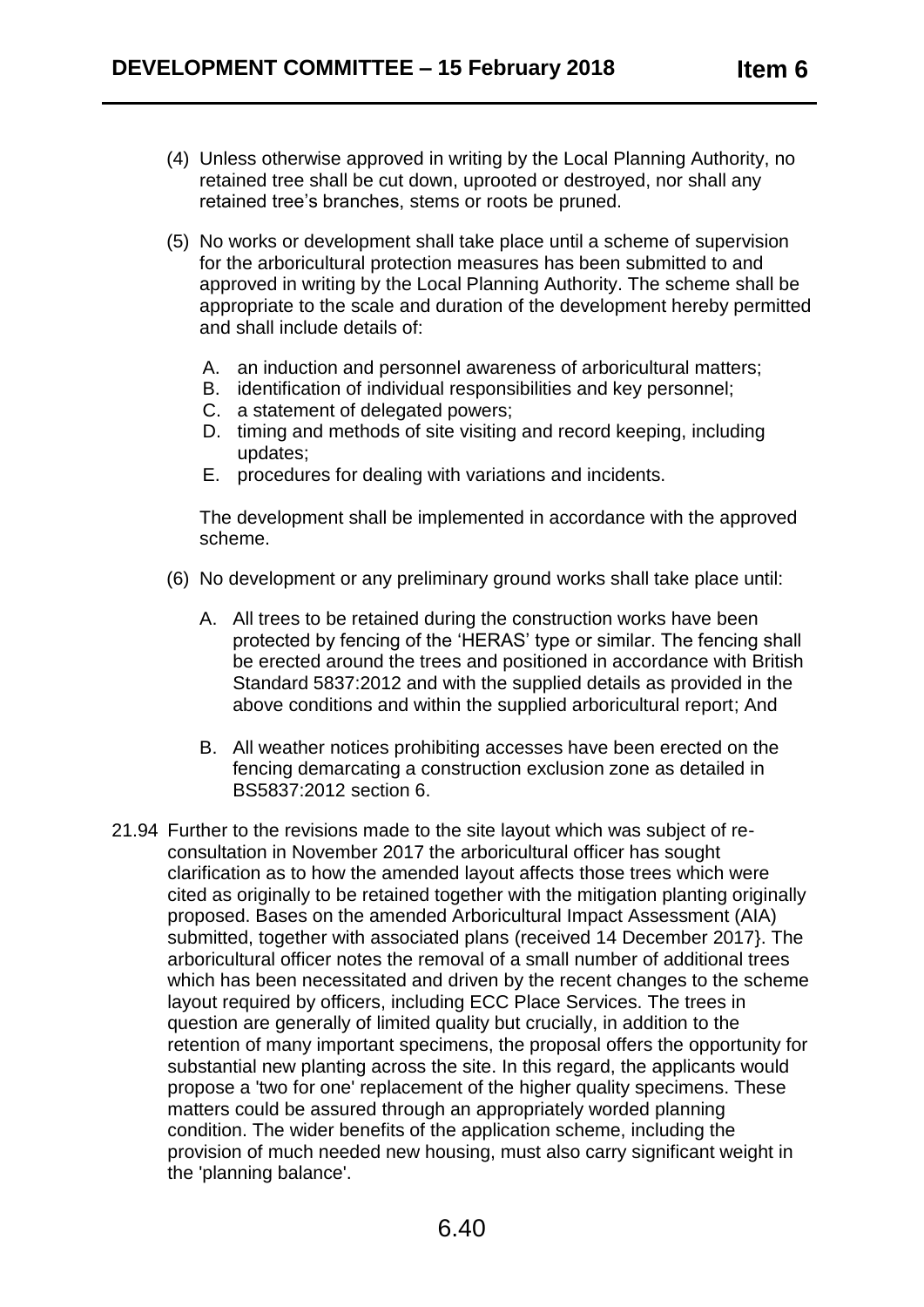- 21.95 Concern has been expressed regarding the loss of Category B trees as a consequence of the amended scheme layout which will involve the felling of T3, T5, T6,T9,Y10, T14, whilst T4, T15, T16 will be subject to hard surfacing within its root protection area over the recommended 20%. Further hard surfacing to some unlisted trees on the western boundary is proposed whilst it is suspected that T4, T15 and T16 cannot be reasonably retained due to the amount of hard surfacing recommended and therefore will either fall in to decline quickly or require removal as part of the construction phase.
- 21.96 Part of G1 may be lost as no dig is not approved for adoptable highways and therefore the road will need to be to adoptable standards which will involve significant excavation.
- 21.97 If you feel that you can secure a planning condition which facilitates the planting of instant trees within a suitable location so as to offer continued tree amenity whilst requiring limited future maintenance, then this may work; although I suspect it probably won't happen. The landscaping phase has a tendency to change/get forgotten. Furthermore, the trees to be removed have (according to the surveyor's calculations) average DBH of 500cm (although I think some are larger) - stem girth of 160cm - using Alan Mitchell's rule are approximately 80 - 100 years of age; therefore fairly substantial trees will need to be planted to restore the amenity lost. The trees will need to be around 10-12m in height, spread of 4-5m, dbh of around 20-25cm with clear stem to about 3m, they should be grown as container specimens.
- 21.98 With design modification or the reduction of some units, some of the trees listed above could be retained, if the open space was in the south western aspect as opposed to the north western aspect, then most of the trees listed above could be retained.

#### **Rochford District Council Housing Options Allocations and Enabling Officer**

21.99 We fully support this development as it will help us meet a large housing need in the Rayleigh area of the District.

# **Rochford District Council Principal Street Scene Officer**

21.100There is a charge of £168.00 per household for bins which is required in advance of occupancy. Additionally please refer them to planning policy document page 90 Appendix 1 for waste collection requirements.

# **Essex County Council Economic Growth and Development (Education)**

21.101Advises in its consultation response that it has assessed this application on the basis of 49 houses and 34 flats discounting the proposed 19 x 1-bed flats. Indicates that development of this size can be expected to generate the need for up to 5.09 early years and childcare (EY&C) places, 16.95 Primary School places and 11.30 Secondary School places. Indicates that the site is located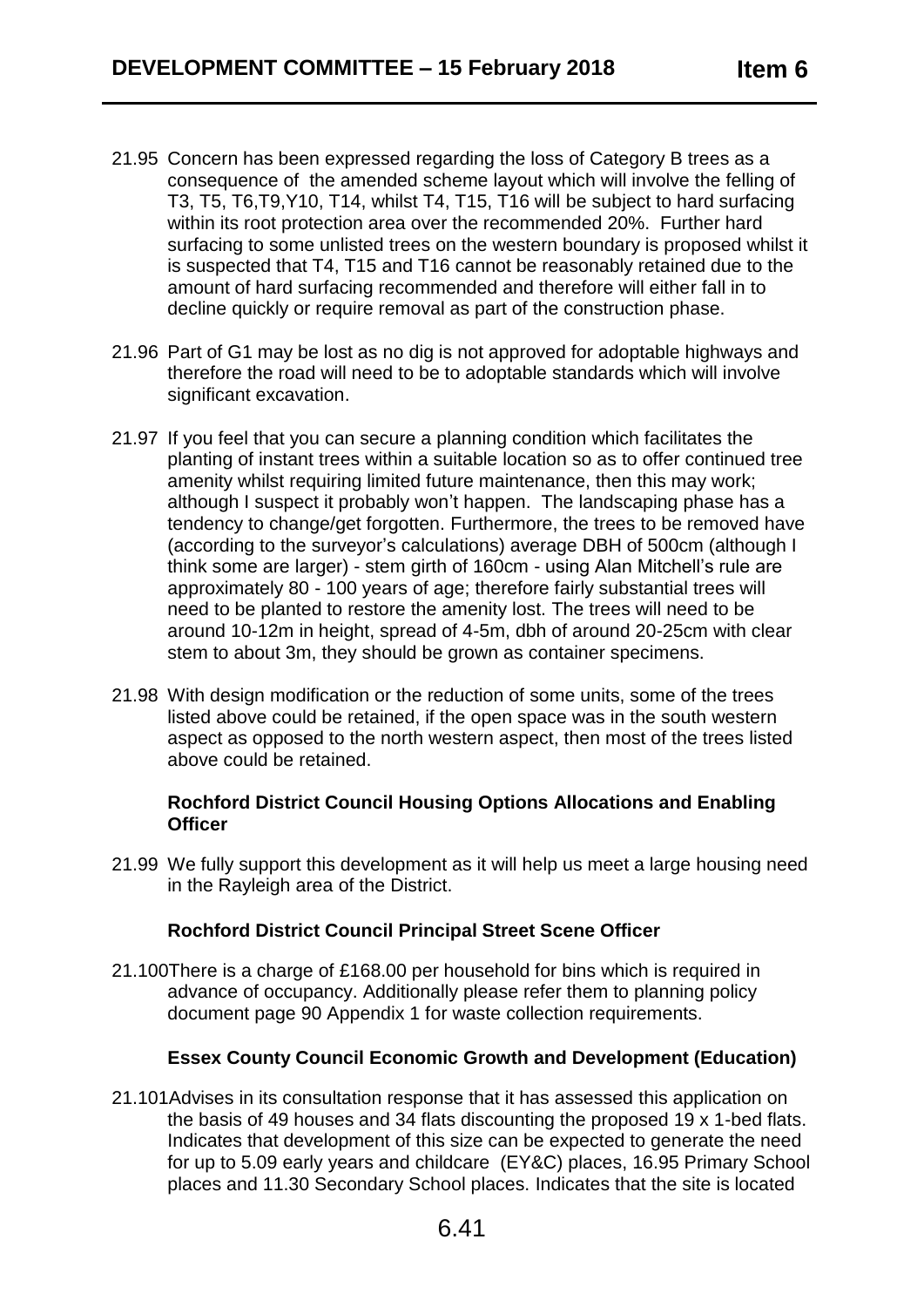in the Sweyne Park ward. According to Essex County Council's childcare sufficiency data published in the summer of 2016 there are 12 providers of early years and childcare in the area and of these 1 is a pre school provision and 11 are child minders. From a secondary school provision perspective the site is located within the Rayleigh forecast planning group which has an overall capacity of 2870 places. It is estimated that there will be a deficit of 334 places by 2020-2026. Developer contributions of £209,739 are stated to be required therefore index linked to April 2016.

- 21.102Overall a total of 0 unfilled places were recorded for 2 year olds and 0 unfilled places were recorded for 3-4 year olds. Therefore there will be a shortfall of funded vacancies. For Essex to meet its statutory duties it must both facilitate sufficient places to meet free childcare entitlement demands and ensure a diverse range of provision for different needs to be met. Although some EY&C capacity exists in the vicinity, the data shows insufficient places to meet demands. It is clear that additional provision will be needed for a project to expand current provision and a Section 106 contribution is requested based on demand generated by this proposal. Developer contributions of £70,834 index linked to April 2016 are sought to mitigate the impact on local EY&C provision.
- 21.103The proposal is within the priority admissions area of Glebe Primary School, which is part of the Rayleigh Primary Forecast Group set out in the Essex County Council's document 'Commissioning School Places in Essex'. The group has an overall capacity of 3044 places with a forecast of a surplus of 282 permanent places by the school year 2020-2026. No additional contribution is required.
- 21.104No school transport provision is sought. However, it is indicated that the developer should ensure the safe walking and cycling routes to school are available.
- 21.105Advice issued that if it was the recommendation of the Local Planning Authority to refuse the planning application – the lack of childcare and education provision in the area would constitute a valid reason**.**to refuse the application.

#### **Housing Allocations Leader**

21.106Supports the application, subject to the provision of 35% affordable housing provision within the development.

# **Essex & Suffolk Water:**

- 21.107Our records show that we do not have any apparatus located in the proposed development.
- 21.108We have no objection to this development, subject to compliance with our requirements, consent is given to the development on the condition that a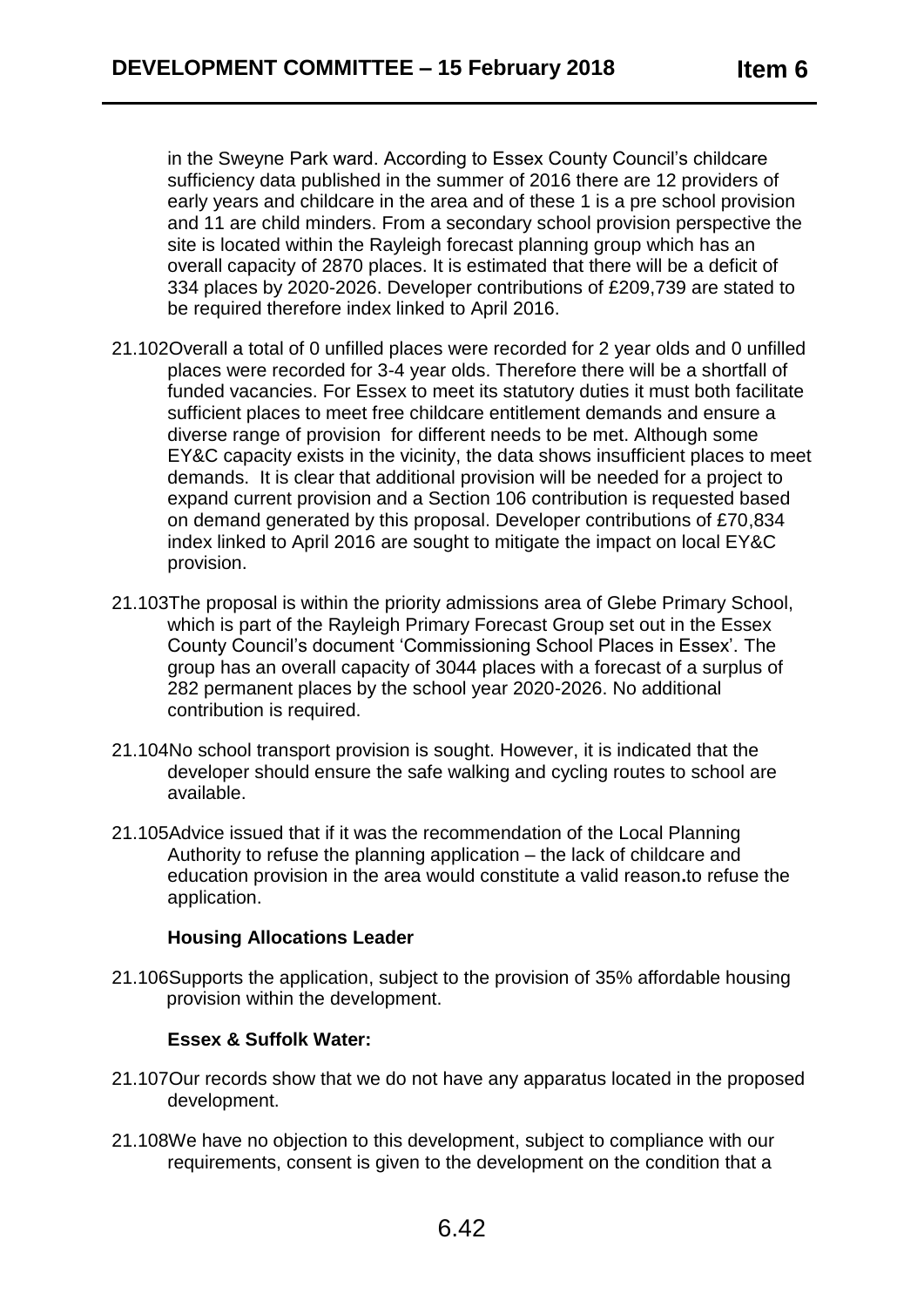water connection is made onto our company network for the new dwelling for revenue purposes.

## **Louis Drive Residents Association**

21.109Representation of objection received citing concern on the grounds of congestion on London Road and related highway safety issues.

## **Public Representations**

21.11017 individual representations of objection to the proposals have been received from members of the public, (5 of which have been issued following reconsultation in September 2017); all of which object to the proposals and which raise concern regarding the development and its perceived impacts. Representations have been received from the following household addresses:-

Cecil Way: 10 (two letters).

Claremont Crescent: 19, 31, Anon.

Durham Way: 5.

Gunn Close: 9, 10.

Grosvenor Road: 48, 65.

Haddon Close: 9.

Leonard Drive: 23.

Little Wheatley Chase: 15.

London Road: 173, 196, 201.

Louise Drive East: 11.

Ronald Drive: 2.

The concerns expressed are highlighted as follows:-

- 1. Concern regarding the impact of the development upon badgers with reference made to the consultation response The Badger Protection League issued in relation to planning reference 15/00593/FUL, which remains a valid objection on the basis that the badger sett located within the site remains inhabited and active.
- 2. Concern regarding the impact of the construction phase of the development upon traffic flows on London Road, in particular right hand turns across traffic flows in and out of the site adjacent to a busy BP filling station, and a commercial unit. Concern expressed regarding the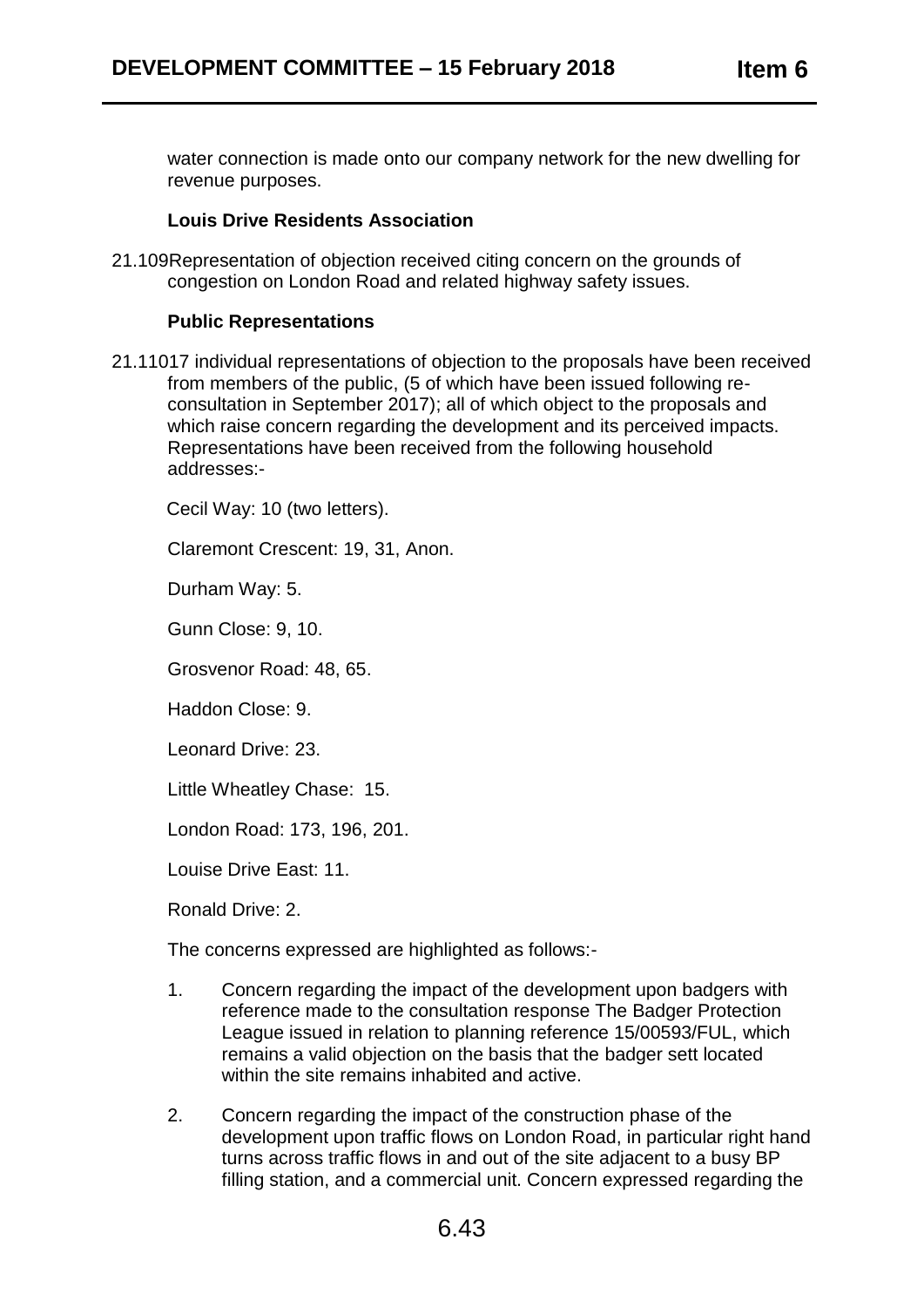cumulative impact of vehicle flows connected with this development when considered in conjunction with the site traffic associated with the development site at Grange Villa and possibly the 'Countryside' 500 house development which has been approved in principle. Concern expressed that no meaningful overview of cumulative traffic impact has been undertaken by the statutory consultee (Essex County Council) as environmental air quality levels are already exceeded. Traffic congestion along London Road is unacceptable, being particularly problematic between 4.30 pm and 6.30 pm resulting in queuing around the roundabout at The Carpenters Arms. Concern indicating that rush hour lasts from 2.30 pm to 7-7.30 pm on week nights and queues to get up Crown Hill starting at Rayleigh Station most of the time on most days.

- 3. Concern that more housing will add to the existing problem. Concerns highlighted that more traffic entering London Road from this development added to other proposed developments in the area also entering London Road will result in complete stand still at peak times. This is currently the case now before the development starts.
- 4. Concern regarding flash flooding of the highway network in the vicinity with concern that further development on this site will give rise to a higher risk of localised flooding. Concern regarding flooding as the area was subject to severe flooding in August 2013 and July 2014. Reference is made to the Rayleigh West Flood Alleviation meeting which met on 19 October which suggests that there is a flooding concern.
- 5. Concern that the development constitutes over development as the area is already saturated with development.
- 6. Concern regarding noise and disturbance to residential properties arising out of the proposed development. With all the approved developments by the council in the area and the proposed demolition and erection of yet another large building (existing Care Home) of Timber Grove, the increase in noise pollution and air pollution that local residents will have to experience and be subjected to for the next few years should also be taken into consideration.
- 7. Concern expressed regarding the traffic congestion and safe and free flow of traffic along London as a consequence of cars tailing back out of the entrance onto the London Road which is opposite the junction of Little Wheatley Chase. In turn cars queuing to turn out of Little Wheatley Chase wanting to turn right to go to Rayleigh then block the London Road joining the already queuing traffic. With the very close proximity of the London Road/Little Wheatley Chase junction, a lack of any pedestrian crossing in close proximity will further increase risk to a pedestrian getting knocked down.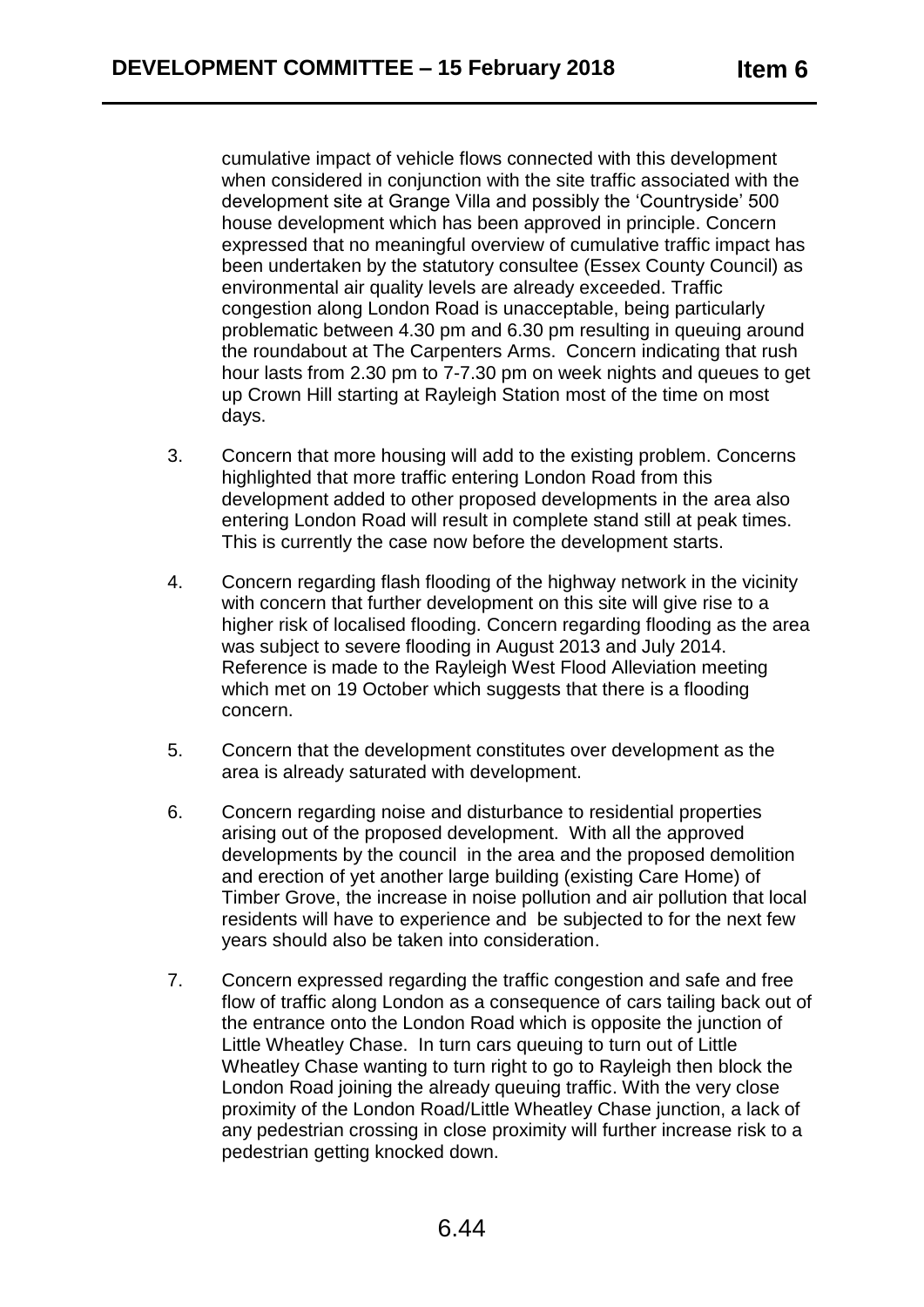- 8. Concern regarding the lack of pedestrian crossing.
- 9. Concerns expressed regarding air quality in the vicinity and the impact of further development and vehicle numbers on air quality.
- 10. Concerns that Local services already at a premium, including Schools, Doctors, will not be able to accommodate cope with the addition to the population.
- 11. Concern regarding the impact of the development upon the level of the water table in the vicinity when considered in conjunction with other developments in the vicinity. Concern that parking bays for Timber Grove, north and west of Gunn Close will causing a higher risk to localised flooding of adjacent gardens and properties.
- 12. Concerns expressed regarding the proximity of the proposed site of the relocated care home to the end boundary of Gunn Close. Concerns regarding the aesthetic change of view as a result of development from Gunn Close and overlooking.
- 13. Concerns expressed regarding the noise levels from the relocated care home.
- 14. Concern regarding the removal of the majority of the trees and vegetation on the Timber Grove site with consequential impact upon wildlife and loss of species and loss of amenity to properties which adjoin the site.
- 15. Concern expressed regarding the perceived loss of light as a consequence of the development.
- 16. Concern expressed regarding creation of a footpath link between the development site and the established Kingsley Grange development which gives rise to security and amenity issues.
- 17. Concern regarding that the new care home will be visually overbearing. Concern that the design is an inappropriate design for this location. Such a large building would be totally out of keeping with the neighbouring properties, which are mainly smaller houses.
- 18. Concern that London Road does not currently provide a safe pathway in which pedestrians can safely access services such as schools with no safe crossing points. Even with the proposed increase in traffic there is no provision for this. The pathway is too narrow and extremely poorly maintained by the council highways department.
- 19. Concerns expressed regarding poor design and layout of development.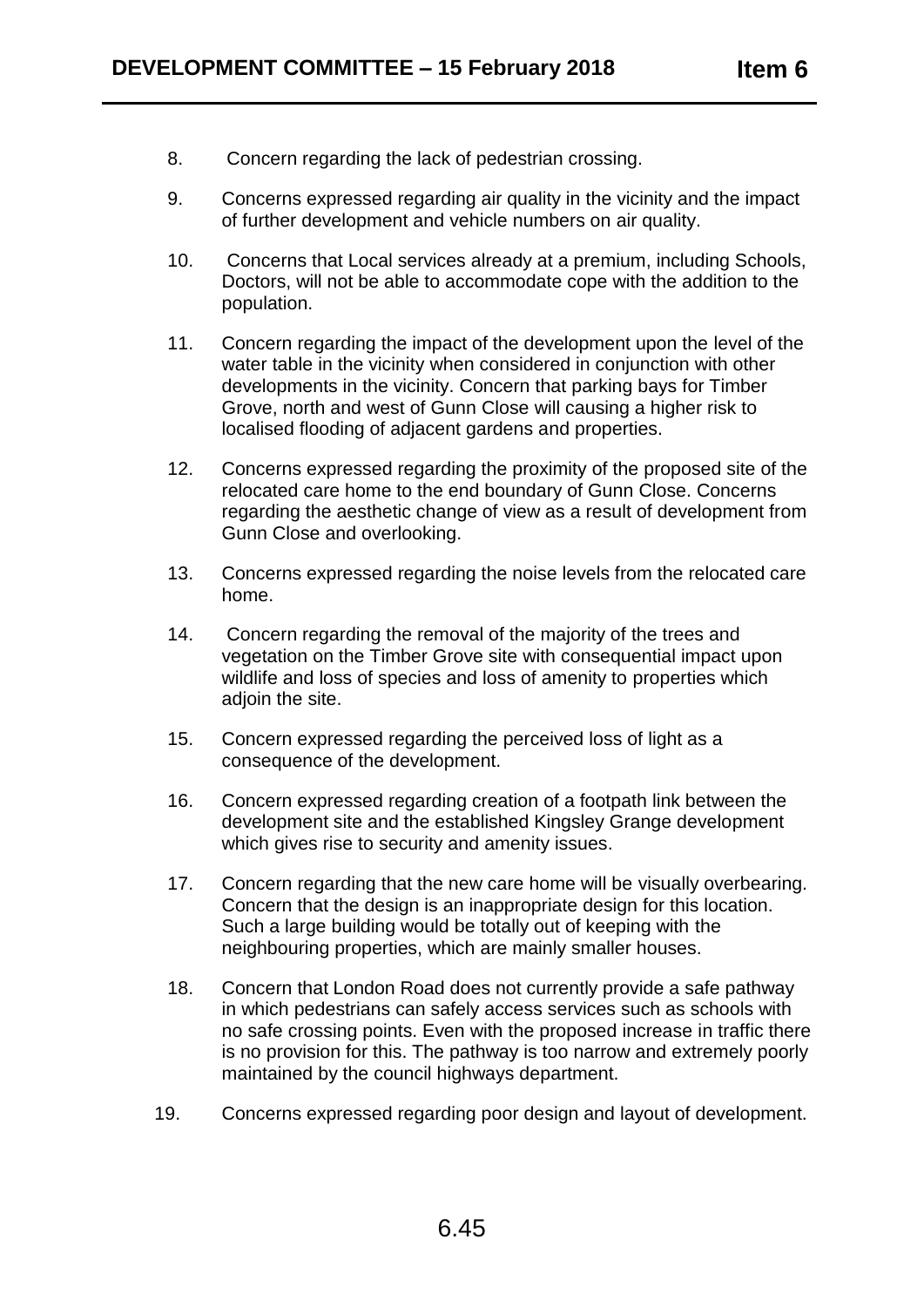- 20. Concern that there is lack of adequate infrastructure commensurate with the scale of development with consequential impact upon the quality of life.
- 21. Concern that neighbouring residential development which adjoins the boundary with the site has not been shown on the plans.
- 22. Concern that EU environmental air quality levels are already exceeded. Concern regarding impact of development in terms of noise and air pollution associated with the development and impacts upon public health. It is indicated that a recent survey has released figures stating that air quality management area (AQMA) is not being met within the area of Rayleigh due to the heavy amount of vehicular traffic (vehicle exhaust emissions).

# **22 MATERIAL PLANNING CONSIDERATIONS**

#### **Principle of Development**

22.1 Section 38(6) of the Planning and Compulsory Purchase Act 2004 places a statutory responsibility on planning authorities to determine planning applications in accordance with the provisions of the development plan unless material planning considerations indicate otherwise.

#### **The National Planning Policy Framework (NPPF)**

- 22.2 The NPPF states that the purpose of the planning system is to contribute to the achievement of sustainable development which is defined to comprise economic, social and environmental dimensions. The planning system should:-
	- (i) contribute to building a strong, responsive and competitive economy by ensuring that sufficient land of the right type is available in the right places,
	- (ii) support strong, vibrant and healthy communities by providing the supply of housing required to meet the needs of present and future generations, and by creating a high quality built environment accessible to local services, and
	- (iii) contribute to protecting and enhancing the natural, built and historic environment, including through the prudent use of resources, the minimising of waste and pollution, and moving to a low carbon economy.
- 22.3 The NPPF sets down a presumption in favour of sustainable development which is regarded as the 'golden thread' running through both plan-making and decision-taking. Proposals that accord with the development plan should be approved without delay. Where a development plan is absent, silent or where relevant policies are out-of-date, planning permission should be granted unless any adverse impacts of doing so would significantly and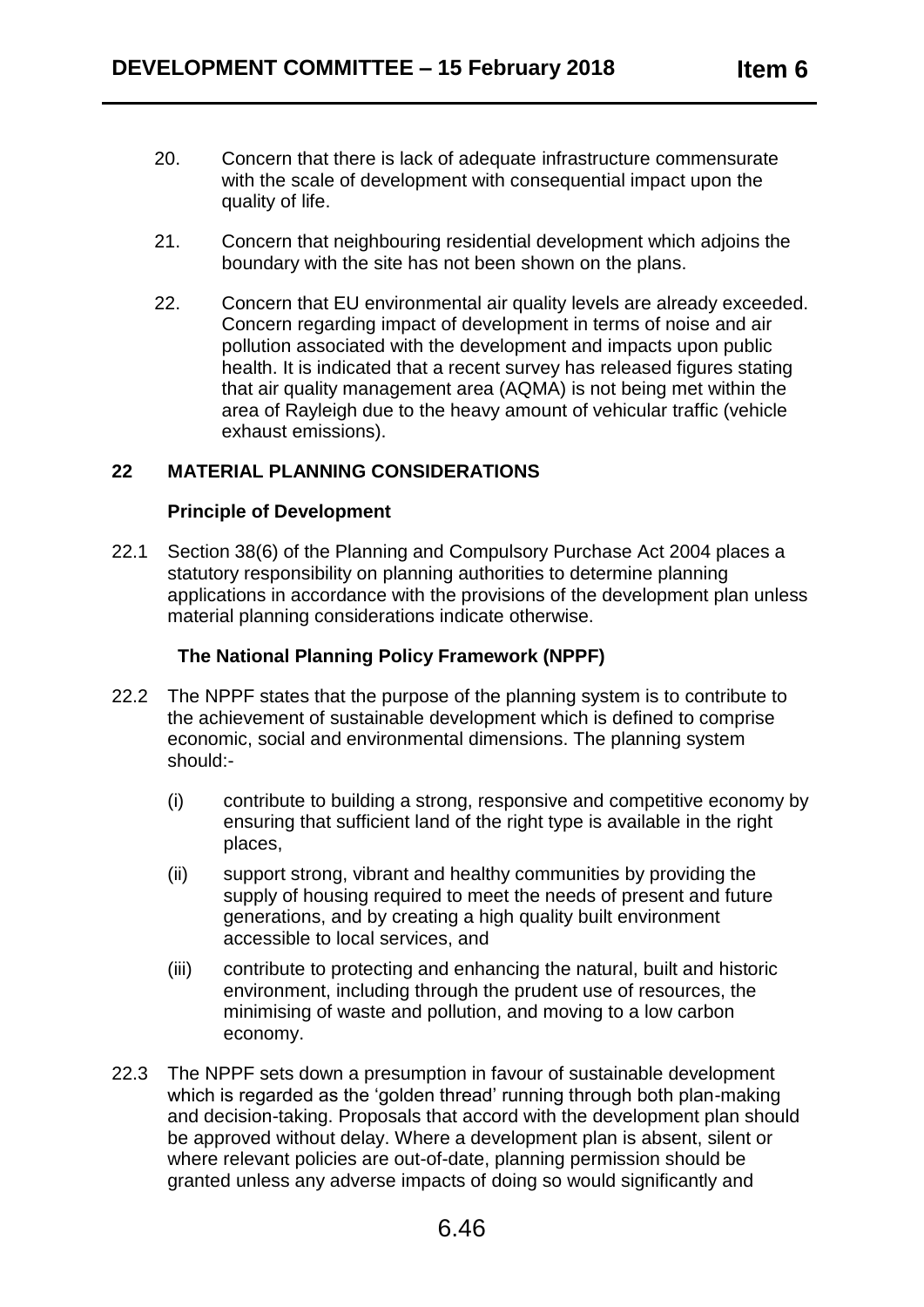demonstrably outweigh the benefits, when assessed against the policies in the Framework as a whole or when specific policies in the Framework indicate that development should be restricted.

- 22.4 The NPPF lays down a series of core planning principles which should underpin the planning system. Planning should be genuinely plan-led, should proactively drive and support sustainable economic development to deliver homes and other needs, and should secure high quality design and amenity. Planning should also encourage the effective use of land by reusing land which has been previously developed provided that it is not of high environmental value. Patterns of growth should be actively managed to make the fullest use of public transport, walking and cycling.
- 22.5 The Allocations Plan (2014) forms part of the Development Plan for the Rochford District. The Allocations Plan superseded the proposals map that accompanied the 2006 Replacement Local Plan. In this instance given the nature and scale of the proposed development the provisions of The National Planning Policy Framework (March 2012) and Planning Practice Guidance have to be taken into account in the consideration and determination of this planning application.
- 22.6 The adopted Development Plan is the Rochford District Core Strategy adopted December 2011, the Allocations Plan adopted February 2014 and the Development Management Plan adopted December 2014.
- 22.7 The Allocations Plan was formally adopted following confirmation from the Planning Inspector conducting the examination that the Plan was sound and legally compliant. The Allocations Plan allocates specific sites and sets out detailed policies for a range of uses, including residential, employment, education and open spaces, and has been prepared in accordance with the general locations and policies set out in the adopted Rochford Core Strategy to accommodate the current housing and other development needs in the District.
- 22.8 A legal challenge to the adoption of the Allocations Plan was made to the High Court on 4 April 2014 under Section 113 of the Planning and Compulsory Purchase Act 2004 on grounds that the document was not within the appropriate powers and/or a procedural requirement had not been complied with. Several hearing sessions took place and the claim was dismissed by the High Court in a decision issued in December 2014. The Allocations Plan therefore proceeds as adopted. (Note: The site is now an allocated site further to the adoption of the Local Development Framework: Allocations Document in February 2014).
- 22.9 The application site is within the general location of 'North of London Road', Rayleigh' referred to in Policy H2 of the Core Strategy as one of the general locations in the District where land would be released from the Green Belt to meet a rolling up-to-date five year supply of deliverable sites for residential development up to 2021. This general location was identified in Policy H2 to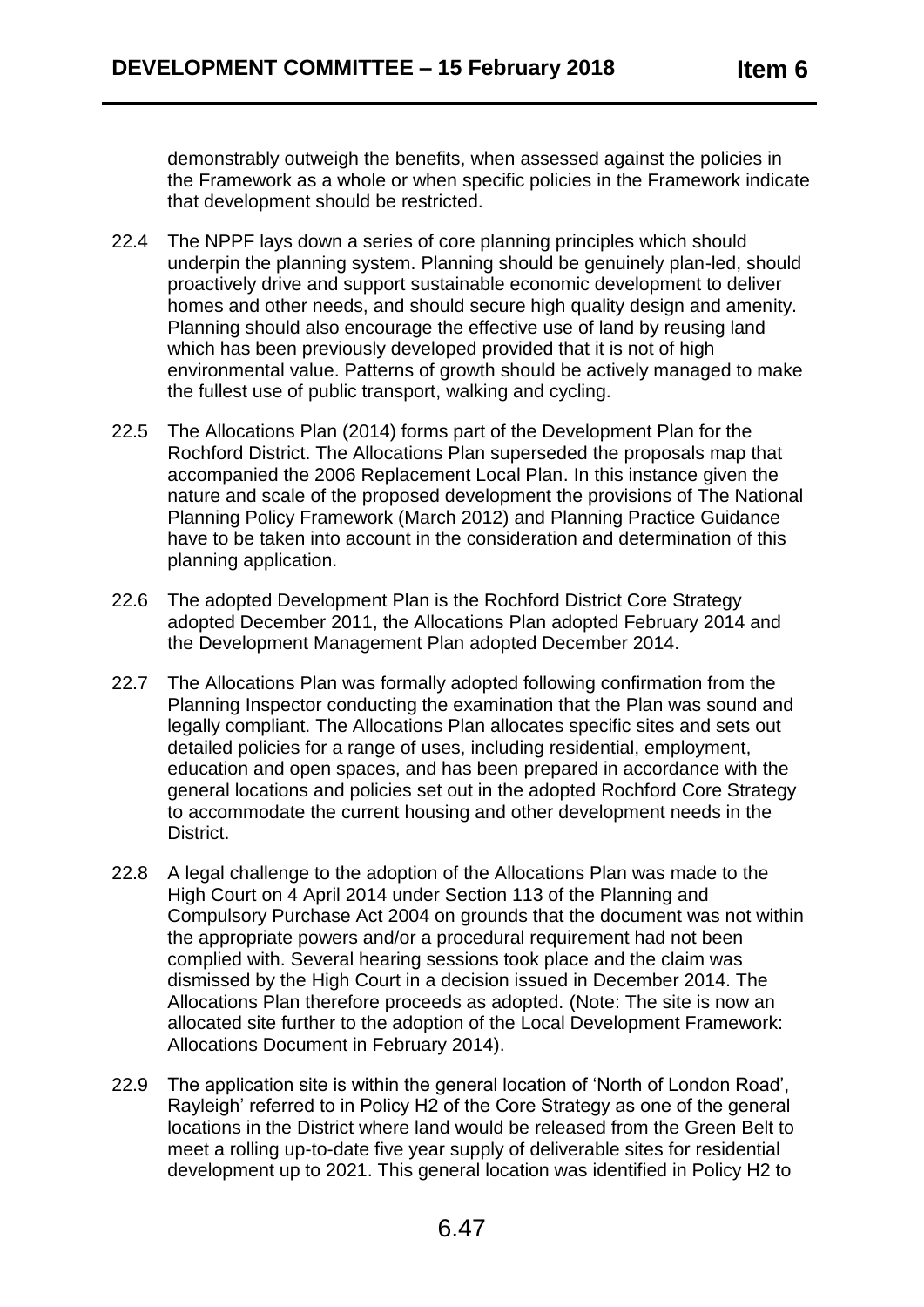accommodate 550 dwellings between 2015 and 2021. The Allocations Plan which has subsequently been adopted identified a specific site within this general location known as SER1 and it is this wider site allocation of which the application site forms a part.

- 22.10 Policy SER1 sets out the policy requirements of development within this allocation which is expected to accommodate 550 dwellings in total, consistent with Policy H2 of the Core Strategy.
- 22.11 Following the adoption of the Allocations Plan the land designated as SER1 is no longer subject to the former Green Belt designation. The principle of the proposed residential development is therefore accepted, in accordance with Policy SER1.
- 22.12 Whilst Policy SER1 does not specifically mention the replacement of the existing care home there is no planning objection to the principle of a replacement care home with modern up to date supported living accommodation. The applicant has explained in the documentation supporting the application that the existing care home is in need of substantial repair.

#### **Quantum of Residential Development**

- 22.13 Policy SER1 does not divide up the site allocation and specify the number of dwellings to be provided in parts but simply identifies that the site allocation as a whole will accommodate no more than 550 dwellings unless it can be demonstrated that:
- 22.14 The additional number of dwellings are required to maintain a five-year land supply; and the additional number of dwellings to be provided on the site is required to compensate for a shortfall of dwellings that has been projected to be delivered within the location identified in the adopted Core Strategy.
- 22.15 Outline planning permission has been granted for development of up to 500 dwellings (planning reference 15/00362/OUT) as proposed by Countryside Properties on land to the north east of the application site. A further planning permission exists (planning reference 15/00736/FUL) for the development of 47 dwellings (comprising 21 Flats and 26 Houses) within the SER1 site allocation on land adjacent to Grange Villa fronting London Road, which when developed provides a shortfall of only 3 residential planning units when considered against the overall allocation provision. The proposed development of a further 83 dwellings at Timber Grove, therefore, would entail an overall provision of 630 residential planning units within the SER1 site allocation. In addition, the supported living accommodation to be provided would provide additional accommodation not factored into the overall figure outlined above.
- 22.16 The Planning Statement submitted in support of the planning application indicates that the NPPF seeks to boost significantly the supply of housing. LPAs should use their evidence base to ensure that the Local Plan meets the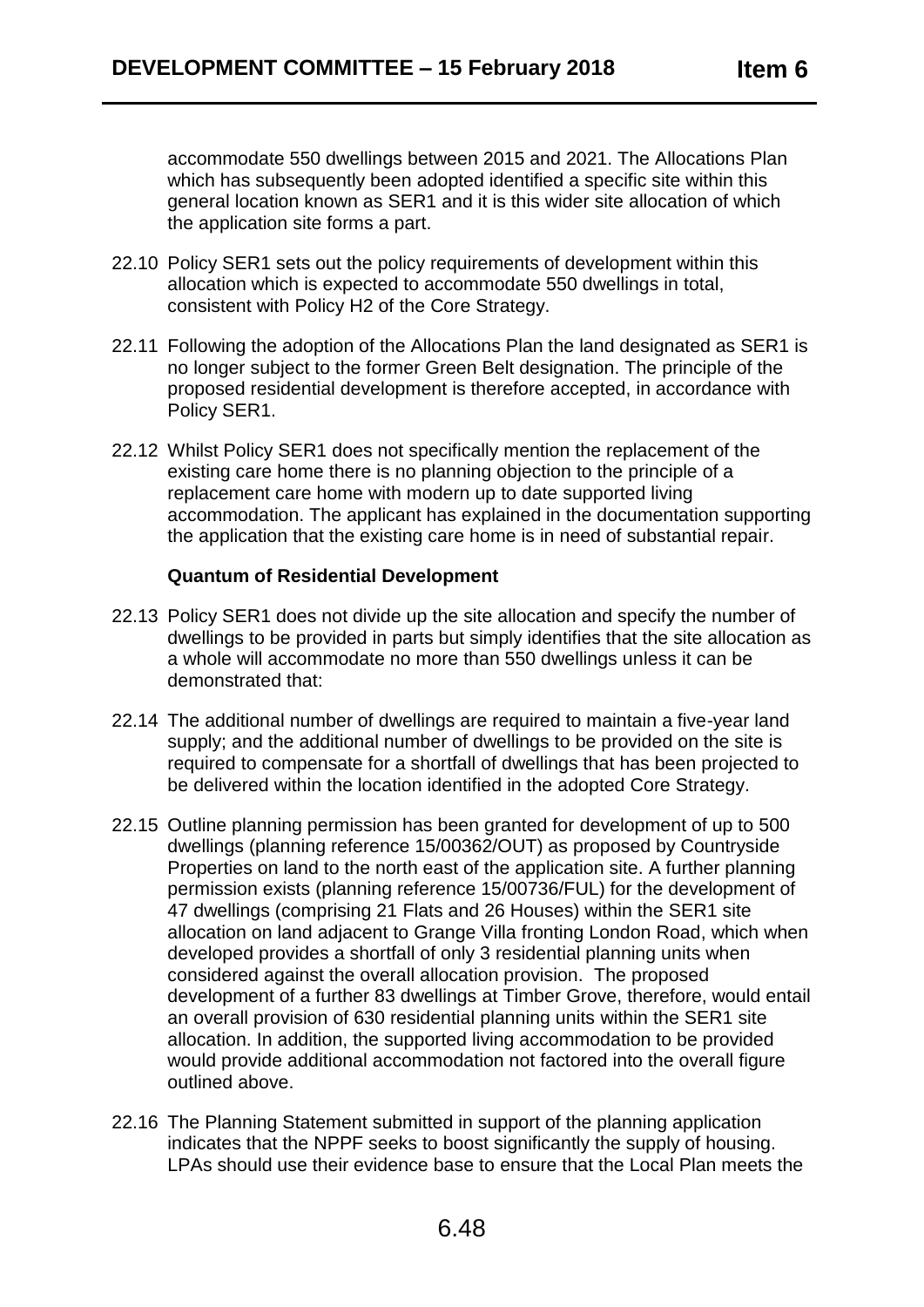full needs for market and affordable housing, and identify a supply of specific deliverable sites to provide 5 years worth of housing against their requirements with an additional buffer of 5% to ensure choice and competition in the market for land. Where there has been a record of persistent under delivery of housing, LPAs should increase the buffer to 20%. LPAs should also identify a supply of specific, developable sites or broad locations for growth, for years 6-10 and, where possible, for years 11-15. Housing applications should be considered in the context of the presumption in favour of sustainable development, and relevant policies for the supply of housing should not be considered to be up-to-date if the LPA cannot demonstrate a five-year supply of deliverable sites. LPAs should seek to deliver a wide choice of high quality homes by planning for a mix of housing sizes, types and tenures, including affordable housing where needed, and create sustainable, inclusive and mixed communities. Policies for the provision of affordable housing should be sufficiently flexible to take account of changing market conditions over time. This is considered in further detail elsewhere in this report.

- 22.17 The NPPF states that the Government attaches great importance to the design of the built environment. Good design is a key aspect of sustainable development, is indivisible from good planning, and should contribute positively to making places better for people. Planning decisions should ensure that that developments function well, establish a strong sense of place, optimise the potential of the site, respond to local character while not preventing appropriate innovation, create safe and accessible environments, and are visually attractive as a result of good architecture and appropriate landscaping. Design policies should avoid unnecessary prescription of detail but should concentrate on guiding the overall scale, density, massing, height, landscape, layout, materials and access for new development in relation to the local area. LPAs should not impose architectural styles or tastes.
- 22.18 The NPPF states that the planning system should contribute to and enhance the natural and local environment. This will be achieved by, inter alia, protecting and enhancing valued landscapes, minimising impact on biodiversity, and remediating contaminated land. Planning policies and decisions should encourage effective use of land by re-using land that has been previously developed (brownfield) land provided that it is not of high environmental value.

# **The Statutory Development Plan**

22.19 The statutory development plan for the area comprises the adopted Rochford Core Strategy, the Rochford Development Management Plan, and the Rochford Allocations Plan. Section 38(6) of the Planning and Compulsory Purchase Act 2004 requires planning applications to be determined in accordance with the development plan unless material considerations indicate otherwise.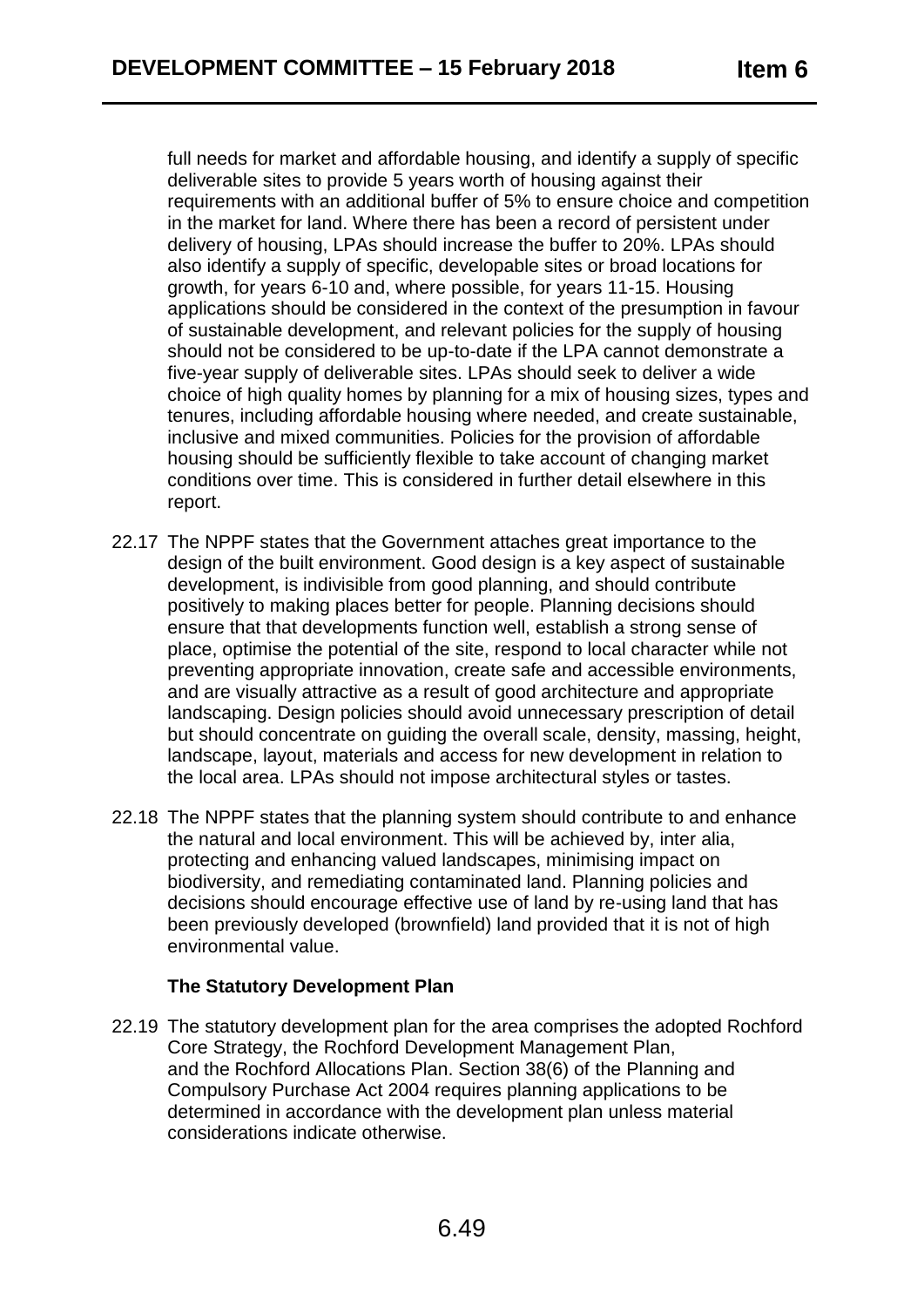## **The Rochford Core Strategy (RCS)**

- 22.20 The RCS was adopted in December 2011. The strategy explains how the Council will deliver the spatial aspects of the vision set out in the Sustainable Community Strategy and the Council's Corporate Plan, as well as in national and (now revoked) regional policies. The following policies of the RCS, as summarised, are considered to be of relevance to the issues raised by this planning application:
- 22.21 Policy H1 states that the Council will prioritise the re-use of previously developed land;
- 22.22 Policy H2 states that the residential envelope of specified existing settlements will be extended to contribute to a five year supply of housing land in the period 2015 to 2021, including through the provision of 550 dwellings on land north of London Road, Rayleigh. Appendix H1 outlines the infrastructure that will be required for each residential area.
- 22.23 Policy H4 seeks at least 35% of dwellings on all developments of 15 or more, or on sites greater than 0.5 hectares, as affordable housing. This requirement may be relaxed where, for example, a developer is able to demonstrate that 35% provision will be economically unviable, rendering the site undeliverable.
- 22.24 Policy H5 specifies that a mix of dwelling types will be required in new developments. The Council's aim is for 80% of affordable housing to be social housing and 20% to be intermediate housing but this will be subject to constant review. Policy H6 requires new housing schemes to comply with Lifetime Homes Standards, and at least 3% of housing on schemes of 30 or more units to meet full wheelchair accessibility standards.
- 22.25 Policy CP1 states that the Council will promote good, high quality design which has regard to adopted Supplementary Planning Documents and emerging design guidance.
- 22.26 Policy ENV1 states that the Council will maintain, restore and enhance sites of international, national and local nature conservation importance.
- 22.27 Policy ENV4 requires all residential development over 10 units to incorporate SUDs unless this is shown not to be viable on a particular site.
- 22.28 Policy ENV8 requires developments of 5 units or more to secure at least 10% of their energy from decentralised and renewable or low carbon sources.
- 22.29 Policy ENV9 requires a minimum of Code Level 3 of the Code for Sustainable Homes in all new residential developments.
- 22.30 Policy ENV11 states that the presence of contamination will not be seen, in itself, as a reason to resist development. Applicants will be required to undertake appropriate investigation, remediation and mitigation measures to ensure the safe development of the site.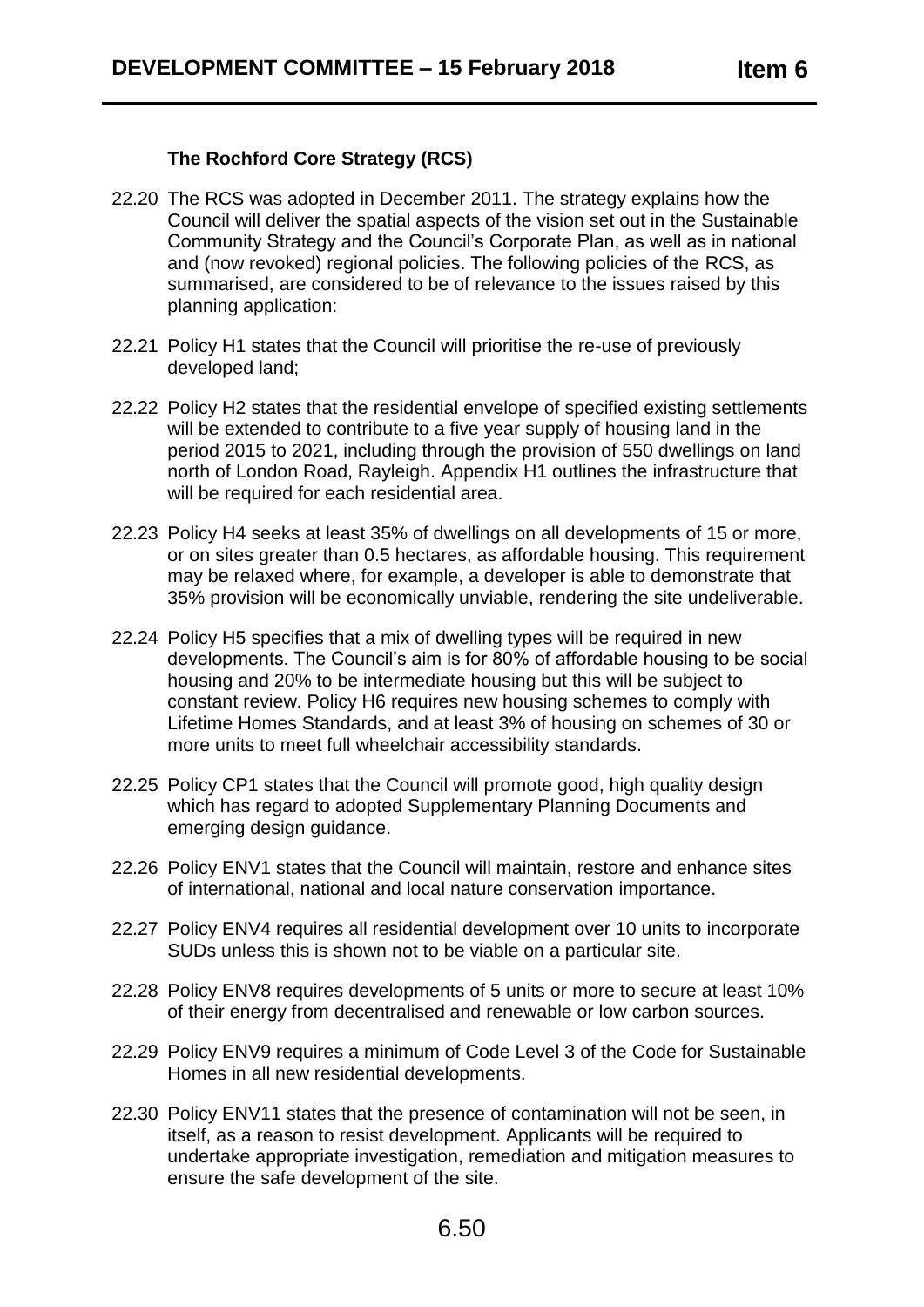- 22.31 Policy CLT1 requires developers to enter into legal agreements to secure planning obligations, and the Council will apply standard charges to secure financial contributions towards off-site and strategic infrastructure.
- 22.32 Policy CLT4 states that the Council will take a positive approach towards proposals for the renovation or replacement of healthcare facilities that become outdated. Policy CLT6 states that existing community facilities will be safeguarded and new facilities will be promoted.
- 22.33 Policy CLT5 requires new public open space to accompany residential development having regard to current and projected need. Policy CLT7 requires new residential development to incorporate appropriate communal play space.
- 22.34 Policy T1 requires developments to be located and designed to reduce reliance on the private car whilst recognising that some impact on the highway network is inevitable. The Council will seek developer contributions to highway improvements where necessary.
- 22.35 Policy T3 requires new development to be well located to public transport or to be accessible by means other than the private car. Developer contributions to sustainable transport infrastructure may be sought.
- 22.36 Policy T5 requires the preparation of a Travel Plan for any residential development of 50 or more units.
- 22.37 Policy T6 requires that where developments generate a potential demand for travel, a contribution to improved cycle and pedestrian routes will be sought.
- 22.38 Policy T8 states that the Council will apply minimum parking standards.

#### **The Rochford Development Management Plan (DMP)**

- 22.39 The DMP was adopted in December 2014, and the following policies, as summarised, are considered to be of relevance to the issues raised by this planning application.
- 22.40 Policy DM1 lays down a series a series of detailed requirements relating to the design of new development. These include the need for schemes to promote sustainable transport, provide adequate landscaping and boundary treatment, provide sufficient car parking, be of an appropriate density, and respect residential amenity and townscape context.
- 22.41 Policy DM2 requires new residential development to make efficient use of land in a manner which is appropriate for the site's context. The density across a site should be a minimum of 30 dwellings per hectare.
- 22.42 Policy DM4 requires new dwellings to meet specified minimum habitable floor space standards, and should apply the principles of the Lifetime Homes Standard criteria.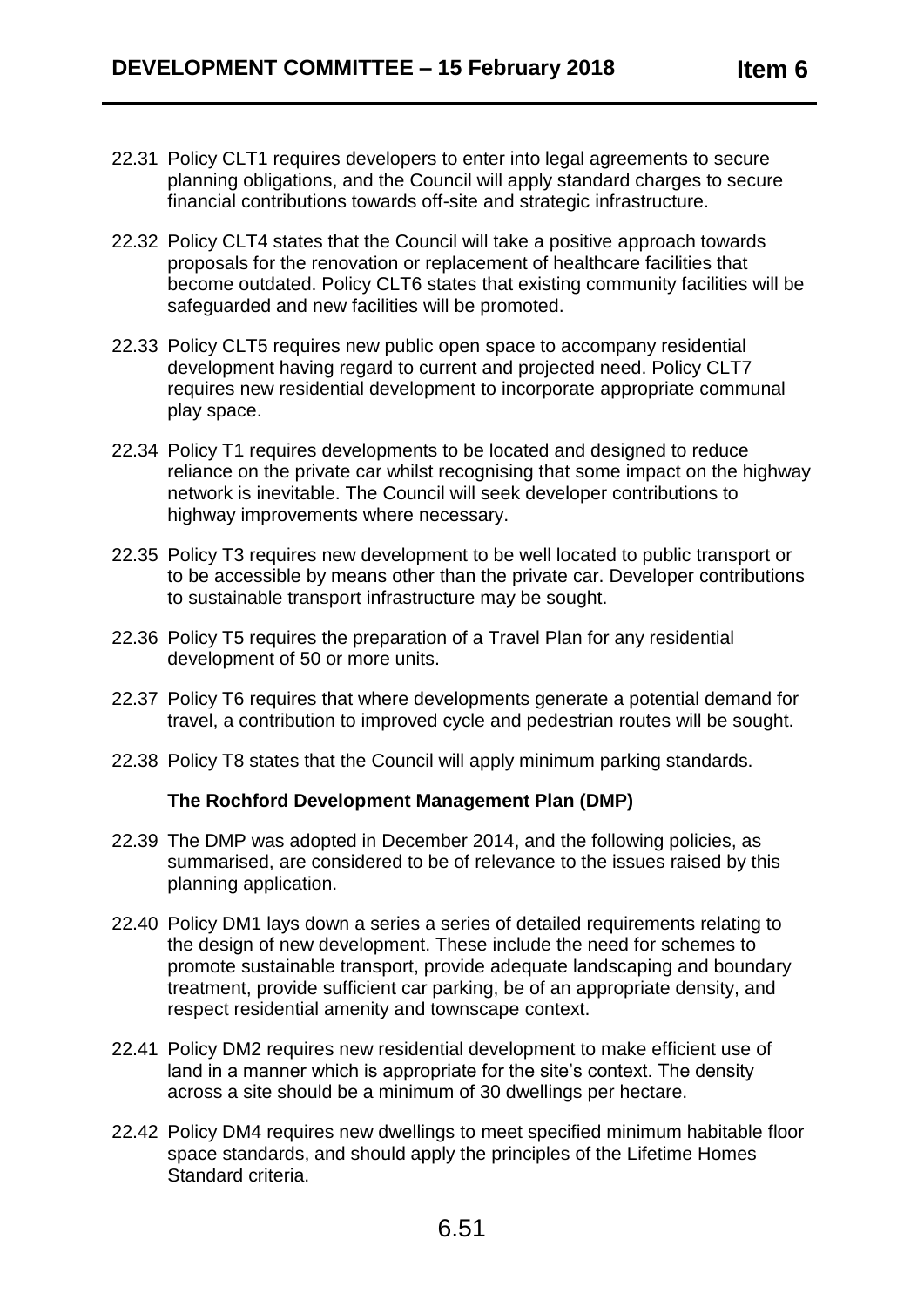- 22.43 Policy DM5 states that schemes should minimise the impact of light pollution on residential and commercial areas.
- 22.44 Policy DM25 states that development should conserve and enhance existing trees and woodlands, and should include appropriate mitigation measures where unavoidable loss or deterioration would result.
- 22.45 Policy DM27 states that proposals should not harm priority species or habitats.
- 22.46 Policy DM29 states that an air quality assessment will be required to accompany applications for major development.
- 22.47 Policy DM30 states that the parking standards contained within the 'Parking Standards Design and Good Practice' SPD will be applied to all new developments.
- 22.48 Policy DM31 states that all new major developments must include appropriate traffic management measures to facilitate the safe and efficient movement of people and goods by all modes whilst protecting and enhancing the quality of life within communities.

#### **The Allocations DPD**

- 22.49 The Allocations DPD was adopted in February 2014. The document identifies the northern section of the application site as part of Allocation SER1. Under Policy SER1, a 'Concept Statement' identifies a series of site-specific requirements and issues which the Council seeks to have addressed as part of any planning application for the overall site. These include the following.
- 22.50 Development at this site should provide 550 dwellings of which at least 192 should be provided as 'tenure blind' affordable units. The site will accommodate no more than 550 dwellings unless it can be demonstrated that the additional quantum is required to maintain a five year land supply, and the additional dwellings are required to compensate for a shortfall of dwellings that had been projected to be delivered within the location identified in RCS.
- 22.51 All dwellings should comply with Lifetime Homes Standards, and with the appropriate Code for Sustainable Homes. A minimum of 10% of energy should be generated by on-site renewable and low carbon sources unless this would be unviable.
- 22.52 A series of requirements are included with regard to the provision of a primary school, youth facilities, play space, green space including buffer land and green links, the retention of existing trees, and the potential for neighbourhood retail uses.
- 22.53 With regard to access, at least one access point should be provided on London Road and Rawreth Lane but there should no north-south through route between.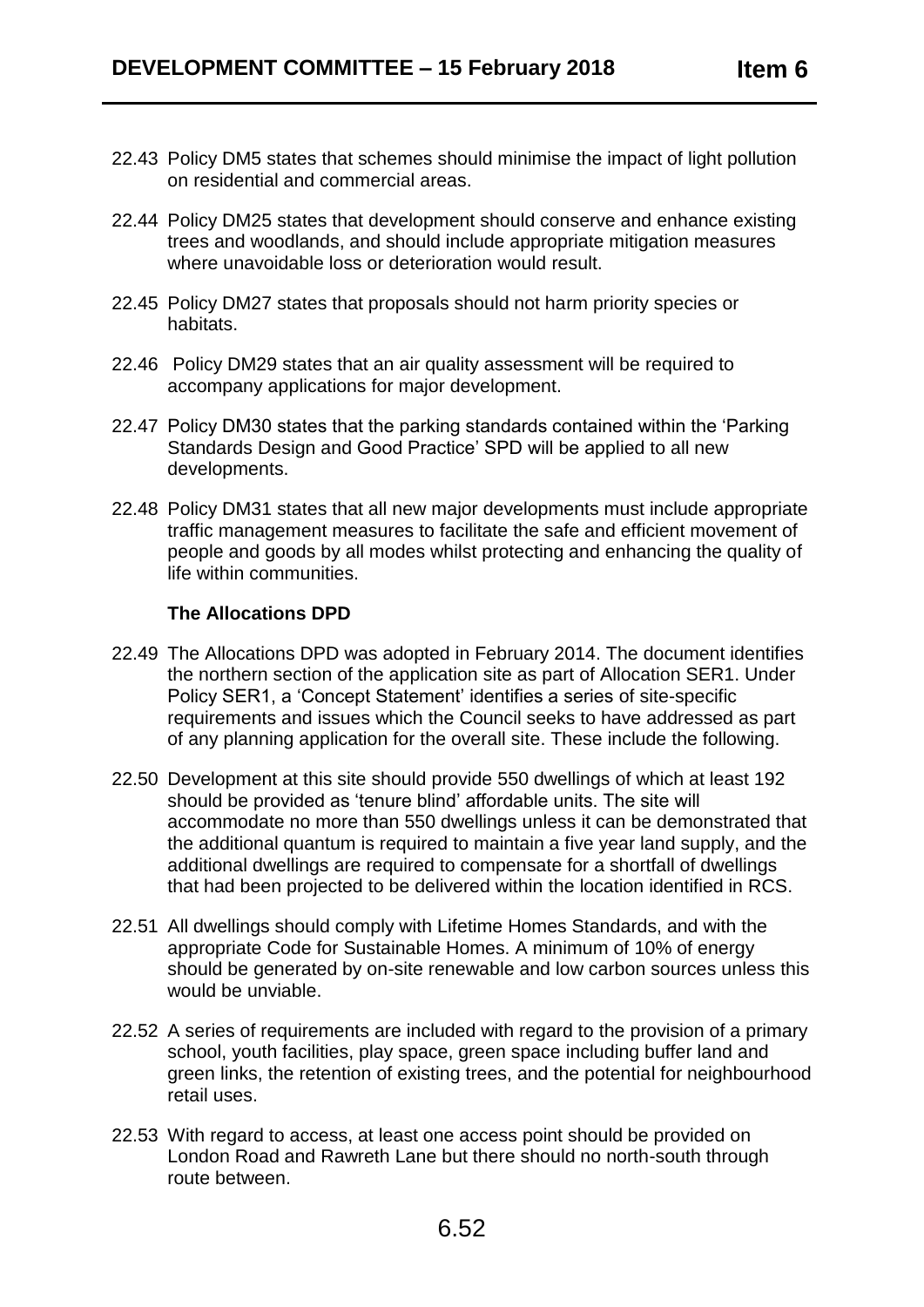### **Supplementary Planning Documents**

- 22.54 The Council adopted a series of Supplementary Planning Documents (SPD) in January 2007. SPD 2 (Housing Design) includes guidance on minimum garden areas including a minimum private zone garden area of 100 square metres for houses. Exceptions are allowed:
	- i. for single storey housing,
	- ii. where dwellings are located adjacent to a substantial area of well landscaped and properly maintained open space,
	- iii. for one and two-bedroom dwellings where a minimum of 50 square metres will be required, and
	- iv. for three bed terraced dwellings where private gardens should have a minimum depth of 2.5 times the width of the house to a minimum private garden area of 50 square metres. For flats, a ground floor unit should have a minimum patio garden of 50 square metres. Useable communal garden space should be provided on the basis of a minimum area of 25 square metres per flat.
- 22.55 The LPA adopted the 'Parking Standards Design and Good Practice' SPD in December 2010. This incorporates the Essex County Council document entitled 'Parking Standards – Design and Good Practice' of September 2009. In addition to parking standards, the document provides guidance on the design, size and layout of parking spaces.
- 22.56 The design principles set out in the Essex Design Guide are a further material consideration.

#### **PLANNING CONSIDERATIONS**

- 22.57 Having regard to the above policy context, the main planning issues raised by the application are considered to relate to the following:-
	- Land Use Principles and Residential Development Quantum
	- Scale, Character and Appearance
	- Housing Choice and Quality
	- Highways, Access and Parking
	- Local Environmental Impacts
	- Sustainability and Infrastructure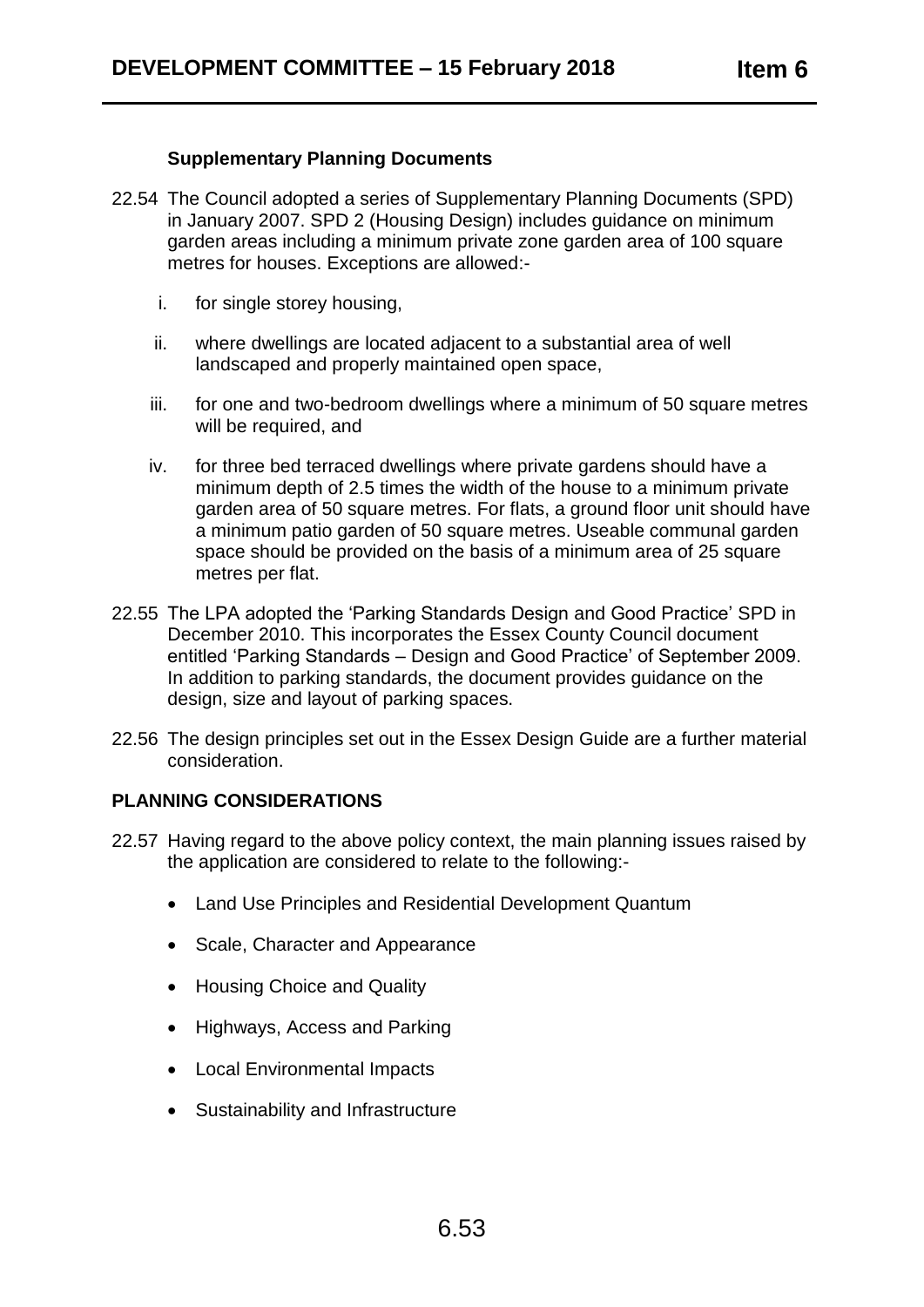## **Land Use Principles**

- 22.58 The rear part of the application site forms part of Allocation SER1. This is a sustainable location for the provision of new residential development, adjacent to the existing built-up area. No part of the application site lies within the Green Belt, and the objection to the earlier planning applications for the site, on the ground that residential development constituted inappropriate development within the Green Belt, is now conclusively overcome. As a matter of land-use principle, the residential component of the application scheme, in the northern part of the site, is therefore compliant with Allocation SER1. The proposal would complement, and be entirely compatible with, the outline planning consent granted to Countryside Properties for the main part of the allocated site. The required connectivity with the Countryside land is explained below.
- 22.59 An element of the residential component of the application scheme would be provided on previously developed land which forms part of the curtilage of the existing care home, and therefore not within the defined boundary of Allocation SER1. This land forms part of the built-up area. Subject to the retention of the care use, this approach accords with RCS Policy H1 which prioritises the re-use of previously developed land.
- 22.60 The southern part of the application site was allocated for community use in the Council's previous Local Plan (2006) but this allocation was not carried forward into the Allocations DPD. It is also noted that planning consent 07/00664/FUL, for the construction of replacement care facilities and new independent residential accommodation, was granted on the basis that the mixed use scheme was not in conflict with the Local Plan allocation, as applicable at that time. The current application also retains community use in the form of the three proposed Supported Living units, the provision of which is fully supported by RCS Policies CLT4 and CLT6. The new accommodation would enable Fitzroy Support to continue and enhance the vital services it provides to vulnerable persons. This clear benefit of the application scheme represents an important material consideration which weighs strongly in favour of the proposed development. It should also be noted that the provision of 'enabling' residential development is central to the delivery of the Supported Living units through cross subsidy.
- 22.61 The use of the application site for the proposed Supported Living units and for the provision of new dwellings is therefore fully supportable, as a matter of land use principle, in the context of RCS Policies H1, H2, CLT4 and CLT6, and an allocated site within Policy SER1 of the Allocations Plan.

#### **Residential Development Quantum**

22.62 RCS Policy H2 identifies land north of London Road, Rayleigh as a location for the delivery of 550 new dwellings by 2021. The northern part of the application site is included within Allocations DPD Policy SER1, and it is therefore reasonable to presume that the LPA considers this land to be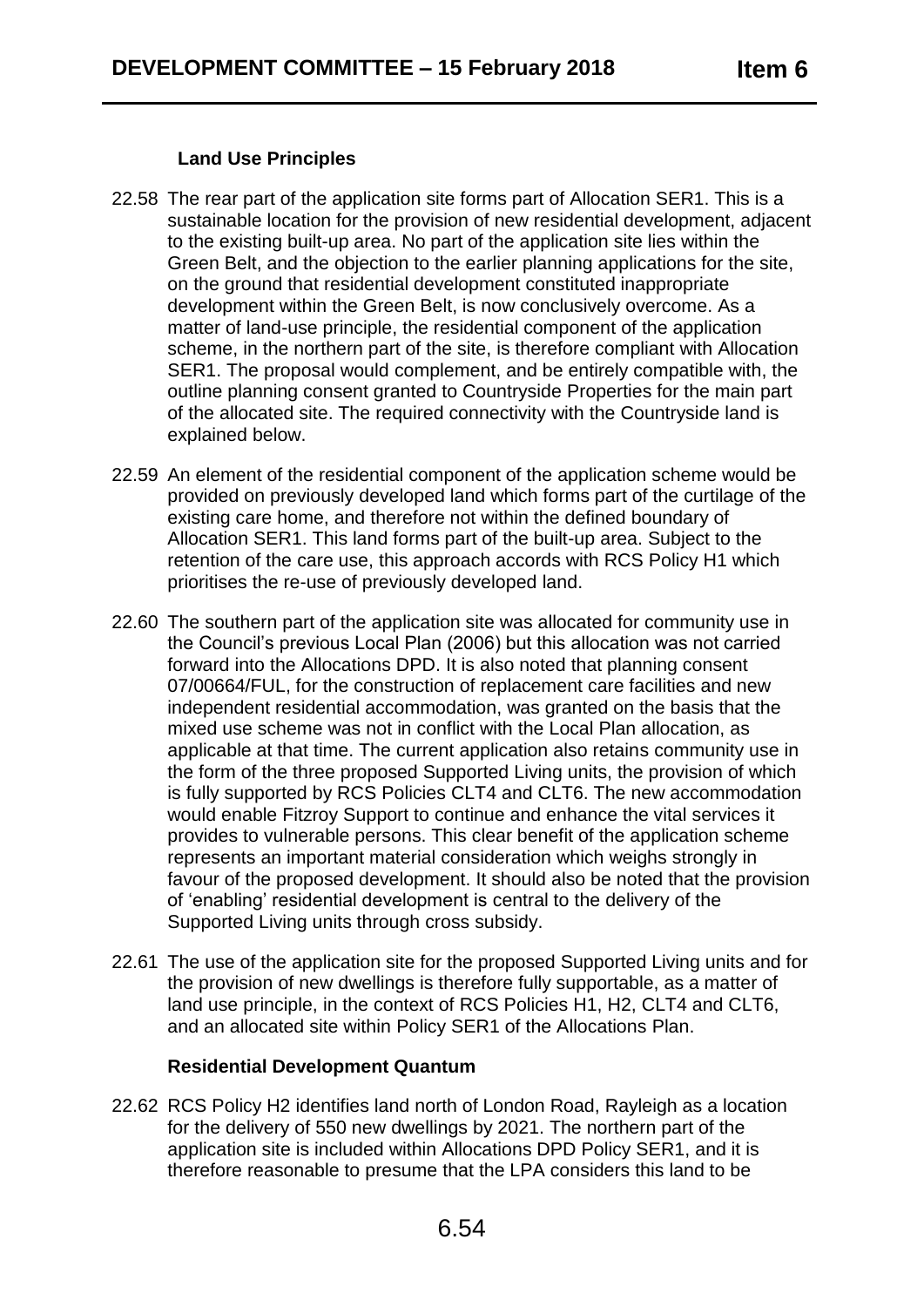suitable for residential development subject to site constraints. If, as a matter of principle, the land had been considered to be unsuitable for residential use, it would presumably have not been included within the defined boundary of SER1.

- 22.63 Condition 6 to the outline planning consent (15/00362/OUT) granted for the Countryside land specifies no more than 500 dwellings that would be provided on that part of the allocation, although Countryside's Planning Statement indicated that the site is capable of delivering between 430 and 500 new homes. The precise number of dwellings to be delivered will become known and confirmed only at reserved matters stage. It is acknowledged that the full planning application (15/00736/FUL) for the land adjacent to Grange Villa, which the Council has resolved to approve, would deliver 47 dwellings, if implemented.
- 22.64 By combining a delivery of between 430 and 500 dwellings on the Countryside land with 47 dwellings on the land adjacent to Grange Villa, a residual requirement for the application site of between 3 and 73 dwellings can be identified against the SER1 total allocation figure of 550 dwellings. The application scheme proposes 83 dwellings of which 13 units (plots 1 to 13) would be fully located outside site SER1, although it should be noted that a further 6 (plots 17 to 22) would straddle the boundary between SER1 and unallocated land to the south. The scheme would therefore contribute a maximum of 70 dwellings towards the SER1 allocation. If development on the Countryside land delivers at the lower end of its identified potential, the application scheme for Timber Grove would clearly provide the appropriate residual quantum. Furthermore, the application scheme, if approved, would provide these new dwellings in a timely fashion without the delay which inevitably arises from a reserved matters application. The applicants intend to proceed with the project without delay, in part due to Fitzroy's urgent need for replacement care facilities. The scheme therefore offers the opportunity for early delivery of part of the SER1 residential land allocation.
- 22.65 Policy SER1 states that no more than 550 dwellings should be provided unless:-
	- (i) the additional dwellings are required to maintain a 5 year land supply; and
	- (ii) the additional number of dwellings to be provided on the site is required to compensate for a shortfall of dwellings that had been projected to be delivered within the location identified in the adopted Core Strategy.

# **Five Year Housing Land Supply**

22.66 Turning first to the issue of a 5 year housing land supply, it should be noted that the RCS of 2011 pre-dates the publication of the NPPF in 2012. The latter requires LPAs to identify and update annually a supply of deliverable sites to provide five years' worth of housing against their housing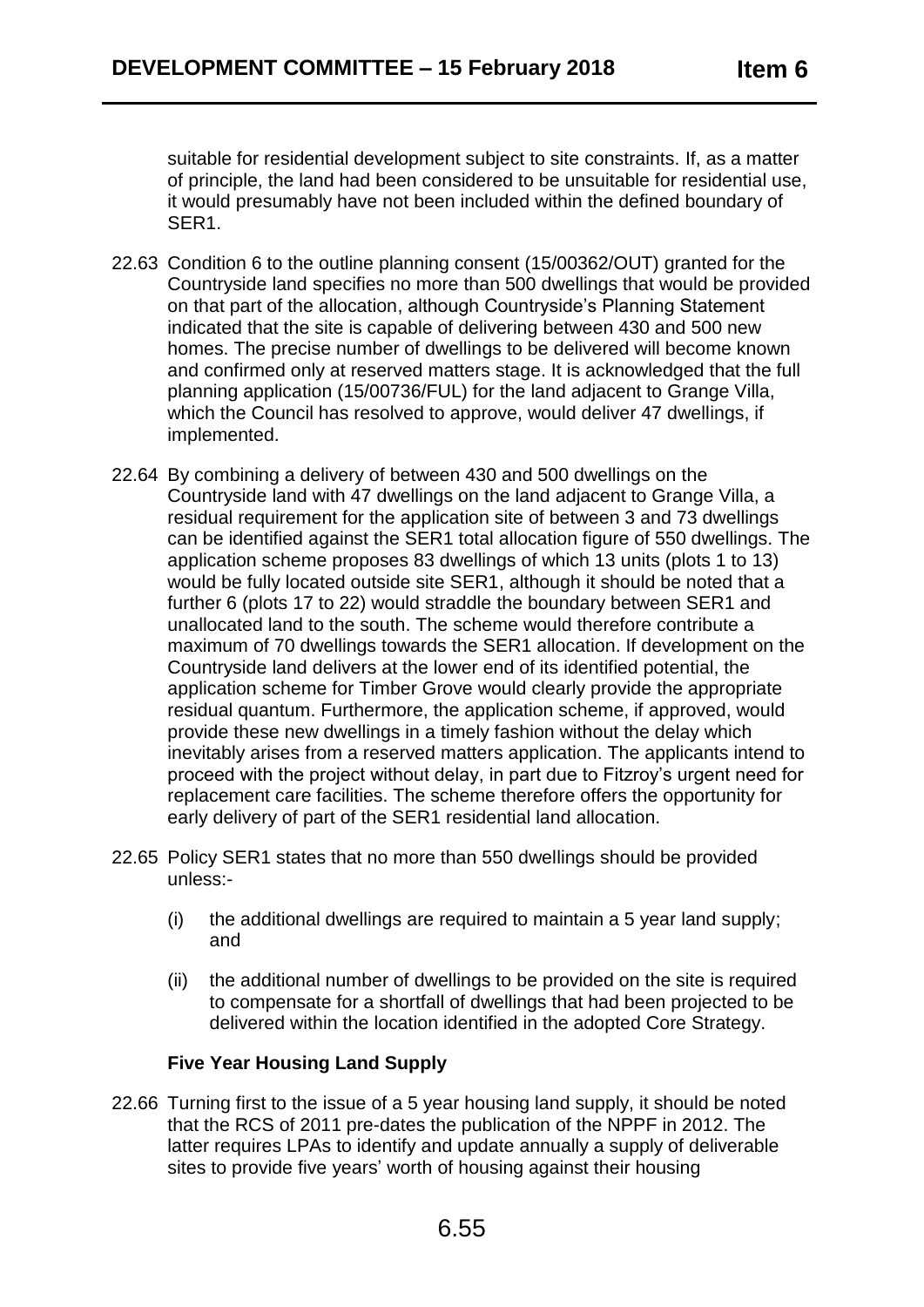requirements with an additional buffer of 5%. Where Councils have a persistent record of under delivery of housing, this buffer should be increased to 20%.

- 22.67 The Council's latest Authority Monitoring Report (AMR) is dated August 2016, and the Council published a Housing Land Supply Position Statement in July 2016. With the exception of two years, the Council has otherwise not met its annual housing target since 2001/2. Since the adoption of the RCS, despite the Council effectively planning to meet its housing target, there has been a shortfall in the required delivery of housing in every year due to challenges experienced with the economic downturn and developers bringing sites forward through the planning application process. The Housing Land Supply Position Statement 2016 sets out the Council's expected housing delivery against the Council's housing target in the RCS, and unconstrained need identified in the South Essex Strategic Housing Market Assessment (2016 SHMA), including 5% and 20% buffers.
- 22.68 The Council's Housing Land Supply Position Statement recognises that the 2016 SHMA, which was accepted into the Council's evidence base in June 2016, concludes that the objectively assessed housing need for Rochford District equates to between 312 and 392 dwellings per year which is far in excess of the RCS annual target of 250 dwellings per year. This is, however, an unconstrained need in accordance with the PPG, and is untested through the plan-making process as reiterated in the Council's Position Statement. The Council has taken a 'scenario-based' approach to setting out potential supply against the Council's housing target and unconstrained need. In these circumstances where the relevant development plan policy is out-of-date, paragraph 14 of the NPPF states that planning permission should be granted unless "any adverse impacts of doing so would significantly and demonstrably outweigh the benefits, when assessed against the policies in this Framework as a whole". When considering the balance of planning merits, considerable weight should therefore be attached to the housing supply benefits of the application scheme, particularly as this site is allocated as residential and community use within the 2014 Allocations Plan. It is also noted that the Council's pre-application advice on the Timber Grove scheme stated that although the authority's housing land supply position was 'reasonable', the proposed quantum of development would 'help the Council's land supply position'.
- 22.69 The applicant's Planning Statement submitted in support of the application cites those planning policies considered relevant to the determination of this planning application, and indicates that the residential component of the scheme in the northern part of the site is considered compliant with Allocations Plan Policy SER1. It is indicated that the development would be entirely compatible with the outline planning consent granted to Countryside Properties for the main part of the allocated SER1 site to the north of London Road (the 'Countryside' site). In principle, this is not disputed by the Council.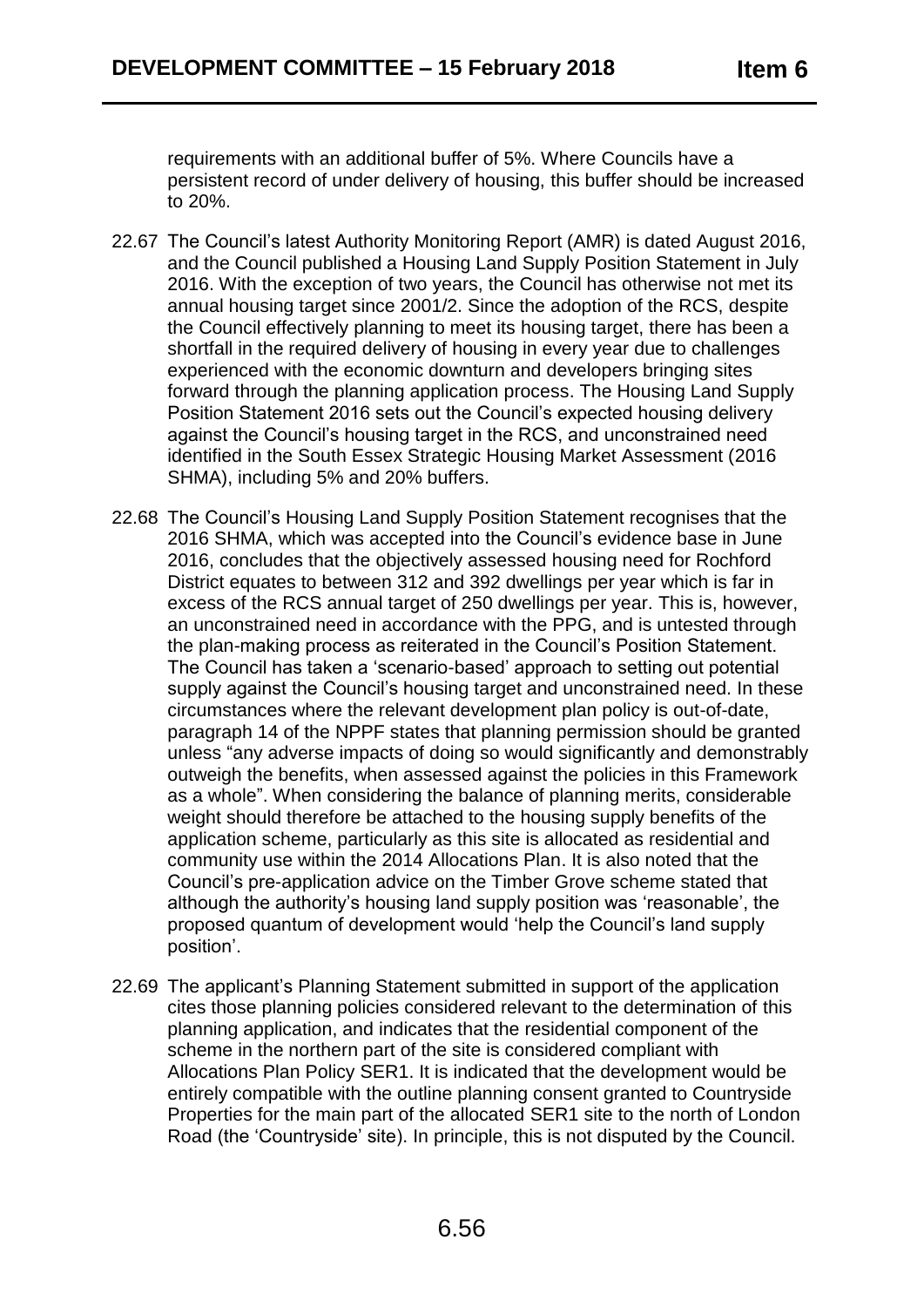- 22.70 The Planning Statement indicates that the proposed use of the southern part of the application site for purposes of supported living is not in conflict with policy as the use will continue to be a community use in the form of supported living accommodation. Fundamentally the Planning Statement identifies that the precise number of dwellings to be provided as a consequence of approved planning permissions on the 'Countryside' site and land adjacent to Grange Villa cannot be precisely stated at this juncture. It is set out that by combining the delivery of between 430 and 500 new dwellings on the 'Countryside' site and 47 dwellings on land the adjacent to Grange Villa a residual requirement for the application site of between 3 and 73 dwellings can be identified against the Policy SER1 total allocation figure of 550 dwellings.
- 22.71 It is indicated within the Planning Statement that this scheme would contribute a maximum of 71 dwellings towards the Policy SER 1 allocation (as located within the SER1 boundary) whilst a remaining 12 would be located outside the Policy SER 1 boundary. Policy SER 1 indicates that no more than 550 dwellings should be provided unless the additional dwellings are required to maintain a 5 year land supply or alternatively required to compensate for a shortfall of dwellings that had been projected to be delivered within the location identified in the RCS.
- 22.72 The applicant's Planning Statement makes a case for the additional units on the basis of the lack of evidence that the Council is meeting its obligation of the delivery of a sustainable 5 year land supply for housing and refers to the guidance of paragraph 14 of the National Planning Policy Framework (NPPF) as a means of justification for the proposals in this instance in that the proposed quantum of development would help the Council's land supply position.
- 22.73 Furthermore it is asserted that the provision of 71 dwellings towards the total allocation of 550 units in as much as what can be anticipated from the outcome of schemes already granted planning permission would provide an appropriate quantum and deliver new housing promptly and in line with the urgent need for the replacement care home, which it would cross subsidise. It should also be noted that Rawreth Industrial Estate is allocated for 220 dwellings (Allocations Plan policy BFR4) and is located close to the application site. It has yet to be delivered, although it is expected to be delivered later on in the plan period. A such, in principle the Council does not dispute that this site could deliver a 'boost' to housing delivery to the west of Rayleigh in the short-term.
- 22.74 The case put forward in the applicant's Planning Statement in this instance in support of the planning application is that the additional number of dwellings are required to maintain a 5 year land supply. Caution needs to be applied however, when considering the Council's adopted housing target in the RCS, against the unconstrained need figure within the 2016 SHMA (and subsequent 2017 Addendum), as it remains untested through the plan-making process. The PPG is clear in this regard.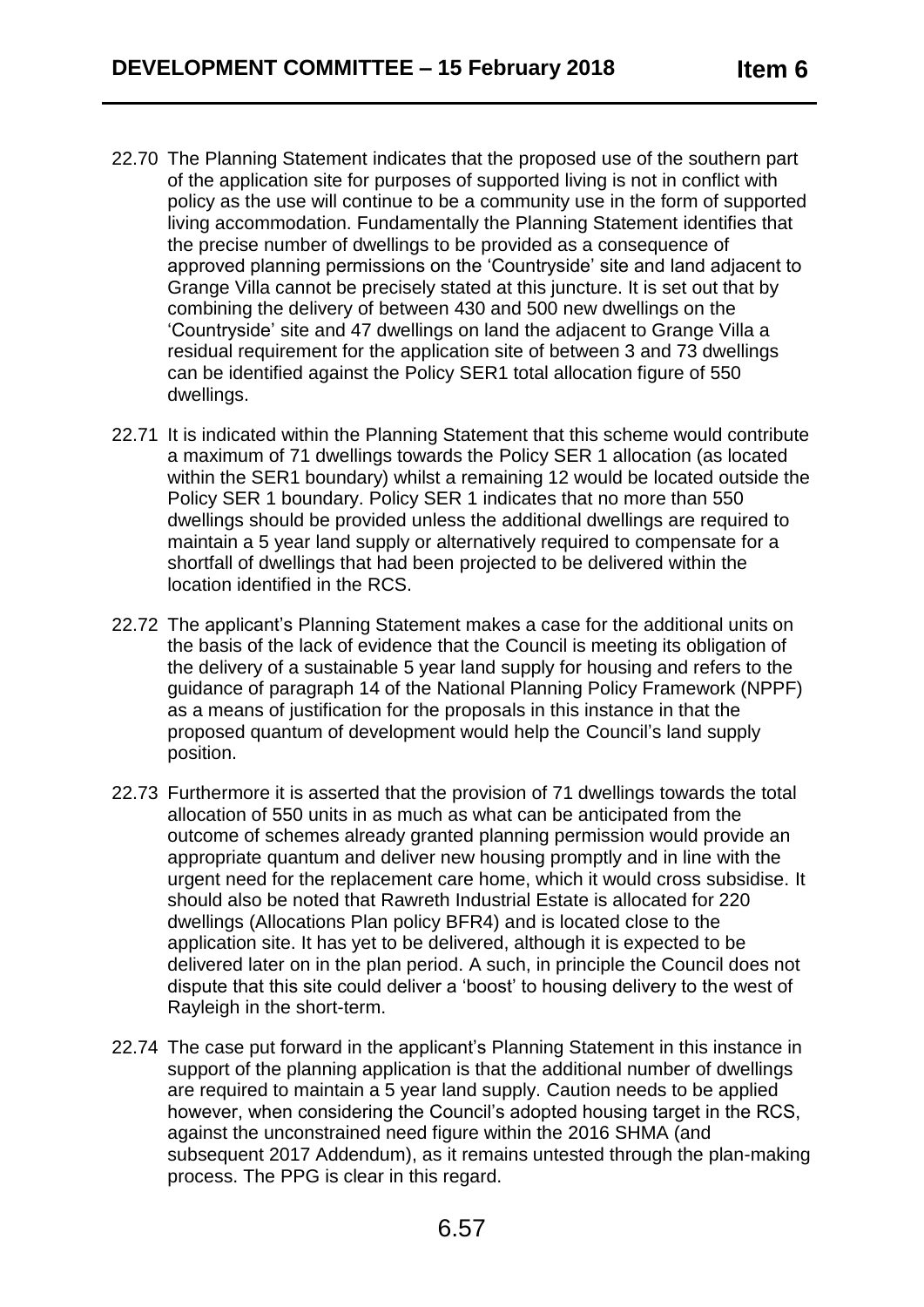- 22.75 Given the consents which have been granted in respect of the 'Countryside' site and that on land adjacent to Grange Villa, there is a case that the Council's strategic objective of fulfilling its housing supply provision in this location is almost met, without the need for such development as that proposed in this instance. However, previous comments issued by the Local Planning Authority have indicated that, there would be no objection, in principle, to a proposal for a quantum of development on the site that would result in total provision in the Policy SER1 allocation over the 550 identified in the policy, providing that the number could be accommodated to a high standard of design and ensuring sufficient space on site to accommodate other requirements, including but not limited to the required open space, retention of trees and attenuation storage.
- 22.76 This initial, in principle, view has been expressed by the Council in relation to considering further proposals, on the basis that the additional number of dwellings across the whole site requires justification.
- 22.77 The applicant's Planning Statement indicates that since 2001/2 with the exception of two years the Council has otherwise failed to meet its annual housing targets and has a record of persistent under delivery of housing. It is set out in the Planning Statement that the 20% buffer principle should be applied as required by the NPPF. The key assertions of the Planning Statement in this respect is that the Council's objectively assessed housing need equates to between 312 and 392 dwellings per year (as identified in the 2016 SHMA), which is in excess of the RCS annual target of 250 dwellings per year. It is set out that in these circumstances where the relevant development plan policy is out of date, paragraph 14 of the NPPF states that planning permission should be granted unless "any adverse impacts of doing so would significantly and demonstrably outweigh the benefits, when assessed against the policies in the Framework as a whole". The statement indicates that when considering the planning merits, considerable weight should therefore be attached to the housing supply benefits of the application scheme.
- 22.78 Furthermore the Planning Statement seeks to justify the projected delivery of housing within the allocated Policy SER1 site on the basis that there can be no certainty that the outline planning consent for the 'Countryside' site will deliver a precise maximum of 500 units and that there is also uncertainty over the timing of such delivery given and the protracted process of reserved matters approval, the size and constraints of the site and the likely phasing of development. The development proposed in this instance it is asserted would deliver new housing promptly, and in line with the urgent need for the replacement care home which it would cross subsidise.
- 22.79 On the applicant's argument in relation to the record of "persistent under delivery" and application of the 20% buffer, the meaning of "persistent under delivery" needs to be given consideration. The PPG states in Paragraph 035 (Reference ID: 3-035-20140306) that "assessment of a local [housing] delivery record is likely to be more robust if a longer term view is taken, since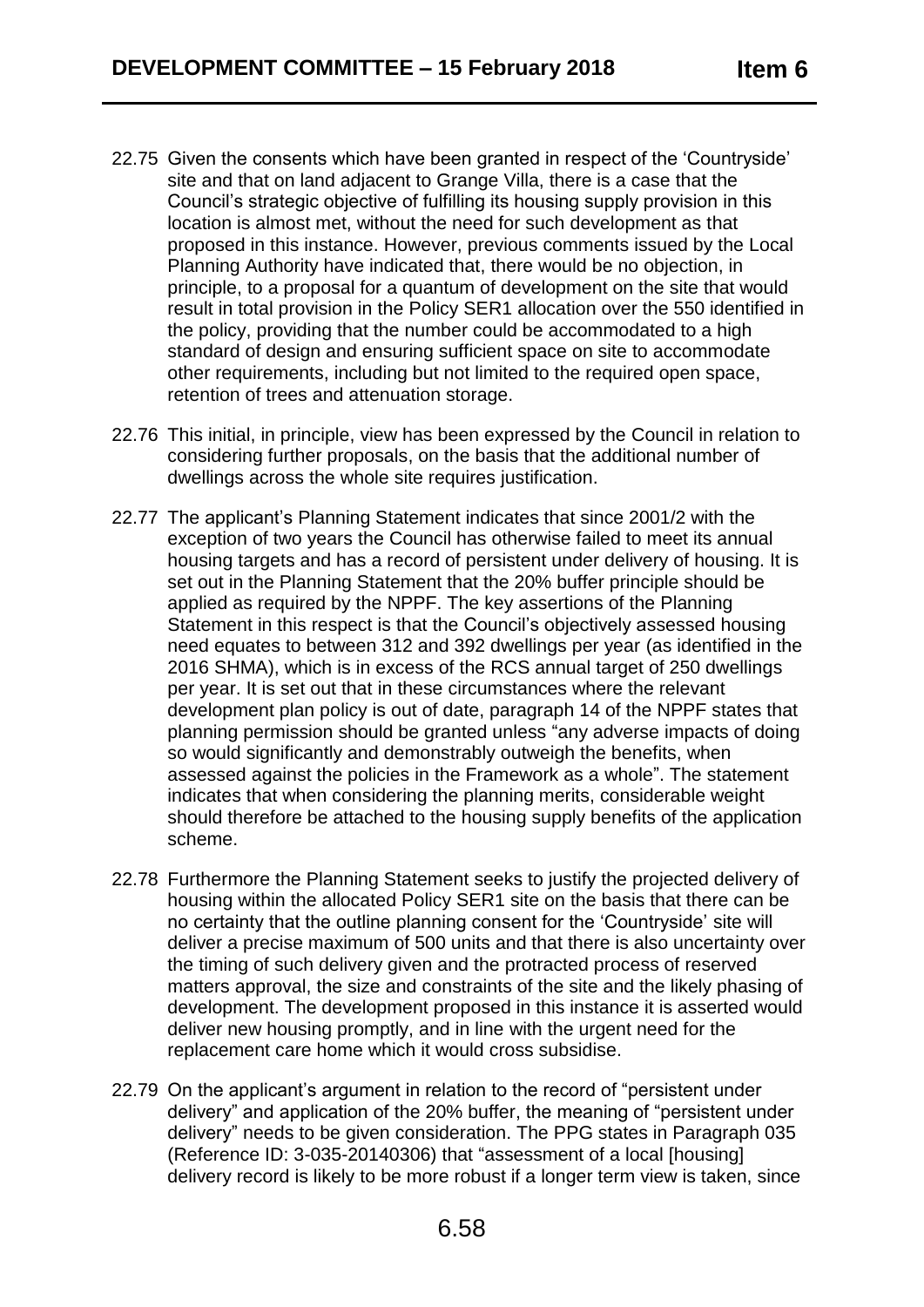this is likely to take account of the peaks and troughs of the housing market cycle". It also states that "the approach to identifying a record of persistent under delivery of housing involves questions of judgement for the decision maker in order to determine whether or not a particular degree of under delivery of housing triggers the requirement to bring forward an additional supply of housing". In addition, it emphasises that "the factors behind persistent under delivery may vary from place to place and, therefore, there can be no universally applicable test or definition of the term".

- 22.80 In *Cotswold District Council v Secretary of State for Communities and Local Government and Fay and Son and Hannick Homes and Development Limited (2013)* the judge recognised that local planning authorities should increase the buffer to 20% (moved forward from later in the plan period) to provide a realistic prospect of achieving the planned supply and to ensure choice and competition in the market for land where the is a record of persistent under delivery as set out in paragraph 47 of the NPPF.
- 22.81 In addition the judge in this case stated that in the context of paragraph 47, the reference to "persistent" under delivery of housing is a reference to a state of affairs, under delivery of housing, which has continued over time. A decision maker would need to have regard to a reasonable period of time measured over years rather than looking at one particular point, to ensure that the situation is one of persistent under delivery rather than a temporary of short lived fluctuation. The precise period of time would be a matter of judgement of the decision maker. There has to be a 'record' of under delivery of housing. That points towards assessing previous performance. The need to establish a record of under delivery indicates there will need to be some measure of what the housing requirements were, and then a record of a failure to deliver that amount of housing persistently, i.e. a failure continuing over a relevant period of time.
- 22.82 Persistent under delivery is clearly a matter of judgement for the decision maker (i.e. the Council) taking into consideration relevant fluctuations in the market and other factors. The Council has been consistently and pro-actively planning to meet its housing targets and housing has been delivered against these housing targets. However due to factors outside the Council's control, including the economic downturn and issues with developers bringing sites forward through the planning system and subsequently delivering housing in a timely manner, this has not been at the expected rate. As the Council has been delivering against its target as far as possible under difficult economic conditions, the 20% buffer is not applicable. Furthermore the PPG is clear that the objectively assessed needs identified in assessments such as the 2016 SHMA (and 2017 Addendum) are unconstrained and need to be tested for deliverability through the plan-making process.
- 22.83 Nevertheless, it is recognised that the scheme would deliver housing in the short-term, which would assist in 'boosting' supply in accordance with the NPPF on an allocated site in the Council's Allocations Plan. It would also provide a proportion of affordable housing in line with policy requirements.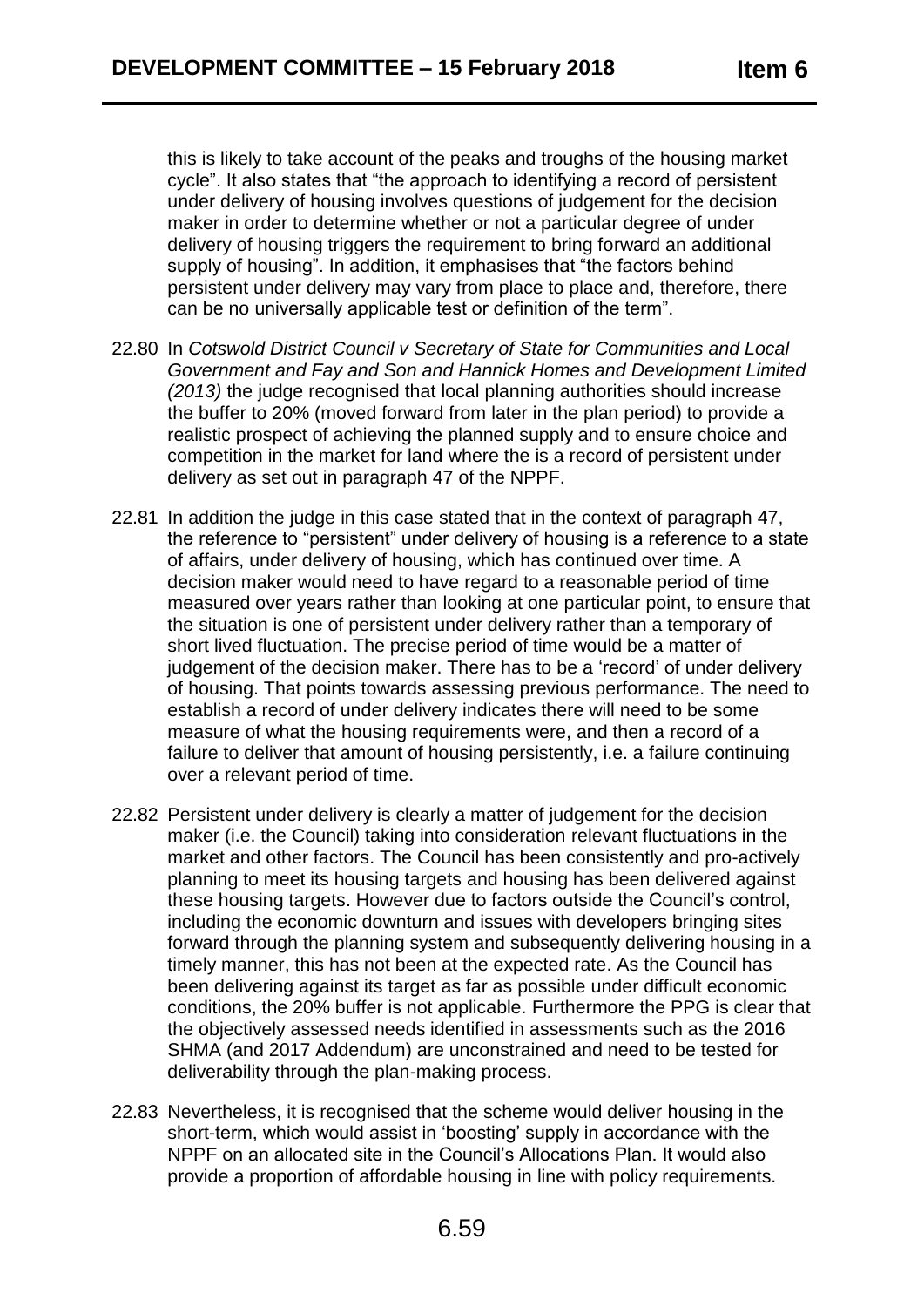There can be no certainty that the outline planning consent for the 'Countryside' site would deliver a precise maximum of 500 units, and there is also uncertainty over the timing of such delivery given:

- (i) the potentially protracted process of reserved matters approval;
- (ii) the size and constraints of the site; and
- (iii) the likely phasing of development.
- 22.84 By contrast, the application proposal would in theory deliver new housing more quickly, and in line with the urgent need for the replacement care facilities which it would cross-subsidise. On this basis it is not considered that the proposed development conflicts with policy.

#### **Density**

- 22.85 This amended proposal is for a lower density than that proposed by the previously withdrawn planning application now being 26.86 dwellings per hectare as opposed to the earlier proposed 36.7 units per ha.
- 22.86 The Council has expressed previously the view that the extra quantum proposed over and above what the council requires (as there is no pressure to develop more intensely) could be accepted if the development were to achieve and deliver a high standard of design the same time as retaining as much tree cover as possible.
- 22.87 The proposed development would result in a residential density of approximately 26 dwellings per hectare (dph) which is below the overall density assumption of 30 dph for site SER1, and the authority-wide minimum density of 30 dph laid down by DMP Policy DM2. The proposal is for a lower density scheme than was proposed in the previously withdrawn application for the site. The number of proposed dwellings reflects the capacity of the site having regard to all relevant planning constraints including the need to meet standards relating to townscape character, mix, garden size, public open space provision, highway and parking layout, tree retention and landscaping, and environmental protection including ecological and flood constraints (see further below).
- 22.88 The application scheme would therefore provide a quantum of housing development which is supportable under RCS Policy H2 and Allocations Plan Policy SER1.

# **Scale, Character and Appearance**

- 22.89 The visual merits of the application scheme, as revised, are assessed in the revised Design and Access Statement, and can be summarised as follows:
- 22.90 The layout, orientation and scale of the revised scheme are designed to respect its context on the edge of Rayleigh. The new buildings would be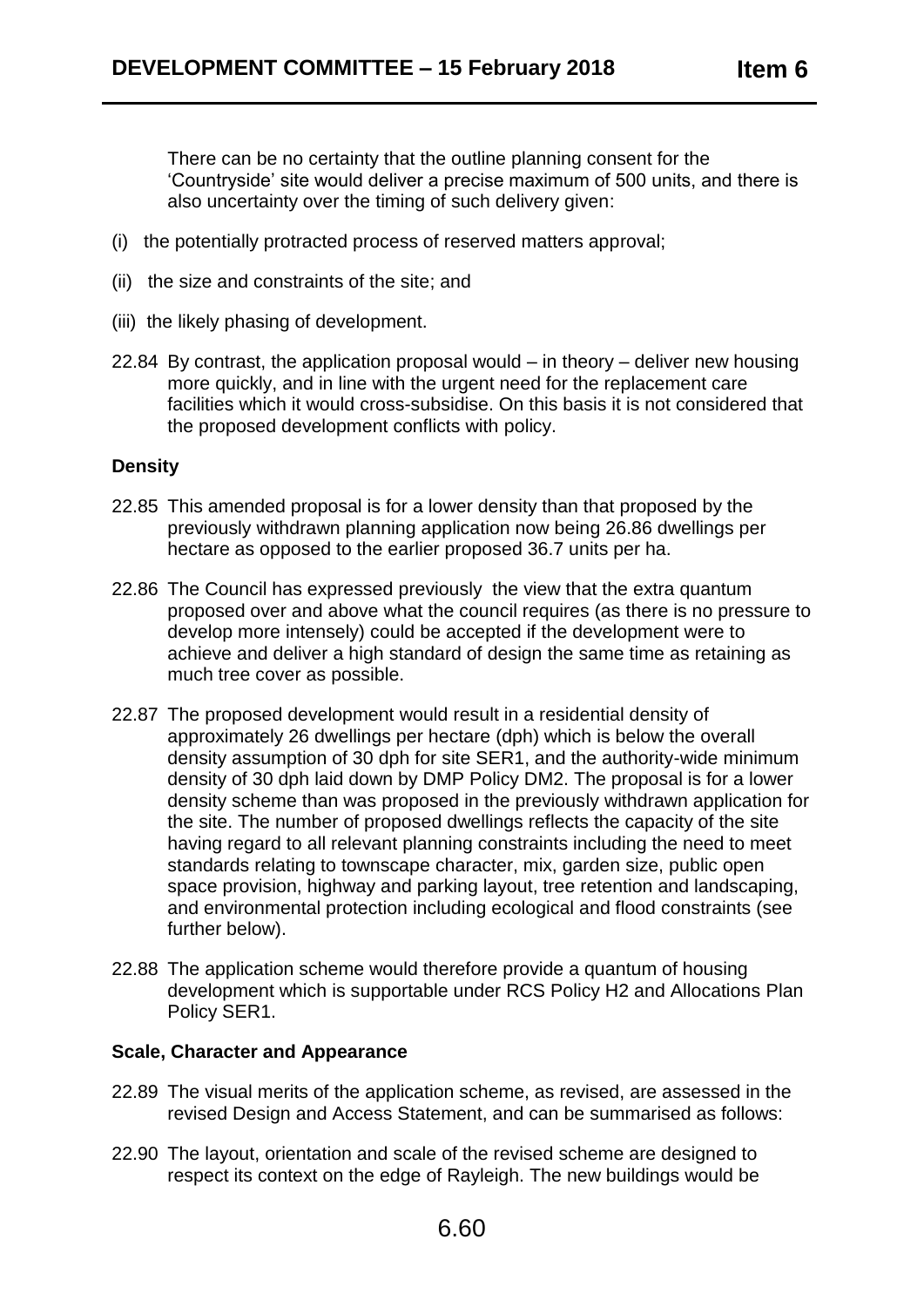stylistically linked and unified through an appropriate use of external materials and other design features but would also create character areas and reflect the need for a hierarchy of streets and spaces. The scheme would comprise 2 and 2½ storey development, with the flatted blocks and some dwellings featuring accommodation within the roof slope. This scale of development would be wholly consistent with the established pattern of older and more recent development in the vicinity of the site;

- 22.91 The revised scheme would provide street enclosure allied to longer views across and out of the site. The layout of buildings would allow for the incorporation of landscaping as an integral feature of the scheme. The layout would also allow for the future functional and visual integration of the scheme with the anticipated development of the Countryside land to the west;
- 22.92 The site boundaries would be treated so as to provide an edge condition which is appropriate for adjoining context. Extensive new and retained boundary and internal planting, including landscape buffers, are key features of the scheme; and
- 22.93 The proposed Supported Living units would appear as integrated features of the overall development, well related in terms of scale, appearance and location to adjacent residential buildings.
- 22.94 The revised approach to design, scale and landscaping is considered to accord with the principles of the Essex Design Guide, and has been the subject of discussion and agreement with the county's Place Services team. The revised proposal would provide well-designed new buildings of a scale, layout and appearance which will be appropriate for the site's context. In these respects, compliance is achieved with RCS Policy CP1, DMP Policy DM1, and Allocations DPD Policy SER1.

# **Housing Choice and Quality**

#### **Affordable Housing Statement**

22.95 The applicants have been in detailed discussions with Sanctuary Housing with regard to the delivery of a policy compliant level of affordable housing at 35% of overall dwelling provision across the site. The affordable housing element would deliver a total of 29 units comprising 6 houses for shared ownership, 2 houses for affordable rent, and 21 flats for affordable rent. These units would be dispersed across the site, and would be well integrated into the overall development.

#### **Residential Mix**

22.96 In accordance with RCS Policy H5 and relevant national policy set out in the NPPF, the proposal would provide a wide range of unit sizes including a high proportion of family homes with 2, 3, 4 or 5 bedrooms. Smaller units are also proposed to offer housing choice, and to ensure the creation of a sustainable, inclusive and mixed residential community.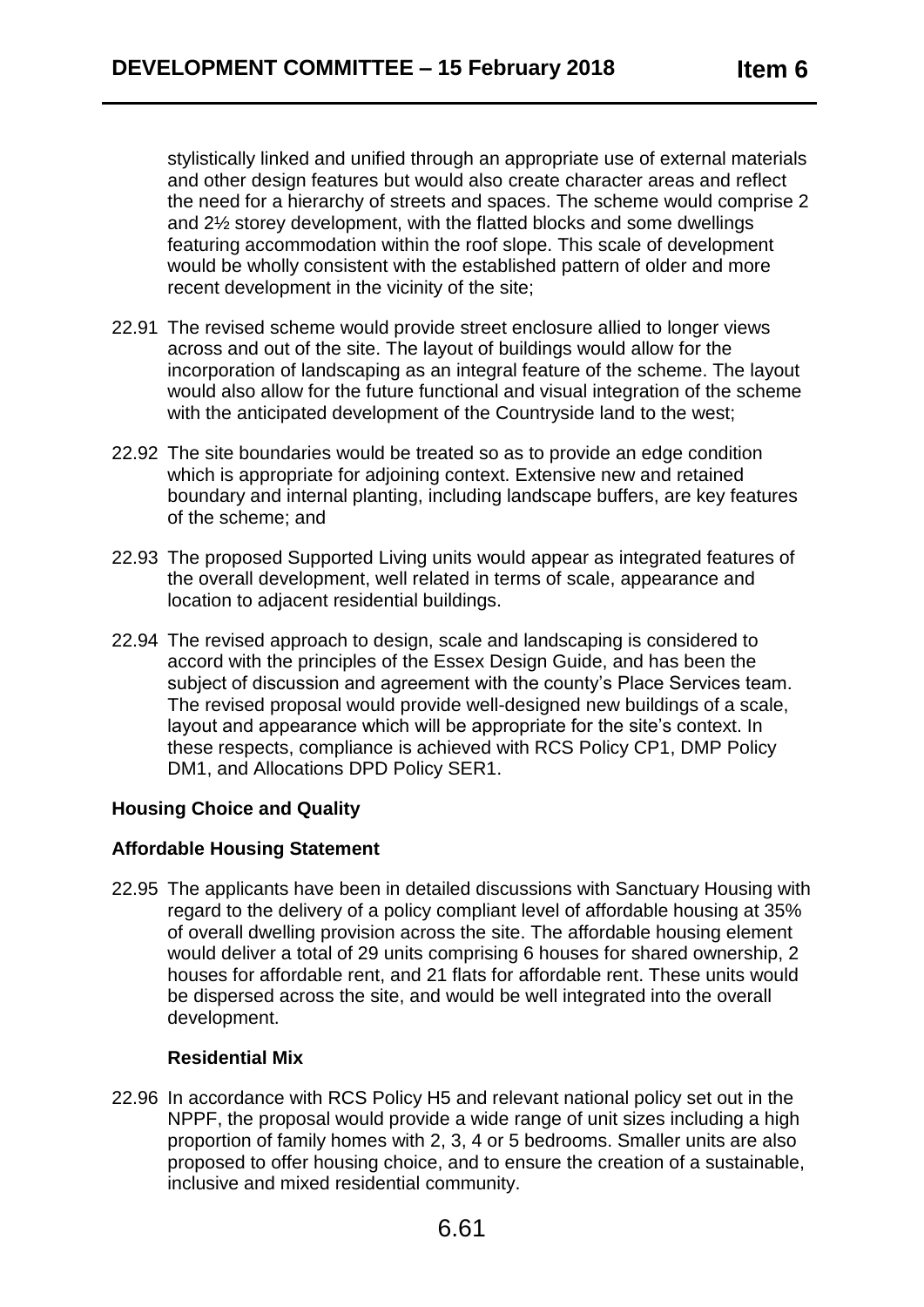#### **Size and layout**

- 22.97 The layout of the proposed residential accommodation responds to the constraints and opportunities of the site. All proposed residential accommodation would experience satisfactory levels of daylight, sunlight, outlook and privacy, and would comply with national space standards. The location, layout and orientation of new buildings ensures that there would be no material impact on the living conditions of adjacent residents. The scheme would comply with RCS Policy H5 with regard to the provision of 3% wheelchair accessible units.
- 22.98 All houses would include external amenity/garden areas which meet or exceed the LPA's standards as set down in SPD2, and the areas of communal open space to serve the flats would similarly comply with the SPD2 standards.
- 22.99 The application scheme incorporates an area of public open space which, in addition to contributing beneficially to the visual character of the development, would provide shared external amenity and play facilities for residents. This provision meets a specific requirement for the site under Allocations DPD Policy SER1, and also accords with RCS Policy CLT5.
- 22.100 For the above reasons, the application scheme is considered to provide a choice of new residential accommodation of a high standard served by appropriate levels of private and communal open space including play space.
- 22.101 The proposed Supported Living units would provide purpose-built accommodation to meet contemporary needs for the care of people with learning difficulties. The size and layout of these units would meet relevant standards for this type of facility.

#### **Highways, Access and Parking**

- 22.102 The planning application is accompanied by a detailed Transport Assessment. The scheme has evolved to address issues raised in earlier preapplication discussions with ECC's Highway Department in relation to the internal road layout and applicable county standards.
- 22.103 The Transport Assessment indicates that the forecasted level of traffic associated with the proposed development would be likely to have an imperceptible impact on the local highway network. No highway safety issues which could be exacerbated by the proposed development have been identified in the vicinity of the site.
- 22.104 The proposed scheme would make use of an existing access which has been assessed to be satisfactory in terms of its size and location for the quantum and type of development proposed. Existing informal car parking along this access would be removed through the implementation of planning consent 16/01105/FUL for a new car park to serve the adjacent Rayleigh Sports and Social Club. The access to the existing care home would be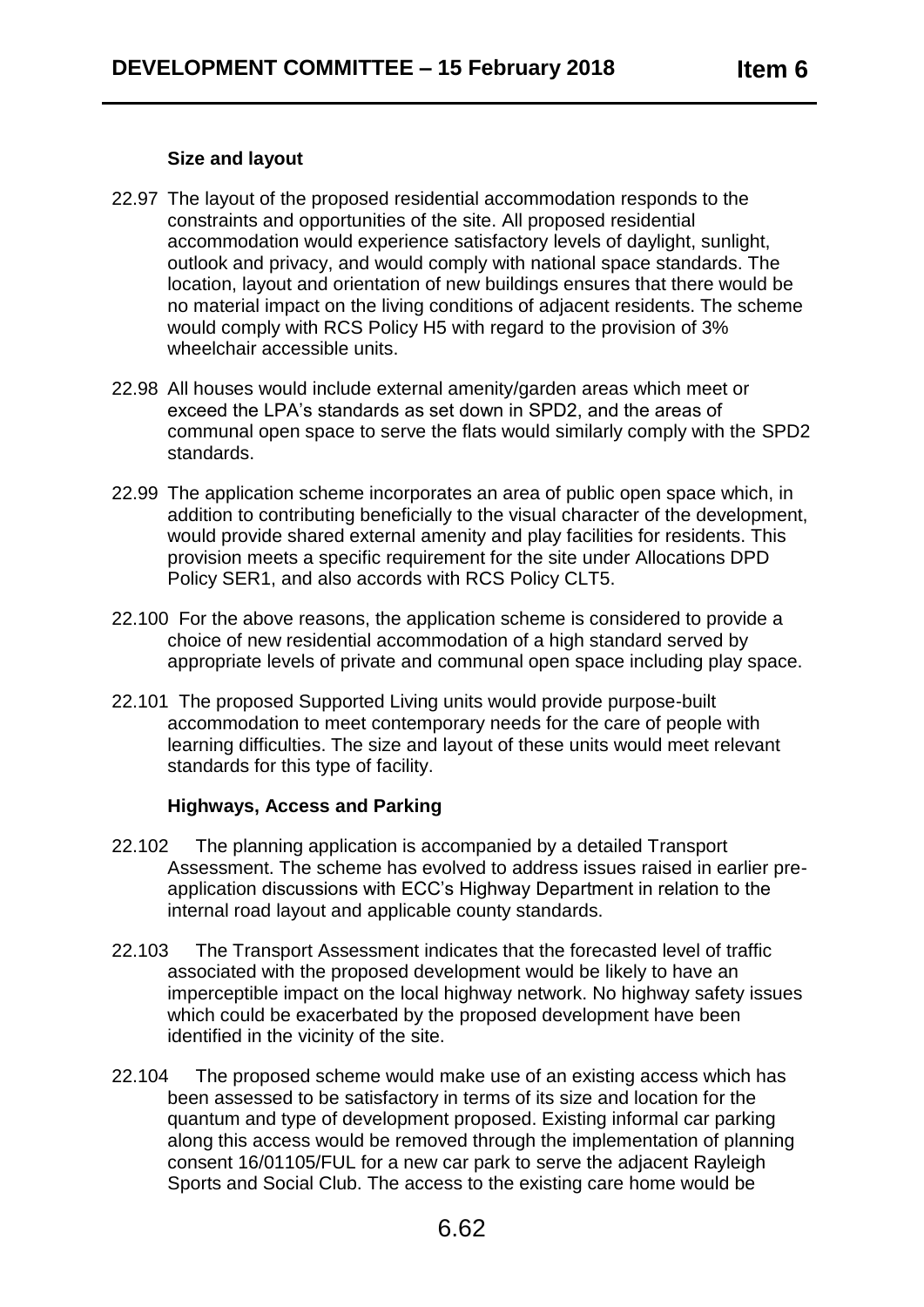stopped up, and a new well-lit pedestrian route would be established in its place. The proposed access arrangements and site layout would allow for the provision of a potential circular route serving the southern section of site SER1, as indicatively envisaged under Allocations DPD Policy SER1, and as required by condition 37 of the outline planning consent (15/00362/OUT) for the Countryside land.

- 22.105 The proposal would incorporate car and cycle parking facilities in line with the LPA's adopted standards including those standards relating to the size of parking spaces. The proposal also incorporates appropriate arrangements for the servicing of the site including suitable facilities for the storage and collection of domestic and other waste.
- 22.106 The development would be accessible by a range of transport modes. The site is well linked to existing sustainable transport infrastructure, and a number of none car options, including bus and rail services, would be available to future occupiers. The Travel Plan will include a series of measures aimed at encouraging and facilitating sustainable travel choices for future occupiers of the development.
- 22.107 The proposal therefore complies with all levels of transport policy, including RCS Policies T1, T3, T5 and T8, and DMP Policies DM30 and DM31, and is considered to be acceptable in traffic and transport terms.

#### **Local Environmental Impacts**

- 22.108 The application is accompanied by a series of specialist reports which assess the application scheme's impact on trees, heritage assets, air quality, noise levels, ecology, and flooding and drainage conditions. The key conclusions of these assessments are as follows:
- 22.109 The application indicates that the revised proposal would allow for the retention of various trees and other natural vegetation at and around the site, in accordance with DMP Policy DM25. Much of the existing tree cover is of low quality. New landscaping would provide boundary screening, and would also be an integral feature of the scheme's layout and character. Although the Council's Arboricultural and Ecology Officer was satisfied with the revised scheme presented in September 2017, further clarity is sought on the implications of the scheme as further revised on the tree retention and mitigation plans that were set out at that time.
- 22.110 Desktop investigations indicate that there is evidence of archaeological remains and other heritage assets from various eras from the Bronze Age to the early twentieth century within 2 kilometres of the application site. No direct evidence of remains within the application site itself have been identified but the context raises the possibility that such remains could exist, and this potential could be addressed through a planning condition. No significant impacts on heritage interests are considered likely to arise from the proposed development;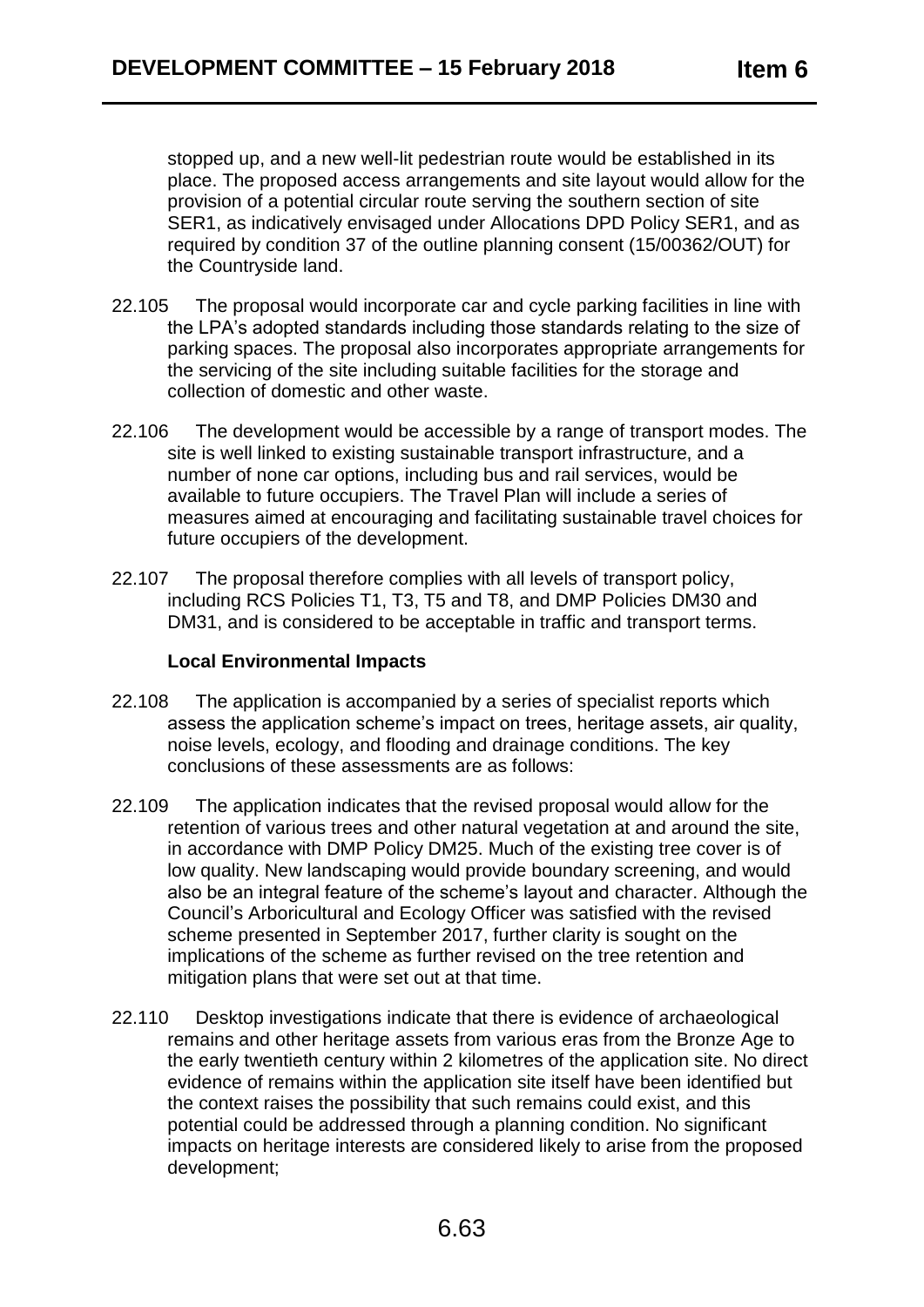- 22.111 A qualitative assessment of the potential dust impacts during the construction of the proposed development has been undertaken in accordance with DMP Policy DM29. The release of dust would be effectively controlled and mitigated through good practice and appropriate mitigation measures. All dust impacts would be temporary and short-term in nature. Any change in air quality resulting from development traffic on local roads is predicted to be imperceptible, and therefore the impact of the scheme is considered to be negligible according to recognised assessment criteria;
- 22.112 Construction noise impacts would be mitigated by following best practice methods. Existing external noise levels meet the Council's standards, and internal noise level guidelines would be met during the night subject to suitable mitigation;
- 22.113 A preliminary ecological assessment has been undertaken to identify the main habitat types and the potential for protected and notable species. Subsequently, a number of specific surveys were undertaken to ascertain the presence or absence of species, and if present, to determine the likely importance of the application site for a given species or group. The application site is not the subject of any statutory or non-statutory ecological site designations, and it does not support any undesignated habitats of high conservation value.
- 22.114 Existing site habitats are small and man-made in character, and therefore of 'site-level' value only. Surveys have identified protected species including badgers, bats, common amphibians, reptiles and breeding birds. These are legally protected species that will require pre-commencement surveys and mitigation measures to be undertaken. A dedicated area to the north of the application site has been identified as an 'Ecological Mitigation Area' for use as a reptile and amphibian receptor. The proposed site layout and landscaping scheme will retain important trees and protect a badger sett, provide alternative habitats, and integrate the development into the surrounding landscape. No overriding ecological issues have been identified that would prevent development proceeding subject to appropriate protection and mitigation measures which could be secured through planning conditions. Compliance is therefore achieved with DMP Policy DM27.

#### **Drainage issues**

22.115 The application is accompanied by a site-specific Flood Risk Assessment, as required by Allocations DPD Policy SER1. The northern part of the application site falls within Flood Zones 2 and 3. As the site has been allocated for development, the Sequential Test is not required, as confirmed by the LPA. However, the Exception Test must be passed for development in Zone 3, and the FRA confirms that this can be successfully applied. The proposed development is categorised as 'more vulnerable', and is therefore appropriate for these flood zones. Following detailed hydraulic modelling of the Rawreth Brook, ground floor levels would be set at a minimum of 13.215 metres Above Ordnance Datum, allowing for 'upper end' estimate of climate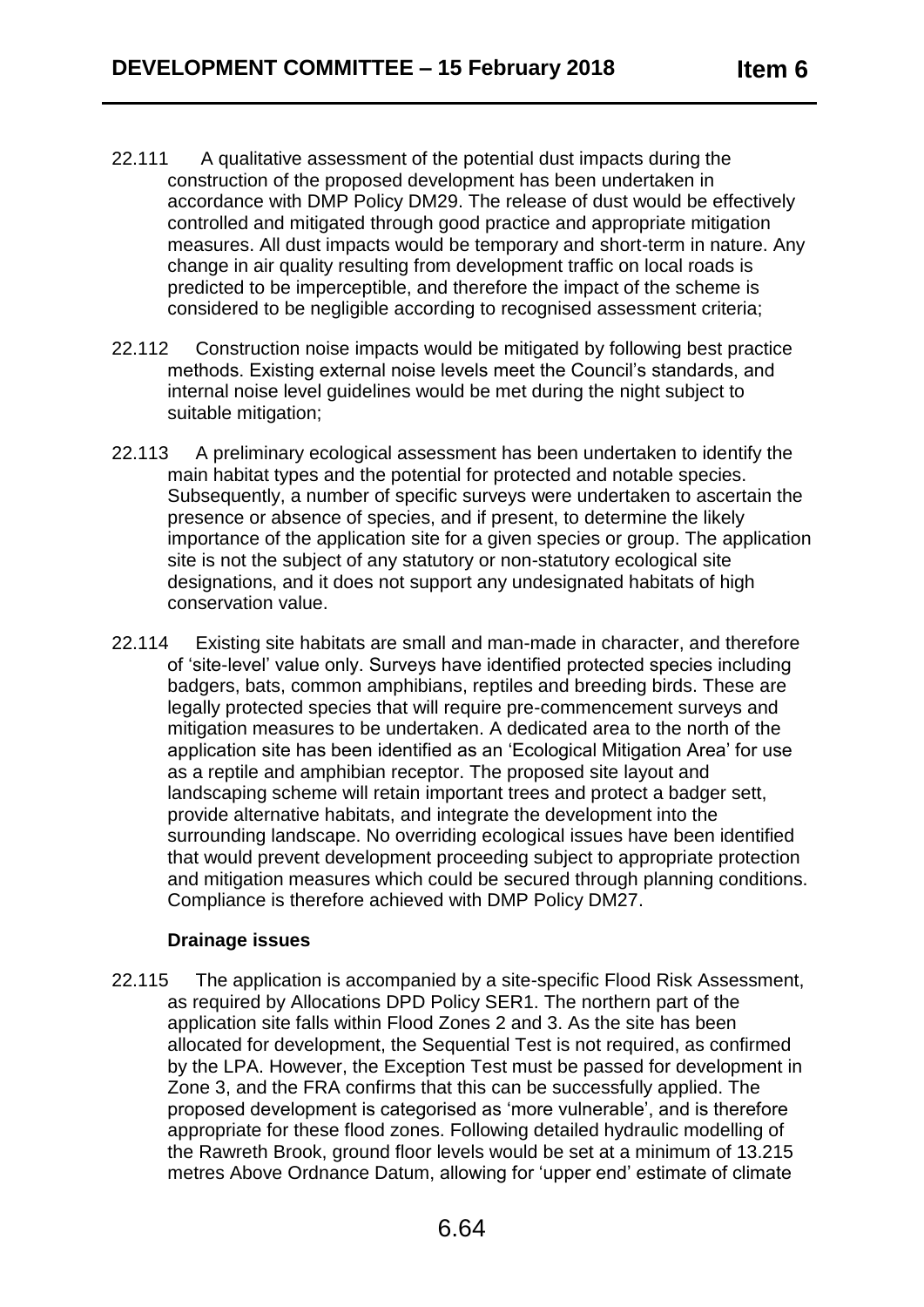change. Implementation of the proposed surface water management plan would ensure that the development would not have an impact on flood risk elsewhere. Similarly, the proposed development would have no impact on flood risk elsewhere by virtue of the minor obstruction to flood flows and the reduction of floodplain storage. The residual flood risk can be managed by setting minimum floor levels and ensuring that the surface water drainage system is adequately maintained. The application indicates that the proposal complies with RCS Policy ENV4.

## **Sustainability and Infrastructure**

- 22.116 Having regard to the above considerations, the application proposals can be seen to constitute sustainable development, as required by the NPPF, for the following reasons:
- 22.117 The proposed development would not involve the loss of land within the Green Belt. The application site is part allocated for residential development, and the remainder constitutes previously developed land, the re-use of which is sought by national and local planning policies. The currently undeveloped part of the site relates well to the adjacent established built-up area;
- 22.118 The proposals would assist in meeting local housing targets and needs, and would deliver replacement care facilities which provide a valued community service to vulnerable people. Both proposed use components would support local services in Rayleigh;
- 22.119 The proposed residential accommodation would be constructed to a high standard of amenity and sustainable design which would enhance the appearance of the locality, provide good quality new homes with associated private and public amenity space, and minimise energy consumption;
- 22.120 The proposed development would protect and enhance all applicable environmental interests including local ecology, heritage assets, trees and other landscape features, flood protection, drainage management, air quality and noise control.
- 22.121 The application site occupies a sustainable location which is well served by non-car modes. The proposed Travel Plan will encourage future occupiers to make sustainable transport choices.
- 22.122 The proposal would generate additional vehicle trips; the scheme would have no material impact on the local highway network. The environmental effects of the additional trips would be minimal other than those effects arising from the mode of travel.
- 22.123 It is anticipated that, where justified, the application scheme would deliver proportionate off-site contributions arising from Allocation Policy SER1 towards local infrastructure. These may include contributions relating to primary school provision, local highway and public transport improvements, pedestrian links, public park provision, and youth and community facilities.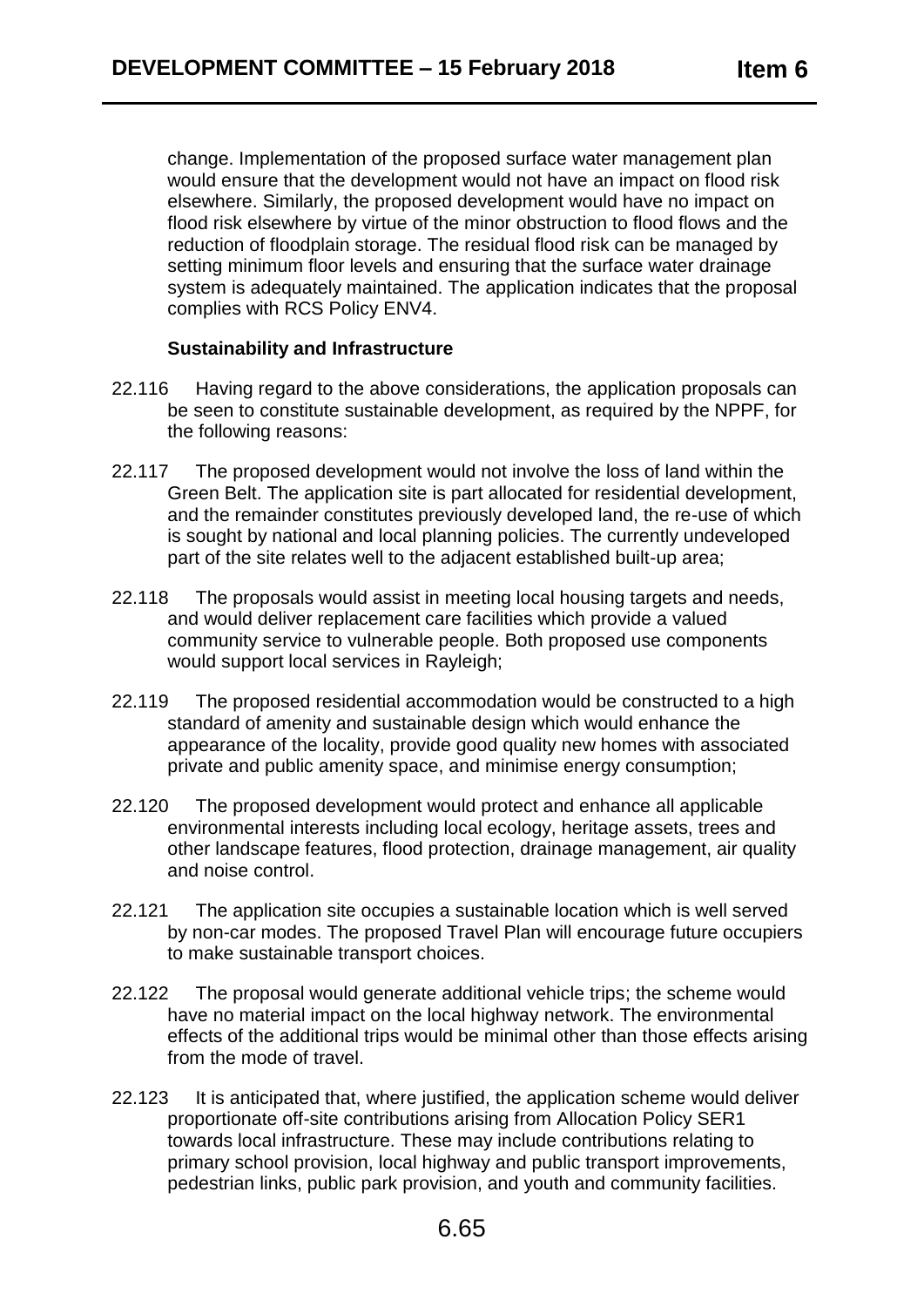The application scheme would make on-site provision for sustainable drainage and play space.

- 22.124 The proposal therefore responds effectively to the sustainable development objectives of the NPPF in terms of its social, economic and environmental impact and benefits.
- 22.125 The scale, design and layout of the proposed development would respect local context, and protect neighbouring amenity. The scheme would provide new residential accommodation of a high standard of internal and external amenity, and all applicable internal layout and private external amenity space standards would be fully met.
- 22.126 The application proposal complies with the County Council's parking and highway standards, and would include measures to encourage sustainable transport choices by future occupiers. There will be no adverse impact on local highway capacity or safety.

## **Design**

- 22.127 The submitted planning statement refers to the provisions of the National Planning Policy Framework (NPPF) and the great importance placed on design of the built environment which is a fundamental aspect of sustainable development. Good design should contribute positively to making places better for people. Planning decisions should ensure that developments function well, establish a strong sense of place, optimise the potential of the site, respond to local character while not preventing appropriate innovation, create safe and accessible environments, and are visually attractive as a result of good architecture and appropriate landscaping. It is indicated also that the NPPF states that the planning system should contribute to and enhance the natural and local environment, which will be achieved by protecting and enhancing valued landscapes, minimising impact on biodiversity and remediating contaminated land.
- 22.128 The Council demands that a high standard of design and layout be achieved in order that new residential developments create high quality places to live as detailed in Policies CP1 and DM1. Good design is that which contributes positively to making places better for people and takes the opportunities available for improving the character and quality of an area and the way it functions. Places exhibiting good design should be visually attractive, safe, accessible, functional, inclusive, and have their own identity and maintain and improve local character. They should also be well integrated with neighbouring buildings and the local area more generally in terms of scale, density, layout and access and relate well to the surroundings.
- 22.129 The Planning Statement indicates that the layout, orientation and scale of the scheme are designed to respect the context on the edge of Rayleigh, with new buildings stylistically linked and unified through the appropriate use of external materials and other design features but would also create character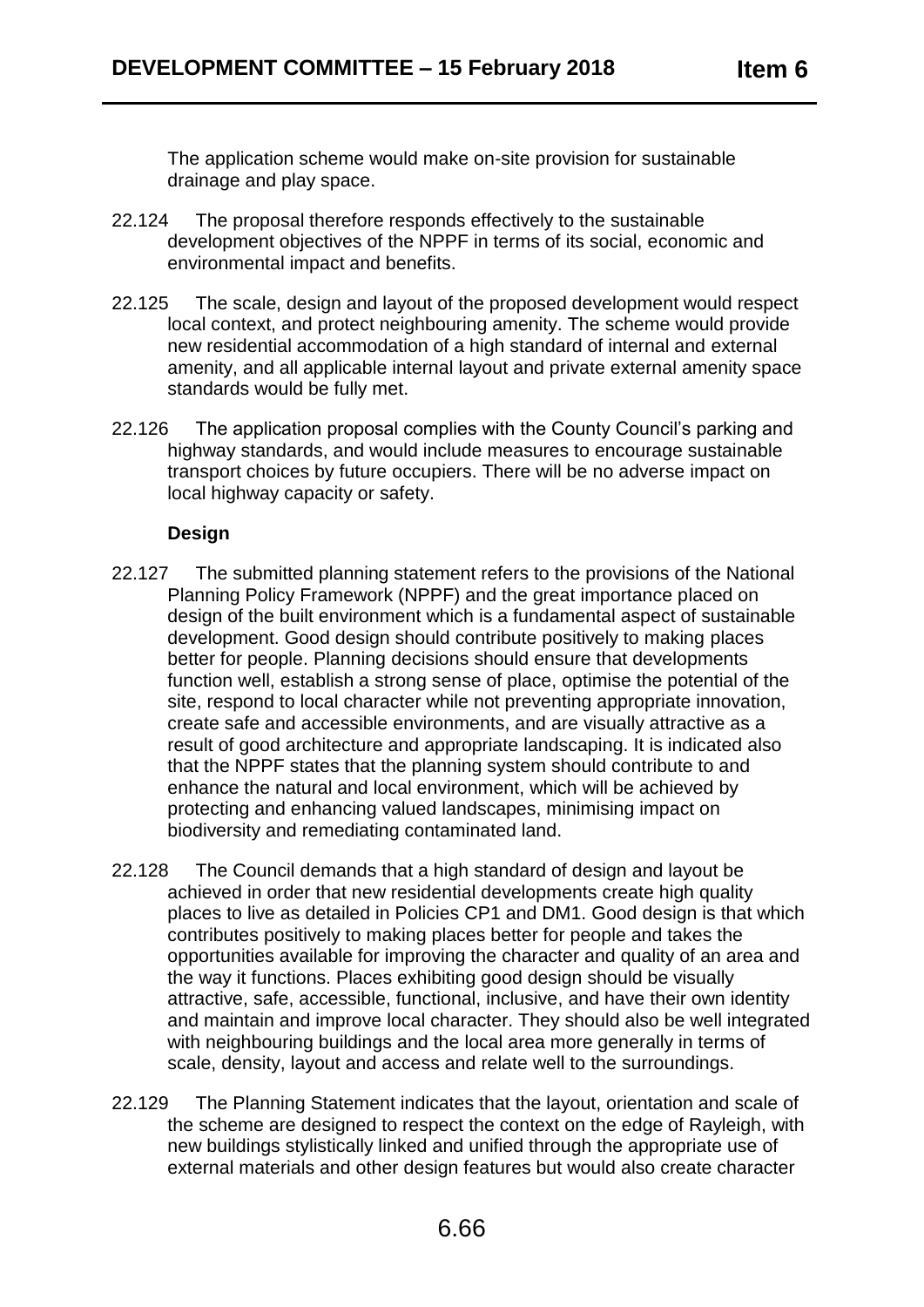areas and reflect the need for a hierarchy of streets and spaces. It is indicated that the scheme would provide street enclosure allied to longer views across and out of the site with building layout allowing for the incorporation of landscaping as an integral feature of the scheme. It is indicated that the layout of the site would also allow for the future functional and visual integration of the scheme with the anticipated development of the Countryside land to the West.

- 22.130 It is indicated that the overall design is considered to accord with the principles of the Essex Design Guide, as the proposals would provide well designed new buildings of a scale, layout and appearance which will be appropriate for the site's context, thus complying with RCS policy CP1, DMP policy DM1, and Allocations DPD Policy SER1.
- 22.131 The planning submission indicates that the proposed development looks to provide its own architectural identity and variety whilst drawing on the positives from the immediate areas and the simple forms and materials of the more established and historic buildings dotted around the town.
- 22.132 Through the site there are varying street scenes with a mixture of 1- 5 bed properties. The mix has been prescribed to provide a broad selection of dwellings. This is intended to promote a varied residency which is to enrich the wider community.
- 22.133 The orientation and positions of the apartments are designed to bring openness to the site and to provide aesthetically pleasing views for the occupiers. Effort has been made to bring variation to the development and increase the level of place making.
- 22.134 The consultation response now received from Essex Place Services indicates significant improvement to the design of the development. However the following points are noted.
- 22.135 It is stated that a minimum of 100sqm is provided for all houses, with the exception of the terraces which afford 50sqm. Whilst this is a low level of amenity space provision for a family home, it is considered acceptable given that the gardens are of a regular and useable form'
- 22.136 'The DAS refers to 2 bin store collection points located on the side of the apartment blocks, however the Amenity and Parking Analysis Plan does not make it obvious as to how servicing and access by refuse vehicles will work for the apartment units'.
- 22.137 'The three proposed supported living units present a scale and over-sized footprint which is not necessarily in-keeping with the surrounding proposed development, however it is considered that given their location within a defined cul-de-sac area of their own and 1.5 storey height, their presence will not been seen as overly intrusive and will be less than the originally proposed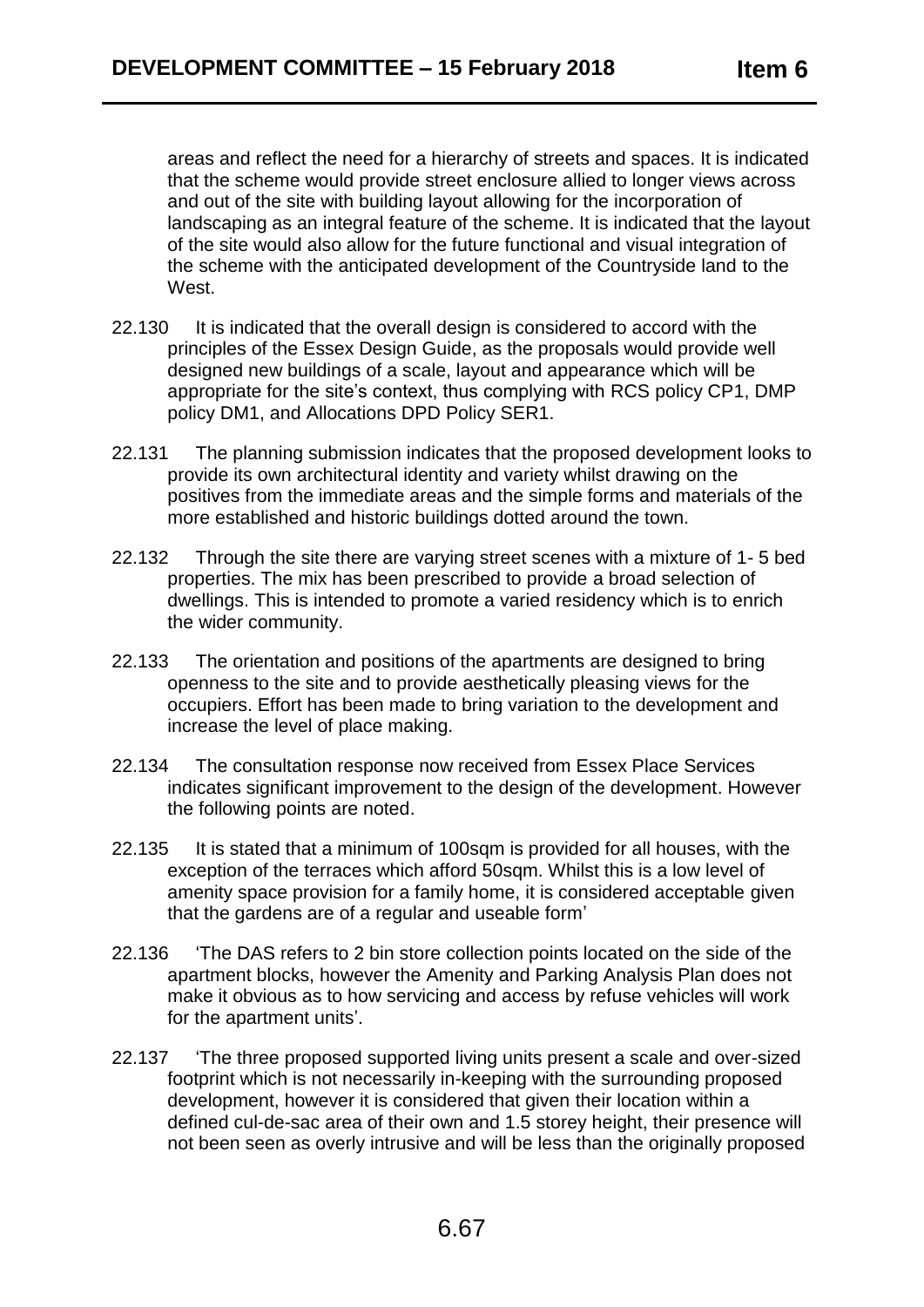care home. Appropriate landscaping to the front and side elevations of these three units will be imperative to ensure a softening of their appearance'.

- 22.138 'There is very limited information available within the DAS and associated plans to denote the proposed materials within the public realm. This is a very important aspect when considering how the streetscape will appear and generally the level of quality of the public realm which forms the foreground to all dwellings. As this information is currently lacking, a full material specification will be required under condition'.
- 22.139 'It was discussed during the workshop that natural play should be integrated into the large area of POS at the northern edge of the development; however no information has been shown either in the DAS or masterplan as to the form this will take. The provision of play space will be required to be conditioned alongside the provision of a full landscape masterplan'.
- 22.140 'It is considered that additional detail could be provided to side elevations where it is not appropriate or necessary to add fenestration. This could include chimney breast detailing or patterned brickwork. Examples of where a chimney breast would add interest to the streetscape includes the side elevations to plots 7, 27 and 43. Windows to stairwell should be provided at ground and first floor onto side street facing elevation to plot 6. Fenestration should be added to the side of plot 8 facing onto the parking court area to provide passive surveillance. Ground floor fenestration should be provided to either (or both) plots 54/55 to provide passive surveillance onto the parking area and turning head area. Consideration could be given to providing an obscured window from first floor bathrooms onto the street facing elevation to units 27 and 43. The frontage to units 32-37 as proposed appears too bulky and lacks relief, which is further extenuated by the close proximity of the gable on elevations to each other. To alleviate this, the northernmost and southernmost gables should be relocated to ends of the terrace'
- 22.141 'The reduction height ridge to the side wings should be retained as shown which will allow for the slightly raised gable pitch, creating 'bookends' to the terrace. This item is imperative to the applications approval on design grounds. It is considered that it would be aesthetically more interesting to continue the proposed weatherboard finish around to the front of the building, addressing both gables. Additionally, as per the scheme overall, glazed balustrading should be replaced with a powder coated metal finished railing. Consideration should be given providing a 'hit-and-miss' brick pattern to the rear wall of the under croft garages at units 46-47 and 48-49. This will allow for natural light to the under croft area from the rear as well as providing a sense of visual openness to the streetscape. Slim-line windows should be provided adjacent to the front doors for units 46-47 and 48-49 to allow for more interest on the street scene and light penetration to the hallway. It is still no considered that unit 22 presents a feature building for the development, as the same style is repeated numerous times across the development. It is suggested that additional height could be added to this building by means of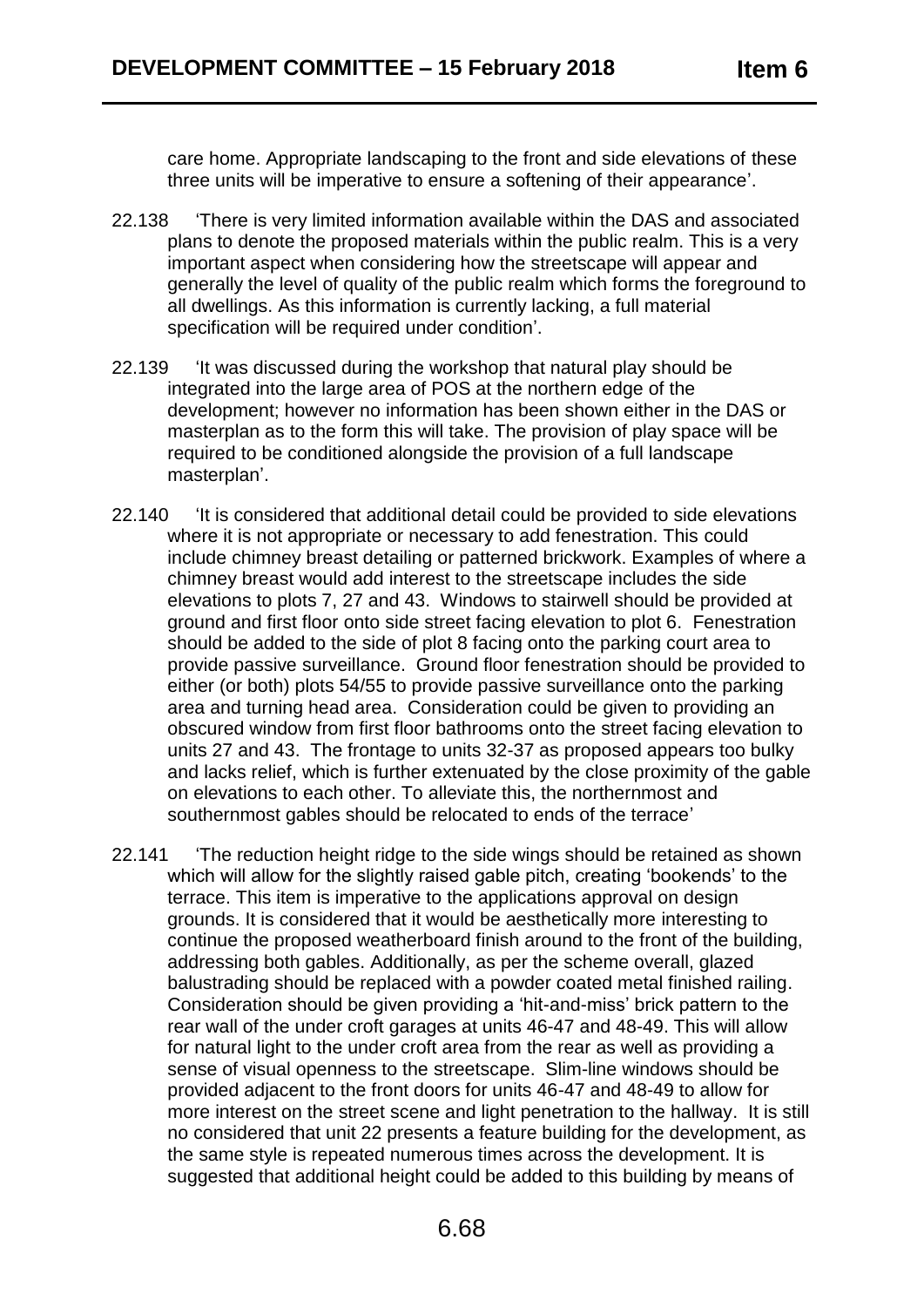dormers in the roof to give the building more presence (akin to units 50/51). It is recommended that the gable feature of units 8-9 is switched to the southern side of the building, presenting a mirror image of the adjacent unit 10-11. More variation needs to be applied to units 50-55. This could include different window styles, doors, entrances or the addition of chimney breasts. More generally, with the exception of the chalet units, all doors are shown to be of the same design and this is not encouraged. There are instances where it will be entirely necessary to provide brick walls to garden boundary walls, for example between units 20-27. Whilst closed-board fencing is appropriate for internal garden sub-divisions, brick walls (of a brick to match the housing) will be required where there is a substantial frontage onto the public realm. Patterned brick work will help to add interest to prolonged walls such as that mentioned between units 20-27'.

22.142 Generally, very little information has been provided relating to materials, detailing and to fixtures and fittings. We would seek to obtain a full material specification and appropriate samples as part of a condition on this application to ensure suitability.

## **Parking**

- 22.143 Parking layout has been improved as part of this revised application, with improvements made to the apartment building parking courts and generally the rule of providing a maximum of four parking bays before a landscaped break. It is however still felt that there is a missed opportunity to provide well designed on-street parking in certain areas.
- 22.144 It appears from the masterplan that there may be issues accessing some on-plot parking spaces from the street. This is particularly prominent where car parking bays are accessed from corners in the highway (e.g. adjacent to plot 7) and therefore the functionality of all spaces should be ensured.

#### **Landscaping**

- 22.145 'There has been a number of landscape improvements to the revised scheme, particularly in regards to car parking arrangement and on-street greening. Whilst this is welcomed, it is required for a full landscape masterplan to be submitted for the site which outlines the landscape proposals and the anticipated maintenance regime. It will be important for this document to also include reference to where formal / informal play will be located within the site and the form it will take'.
- 22.146 'The issue of the application of on-street sustainable drainage such as integrated swales, rain-gardens or attenuation points has again not been addressed either within the DAS or the masterplan. This is considered an important element of any new development, particularly in areas with possible flood risk. Consideration should be given to how landscaped breaks between car parking runs could be utilised for rain water run-off and this will need to be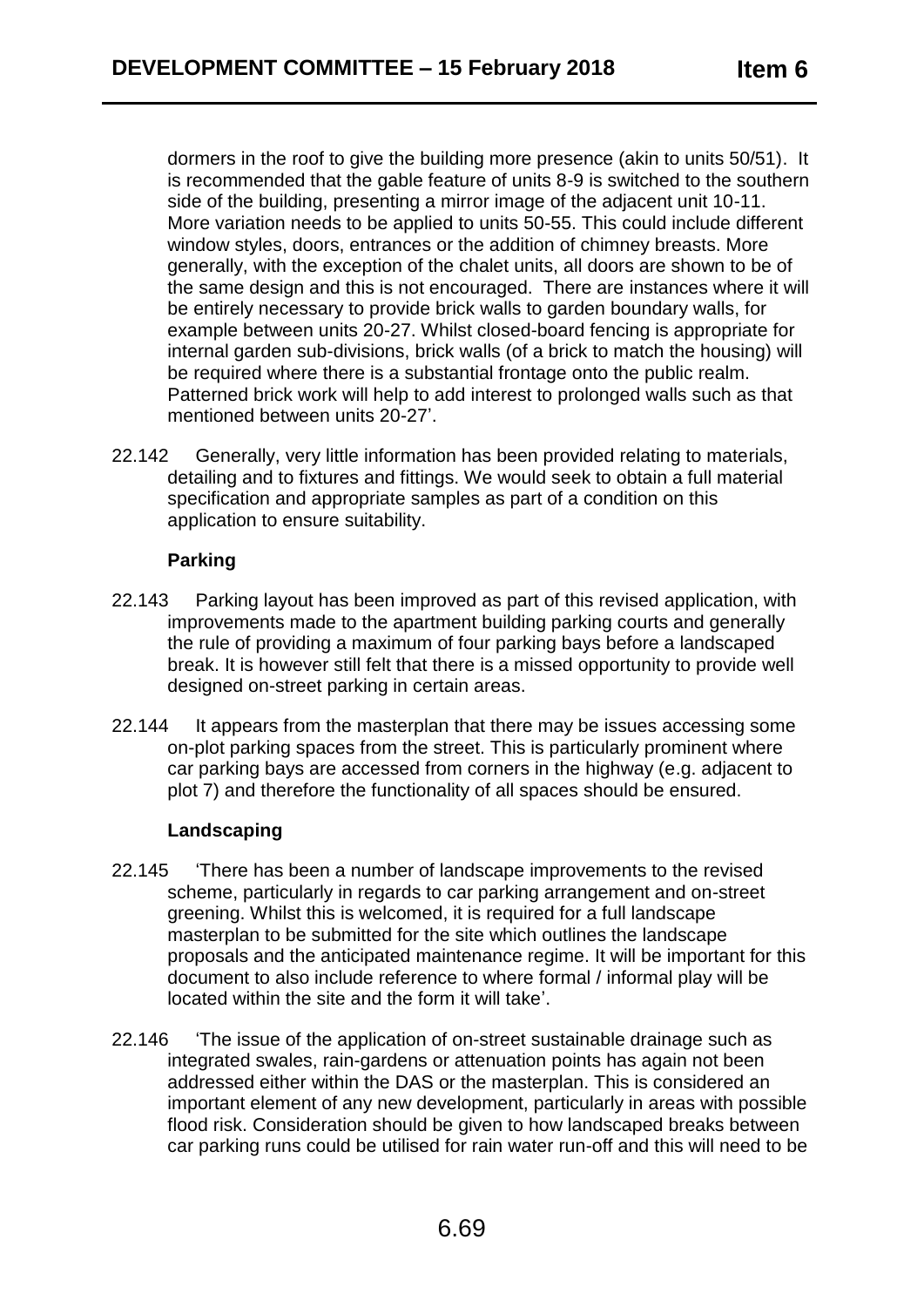included as part of a comprehensive landscape masterplan for the site to be submitted under condition'.

22.147 'It will also be important to ensure that consideration has been given within the landscape masterplan for planting of trees to the car park area associated with the apartment blocks, particularly in areas that will allow for a softening of views from apartment block with units 79-85, as there is a risk that views from the front elevation will be predominantly onto a hard landscaped car park'.

#### **Highways, Access and Parking**

- 22.148 The Planning Statement indicates that the proposals have sought to take into account the issues raised by Essex County Council's Highway Department in relation to the internal road layout and applicable county standards issued prior to the submission of this application. Issues previously indicated to be of concern to Essex County Council Highways Authority were as follows, which constituted grounds for a recommendation to refuse the previous planning application:
	- Turning heads
	- Carriageway and footway widths
	- Junction design
	- Pedestrian visibility splays
	- Linkages to adjacent developments
	- Care home servicing / turning
	- Access arrangements to Rayleigh club
	- Building over carriageway
	- Parking in turning head
	- Traffic calming features required
	- Unusable parking space (e.g. plot 56)
- 22.149 The Transport Assessment indicates that the forecasted level of traffic associated with the proposed development would be likely to have an imperceptible impact on the local highway network, whilst it is stated that no highway safety issues which could be exacerbated by the proposed development have been identified in the vicinity of the site.
- 22.150 It is indicated that the proposed scheme would make use of an existing access which has been assessed to be satisfactory in terms of size and location for the quantum and type of the development proposed. The proposed access arrangements and site layout would allow for the provision of a potential circular route serving the southern section of the sit SER1, as indicatively envisaged under Allocations DPD Policy SER1 and as required by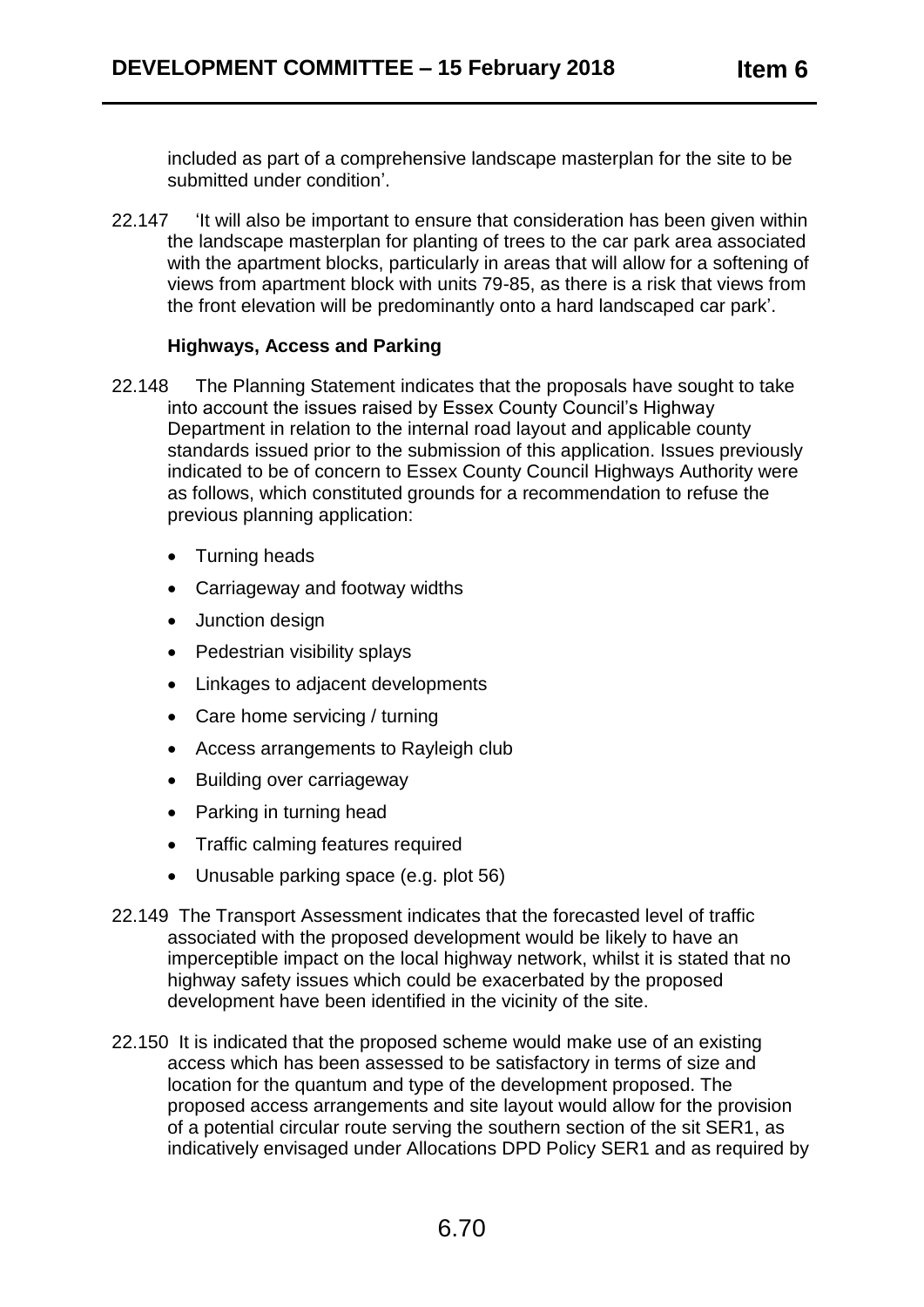condition 37 of the outline planning consent (15/00362/OUT) for the countryside land.

- 22.151 It is indicated that the proposal would incorporate car and cycle parking facilities in accordance with adoptable standards. It is indicated that the development would be accessible by a range of transport modes.
- 22.152 The site is well linked to existing transport infrastructure, and a number of non car options, including bus and rail services would be available for future occupiers.
- 22.153 The site will be served by a standard access onto London Road. The representations received from the public have been noted in particular the issues associated with congestion on London Road. The concerns raised highlight perceived access problems for vehicles emerging onto London from the site.
- 22.154 Essex Highways has indicated verbally that it has no objection to the proposed scheme.

### **Travel Plan**

- 22.155 Travel Plans are an important element of the Governments Integrated Transport Strategy and are a means of managing the transport generated by a development or site, and implementing initiatives to reduce identified adverse effects of such transportation. Every development has potential implications for local transport systems to a lesser or greater degree. The way that these implications are managed is fundamental to the scale of transport effects associated with the development.
- 22.156 A Travel Plan is a package of measures and initiatives designed to reduce the reliance on the car, whilst at the same time supporting more sustainable forms of travel. These measures may take the form of 'soft measures' which are designed to encourage and positively influence good travel habits or 'hard measures' which act to reduce bad travel behaviour e.g. reduced on-site parking provision.
- 22.157 The Travel Plan sets out details of the initiatives and measures that will be implemented by the developer in order to mitigate and manage the transport impacts of the development. The content of this Travel Plan has been based upon national and local guidelines for the undertaking of such plans, and also with due reference to discussions held in consultation with Essex County Council (ECC).

#### **Pedestrian Accessibility**

22.158 The assessment has considered the accessibility of the site to local amenities and facilities by foot and the quality of the surrounding pedestrian environment. Pedestrian access would be gained via the proposed site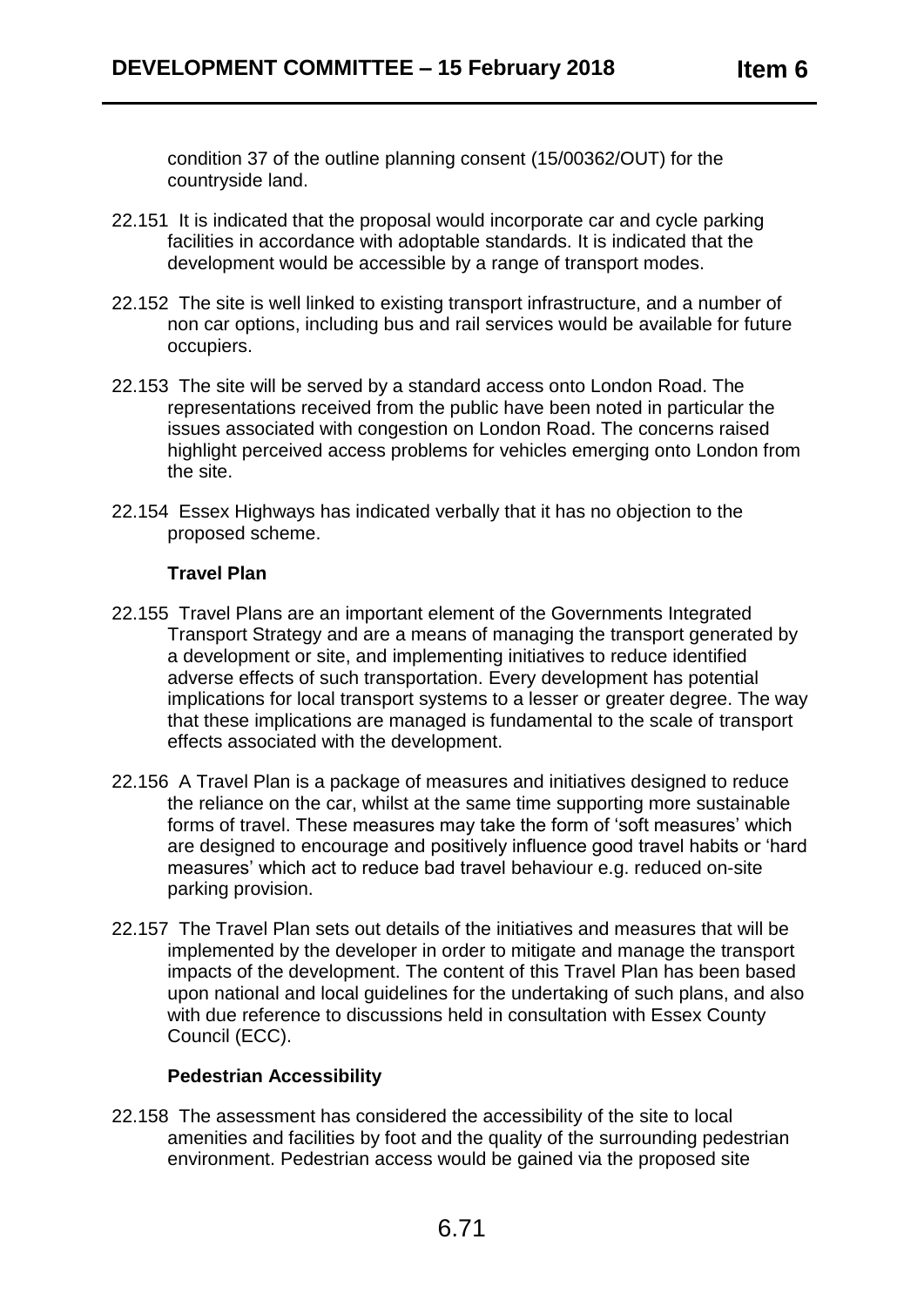access off the A129 London Road, which will comprise an upgrade of the existing access currently serving the Rayleigh Town Sports and Social Club.

- 22.159 The proposed access is planned to measure 5.5 metres in width with 2 metre wide footways along both edges, offering connectivity to the surrounding pedestrian infrastructure.
- 22.160 The Manual for Streets (Department for Transport 2007), notes at Section 4.4.1 that 'walkable neighbourhoods are typically characterised by having a range of facilities within 10 minutes' (up to 800m) walking distance of residential areas'. However, it is also noted that this is not an upper limit and that 'walking offers the greatest potential to replace short car trips, particularly those under 2km'*.* A 2km radius from the application site covers a large residential catchment which incorporates the majority of Rayleigh.
- 22.161 This Travel Plan has been produced to encourage the use of alternative forms of travel to access the Timber Grove development site. It has been drafted in accordance with the wider objectives of Essex County Council as the Local Highway Authority. In order to satisfy the requirement for a robust Travel Plan, the development will provide a comprehensive package of measures of physical infrastructure and service related improvements, which compliment improvements to the local area. The primary aim of the Travel Plan is to provide and manage a series of initiatives to promote the use of non-car modes for regular journeys, thus seeking to minimise the traffic generation and unnecessary car usage of future residents of the new development. In addition, it is proposed that the measures will benefit existing residents and employees within the immediate and wider Rayleigh areas more generally by providing attractive non car travel alternatives that are not presently available. The Travel Plan will also act as a springboard to improving accessibility to the wider area.
- 22.162 Since the development site adjoins a number of well-established (and potential future) residential areas of Rayleigh, it is proposed that the Travel Plan measures can also positively influence the travel habits and behaviours of those people living and working in those areas, particularly in strengthening transport links with the Town Centre and bringing new travel opportunities for journeys between these areas by non-car modes.
- 22.163 As part of the plan, a Travel Plan Co-ordinator will be appointed to promote the Travel Plan to new residents, implement the Plans measures and provide the necessary reporting and liaison with the local authority. Regular monitoring and review will enable car-reduction targets to be set, and provide an information bank on the success of the scheme, identifying where further improvements can be made.

# **Transport Assessment**

22.164 The report submitted with the application sets out detailed consideration of the proposed development in terms of its implications for highway and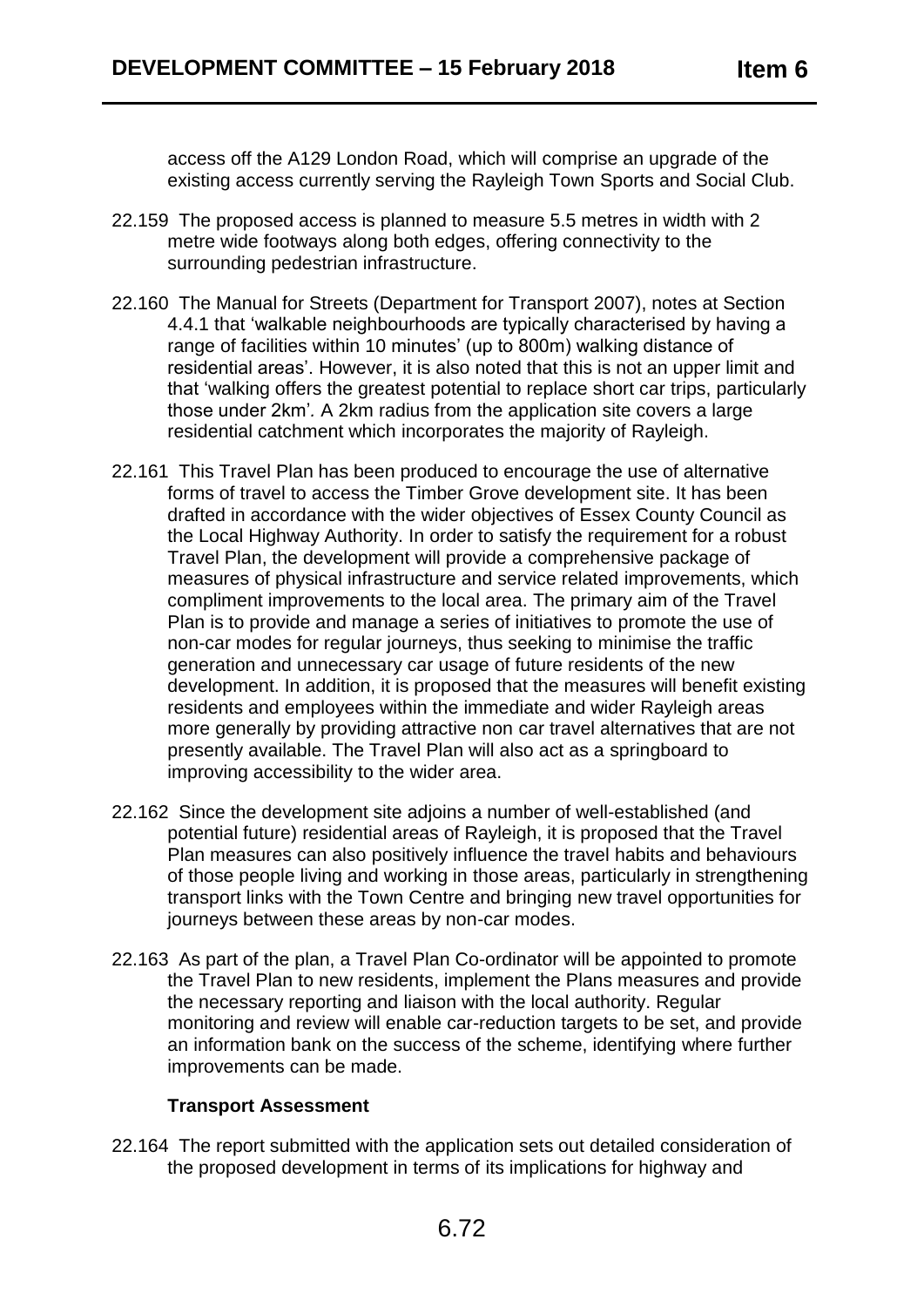transportation matters. The report provides a quantification of the existing traffic on the local highway network, the movement activity associated with the development proposals and as a result, the overall traffic impact.

- 22.165 It was confirmed that a Transport Assessment and Travel Plan would be required to support the planning application. With regards to the proposed masterplan layout, the following was advised. The information indicates that:
	- The access junction onto London Road can remain as a standard priority junction (i.e. no requirement for a ghost right turn lane);
	- Visibility splays of 2.4m by 90m will need to be provided.
- 22.166 The upgraded access road should be designed as a 'Type 3: Feeder Road', 5.5- 6.0m carriageway width with 2m x 2m footways and a design speed of 20mph;The internal road layout should be designed as a 'Type 6: Minor Access', with a combined (shared) pedestrian/vehicular surface of 5.8m. Turning heads should be 'Size 3'; and Car parking should be based on ECC Parking Standards, i.e. the larger 5.5m x 2.9m bays; any garages provided to be 7m x 3m. No disabled parking required, although some additional visitor parking to be provided.
- 22.167 The existing site access road is a single carriageway road with a footway flanking the western edge. This links with the footway which runs along the northern edge of the A129 London Road. Cars associated with users of the 'Pope John-Paul II' Hall are parked along the western side of the carriageway adjacent to the building.
- 22.168 The site access forms a simple priority junction with the A129 London Road.
- 22.169 The existing site access junction is situated between the Rayleigh Town Sports and Social Club access to the west and Gunn Close to the east. The Rayleigh Town Sports and Social Club access is approximately 50m to the west adjacent to a Petrol Filling Station (PFS) and runs parallel with the existing site access in a north-south alignment.
- 22.170 Following a thorough review of the data obtained, including a detailed examination of each incident on an individual basis, it has been concluded that no incident occurring within the identified study area between 1st March 2009 and 31st March 2016 may be attributed to a highway deficiency of any kind, and that all recorded incidents are attributable to driver error. As such, it is the conclusion of this report that no highway deficiency exists within relevant proximity of the application site entrance or surrounding highway infrastructure that may now or in the future pose a detrimental effect upon highway safety in the vicinity.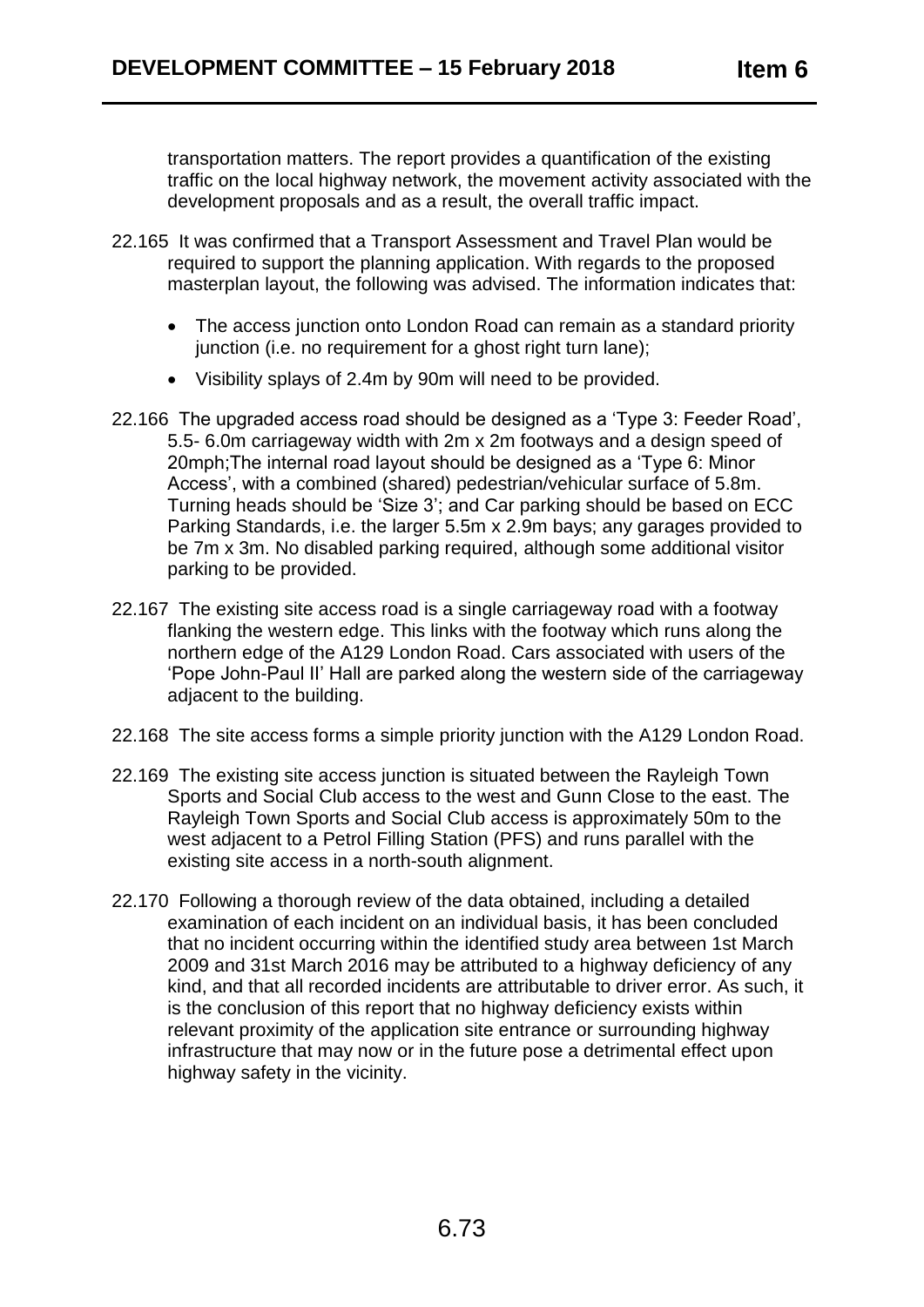## **Local Environmental Impacts**

#### **Trees**

- 22.171 The site is subject to an area Tree Preservation Order (TPO) and a woodland TPO. Most of the woodland structure has been lost with felling / removal of the shrub canopy and this has left a collection of Oak with occasional field maple, pear and ash within the woodland TPO and sycamore, poplar and oak within the area order TPO.
- 22.172 The site has been subject to an Arboricultural Impact Assessment in accordance with S5837:2012 (Trees and Development). An updated Arboricultural Impact Assessment has been undertaken and submitted 14<sup>th</sup> December 2017 taking into the account the revised site layout and its considered impacts on existing trees and opportunities for mitigation planting to ensure the continuity of tree cover where possible within the scheme as now proposed.
- 22.173 It is noted from previous correspondence with the Councils arboriculture advisor that many of the trees at the site are subject to large felling wedges within the stems which it is understood were carried out sometime in 2009 and many trees are structurally unsound due to this. Whilst the Council's arboriculture advisor comments that the retention of such trees would be difficult to justify if mindful of permitting the development they go on to state that as the site stands now with no public access many of the trees could be left in situ with no issue.
- 22.174 The topographical survey shows in excess of 100 trees on the site. The report does not indicate that all the trees on site have been subject of assessment therefore. However given the involvement of the council's Arboricultural Officer in informing the scope of the report, there is some indication that the assessment of the proposed development on trees subject of a blanket Tree Preservation Order (TPO) is adequate in that such assesses the amenity value of the trees and the implications of their loss and associated mitigation planting.
- 22.175 The updated Arboricultural Impact Assessment (AIA) submitted together with associated drawings were submitted on December 14<sup>th</sup> 2017 which reflects the revised proposals.
- 22.176 This amended AIA indicates that a large number of the specimens that remain have a limited safe useful life expectancy (SULE) due to their growth habit and biomechanical defects within their structure that make them more vulnerable to failure. Mutual suppression is also an issue, which means a lot of these trees will not mature into notable specimen's worthy of long term retention.
- 22.177 The design layout has sought to address fundamental design matters to retain as many trees as possible, whilst other trees of lower quality can also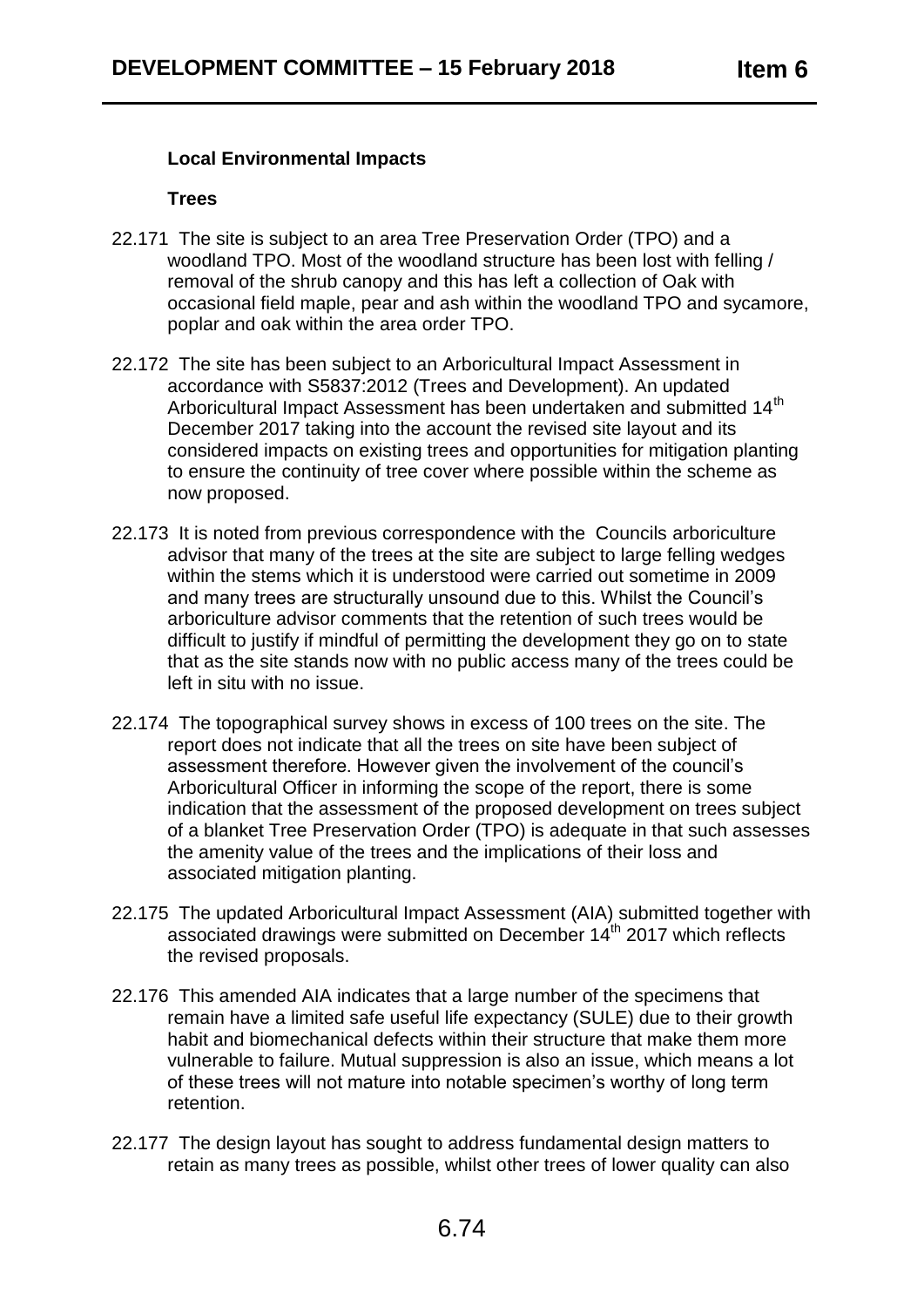be retained, but with the intention of establishing new trees of better and more diverse quality, and eventually moving the lower quality trees in order for the new trees to develop to become amenity assets in the new layout and landscape setting.

22.178 To implement this development the following tree surgery works will be required:

## **Trees to be Removed**

G3 – Possible selected specimens retained on boundary. G4, G5, G6, G7 G8 – Possible selected specimens retained as part of amenity space. G9 – Possible selected specimens retained at the edge of the parking area. G10, G11 G12 – Possible selected specimens to be retained toward edges and either side of new path. G13 – Possible selected specimens retained towards edges of parking area and boundary. G14 – Possible retention of specimens toward boundary. G15, G16, G17, G18, G19 T3, T5, T6, T7, T9, T10, T13, T14, T21, T22 T23 – T26 T31 – T32 T34 – T35 T38 – T49

## **Trees to be Crown Reduced/Selectively Thinned Out**

- 22.179 G2 Selective thinning out of specimens and crown reductions will be required to facilitate the parking bays in this location. This can be discussed site with the tree officer when setting the site out.
- 22.180 The trees to be retained will be protected in accordance with the tree protection method statement provided.
- 22.181 Protective fencing will be installed to prevent access into the protected areas whilst the site is cleared and when future phases of development are carried out. The line of protective fencing will need to be adjusted in selected areas where hard surfacing is to be installed. When this is required it will be directed by the supervising arborist to ensure the trees are protected as far as is practically possible.
- 22.182 Within the RPA where hard surfacing is required as part of the development, this will be constructed using a 'no dig' surface construction method. This will prevent any roots being damaged by excavation work or soil compaction issues. Reference 01097 Timber Grove, London Road, Rayleigh, Essex REV3 page 15 of 48.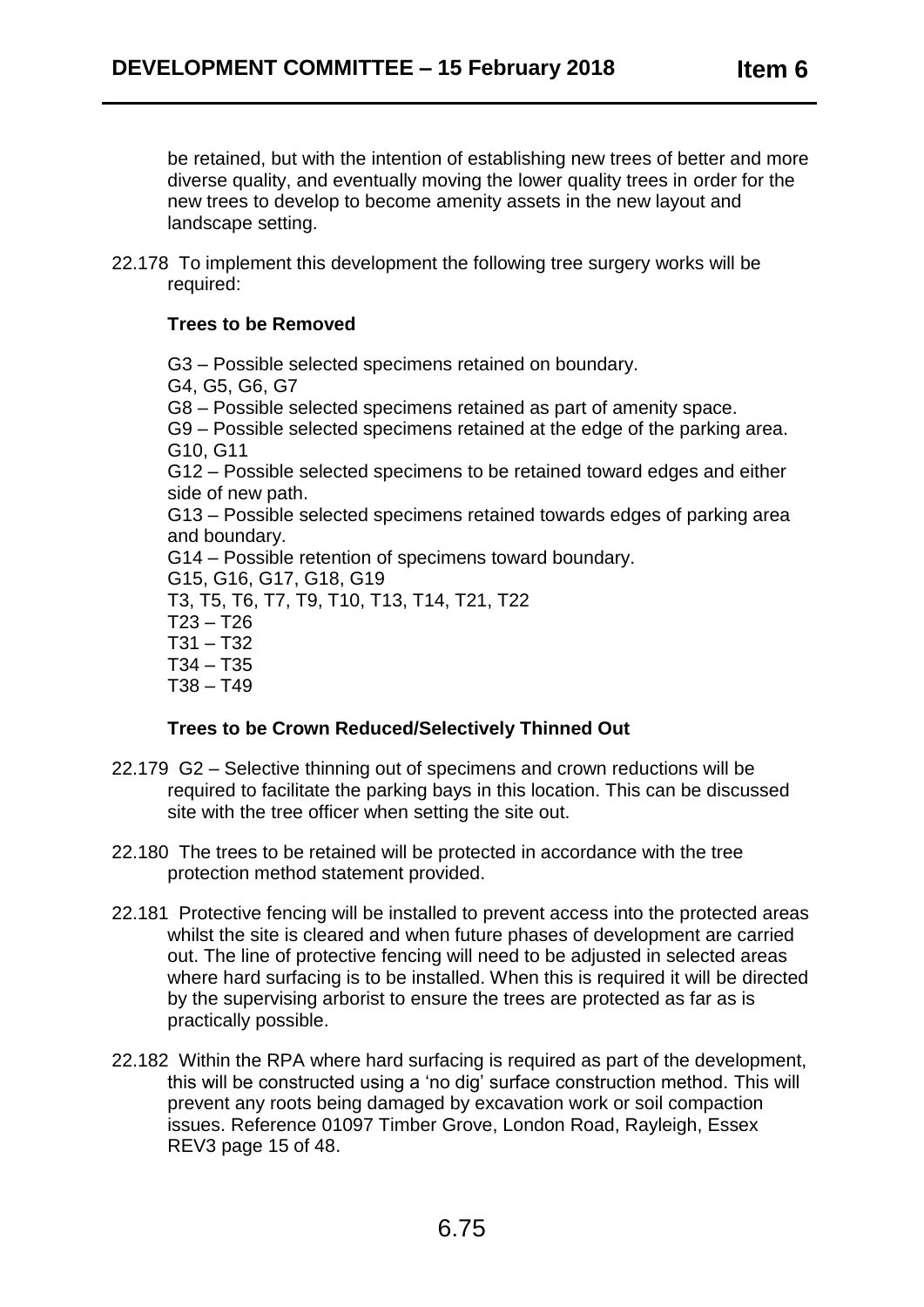- 22.183 The design of the layout has carefully taken into account the constraints offered by the trees identified by the tree officer as those most worthy of retention, to ensure they are included within the scheme with the space required so as not to be impacted by construction works and to have space to continue to develop.
- 22.184 Other trees of lower quality have also been retained in the layout, with the long-term plan of providing new planting to establish in between those specimens of limited safe useful retention, so that when they require removal the new planting will have replicated them.
- 22.185 A replacement tree planting was previously approved by the tree officer; this will be expanded on to include the same species diversity and greater numbers for inclusion in the scheme where the new layout has provided space for this.
- 22.186 The trees to be retained have been carefully designed around and can be adequately protected from construction pressures, by implementing and adhering to the protection measures provided in the method statement in Appendix 3.
- 22.187 A landscape scheme has previously been presented which has been agreed by the Arboricultural Officer. Further tree planting will also be included in this revised scheme, in amenity spaces provided and within groups of trees that are to be retained, but where thinning would benefit development of some of the individuals in the group and allow space for the new planting to develop. This strategy will also ensure that the age diversity on site will be such that the trees will not reach an age, where at the same time, they will begin to decline or require surgery works to retain them. Again, creating a scheme that not only is designed around retaining the existing, better quality trees, but also including provision for the development of the site to include the existing and newly planted trees in such a way that they coexist with the buildings to create a harmonious and pleasant environment to live.
- 22.188 The revised layout has been designed to accommodate these better-quality trees and avoid conflict with them where possible. The layout will impact on a number of groups of trees, but it is likely that some of the specimens within the group will be able to be retained as well. However, their retention would only be limited due to their quality and condition and to allow time for new trees to be established prior to their removal. It is anticipated that a phased removal of these low-quality trees would take place over a 10-year period or longer depending on their condition and establishment of the new trees. Therefore, the character of the site will be retained within the landscape setting and the development itself. An 8m buffer strip will be retained along the northern and eastern boundaries, further screening the development within the wider landscape setting.
- 22.189 The protection of the trees in this case will have to be undertaken in two phases, the site clearance phase where the trees to be retained will be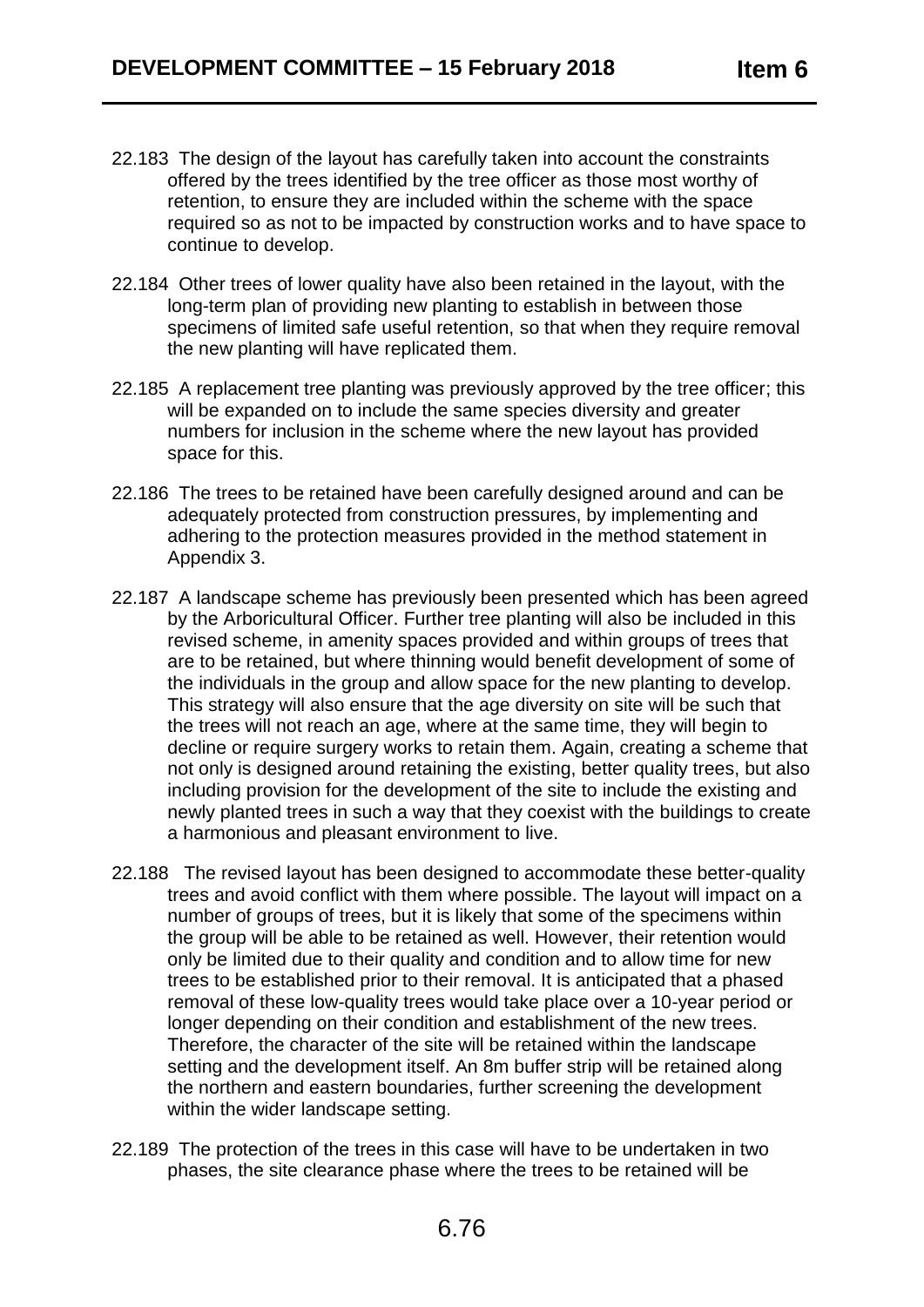suitably fenced off while the rest of the site is cleared. As previously mentioned, where groups of trees are to be removed, where it may be possible to retain certain specimens, these trees will be identified and also suitably protected. The tree officer will be involved in this process to demonstrate to the council and local residents that every effort is being taken to retain trees where practicably possible. Even if it results in these trees being retained for a short time in order to allow new planting to develop and reach a maturity to replicate them, the project arborist will liaise directly with the tree officer to ensure this is undertaken in accordance with good arboricultural practice.

- 22.190 Once clearance works have been completed, the protective fencing will be retained in place at all times. In certain areas the line of fencing will need to be slightly amended to facilitate the construction of hard surfacing, using the 'No Dig' technique. During such times the supervising arborist will be involved to provide ongoing advice as to how, where and when the alterations in the protective fencing will be achieved to ensure that the trees are protected as far as possible at all times. It will be important to have a retained arborist in place from the start of the development to advise on how the tree protection is installed, altered when required and how this is communicated with the rest of the team and the tree officer to prevent the trees from being damaged or conflict arising with the local authority.
- 22.191 In this case the layout design has moved the more intense construction zone activity away from the trees and the constraints they present, with only minor works taking place within the RPA that can be facilitated using specialised techniques to avoid conflict with the trees. The development impact of the development proposal in relation to the trees to be retained is considered to be moderate, with specific measures being able to be implemented to ensure that construction pressures do not adversely affect its health or longevity.
- 22.192 Protective fencing will be placed around the entire Root Protection Area (RPA) and if considered necessary by the supervising arborist when setting out the protection fencing with the site manager the canopy spread of the trees, which will be retained during the site clearance. Only arboricultural contractors will be allowed in this protective area to clear what is required to ensure that the trees to be retained are not damaged in the clearance process and any due diligence to wildlife restrictions are undertook etc. Stumps will be ground out and not removed with a digger, so that the root system of trees to be retained are not damaged. Once the site is cleared and ready for ground works, the protective fencing re-aligned if need be to accommodate the implementation of the approved layout. This will be supervised and coordinated by the site manager and supervising arborist. Fencing will only be moved when the area surrounding the trees is being developed and not before, so as to retain the protection in a greater area for as long as possible.
- 22.193 The trees are the subject of a tree preservation order and therefore the permission of the council is required before any works to them take place, except for certain exemptions such as dangerous. I suggest that the local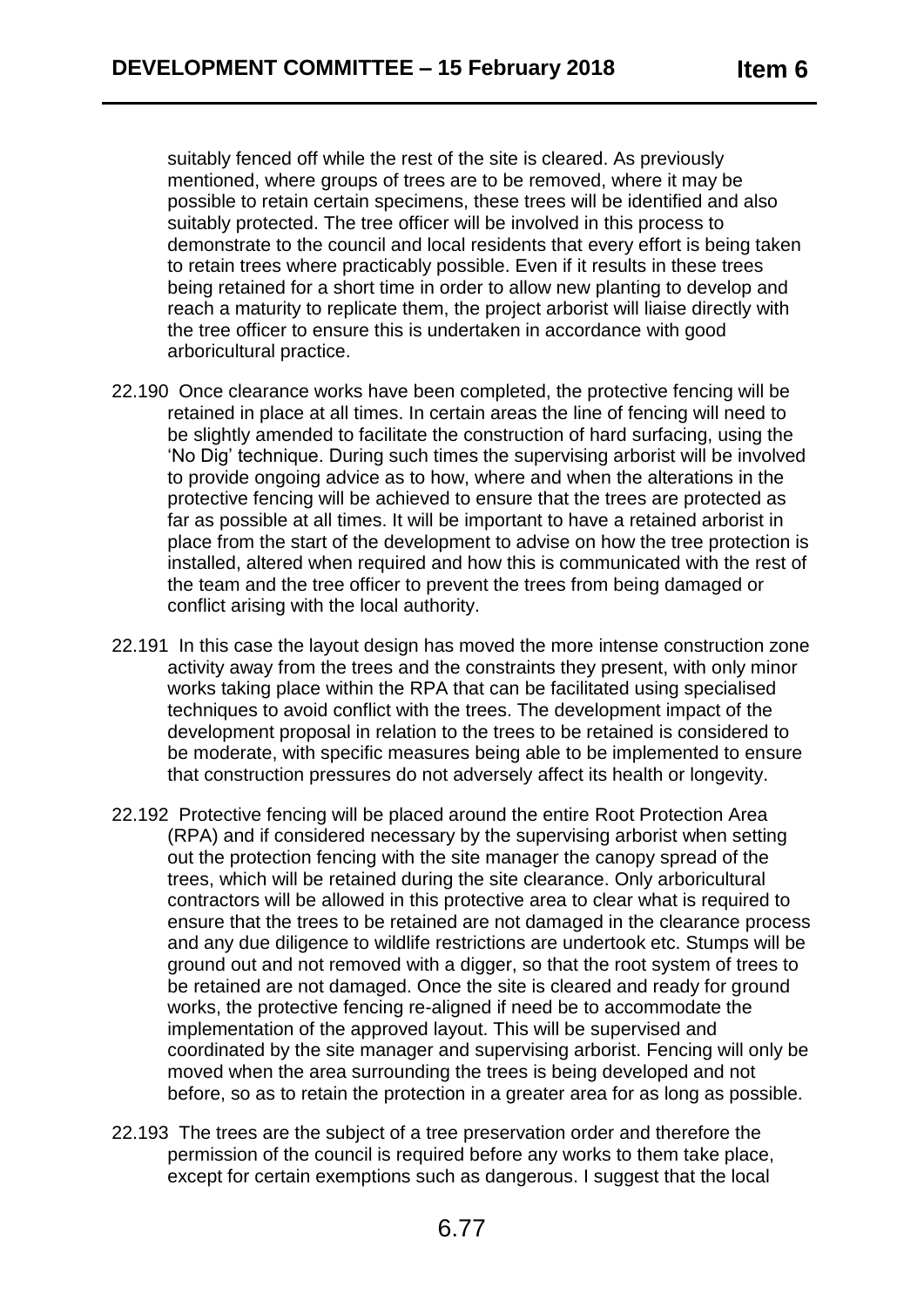authority is kept updated with any proposed tree works so as to form a good working relationship and to prevent misunderstandings or contravention of protection measures.

- 22.194 Policy SER1 acknowledges that part of the SER1 site allocation contains an area Tree Preservation Order towards the south-eastern corner and it is this part of the SER1 site allocation that forms the northern part of the application site. Although part of the SER1 allocation, this constraint to development was recognised through the site allocation process and the quantum of development sought on the site allocation as a whole is such that these areas of constraint need not accommodate development.
- 22.195 Given the overview provided by the NPPF with regards to the contribution of the planning system in enhancing the natural and local environment there appears to be direct conflict between the proposals and the underlying principles of national planning policy in this respect since the development will affect trees which are understood to be currently safeguarded via statutory Tree Preservation Order (TPO) protection.
- 22.196 Policy DM25 also seeks to conserve and enhance existing trees and woodlands and identifies that development which would adversely affect, directly or indirectly, existing trees and/or woodlands will only be permitted if it can be proven that the reasons for the development outweigh the need to retain the feature and that mitigating measures can be provided for, which would reinstate the nature conservation value of the features.
- 22.197 Where development would result in the unavoidable loss or deterioration of existing trees and/or woodlands then appropriate mitigation measures should be implemented to offset any detrimental impact through the replacement of equivalent value and/or areas as appropriate.
- 22.198 Coinciding with this principle and on the basis of the provisions of the NPPF in this respect, it is reasonable as a planning authority to consider what benefits can there be in planning policy terms in enabling development to proceed on part of a site which has statutory protection in force.
- 22.199 In view of the updated response received from the Council's Arboricultural adviser as contained within this report – on the basis of his considerations and mine as case officer giving regards to all material facts it is considered that the perceived benefit of providing housing over and above the prescribed allocation for the vicinity outweighs the requirement of planning policy to safeguard features of the natural environment which are subject of Tree Preservation Orders. A condition is attached to the recommendation which indicates the requirement that the development is undertaken in accordance with the details and requirements set out in the revised Arboricultural Impact Assessment AIA dated 14 December 2017.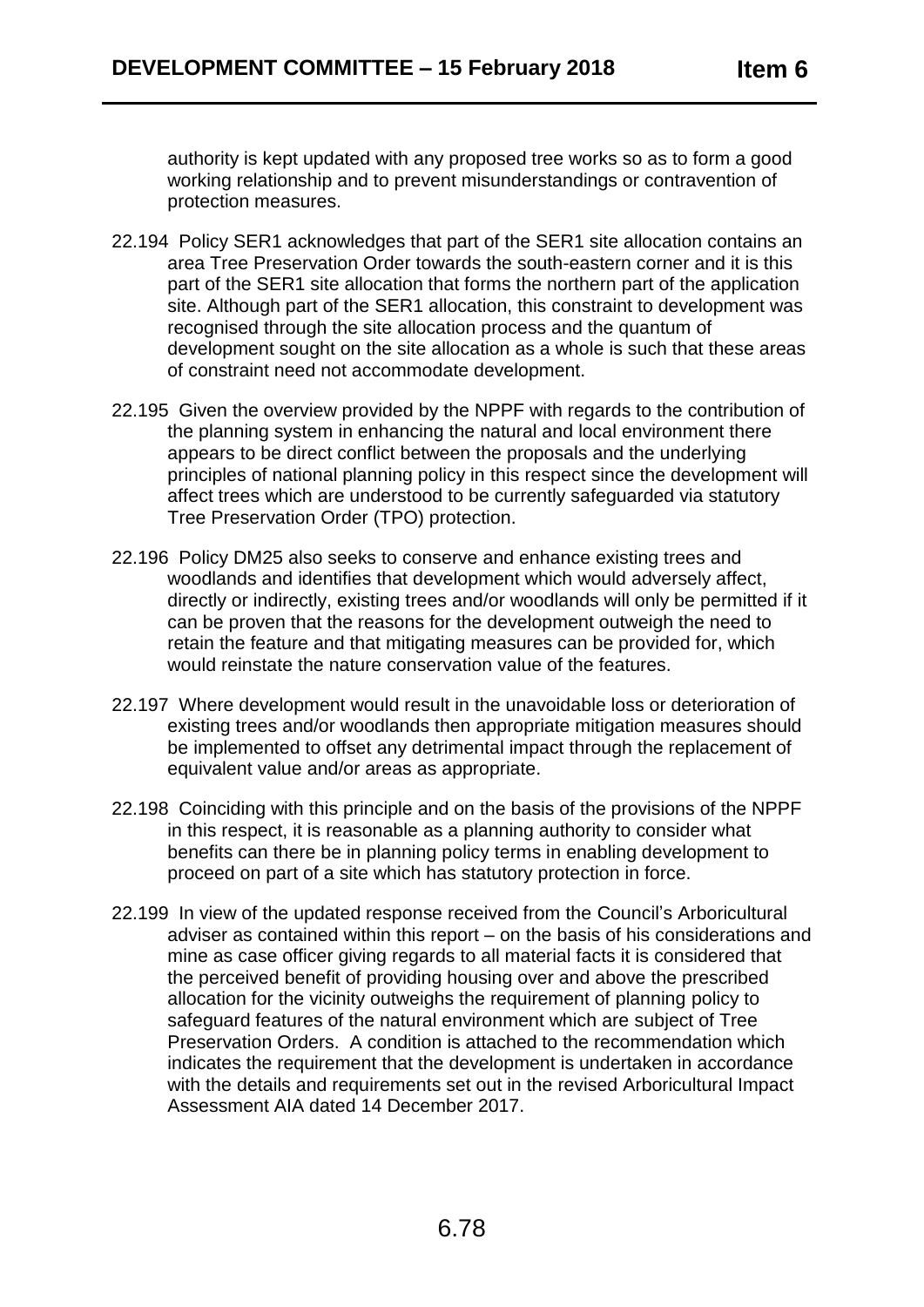## **Heritage Considerations**

- 22.200 Baseline data has been gathered for a study area of land within 2km of the application site from county and national archaeological and asset databases, and on-line historic and current mapping and satellite imagery. A study area of land within 2km of the application site contains evidence for:
	- o Bronze Age burial features to the northwest, to the east of Shotgate Farm;
	- o Mesolithic to Bronze Age flint tools, a possible Bronze Age burial and indications of Iron Age activity particularly to the southeast on the ridge in modern Rayleigh;
	- o Iron Age and Roman settlement and an early medieval cemetery north of Sweyne Park;
	- o A recently-discovered Roman settlement close to but north-west of the application site which is not recorded in the HER dataset;
	- o Roman period sites with a similar though more extensive distribution;
	- o Two early medieval cemeteries;
	- o The late-Saxon and medieval town and castle of Rayleigh and a large number of isolated moated sites and farms on the lower ground of the study area;
	- o Limited post-medieval extension of Rayleigh until the 20th century with rural features in the wider study area; and
	- o World War II military features.
- 22.201 Indirect effects resulting from the development causing change within the setting of designated heritage assets are predicted to constitute no greater than very slight harm. No direct evidence was found within the sources consulted for the presence of archaeological remains within the application site, but the known context raises the possibility that such remains could exist. Any such remains are likely to have been adversely affected by existing buildings and planting, or by long-term ploughing. It is considered on the basis of the evidence in this report that they would be of greater than local significance. This view is subject to potential revision when the nature of the Roman settlement recently discovered to the north-west of the site can be taken into account.
- 22.202 The proposed development would form extensive ground disturbance within the application site but it is unlikely that it would result in the complete destruction of any archaeological sites present. Taking these factors into consideration, on the basis of the information considered in this study the effect of development is predicted to be no greater than slight harm and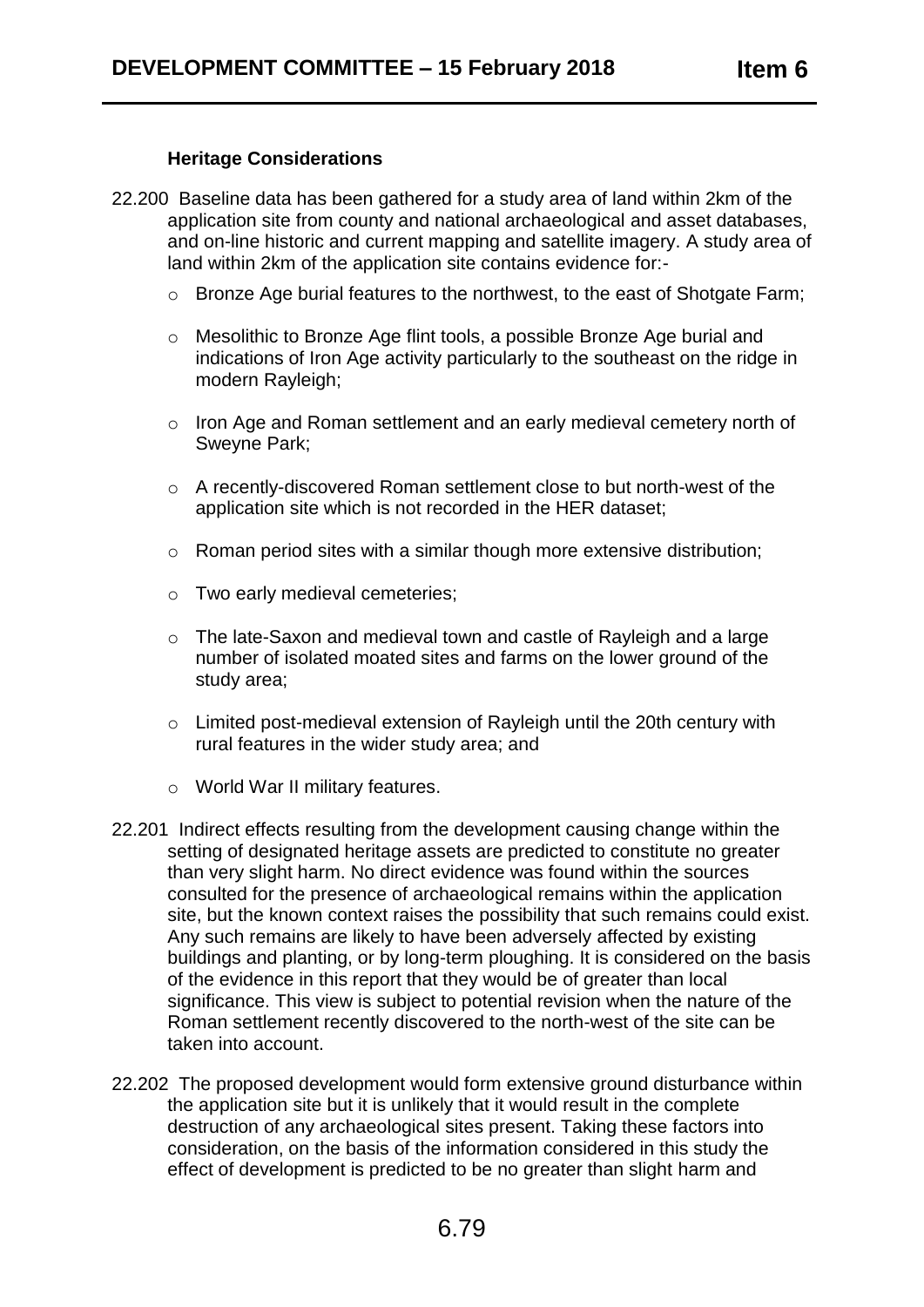permanent. The assessment of the significance of archaeological remains in the application site could require revision when the Roman site to the northwest has been considered.

- 22.203 Essex County Council recommended that archaeological impacts from the scheme as initially submitted could be addressed through a planning condition securing a programme of archaeological work. The physical impact of the current scheme on potential archaeological remains would be no different in general terms; it is therefore expected that a similar condition would be considered appropriate for the current proposals and sufficient to provide mitigation of any impacts on archaeological remains.
- 22.204 There is therefore no archaeological reason why planning permission should not be granted. The effect on the historic landscape is predicted to be neutral.

## **Ecology**

## **Legislative Background**

22.205 All native UK species of bat are listed on Annex II and IV of the EEC Directive on the Conservation of Natural Habitats and Wild Fauna and Flora. This Directive is transposed into UK law through The Conservation of Habitats and Species Regulations Amendment 2012. All bats are also listed on Schedule 5 of Wildlife and Countryside Act 1981 (as amended) and are afforded further protection under Section 9 of this Act.

## **Section 41 Species of Principal Importance**

22.206 The Natural Environment and Rural Communities (NERC) Act came into force on 1 Oct 2006. Section 41 (S41) of the Act requires the Secretary of State to publish a list of habitats and species which are of principal importance for the conservation of biodiversity in England. The list has been drawn up in consultation with Natural England, as required by the Act. The S41 list is used to guide decision-makers such as public bodies, including local and regional authorities, in implementing their duty under section 40 of the Natural Environment and Rural Communities Act 2006, to have regard to the conservation of biodiversity in England, when carrying out their normal functions.

## **Summary**

- 22.207 SLR Consulting Limited was retained by Pannell Developments Limited and Fitzroy Support to undertake an Ecological Impact Assessment (EcIA) in respect of the proposed development of the Timber Grove Care Home Site and adjacent land to the north and north west (referred to as the Application Site).
- 22.208 A Preliminary Ecological Assessment (PEA) was initially undertaken in April 2014 which comprised of both a desk study and fieldwork. The PEA was updated in 2015 and 2016. The site based work mapped and described the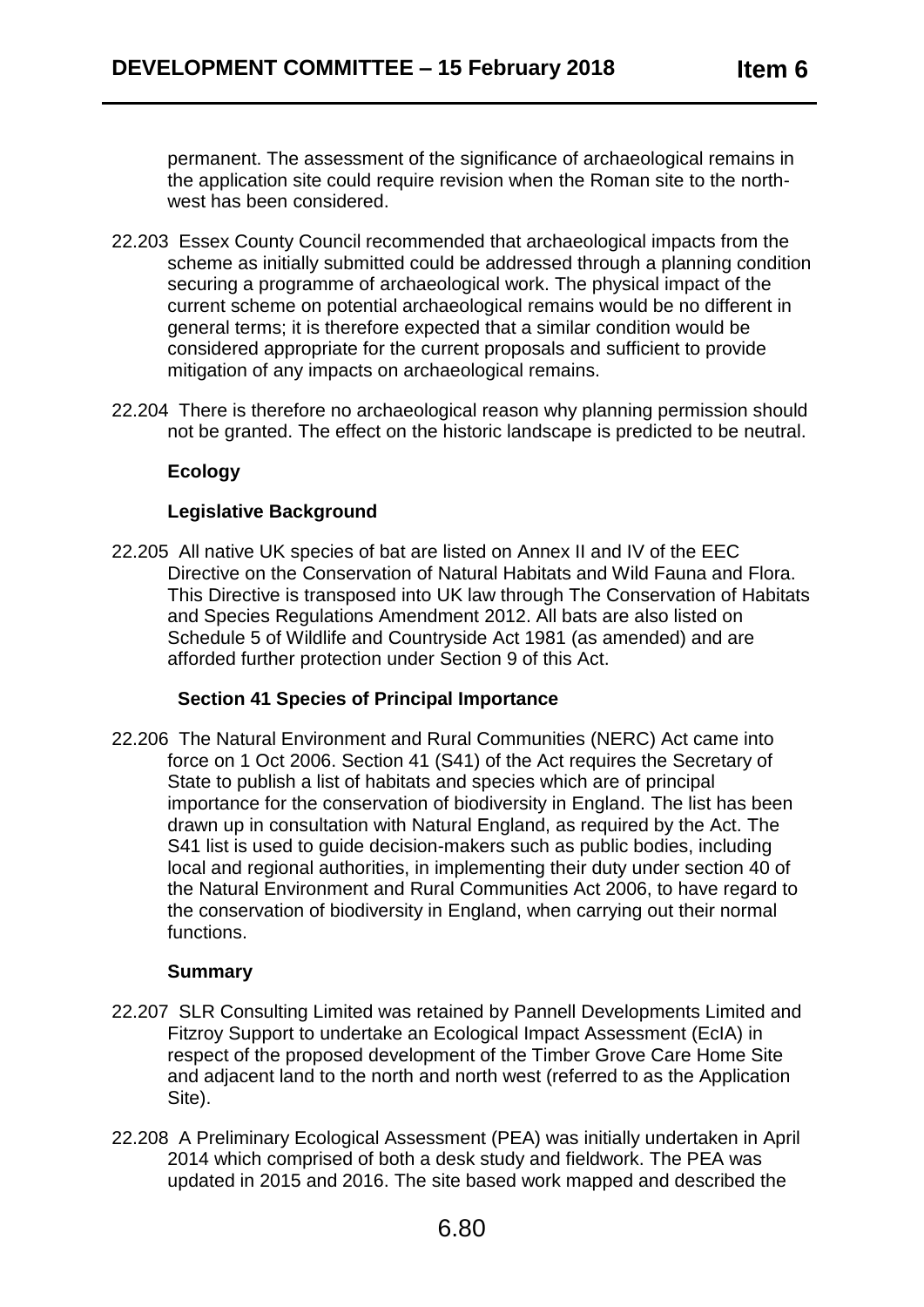main habitat types and considered the potential for protected and notable species to occur.

- 22.209 Following the completion of the PEA a number of specific surveys were undertaken by experienced and appropriately licenced ecologists from SLR to ascertain the presence / absence of protected and notable species and, if present, to determine the likely importance of the Application Site for a given species/group. The surveys used recognised methods to ascertain the presence of/record the use made of the site by bats, badger, water vole, otter, hazel dormouse, reptiles, amphibians (including great crested newt) and breeding birds.
- 22.210 The desk study revealed that the Application Site is not the subject of any statutory or non-statutory ecological site designations (i.e. as SSSI, County Wildlife Site or Local Nature Reserve) or supports undesignated habitats of high conservation value (e.g. ancient woodland). The appraisal of site habitats has concluded that they are small in extent and anthropogenic (man-made) in character and therefore of ecological value at "site" level only.
- 22.211 The surveys have found that the site supports protected animal species including badger, bats, common amphibians, reptiles and breeding birds. Due to the legal protection afforded to these species a careful approach to development will be required guided by the preparation of a CEMP and other key documents such as a Reptile Mitigation Strategy and overseen and implemented by an Ecological Clerk of Works. More specifically, precommencement surveys and mitigation schemes in respect of protected species (bats, badger and reptiles) will be required, where necessary under licence, and the demolition of buildings and removal of vegetation timed appropriately to avoid impacts on nesting birds.
- 22.212 A dedicated area to the north of the Application Site has been identified as an Ecological Mitigation Area for use as a reptile and amphibian receptor which will need to be prepared well in advance of any translocation and managed appropriately over the long term. The site layout and landscaping scheme aims to retain the most important trees and protect a badger sett. The planting proposals have been designed to provide replacement planting so as to provide alternative habitats and to integrate the development into the surrounding landscape. The scheme provides the opportunity to erect bird and bat boxes on new buildings and retained trees.
- 22.213 The reports have concluded that there are no overriding reasons why the proposed development should not proceed subject to a number of recommendations suggested by the ecological specialists and to any other conditions which may be reasonably imposed by the planning authority to ensure the continued protection and enhancement of wildlife.
- 22.214 The repeat walkover undertaken in August 2016 has found that the main habitat baseline remains broadly the same. The area of glade continues to increase following the continued removal of young oak and hawthorn and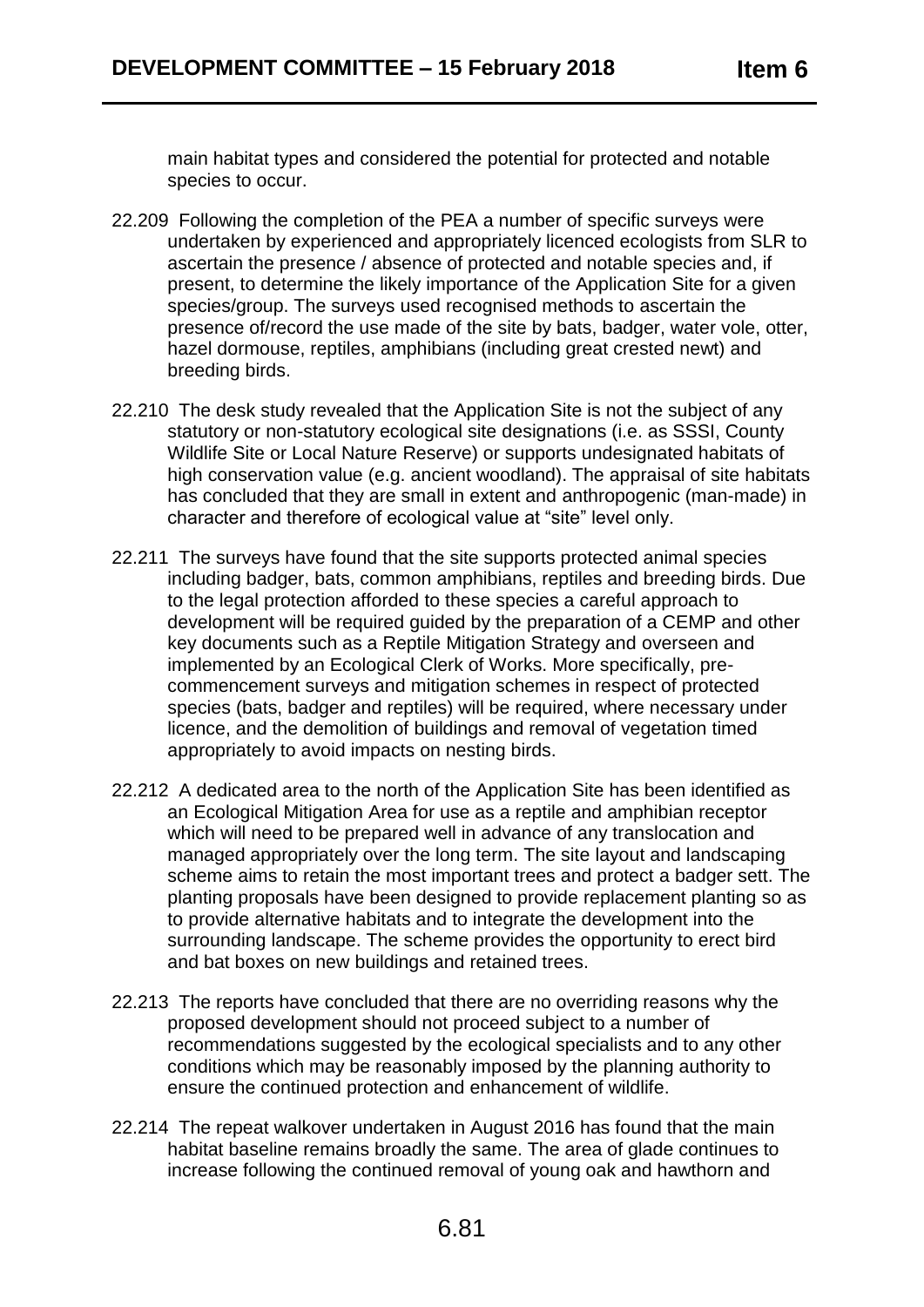some mature trees, principally within TN 7/8 and 15. The cleared areas are re-vegetating to an extent and becoming colonised by vigorous bramble.

- 22.215 The repeat walkover survey recorded the continued presence of badger setts around the north-west boundary of the site. Here, the main sett (Sett 1) is spread out along the site boundary with clusters of holes (see Table 1). The general impression gained from the August 2016 visit is of much less activity here *per se* (no active holes) compared to 2014 (8 active holes) and 2015 (two active holes). However, the continued presence of this species in the site was recorded in the form of a latrine (dung pit) in the north-west corner. As such, it is possible that badgers could re-occupy the currently dis-used setts. Elsewhere within the site, mammal excavations, attributed to rabbits were recorded.
- 22.216 The repeat walkover survey has recorded the presence of small numbers of slow-worm in association with TN 14. The 2014 reptile survey recorded this species here and also in the main grassland area to the rear of the home. The removal of young oak and hawthorn trees has resulted in the creation of areas of open glade. The introduction of sunlight and presence of piles of wood-chip for egg-laying is expected over time to lead to a rise in numbers and colonisation of more of the site by slow worm, although it is noted that bramble is rapidly taking over these areas.

## **Indirect Effects on Ground Water and Surface Water**

22.217 Indirect effects on groundwater are not predicted to occur. The stream forming the northern boundary would be offset by a corridor extending to 8m and there would be narrower buffers next to the ditches along the west and east of the Application Site (which hold water occasionally) as such indirect effects are not considered likely.

## **Noise and Visual Disturbance during Construction.**

22.218 There will be an increase in the levels of noise and visual disturbance during the construction phase which have the potential to result in disturbance to the retained badger sett. If works were to take place during the bird nesting season (March to August) then nests in adjacent vegetation could experience disturbance.

## **Pollution**

22.219 During the construction phase there is the potential that stored materials, stationary plant and vehicles could lead to an increased risk of accidental pollution events, which could have an effect upon retained habitats and species. There is however a very small risk of accidental pollution, e.g. fuel spill leakage from vehicles. Even if such incidents occur control measures are in place to ensure that they are dealt with quickly and effectively and that they are contained. If such a rare pollution incident were to happen, even if unmitigated, it is considered that it would be of a small scale, able to be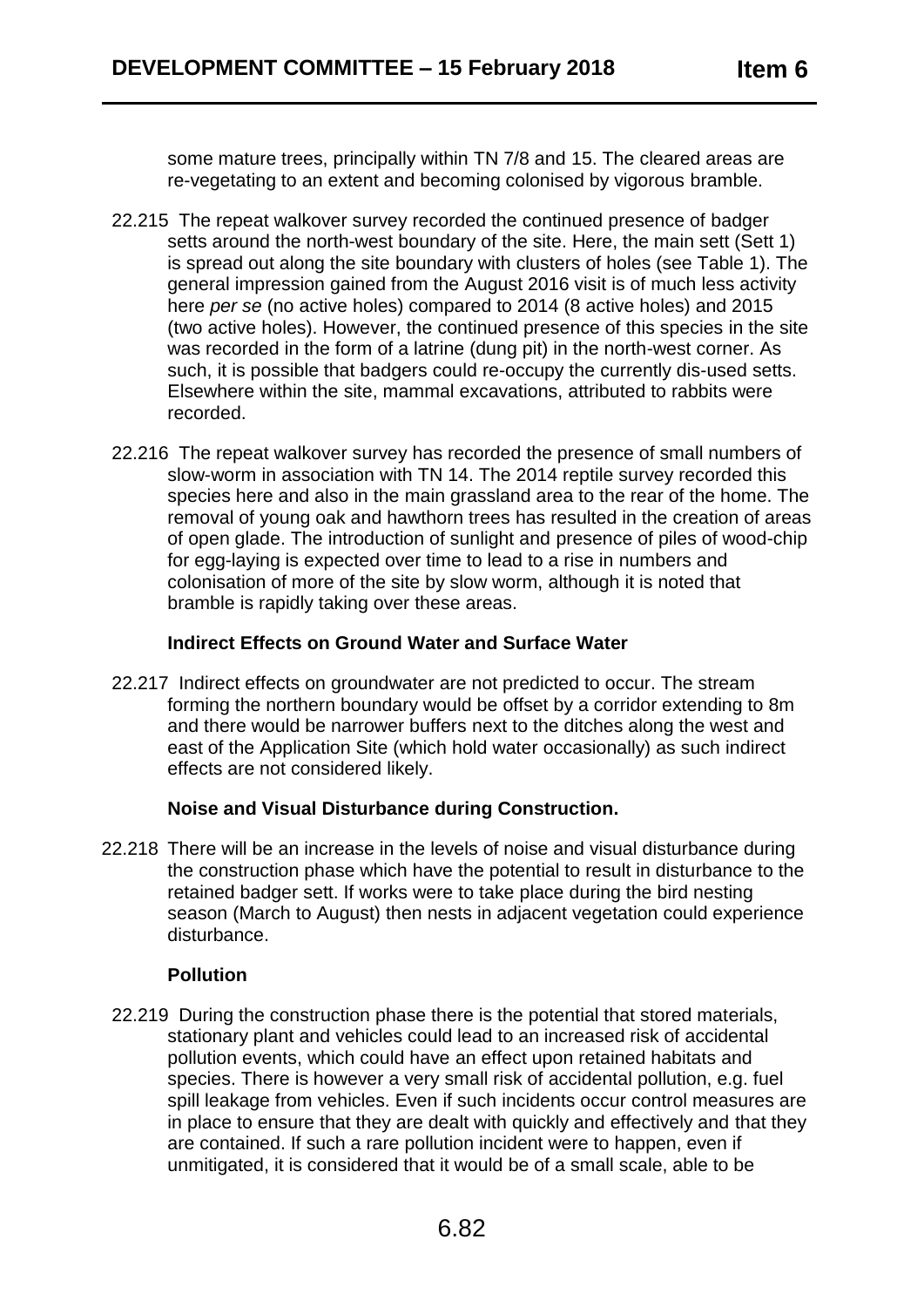remedied quickly, and is unlikely to impact upon any sensitive ecological receptors.

## **Dust Deposition**

22.220 The proposed development of the site is unlikely to result in the significant generation of dust and no sensitive ecological receptors have been identified in the immediate vicinity. The implementation of effective suppression techniques together with monitoring and other control methods should ensure that any impacts arising from dust deposition are avoided or minimised.

## **Potential Operational Impacts**

22.221 Once residential development has been completed and residential housing and the care home are occupied the potential exists for the retained badger sett to be subject to disturbance by humans and dogs and for any areas setaside for reptiles to be subject to disturbance by humans and for the animals to be predated by cats.

## **Summary of likely impacts**

22.222 In the absence of mitigation the following impacts on valued ecological receptors are predicted to occur.

## **Statutory and Non Statutory Sites**

## **Statutory Sites**

22.223 The proposed development has not been predicted to lead to any direct habitat loss or indirect impacts on any statutorily designated nature conservation sites such as an SSSI, SAC or SPA.

## **Non Statutory Sites**

22.224 The proposed development has not been predicted to lead to the direct or indirect impacts such as habitat loss in respect of any non-statutory wildlife sites.

## **Habitats**

- 22.225 The habitats within the site fall into the category of being "undesignated" and have been evaluated by SLR, using recognized frameworks, as being of importance at a site-level only (see Table 4).
- 22.226 5.186 The development would result in the loss of habitats comprising of c. 2.6 ha of a mix of types which are secondary / anthropogenic in origin. As such the significance of effects, such as habitat loss, would be at a local level and would not involve habitats considered to be a high priority for conservation. In a local context the presence of this mix of habitats provides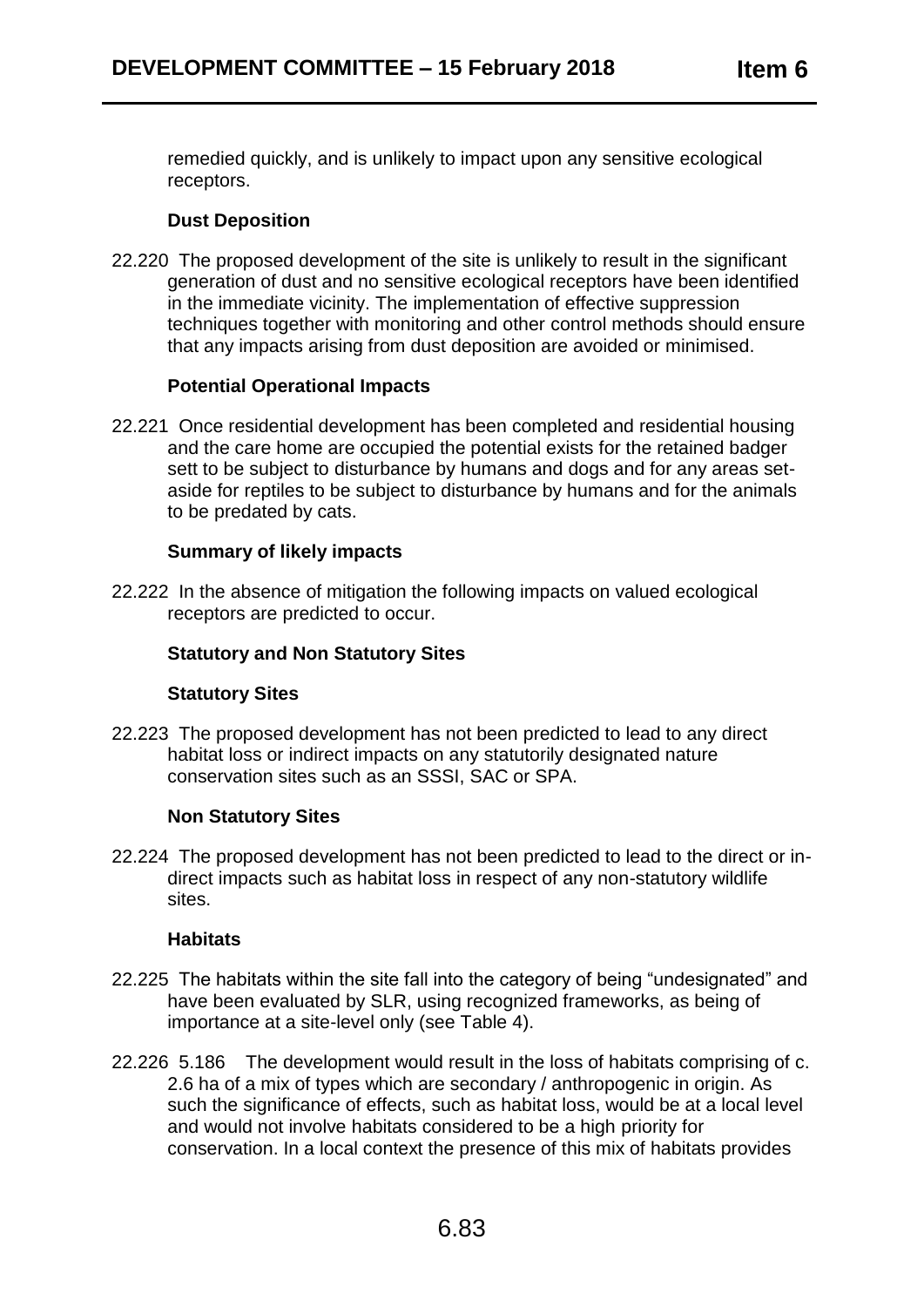diversity to an area generally dominated by residential housing and arable farmland.

22.227 The following section considers the likely significance of effects arising from the proposed development on the VER's listed Section 5.1.

## **Bats**

- 22.228 The proposed development layout includes the retention of existing boundary vegetation (which includes the areas where the majority of activity has been observed), and the creation of replacement areas through a nature conservation-led landscaping of amenity areas. This resource is considered adequate to maintain the current levels of common pipistrelle foraging at the site; particularly as common pipistrelle is regarded as being one of the more adaptable bat species and is known to occur frequently in urban situations.
- 22.229 As such, no significant impacts to bat foraging habitats (i.e. that could reduce wider population fitness or conservation status) are predicted.

## **Badgers**

22.230 The presence of sett 1 (TN 13) has been a central consideration in respect of the design of the proposed development and would be retained. However, the level and duration of indirect noise and visual disturbance if it is re-used during construction is likely to be of a magnitude and duration that disturbance is likely and this may result in the temporary abandonment of the sett. A Natural England disturbance licence may be required, Pannell Developments Limited and Fitzroy Support 44 SLR Project Reference No: 407.06531.00001 Timber Grove Village, Rayleigh – depending upon usage at the time, which would permit works which could result in disturbance only during the "open season" period July to November.

## **Reptiles**

- 22.231 All terrestrial native reptiles are protected under the Wildlife and Countryside Act 1981 (as amended), making it an offence to intentionally kill or injure any British reptile listed in Schedule 5.
- 22.232 The most widespread reptile species comprising grass snake (Natrix natrix), adder (Vipera berus), slow worm (Anguis fragilis), and common lizard (Zootoca vivipara) are protected under Section 9 (Parts 1 and 5) against intentional killing and injury, and sale. The proposed development would lead to the loss of habitats for this group and in the absence of mitigation animals could also be killed or injured. The reptile assemblage and the individual populations which occur are deemed to be of parish-level ecological value.
- 22.233 In the absence of mitigation, an impact on populations of reptiles of ecological importance at a parish level and therefore of significance at this geographical level are predicted to occur. In addition, an offence under the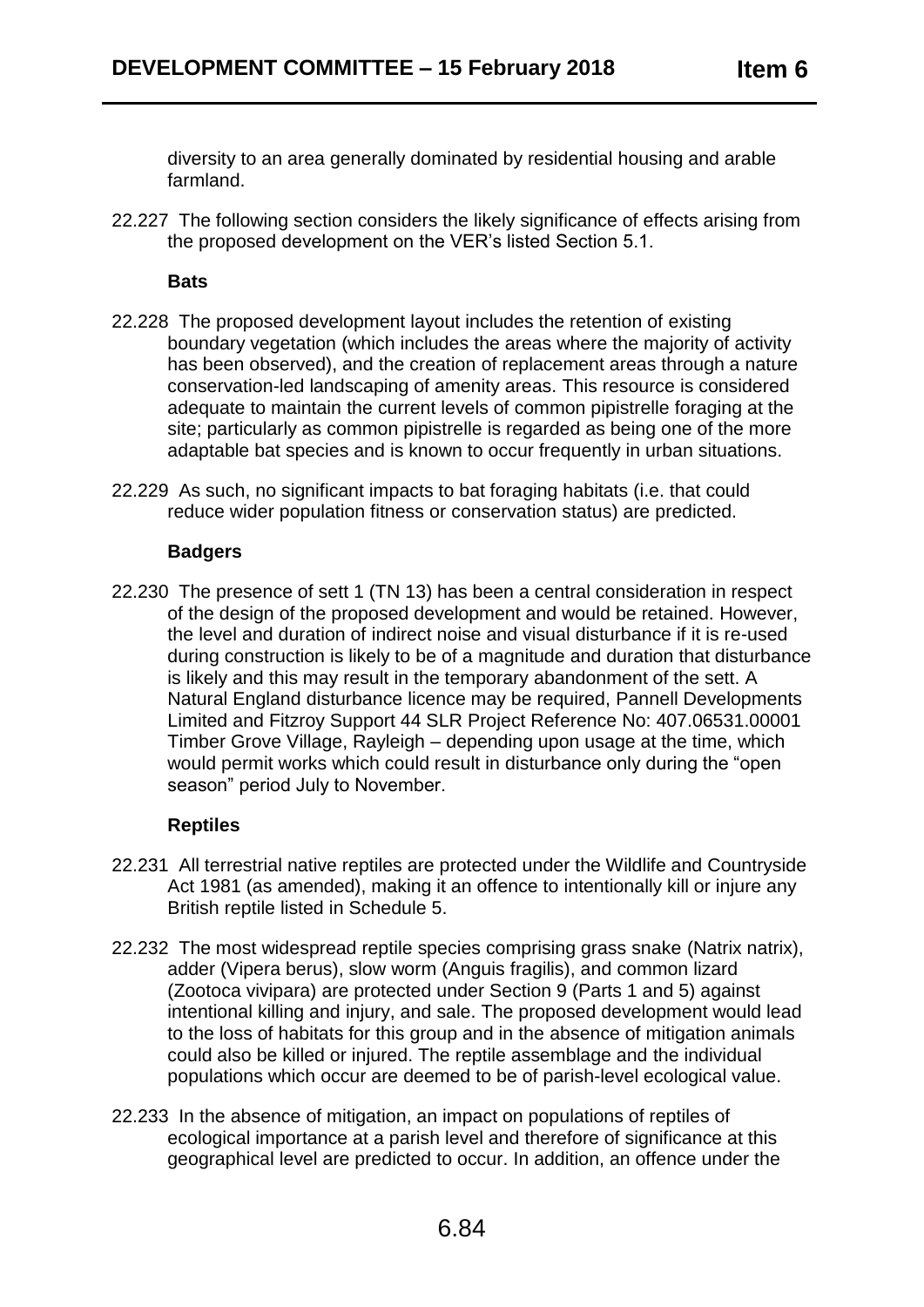Wildlife and Countryside Act 1981 (as amended) is also likely to be committed.

## **Common Amphibians**

22.234 The loss of the plastic pond and associated areas of terrestrial habitats would result in impacts on a small population of smooth newt and common frog. The small populations of common amphibian species which are present are not considered to be of conservation significance at more than a site level. Such impacts will not affect the wider conservation status of these species.

## **Breeding Birds**

- 22.235 The demolition of buildings and removal of vegetation would temporarily reduce opportunities for breeding until such time as new structures are built and site landscaping and gardens mature.
- 22.236 The removal of vegetation or demolition of buildings during the breeding season (March to August inclusive) would be likely to result in the loss of active nests and/or disturbance to nearby nests; this would constitute an offence under the Wildlife and Countryside Act 1981 (as amended).
- 22.237 The following sections of this EcIA considers the range of mitigation measures which are deemed to be required in order to avoid or reduce impacts on these ecological receptors. Following this an assessment of residual ecological effects is made.

## **Mitigation**

22.238 The application recognises that mitigation is required. The following is indicated:

## **Ecological Supervision**

- 22.239 Due to the presence of protected species, it is recommended that a Construction and Environmental Management Plan (CEMP) is prepared to guide and inform the demolition and construction phases. The implementation of the CEMP should be through an Ecological Clerk of Works (ECOW) who would oversee key stages in site development and provide tool box talks as appropriate to contractors.
- 22.240 General Mitigation Incorporation into Scheme Working practices would include procedures and safeguards to monitor and mitigate the risk of pollution, dust generation and to control the quality and quantities of surface water discharged from the site. As far as Statutory and Non Statutory Wildlife Sites no mitigation is deemed to be applicable.
- 22.241 Other Sensitive Ecological Receptors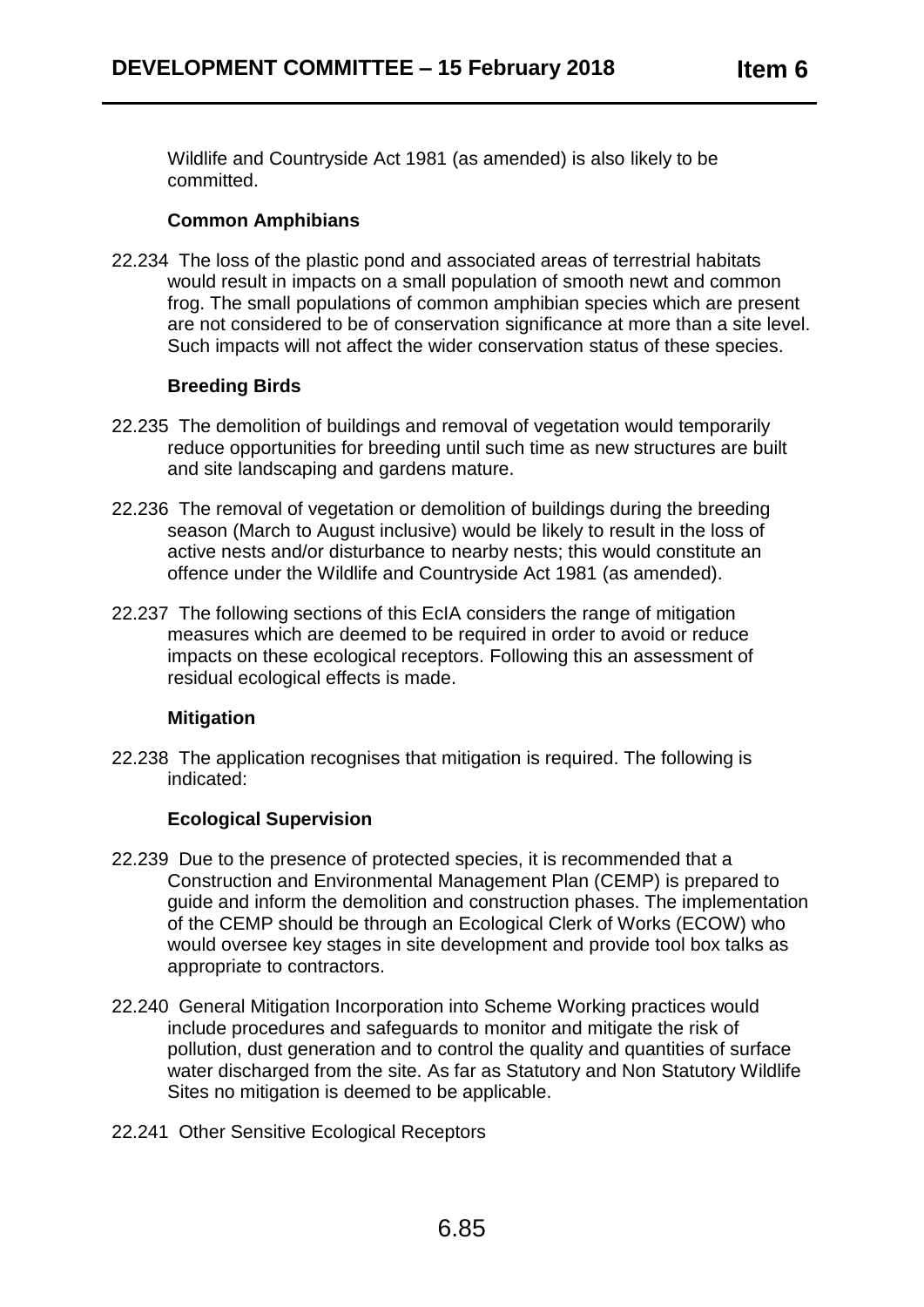## **Individual Trees**

22.242 The layout of the proposed development has been informed by a tree survey in accordance with BS5837: 2012 (Trees and Development). Mature trees with the highest amenity value have been retained where possible and these will be subject to protection measures during construction as per an Arboricultural Method Statement (AMS). The landscaping scheme which will need to be submitted for approval as part of a planning condition will aim to provide new tree and shrub cover with native species being the main species component .

## **Protected Species**

## **General**

- 22.243 In the event that development works do not proceed within two years of the baseline surveys (i.e. 2016) undertaken to inform this EcIA then it would be necessary to undertake repeat surveys. Some of the species will require mitigation which involves considerable lead-in times and this should be anticipated. Of particular note would be the need to ensure that:
	- o Any receptor areas are fully prepared and ecologically functional;
	- o Applications for a badger licence is accompanied by full supporting information which may involve the need for additional surveys; and
	- o Any pre-demolition/felling surveys of structures and/or trees for bats are undertaken in the appropriate time period and no more than six months in advance. It should be noted that considerable delays can be experienced if bats are present and EPS licences are required.

# **Bats (Roosts)**

- 22.244 The demolition of the care home (including preparatory works) and removal of mature trees must be preceded by a repeat daytime inspection by a licensed bat worker in order to ensure that the baseline in respect of the potential for roosts to occur had not changed in the intervening period. This can occur due to deterioration of materials, storm events, disease or acts of vandalism.
- 22.245 If the baseline in respect of bat roosts was found to have changed and roosts are detected or significant new opportunities are evident then bat activity surveys would need to be undertaken followed, where necessary, by an application to Natural England for a European Protected Species Licence (EPSL), if roosts were affected. See Section 8 for proposed enhancement measures for bats in respect of the provision of roosting opportunities.

# **Bats (Foraging)**

22.246 The layout of the proposed development has been designed to retain individual mature trees where possible.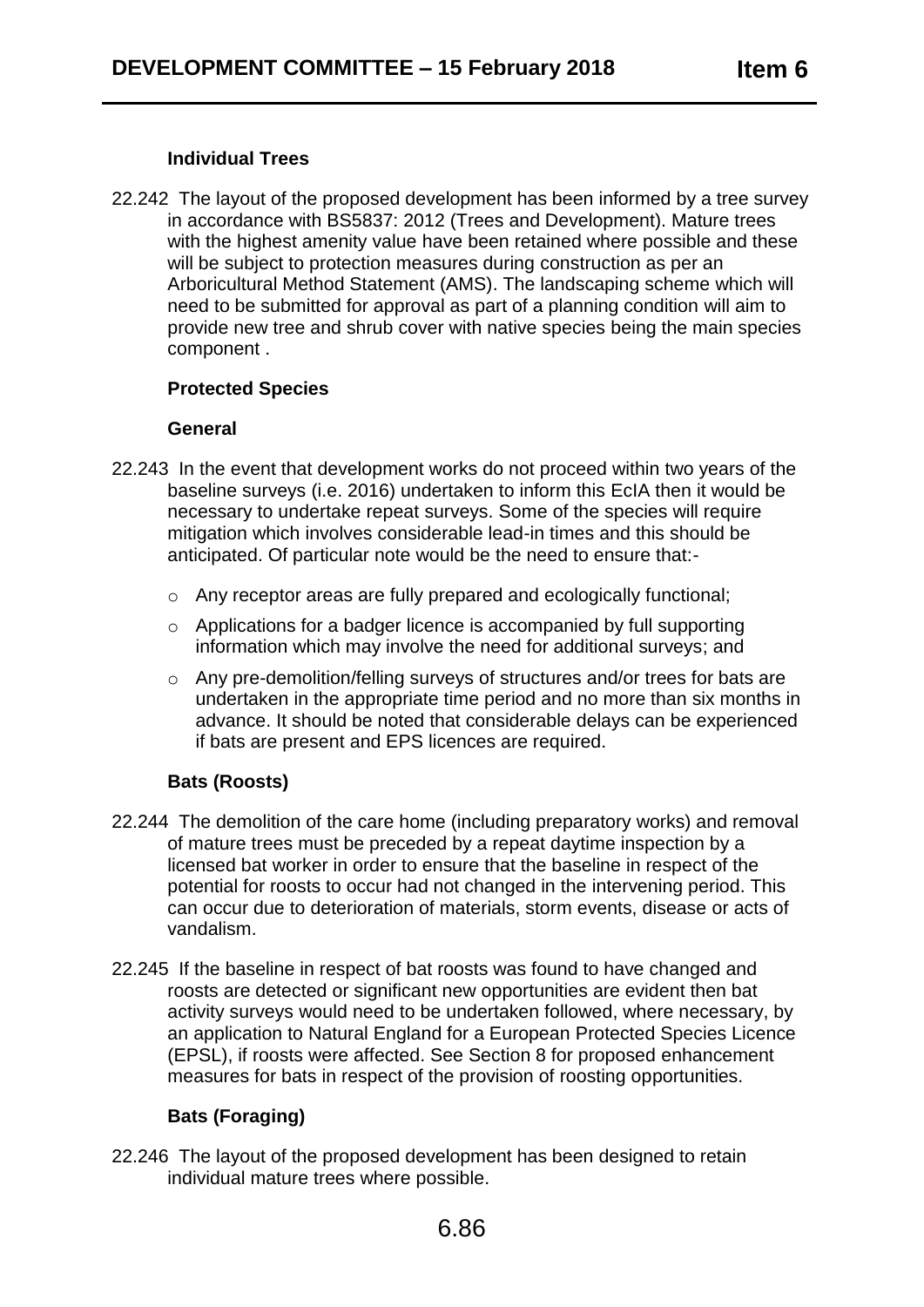22.247 The landscaping scheme for areas of public open space (0.56 acres) and the riparian corridor bordering the Rawreth Brook (see Drawing 2 and 3) will be tailored to wildlife enhancement and will include species known to support insects. Table 7 provides examples of species known to be beneficial to wildlife15 which would be incorporated.

# **Lighting**

22.248 It is recommended that the design of the lighting scheme avoids direct illumination of site boundary vegetation, so as not to deter any bat species from foraging or commuting in these areas. Where luminaires are required in locations that light spill of the retained vegetation may occur, design measures such as reducing the column height and directional luminaires may be required and should be developed with input from an ecologist.

# **Badger (Setts)**

- 22.249 The proposed development has been designed so as to retain the badger set at a 13 and a 10m buffer established to protect any underground structures which may extend into the site. The sett would be fenced off to prevent access by humans and dogs. Due to the proximity of development works it is likely that this sett will experience disturbance when construction commences unless it there is a documented history of visits showing that the structure is not occupied.
- 22.250 Natural England may issue licenses for operations which would otherwise constitute an offence and this includes disturbance. It is therefore proposed that a licence would be applied for, which may also need to include the closure of sett 3 (a single outlier hole), depending on the level of use which this feature is subject to at the time. When works get close to the 10m buffer around the main sett they would need to be supervised to ensure that no tunnels/chambers were present outside of this area. It is important to note that operations which would result in disturbance to badgers are only permitted during the non-breeding "open" season (July to November inclusive).
- 22.251 Post construction monitoring of the relevant setts is likely to be a requirement of any licences which are granted.

# **Badger (Foraging)**

22.252 Access to adjacent farmland would be maintained. In the event that the land to the west of the Application Site is developed the land here was proposed as open space and as such would provide protection and access to foraging areas for the badgers using this sett.

# **Reptiles**

22.253 Due to the UK legislation which protects all species of reptile against killing and/or injury it would be necessary to prepare and implement a Reptile Mitigation Strategy (RMS) to ensure that animals were protected from harm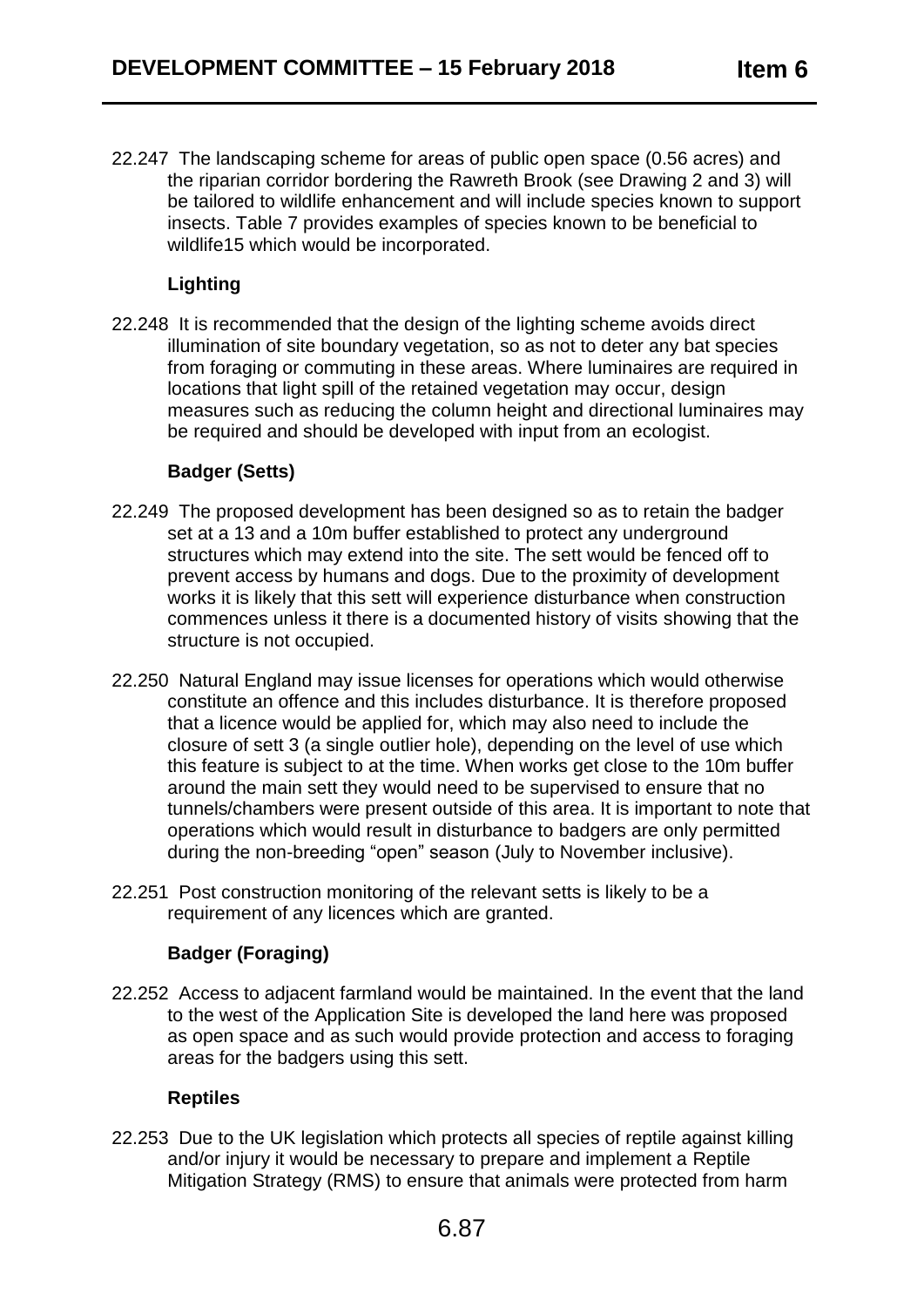and were relocated to an appropriate area which could meet their long-term needs.

- 22.254 An adverse impact on reptile habitats (principally an area of an area of unmanaged lawn 0.3 ha and associated glades and rides) has been predicted, which is not deemed to be of ecological significance at a population level. However, in the absence of mitigation, works to remove such habitats to facilitate development would constitute an offence, due to the potential for reptiles to be killed or injured. It will therefore be necessary to seek to mitigate potential impacts on this group in full, however, such measures would need to be commensurate with the relatively small-scale nature of the habitats which currently occur, the common status of the species involved and the relatively small populations sizes which have been recorded (as determined through refuge-based surveys).
- 22.255 The reptile mitigation which is proposed has the following aim:
	- o To ensure that the killing /or injury of slow worm, common lizard and grass snake is avoided and that the populations of these species are retained and that their status is enhanced over the long term.
- 22.256 The main elements of the proposed Reptile Mitigation Strategy would include:-

## **Re-Survey**

- o A re-survey using artificial refuges and direct observation in the appropriate season (i.e. spring or autumn) prior to translocation. This would be required to ensure that mitigation was based on the most current information available on distribution and population size(s);
- o To avoid delays it would be beneficial to repeat the refuge-based reptile survey in the autumn (September) of 2016 to establish the effect of tree removal on population size and to update the survey results.
- o The scheme would be co-ordinated, managed and supervised by an appropriately qualified ecologist;
- o It is proposed that the suitable habitats within the Application Site would be subject to a translocation exercise during suitable weather within the season when reptiles are most active (i.e. April to September); and
- o Opportunities to link up with areas of public open space/ habitat creation proposed for the adjacent Rayleigh West development site, in the event that this development is implemented, should be explored to ensure that the receptor site is not isolated and to investigate options to increase the population sizes in the wider area through habitat creation.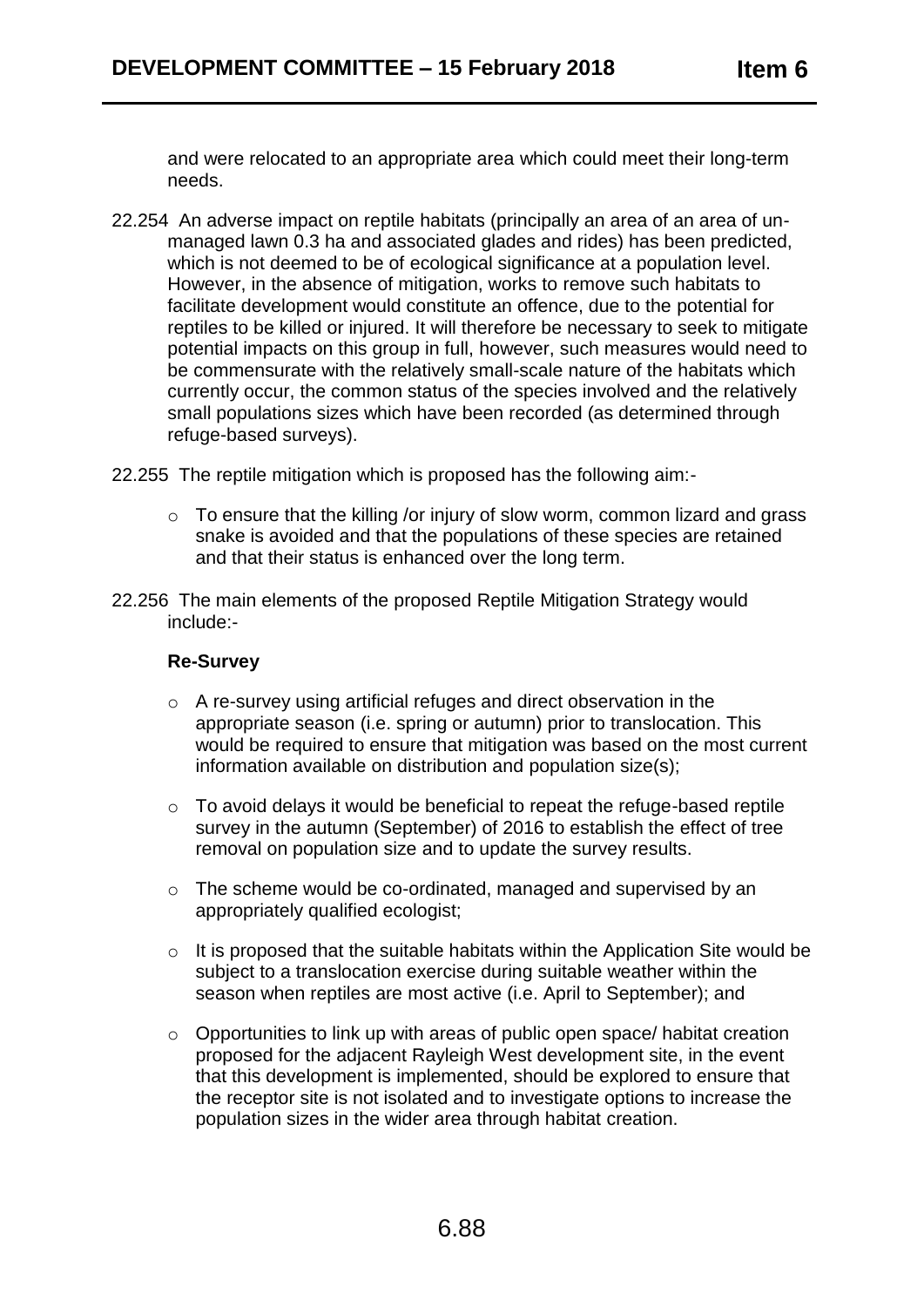## **Preparation**

- o Well in advance of the translocation exercise the proposed receptor site (see Drawing 3), which comprises of an area extending to 0.35ha would be protected as green space and subject to habitat management and enhancement measures to ensure to ensure that suitable habitat were present for reptiles and managed appropriately;
- $\circ$  The proposed receptor site would be barrier fenced to prevent the re-entry of reptiles into areas where development activities were being undertaken and would be enhanced to increase its carrying capacity. This would involve the creation of a new lined pond, log piles, areas of rough grass and light scrub, bare ground and egg-laying sites (compost/grass heaps); and
- o Once suitable habitat conditions are established in the receptor site then animals would be introduced from the translocation site.

#### **Implementation**

- o The above exercise would involve the erection of temporary reptile/amphibian fencing around and within the development site and the deployment of artificial refuges and habitat manipulation within the translocation area to maximise capture efforts as per best practice.
- o The exact numbers of reptiles which will require translocation is unknown and can differ considerably (i.e. can greatly exceed) those recorded by surveys using artificial refuges. As such, a cut-off level has been applied (i.e. maximum of 100 animals including juveniles of any/all species).

## **Summary**

22.257 Taking the above into account, it is considered that the avoidance of killing and injury will be achievable through a translocation exercise and that the establishment of a dedicated receptor area of equivalent size to the area being lost, enhanced to increase carrying capacity and appropriately managed, will ensure that populations of slow worm, common lizard and grass snake will persist within the site. Species such as slow worm can inhabit less intensively managed gardens and as such the possibility exists that reptiles would be able to re-colonise the main parts of the development site.

## **Amphibians**

22.258 No specific mitigation is proposed; however, the removal of the pre-formed pond should occur during the period when breeding by amphibians is not taking place (i.e. September to January). This work should be supervised and any animals found should be re-located to the reptile receptor area pond (see below). The proposed enhancements to the reptile receptor area will include the creation of a lined pond which will provide alternative breeding sites for both smooth newt and frog.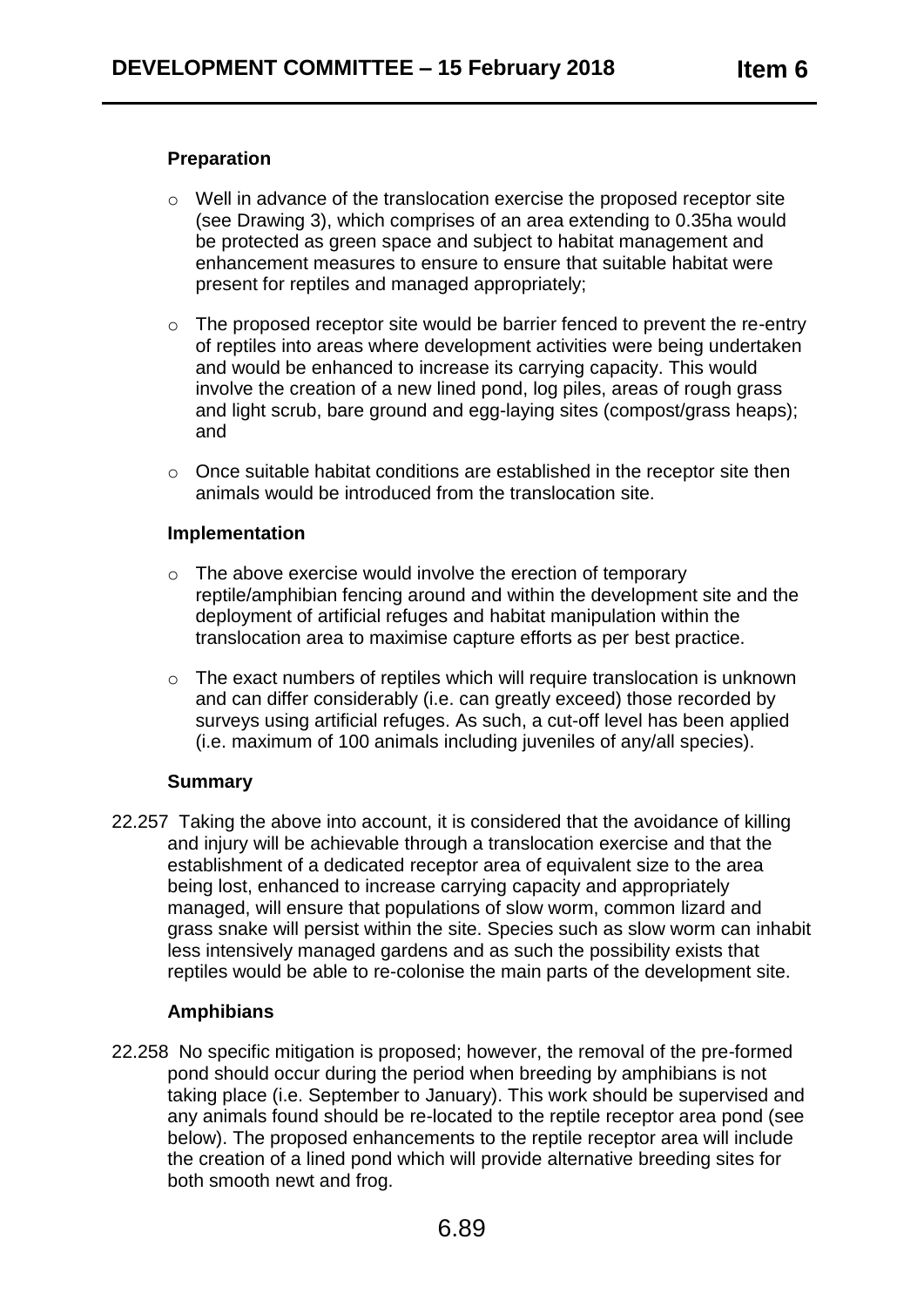22.259 No plant species from the pre-formed pond should be transferred to the newly created pond in the northern corridor as this could introduce water soldier, a plant species which is highly invasive.

## **Breeding Birds**

- 22.260 The nests of wild birds, regardless of how common the species are, are protected under the Wildlife and Countryside Act 1981 (as amended) whilst they are occupied or being built.
- 22.261 All demolition of buildings and clearance of habitats that could provide nesting opportunities for wild birds would be undertaken outside the breeding season (March to August inclusive) to ensure that no active nests are lost or disturbed.
- 22.262 If the removal of vegetation during the nesting season is not possible then a prior check should be made by an experienced ecologist. If nests are recorded then works would need to cease until such time as nesting activity has ceased and any young have fledged.
- 22.263 The breeding bird survey has not recorded the likely presence of important species of nesting birds (i.e. Schedule 1 species).

## **Other Species**

- 22.264 It is considered that no other mitigation measures for protected species are required, or that any other protected species would be impacted upon.
- 22.265 The patches of the Schedule 9 plant species variegated yellow archangel (Lamium galeobdolon subsp argentatum) should be removed and disposed of by landscaping contractors.

#### **Enhancements**

- 22.266 Nest boxes for birds would be installed in suitable locations16 on the new Timber Grove Care Home and retained trees. As the nesting resource is currently limited this would constitute an enhancement measure. The type of boxes would be tailored to provide nesting opportunities for bird species of conservation concern such as starling, house sparrow and hole nesting birds.
- 22.267 Bat Boxes: Roosting boxes for bats would be installed in suitable locations on the new Timber Grove Care Home and retained trees. Currently, roosting by bats within the site has not been recorded and as such these measures would constitute an enhancement. The type of boxes would be tailored to provide roosting opportunities for bat species known to occur and / or of conservation concern.
- 22.268 Bat boxes would be sited in a generally south facing location, at a height of at least 3m.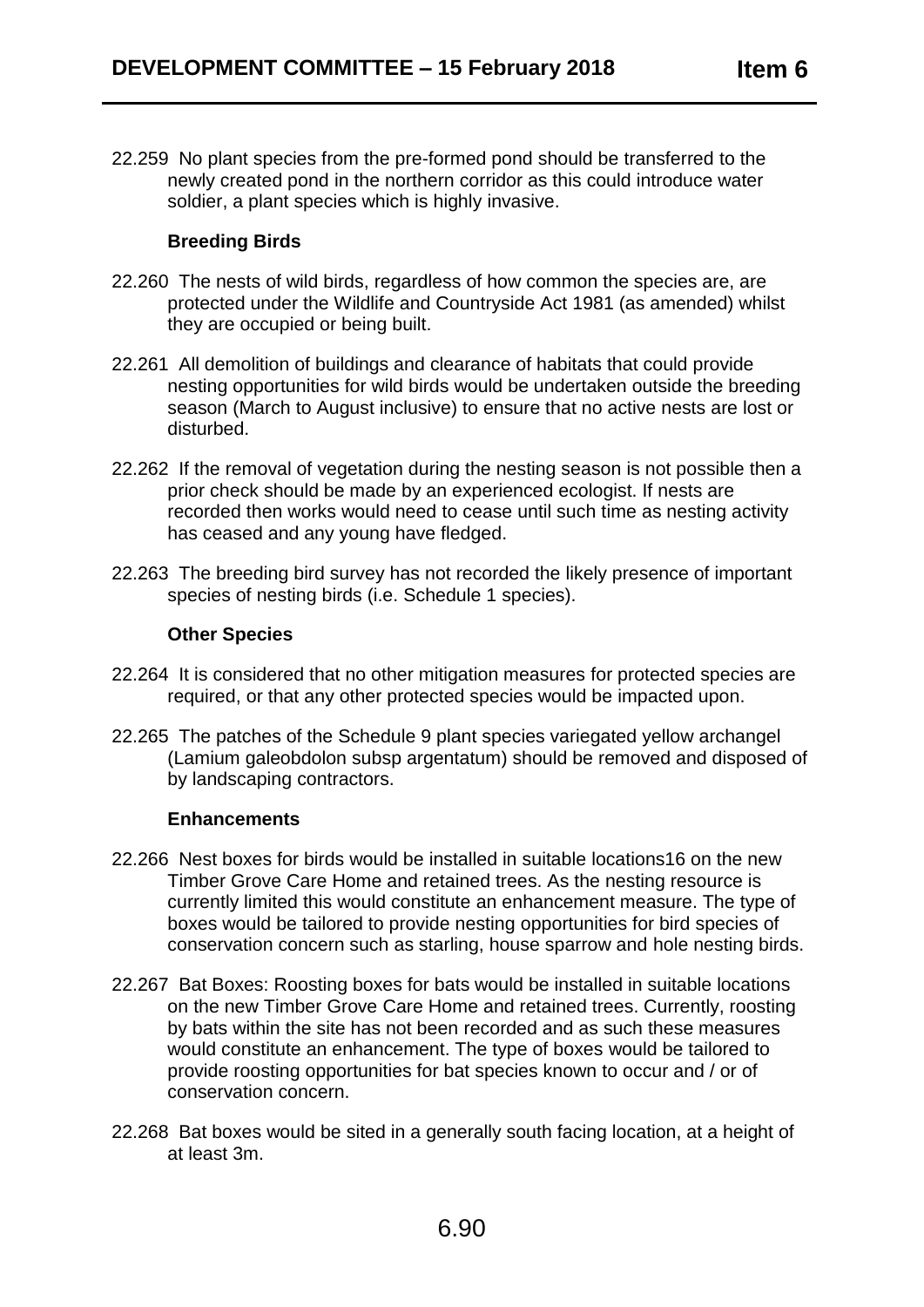- 22.269 The bat boxes would be inspected annually for the first five years post installation.
- 22.270 Inspections would need to be undertaken by a Natural England licensed bat worker. A record would be made of the use of the boxes made by bats which would be prepared and presented in a final report to be submitted to the Local Planning Authority

### **Assessment of residual impacts**

#### **Habitats**

- 22.271 The proposed development would replace areas of un-developed land comprising of the grounds of the care home, cleared land (formerly secondary woodland) and arable field with residential development.
- 22.272 The development layout seeks to avoid the loss of the most significant trees and the associated landscaping scheme would seek to reduce the effect of these losses and introduce a management regime designed to ensure the successful establishment of greenspace. The habitats and features involved have been assessed using recognized frameworks, as being of site level ecological value only. As such the residual impacts would be of significance at a local level. Opportunities to integrate areas of greenspace with adjacent development to the west should be taken if this is consented as this will result in greater overall functionality.
- 22.273 The proposed development would include the retention of a northern corridor adjacent to the Rawreth Brook and the development of an area of public open space (0.56 acres) which would be designed and managed for the benefit of wildlife and in-particular would form the core habitat area for reptiles.

## **Protected and Notable Species**

- 22.274 The EcIA has evaluated the Application Site as being of importance at up to a parish level for bats and reptiles and at a site level for amphibians, badger and breeding birds. It has been predicted that in the absence of mitigation residual impacts on these groups are likely to occur which for certain species could also result in offences being committed.
- 22.275 In recognition of the need to avoid or minimize such effects, mitigation measures have been proposed which include the timing of operations, provision of alternative areas to home translocated animals and the retention and replacement of vegetation known to benefit wildlife through the implementation of a landscaping scheme. In addition, nest/roost boxes for birds and bats are proposed which will provide replacement or new sites for these groups.
- 22.276 The preparation of a Construction and Environmental Management Plan and the employment of an Ecological Clerk of Works (ECoW) during the key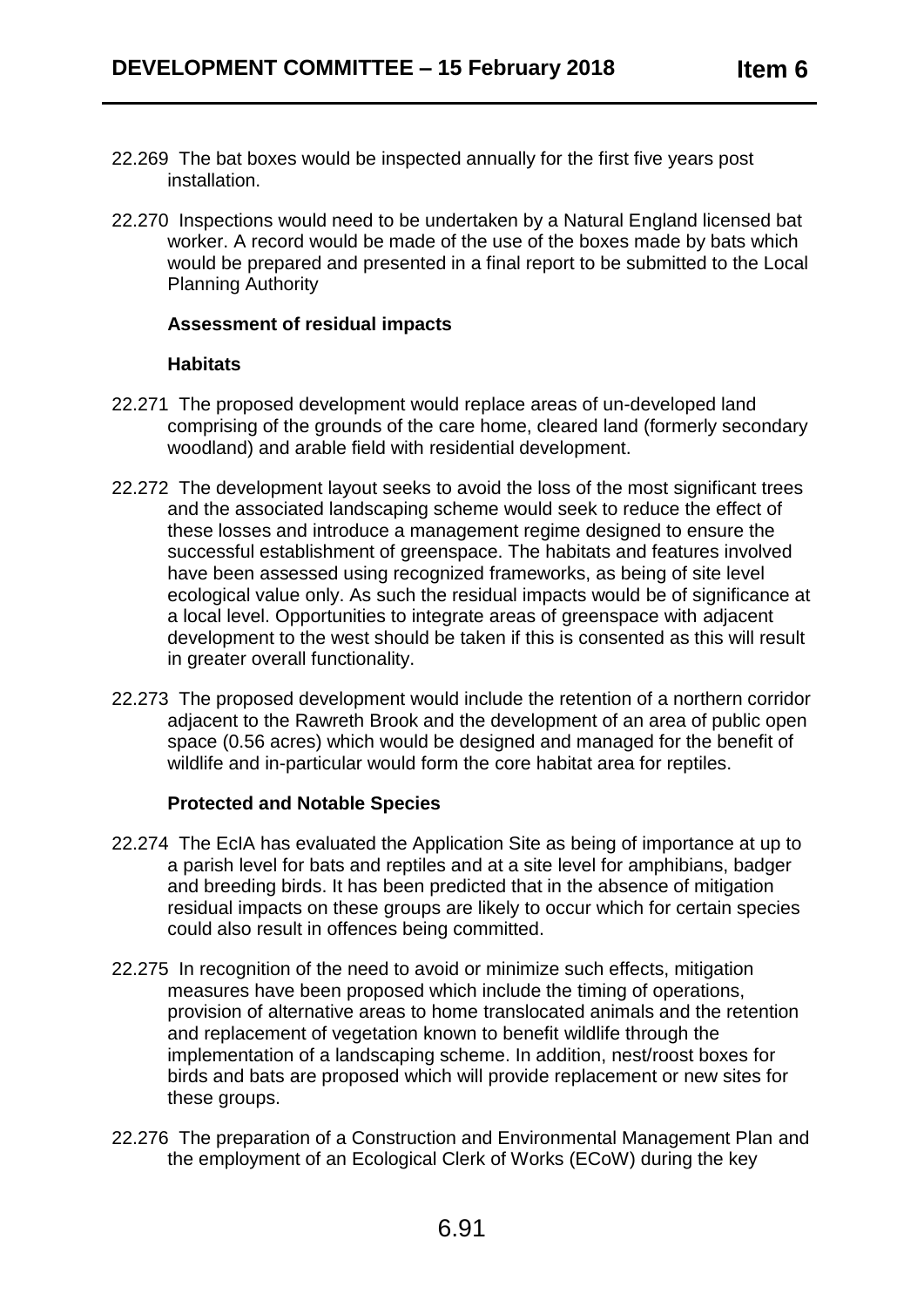stages will ensure compliance with relevant legislation and delivery of ecological avoidance, mitigation and enhancement measures.

22.277 To conclude, through proper preparation, and careful management of development activities it is considered that significant residual effects on protected and notable species can be avoided.

### **Environmental Implications of Construction**

22.278 The concerns raised by concerned parties with regards to potential/ perceived noise and disturbance and impacts upon residential amenity are noted. The Planning Statement indicates that a qualitative analysis of the potential dust impacts during the construction phase of the proposed development has been undertaken in accordance with DMP policy DM29. It is indicated that the release of dust would be effectively controlled and mitigated through good practice and appropriate mitigation measures. It is highlighted that all dust impacts will be a temporary short term issue whilst any change in air quality resulting from development traffic on local roads is predicted to be imperceptible. It is stated that the impact of the scheme is considered to be negligible according to the recognised assessment criteria. It is considered that the impacts of construction disturbance and amenity impacts can be controlled by planning condition in as much as is reasonable and practicable.

## **Flood Risk and Mitigation**

- 22.279 The Environment Agency have previously advised that the site is currently shown to fall within flood zone 3a, the high probability flood zone and is classified as a 'more vulnerable' development as defined in Table 2: Flood Risk Vulnerability Classification Planning Practice Guidance, Flood Risk and Coastal Change,
- 22.280 No development should be provided within the current or future functional floodplain outlines (flood zone 3b), The functional floodplain is considered to be the area of land that would flood during the 5% annual probability flood (1 in 20 year), or greater, unless agreed otherwise with the council.
- 22.281 Ideally no development would be provided within flood zone 3a, making allowances for climate change. If development is exceptionally necessary in flood zone 3a, then the following will need to be demonstrated:
	- The sequential approach should be applied to the site, which should result in the more vulnerable elements of the development (care home) to be located within the lower risk parts of the site.
	- Where development is considered necessary in flood zone 3a, the following applies:-
		- Ideally ground floor levels would be set above the flood level, including allowances for climate change - where it is not possible to provide ground floor levels above the flood level, non habitable accommodation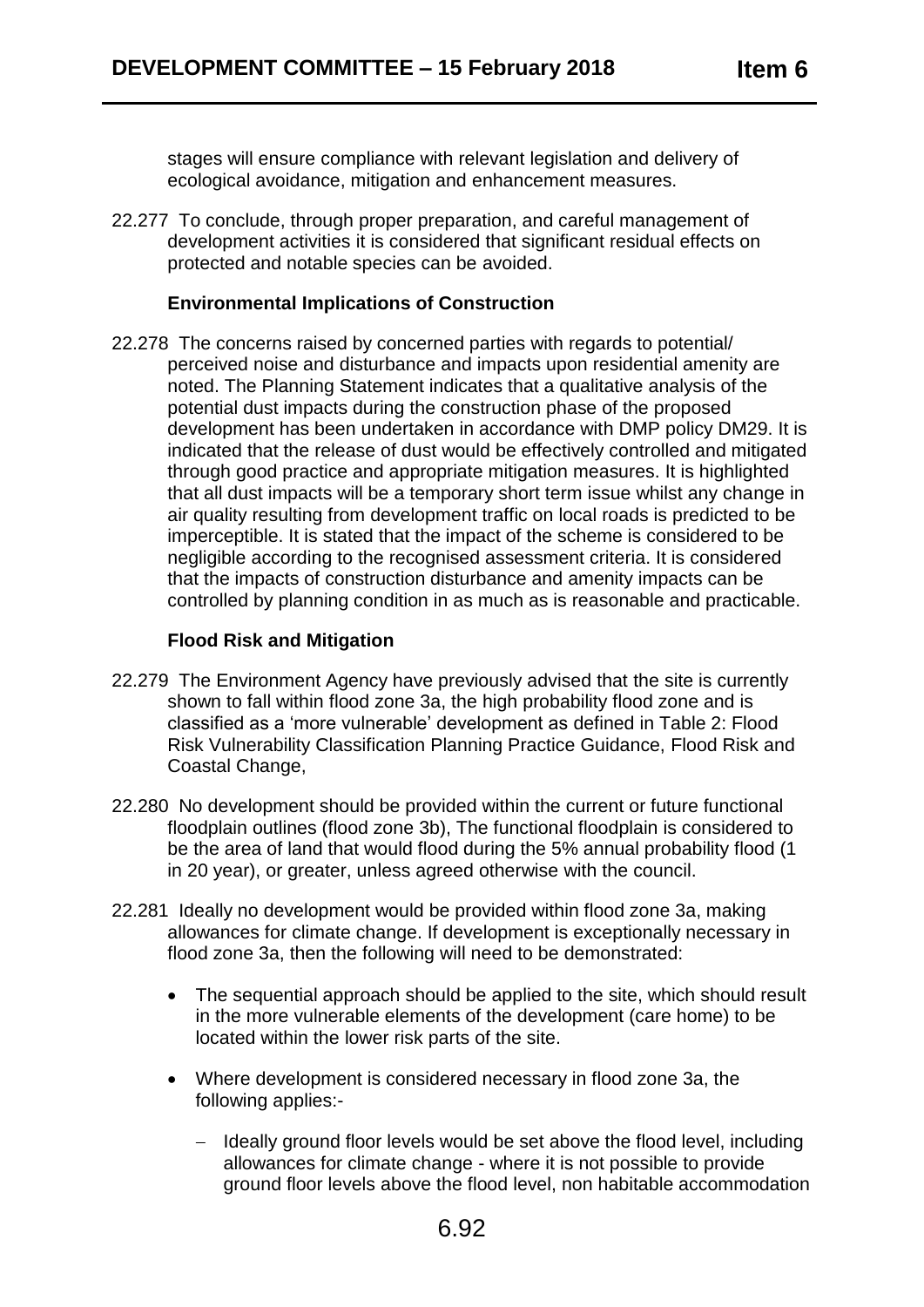should be provided on the ground floor - Refuge should be provided above the 0.1% annual probability (1 in 1000 year) flood event, inclusive of climate change - Flood resilient and resistant construction techniques should be applied to the design of the buildings within the flood plain.

## **Flood Plain storage**

22.282 Any loss of flood plain storage within flood zone 3a must be compensated for on a direct, level for level basis. It will need to be demonstrated, through modelling, that any changes to ground levels on site, or any buildings on site that would take up flood plain storage can be compensated for. Flood risk both on and off site must not be increased as a result of the sites development.

## **Environmental Permitting Regulations for Flood Risk Activities**

22.283 A 9 metre clear buffer strip, measured from the top of the bank of Rawreth Brook should be maintained to allow for future maintenance and any intermittent project works to the watercourse. It is not clear from the site plan whether this buffer strip is allowed for between the car parking spaces and the bin/cycle store. This buffer strip should be grass and not shrubs/trees as we may look to use this buffer as access for large machinery in the future. Any future watercourse maintenance to this main river is not guaranteed and will take into account government funding and flood risk priorities The information submitted in support of the planning application indicates that the site at its northerly aspect may be prone to flooding

## **Surface Water Drainage Strategy**

- 22.284 The Flood Risk Assessment refers to off site impacts of the proposed development and identifies the requirement of the National Planning Policy Framework (NPPF) which advises that new development must not increase the flood risk elsewhere. This can result in increased surface water run off and / or the obstruction of flood flows and reduction in floodplain storage. It is indicated that a surface water management plan has been developed with reference to Essex County Council's SuDS Design Guide and the SuDS Manual (C753) (CIRIA, 2015).
- 22.285 It is indicated that only the northern half of the northern most building that is located within the modelled 0.1% AEP flood extent. To assess the impact of the building on flood risk elsewhere, a post development 1D/2D model has been constructed and the flood depths compared to the pre development 1D/2D model within the study area. The impact of on the flood risk elsewhere has been evaluated for the 1% AEP flood event and the 1% AEP flood event when allowing for the 'upper end' estimate of the impact of climate (+ 65%).
- 22.286 The report concludes that there is no significant adverse impact on flood levels beyond the site boundary and that no specific measures are required to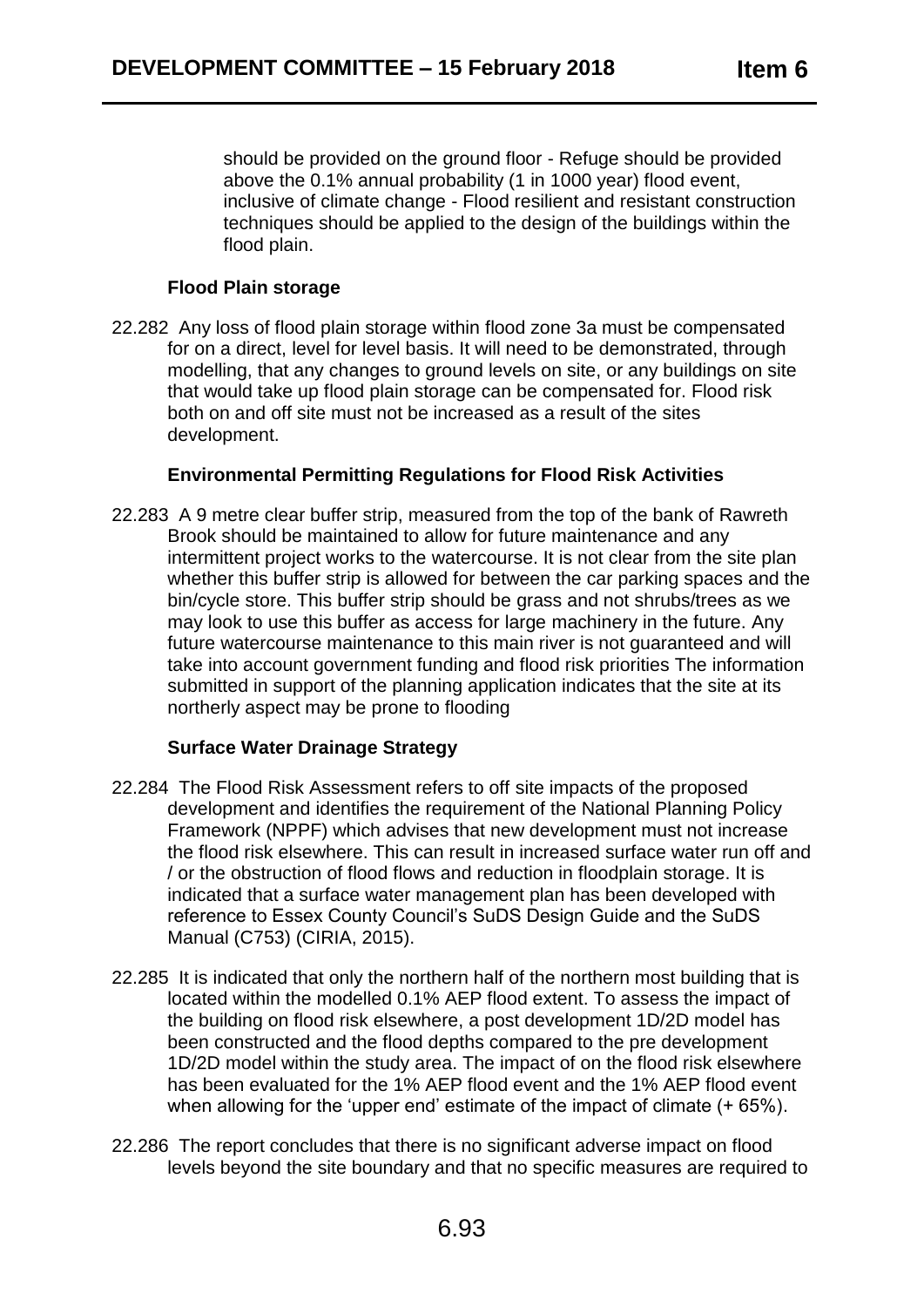mitigate the minor obstruction to flood flows or reduction in floodplain storage that will arise from the proposed development.

22.287 The lead Flood Authority (Essex County Council SuDS) are satisfied that the Surface Water Drainage Strategy submitted demonstrates that the development can provide a sustainable drainage system (SuDS) complying with green field water run off rates. This matter is addressed by a recommended condition.

#### **Infrastructure Provision**

- 22.288 Policy H2 and Policy SER1 prescribe the infrastructure requirements which must be delivered for development in the SER1 site allocation in order to ensure that the new residential development is comprehensively planned; these are as follows;
	- New Primary School:
	- Local highway capacity and infrastructure improvements;
	- Public transport infrastructure improvements and service enhancements, including a link between Rawreth Lane and London Road;
	- Link and enhancements to local pedestrian/cycling and bridleway network;
	- Link to green grid greenway No. 13:
	- Public park land to provide a buffer between the built environment and the A1245;
	- Youth and community facilities;
	- Play space: and

## **Sustainable Drainage System**

- 22.289 Land for a new primary school has been set aside as part of the development for 500 dwellings on land within the SER1 allocation which lies to the west and north of the application site; the outline application for this development ref 15/00362/OUT received a resolution to grant consent from the Council in September 2015. ECC have however identified that a proportionate financial contribution towards primary education would be sought from the proposed development.
- 22.290 The proposal would deliver the following of the identified infrastructure requirements; It was recently accepted in relation to the planning application for 500 dwellings as mentioned above also within the SER1 site allocation that a link to green grid greenway no. 13 would not be required as Essex County Council has not progressed work on this and the position taken in respect of this application is the same. The 500 dwelling application had however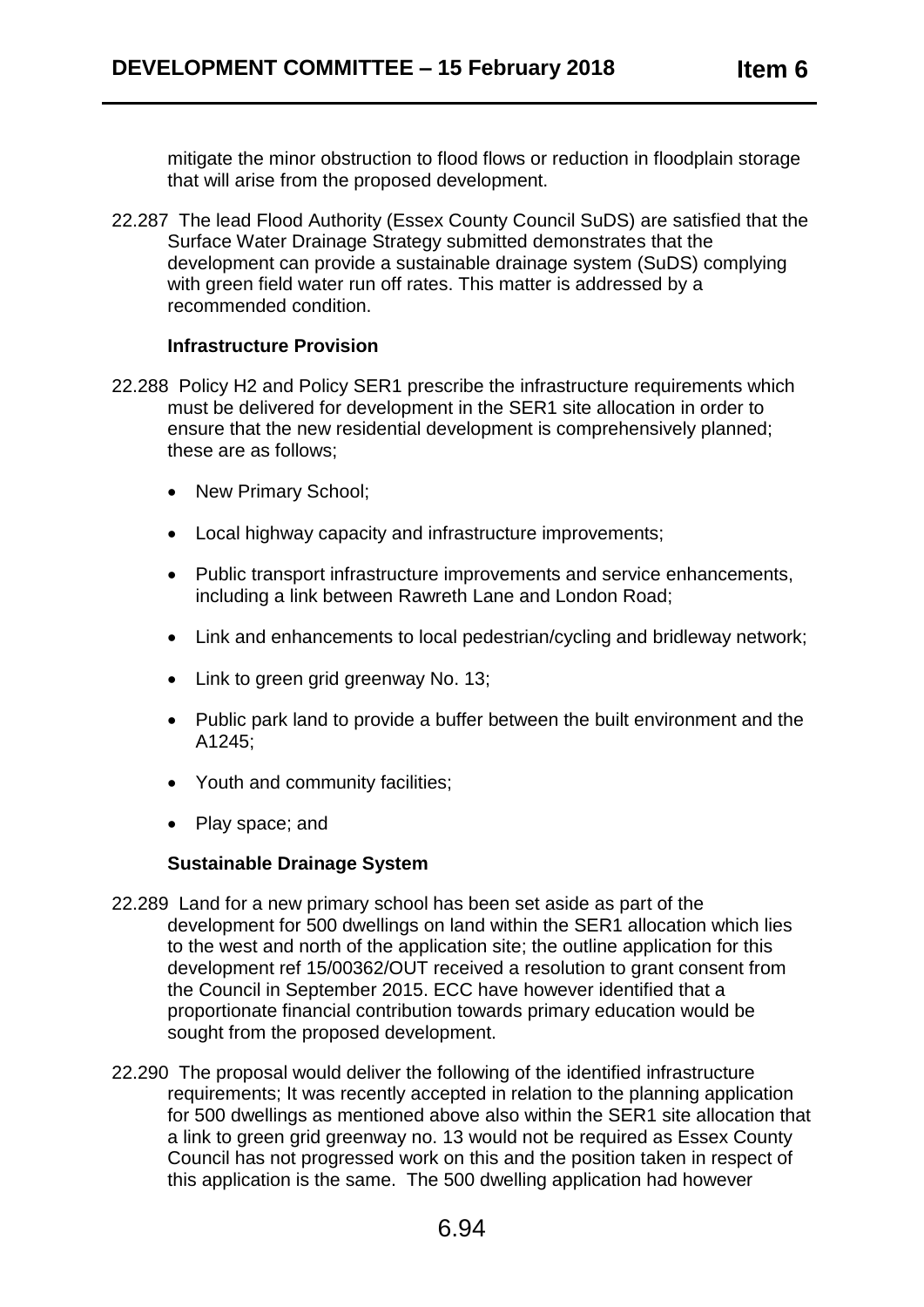developed a proposal for the integration of a network of footpaths and cycle paths that would be created around the site which was considered sufficient and no further provisions are sought in respect of the green grid greenway.

22.291 Given the views expressed by the public within consultation responses there appears to be concern with regards to appropriately located and adequate crossing points on London Road in the vicinity of the site. This matter needs to be considered in terms of the physical infrastructure improvements relating to pedestrian movements which can be achieved via planning condition (if within the planning application site ) or alternatively via a legal obligation.

## **Primary Health Care**

- 22.292 NHS England has been consulted on the application and a response is awaited.
- 22.293 Policy DM2 requires that residential development must make efficient use of land in a manner that is compatible with the use, intensity, scale and character of the surrounding area, including potential impact on areas of nature conservation importance, and the size of the site. The policy goes on to stipulate that the density across a site should be a minimum of 30 dwellings per hectare, unless exceptional circumstances can be satisfactorily demonstrated.

## **Affordable Housing**

- 22.294 The applicant is proposing that 35 per cent of the dwellings proposed are affordable. Whilst this would meet the Council's requirement in terms of quantum, Policy H4 also advises that the Council will aim for 80% of affordable housing to be social housing (rented) and 20% intermediate housing (part-buy). It goes on to explain that the Council will constantly review the affordable housing needs of the District and that developers should consult with the Council's Housing Strategy team to ensure their proposals meet the Council's needs before submitting planning applications. The Council's Strategic Housing team have advised that the mix is considered acceptable as long as 80% is affordable rented and 20% shared ownership.
- 22.295 The planning application indicates that the affordable housing element will comprise a total of 29 units comprising 6 houses for shared ownership 2 houses for affordable rent and 21 Flats for affordable rent. These units would be dispersed across the site.
- 22.296 A view needs to be taken at this juncture as to whether the proposals as set out accord with the council's requirements in terms of the required split of 80% affordable rented and 20% shared ownership as part of any development scheme. The Councils housing officer is satisfied that this matter can be resolved via a Section 106 agreement.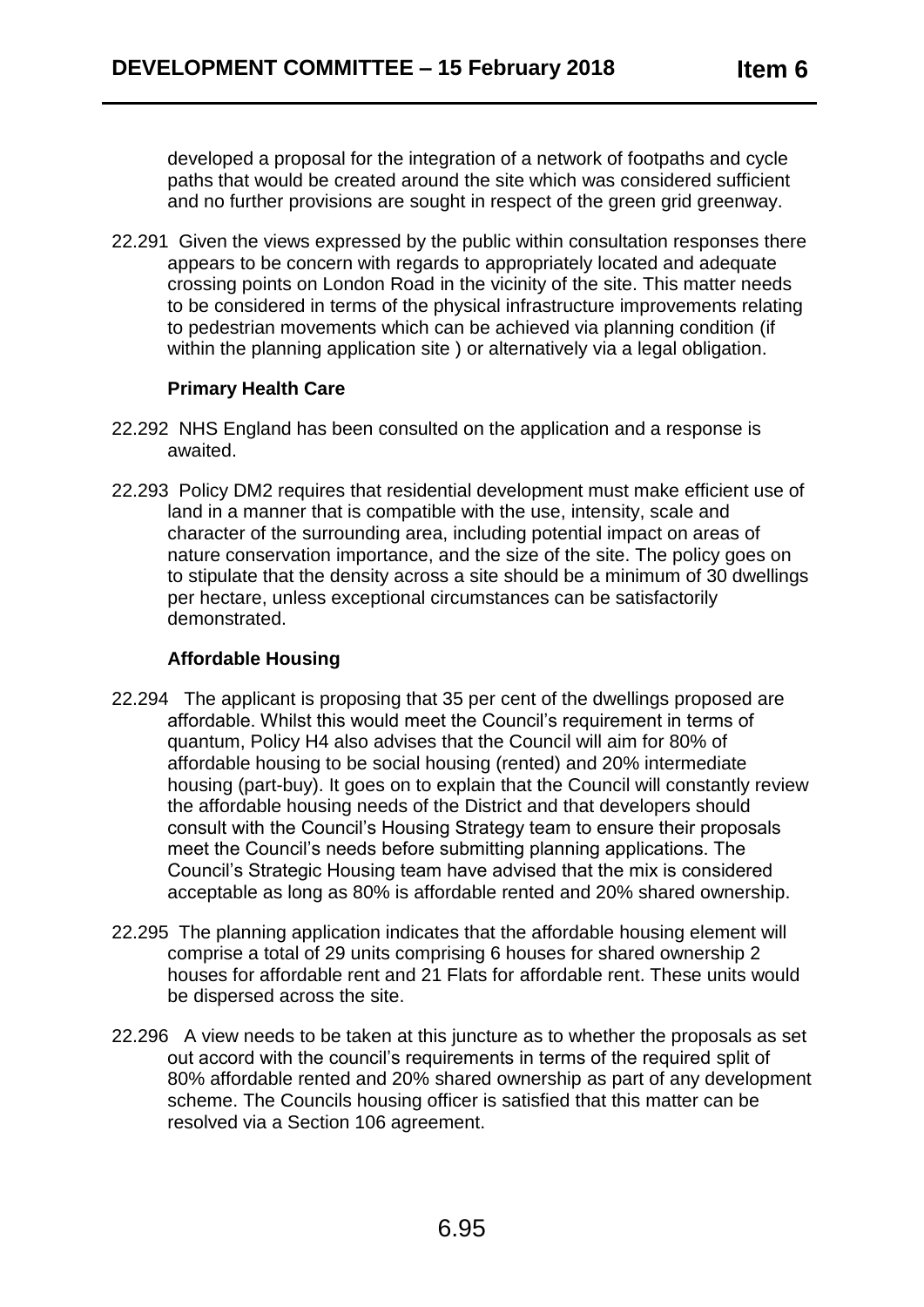## **National Space Standard**

- 22.297 Until such a time as existing Policy DM4 is revised, this policy must now be applied in light of the Ministerial Statement (2015), which introduced a new national technical housing standard relating to internal space standards for new dwellings. All new dwellings are required to comply with the new national space standard as a minimum.
- 22.298 The Planning Statement recognises the provisions of the National minimum space standards for residential development as re- enforced by the council's Supplementary Planning Document SPD 2 (Housing Design), which will be met as will the parking provision on the basis of the 'Parking Standards Design and Good Practice SPD adopted December 2010 which in turn incorporates the Essex County Council document entitled 'Parking Standards – Design and Good Practice of September 2009.

## **Lifetime Homes/Wheelchair Adaptable Properties**

22.299 Policy H6 of the Core Strategy requires all new dwellings to meet the Lifetime Homes Standard, which seeks to ensure that homes can be easily adapted to meet the changing needs of homeowners throughout their lifetimes. Although this policy is extant it has been superseded by Government advice which prohibits Local Authorities from requiring compliance with any technical housing standard other than in relation to the national space standard, accessibility, the optional requirements of the Building Regulations and in respect of energy. The Council cannot therefore insist that the Lifetime Homes Standard is achieved. Given that Policy H6 is extant and requires that 3 percent of dwellings on sites of more than 30 dwellings be built to full wheelchair accessibility standards, the Council can insist that the optional building regulation requirement in respect of wheelchair accessible properties is met for 3 percent of the dwelling unless such a proportion is demonstrated to threaten the viability of the development in which case a lower proportion may be considered. The application is indicative that this requirement will be met.

## **Code for Sustainable Homes**

- 22.300 Whilst Policy ENV9 is still extant this policy has also, in part been superseded by Government changes as of 1 October 2015. As with the Lifetime Homes Standard, the Local Authority can no longer require that dwellings achieve a certain Code for Sustainable Homes Standard level. However, changes have not yet affected energy requirements and given extant Policy ENV9 the Council would require that all dwellings achieve the same energy performance as had been required of Code Level 4, as a minimum. A planning condition could address this requirement.
- 22.301 In respect of water efficiency, extant Policy ENV9 enables the Council to insist on compliance with the optional requirement in the Building Regulations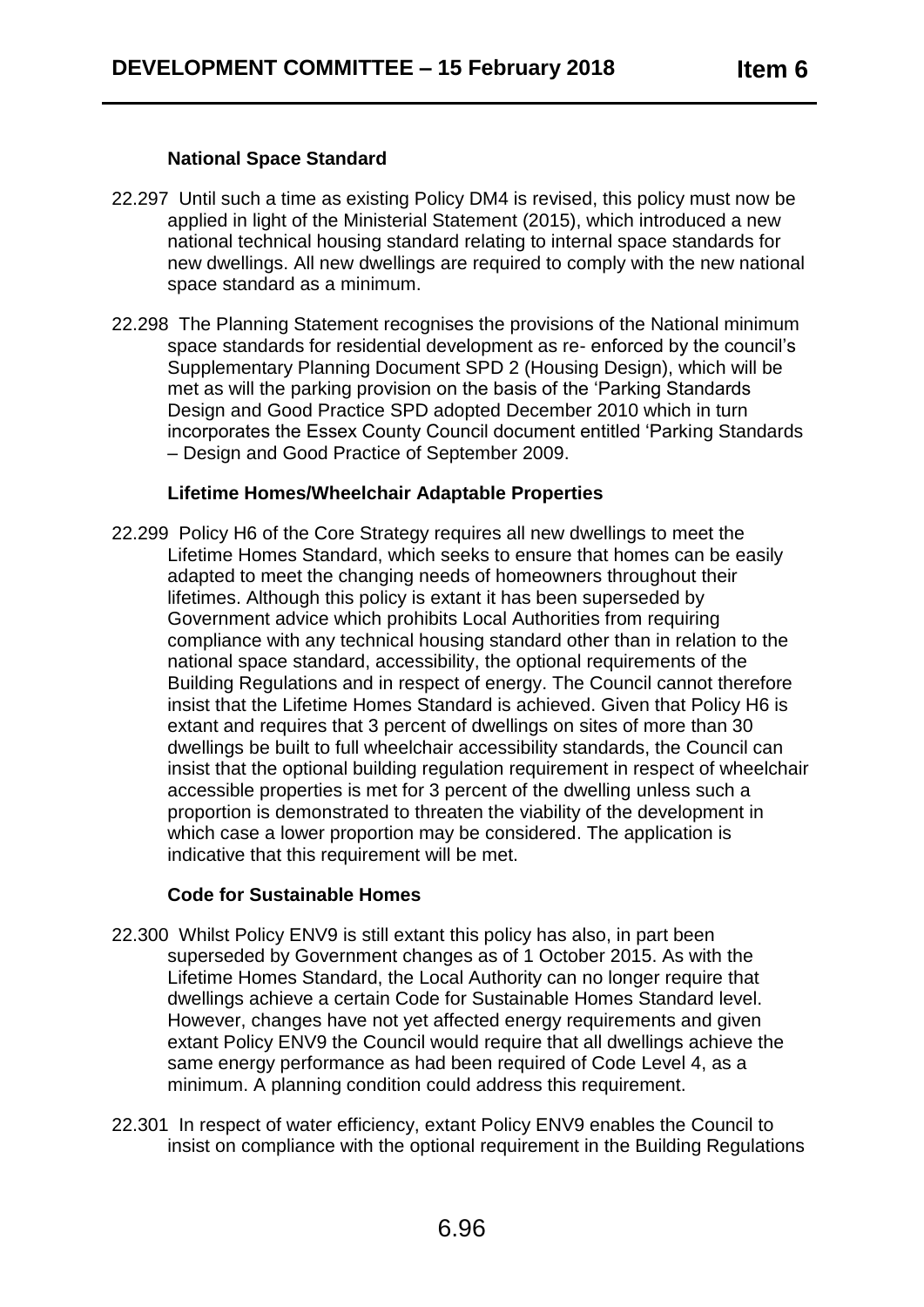relating to water efficiency. Again, this requirement could be addressed by way of planning condition.

## **Renewable or Low-Carbon Energy**

22.302 Policy ENV8 requires developments of 5 or more dwellings to secure at least 10 per cent of their energy from decentralised and renewable or low-carbon sources unless this is not feasible. The means by which this is to be achieved can be clarified prior to determination and an appropriate condition attached if considered necessary and expedient.

## **Air Quality**

- 22.303 An Air Quality Assessment is submitted with the application. Policy ENV 5 of Rochford's Core Strategy indicates that new residential development will be restricted in air quality management areas in order to reduce public exposure to poor air quality. In areas where poor air quality threatens to undermine public health and quality of life, the council will seek to reduce the impact of poor air quality on receptors in that area and to address the cause of the poor air quality. Proposed development will be required to include measures to ensure it does not have an adverse impact on air quality. The same principles are reflected in policy DM29 of Rochford Council Local Development Framework Development Management Plan which was adopted 16 December 2004.
- 22.304 The concern raised within representations in this respect are noted. The submitted assessment considers construction dust impacts and traffic exhaust impacts and identifies the source of potential pollutants together with mitigation and site management. The report concludes that through good practice and implementation of appropriate mitigation measures, it is expected that the release of dust would be effectively controlled and mitigated, with resulting impacts considered to be 'not significant'. All dust impacts are considered to be temporary and short term in nature.
- 22.305 The change in air quality as a result of development traffic on local roads is predicted to result in a 'negligible' impact according to IAQM / EPUK assessment criteria .The report concludes that air quality does not represent a material constraint to the development proposals which conform to the saved policies of Rochford District Council and the National Planning Policy Framework.

# **23 POLICIES**

## **Relevant Development Plan Policies and Proposals**

23.1 Policies RTC3, RTC2, ED1, T8, T7,T6, T5, T3, T2, T1, CLT10, CLT8, CLT7, CLT6, CLT5, CLT4, CLT3, CLT2, CLT1, ENV11, ENV10, ENV9, ENV8, ENV5, ENV4, ENV3, ENV1, GB1, CP1, H6, H5, H4, H2 and H1 of the Rochford District Core Strategy 2011.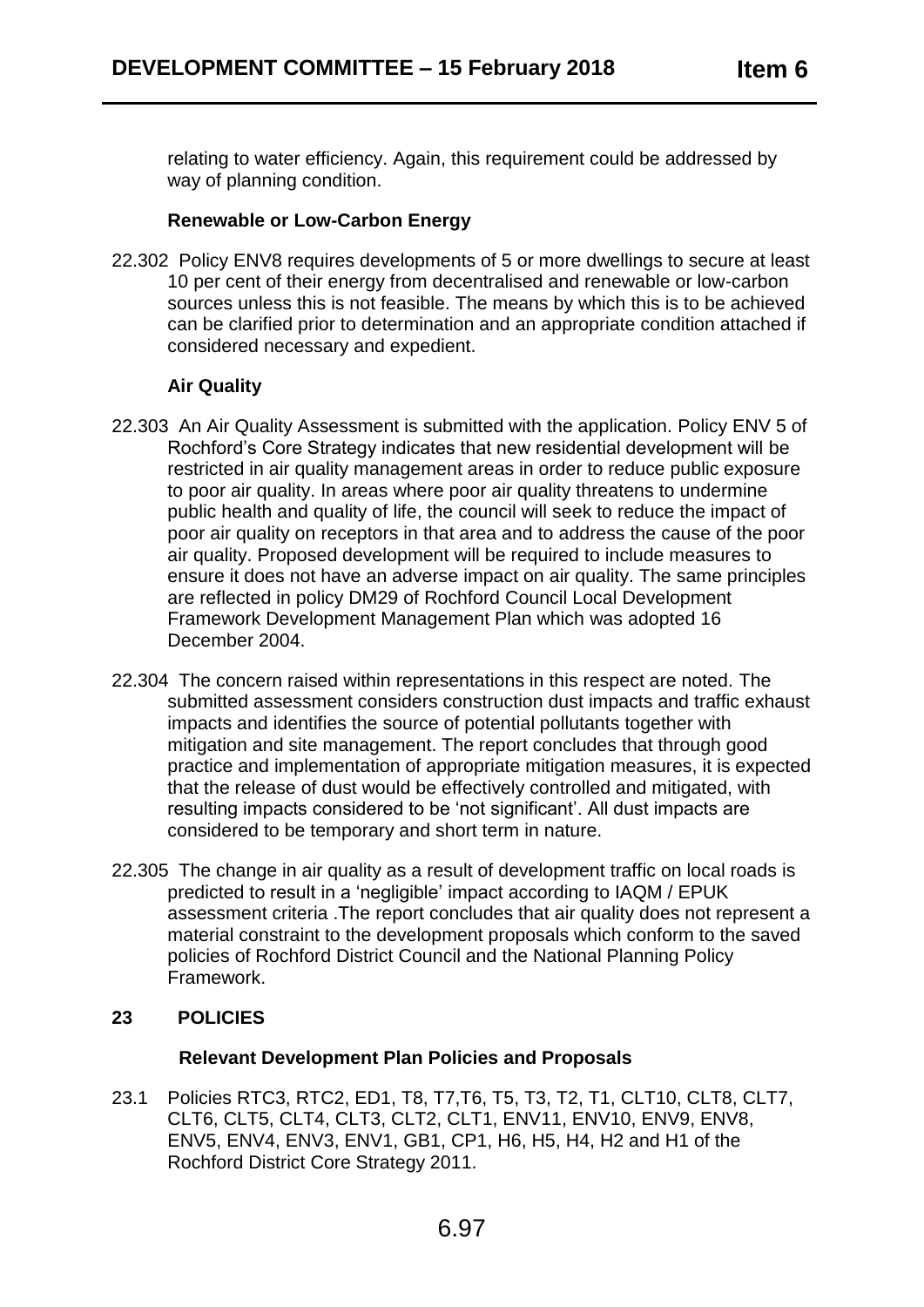- 23.2 National Planning Policy Framework (NPPF)
- 23.3 Essex Design Guide (October 2006)
- 23.4 Parking Standards Design And Good Practice Supplementary Planning Document (Adopted December 2010).
- 23.5 Policies DM1, DM2, DM4, DM5, DM16, DM25, DM26, DM27, DM28, DM29, DM30 and DM31 of the Development Management Document (Adopted December 2014).
- 23.6 Allocations Plan (2014) Policy SER

## **24 CONCLUSIONS AND RECOMMENDATIONS**

## **Principle of Development**

- 24.1 It is considered on the basis of the case put forward in support of this planning application that there is justification for the provision of residential development on this site in that such would further the national policy objective of increasing the supply of housing in the short-term on part of an allocated site (SER1).
- 24.2 The case made is that the proposed development at Timber Grove would deliver new housing promptly and in line with the urgent need for the replacement of the care home which it would cross subsidise.
- 24.3 Considering the principles of the proposals against the provisions of the National Planning Policy Framework (NPPF) which in principle supports the provision of housing to meet recognised needs, given the current evidence base on housing delivery and the shortfall within the district against housing adopted targets, I consider that the principle of residential development on this site is acceptable.
- 24.4 Turning to the provisions of Statutory Development Plan for the area which comprises the adopted Rochford Core Strategy, the Rochford Development Management Plan and the Rochford Allocations Plan, it is evident that the Council will prioritise the re use of previously developed land, whilst the residential envelope of specified existing settlements will be extended to contribute to a five year supply of housing land in the period 2015 to 2021.
- 24.5 Although only part of the site constitutes previously developed land, which is that land occupied by the existing care home, given the location of the site and its spatial relationship with the existing built form of the settlement, the site is considered suitably located in terms of its physical association with land, which is allocated for housing (SER1 allocation). Notwithstanding other material planning considerations, it is considered that the site is well located in terms of its association with highway infrastructure and access to services and facilities.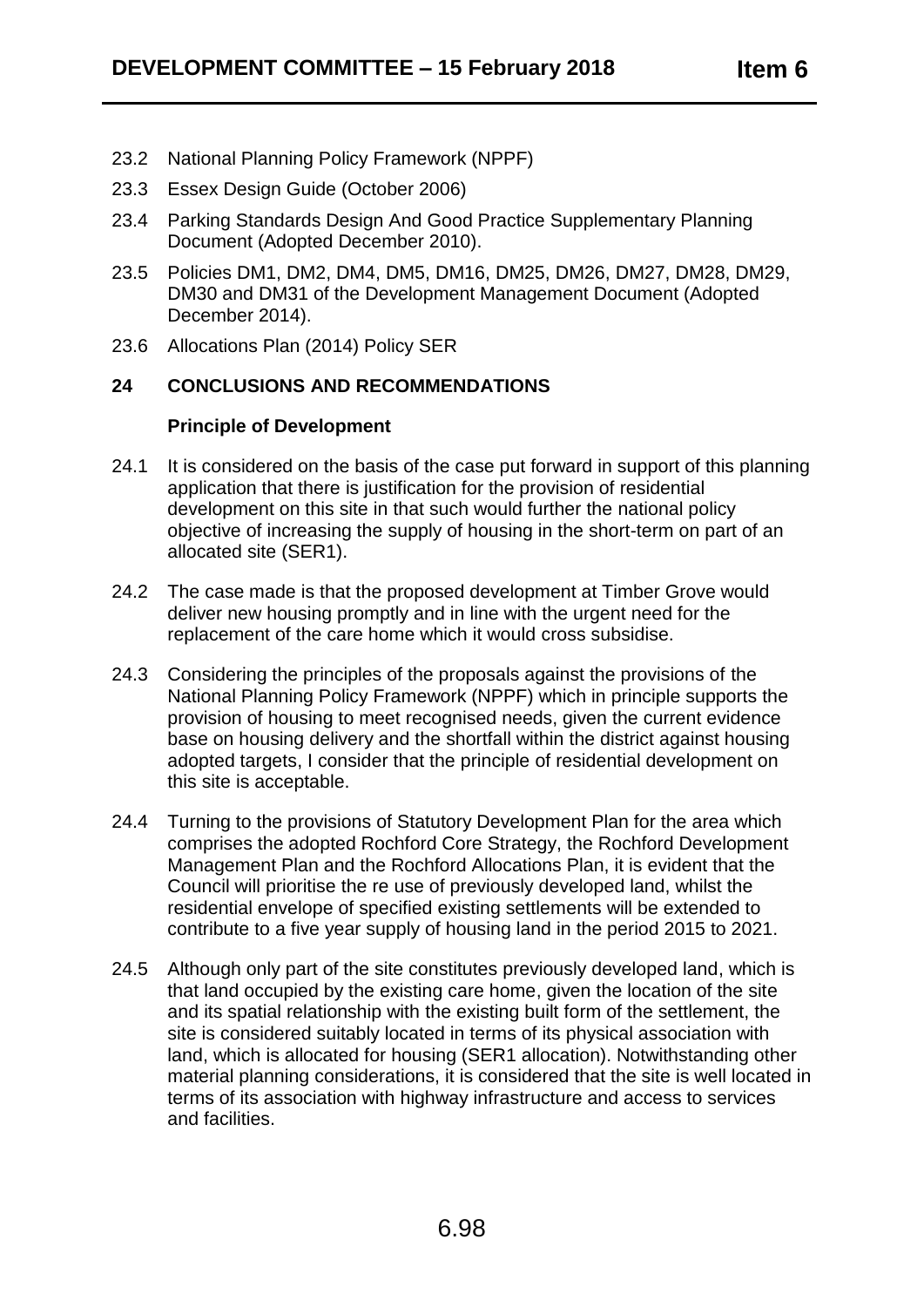24.6 Notwithstanding therefore site specific issues which are nonetheless material to the consideration and determination of the application, it is considered that the site location in principle is acceptable for housing.

# **Design**

- 24.7 The design of any development has to take into account the provisions of planning and local policy including the provisions of the National Planning Policy Framework (NPPF), the Rochford Core Strategy (RCS) and the Rochford Development Plan (DMP).
- 24.8 Policy CP1 of the Rochford Core Strategy, indicates that the council will promote good, high quality design which has regard to adopted Supplementary Planning Documents and emerging Design Guidance, whilst a number of policies contained within the Rochford Development Plan (DMP) promote good design including appropriate density, minimum habitable floor spaces, sustainable transport, adequate landscaping and boundary treatments, sufficient car parking, whilst residential amenity should be respected. Policy DM 25 states that development should conserve and enhance existing trees and woodlands, and should include appropriate mitigation measures where unavoidable loss or deterioration would result. .
- 24.9 Despite the scheme proposing a development density below 30 dwellings per hectare, the development is seeking to utilise land which is the subject of Tree Preservation Orders. Given this environmental constraint and the prominence within national and local policy to safeguarding the natural environment as referred to by the NPPF the impact of the development on existing trees needs to be viewed in the light of further advice from the Council's arboricultural officer and in the light of appropriate conditions should there be no fundamental objection to the scheme as now revised.

# **Impact upon Neighbouring Amenity**

24.10 Although there is no indication that the development would demonstrably affect the conditions that residents in the neighbouring dwellings beyond the sites boundaries would reasonably expect to enjoy on a daily basis, the concerns raised by residents in this sense are noted. It is considered that the location, orientation and scale of the supported living units are as such that it cannot be concluded that its use would have an overbearing influence or impact upon those properties which share a common boundary with the application site. This is also considered to be the case as far as the remaining part of the substantive residential development is concerned.

## **Surface Water Drainage**

24.11 The application needs to demonstrate that surface water run off is mitigated to an acceptable level, which is not entirely clear at present. Providing that this issue can be technically demonstrated, this matter could be conditioned.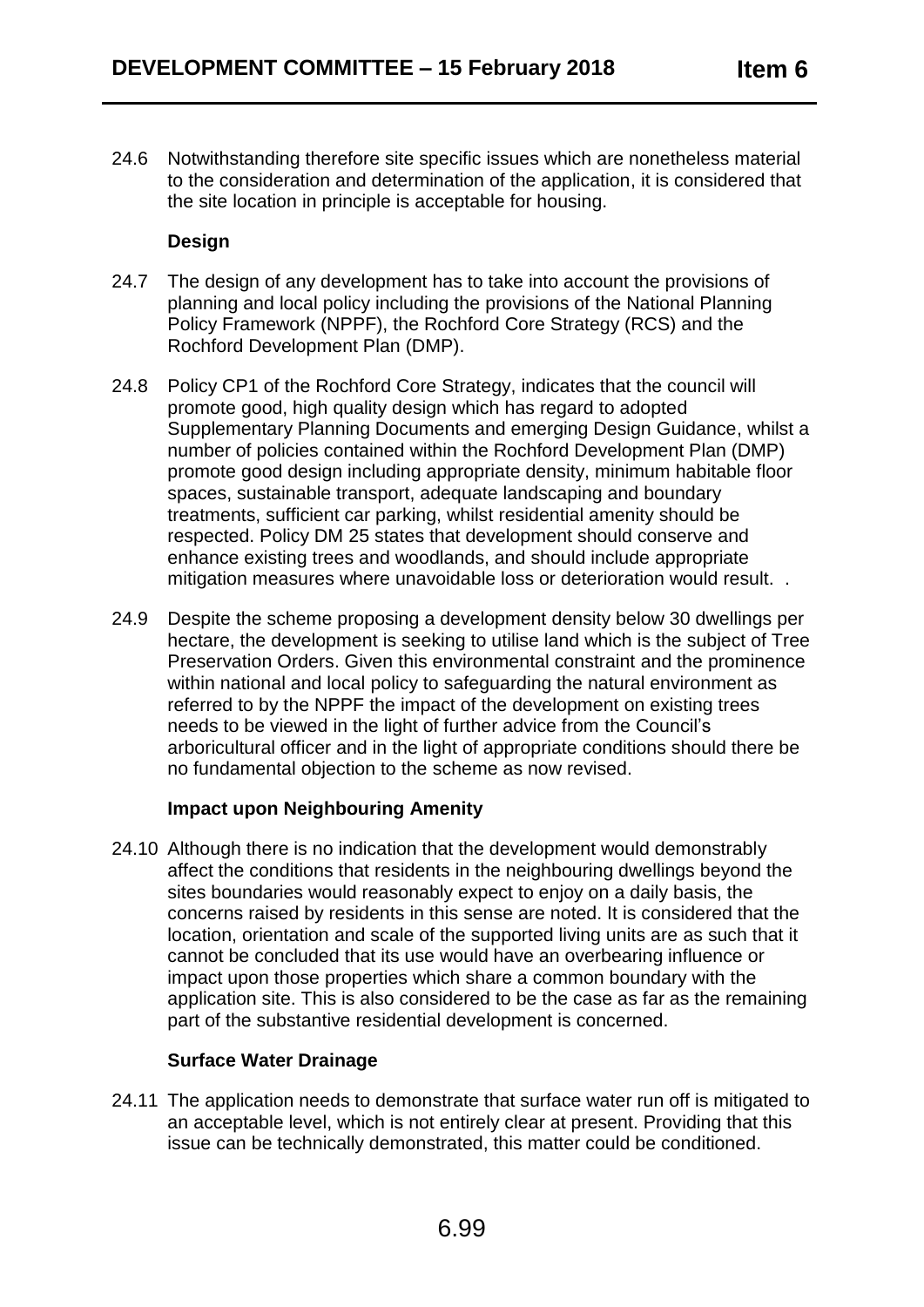## **25 RECOMMENDATION**

25.1 It is proposed that the Committee **RESOLVES**

That, subject to clarity on and the acceptance of the surface water drainage strategy and mitigation and impact of the revised particulars on group protected trees, conditional consent be approved in respect of the development, subject to the applicant entering into a Section 106 Agreement in respect of the following heads of terms:-

- (A) The delivery of a 35% affordable housing contribution.
- (B) Developer contributions towards secondary school provision where it is estimated that there will be a deficit of 334 places by 2020-2026. Developer contributions of £209.739 are therefore stated to be required index linked to April 2016.
- (C) Developer contributions towards education for 3-4 year olds. Developer contributions of £70.834 index linked to April 2016 is sought to mitigate the impact on local EY&C provision.

And subject to the following conditions:-

(1) The development hereby permitted shall be begun before the expiration of three years from the date of this permission.

> REASON: Required to be imposed pursuant to Section 91 of the Town and Country Planning Act 1990 as amended by Section 51 of the Planning and Compulsory Purchase Act 2004.

(2) The development shall be undertaken in strict accordance with the Revised Plans received November 2017, • 263/17/PL10.00 Plots 1-2, 5-6 and 28-31 Plans and Elevations • 263/17/PL20.00 Plots 3-4, 8-11, 17-18 and 25-26 Plans and Elevations • 263/17/PL30.00 Plots 7 and 12-13 Plans and Elevations • 263/17/PL30.01 Plot 19 Plans and Elevations • 263/17/PL40.00 Plots 14-16 Plans and Elevations • 263/17/PL50.00 Plots 21 and 21-42 Plans and Elevations • 263/17/PL60.00 Plots 22 and 52-54 Plans and Elevations • 263/17/PL60.01 Plot 20 Plans and Elevations • 263/17/PL70.00 Plots 23-24 and 39-40 Plans and Elevations • 263/17/PL80.00 Plots Plans and Elevations • 263/17/PL90.00 Plots 32-37 Plans and Elevations • 263/17/PL90.01 Plots 32-37 Roof Plan • 263/17/PL90.02 Plots 32-37 Elevations • 263/17/PL100.00 Plots 38 Plans and Elevations • 263/17/PL110.00 Plots 44-45 Plans • 263/17/PL110.01 Plots 44-45 Elevations • 263/17/PL120.00 Plots 46-47 Plans and Elevations • 263/17/PL130.00 Plots 48-49 Plans and Elevations • 263/17/PL140.00 Plots 50-51 and 55 Plans and Elevations • 263/17/PL150.00 Plots 56- 63 Plans • 263/17/PL150.03 Plots 56-63 and 71-79 Elevations •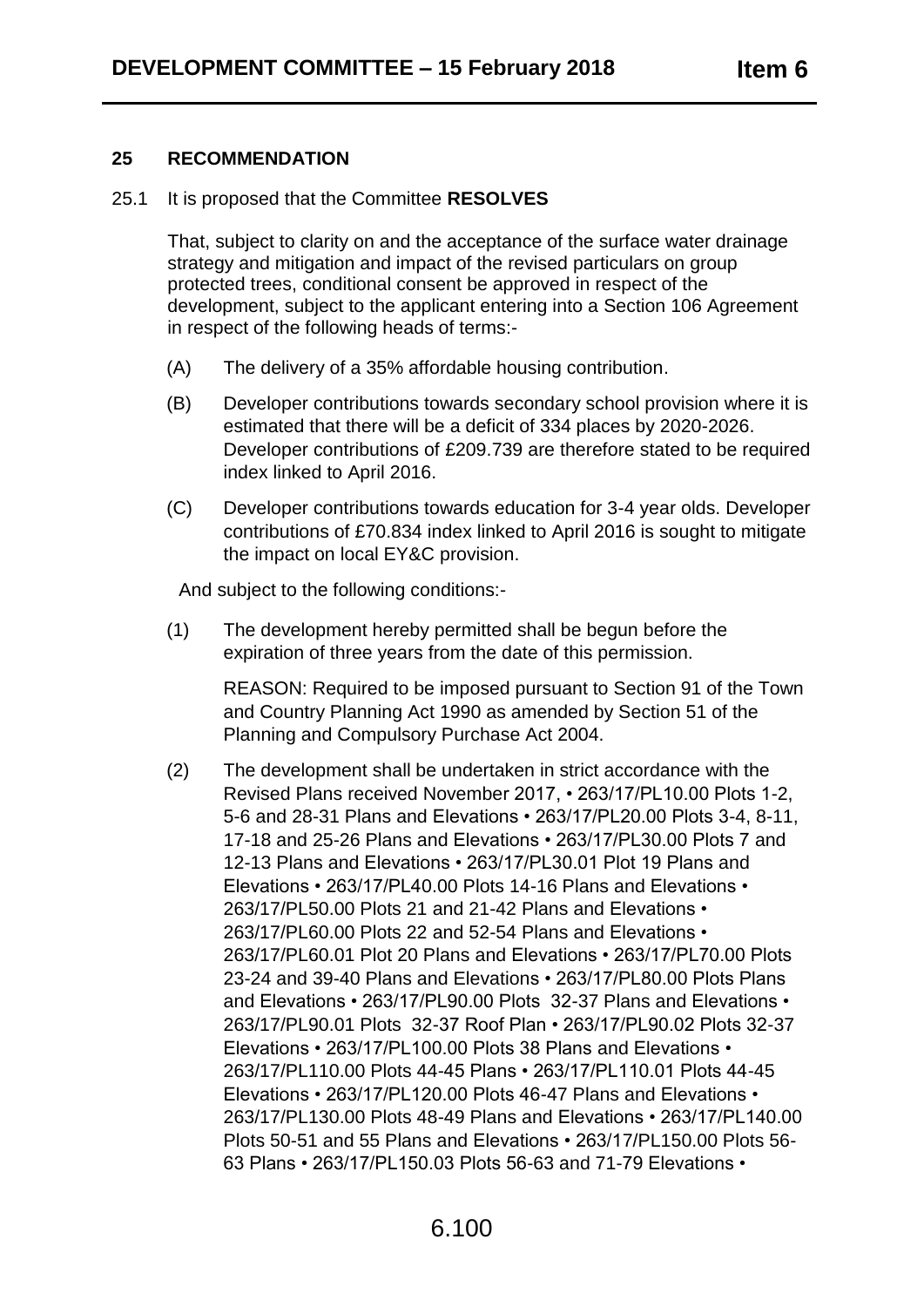263/17/PL150.04 Plots 64-71 and 80-85 Elevations • • 263/16/PL1001 Location Plan • and additional plans received 15<sup>th</sup> December 2017. Drawing Numbers, 263/17/PL1000, Site Analysis Plan, Parking, Housing and Amenity), 263/17/Pl1002 Site Plan, 263/16/PL150.04 Proposed Plots 64-71 and 80-86 Elevations), 263/16/PL150.02 Proposed Plots 80-86 Plans, 263/16/PL150.01 Proposed Plots 64-71 and72-79 Plans).

REASON: For the avoidance of doubt and to ensure that the development is completed out in accordance with the details considered as part of the planning application.

(3) No development shall commence before a detailed specification of all external materials to be used within the development as detailed for all house types (including windows and doors, roofing materials, guttering /rain water goods) have been submitted to and approved in writing by the Local Planning Authority.

REASON: To enable the Local Planning Authority to retain adequate control over the appearance of the building, in the interests of amenity.

(4) The development shall be undertaken in strict accordance with the agreed details subject of condition 3.

REASON: To enable the Local Planning Authority to retain adequate control over the appearance of the building, in the interests of amenity.

(5) No development shall commence until a Construction and Environmental Management Plan (CEMP) has been submitted to and agreed in writing by the Local Planning Authority. This Plan shall include details of all ecological avoidance, mitigation and enhancement measures to be undertaken prior to commencement of the development and during the progress of development and ecological enhancements to be achieved as part of the development. This plan shall include details as such relate to safeguarding the badger set identified, and how works potentially affecting bat species, mammals, amphibians and reptiles will be assessed within the intervening period between the grant of planning permission and commencement of development. The details shall also include details of any necessary mitigation.

REASON: To safeguard biodiversity in accordance with Policies Dm25 and DM27 of the Development Management Plan (Adopted 2014)

(6) The development shall be undertaken in strict accordance with the details of condition 5.

REASON: To safeguard biodiversity in accordance with Policies DM25 and DM27 of the Development Management Plan (Adopted 2014)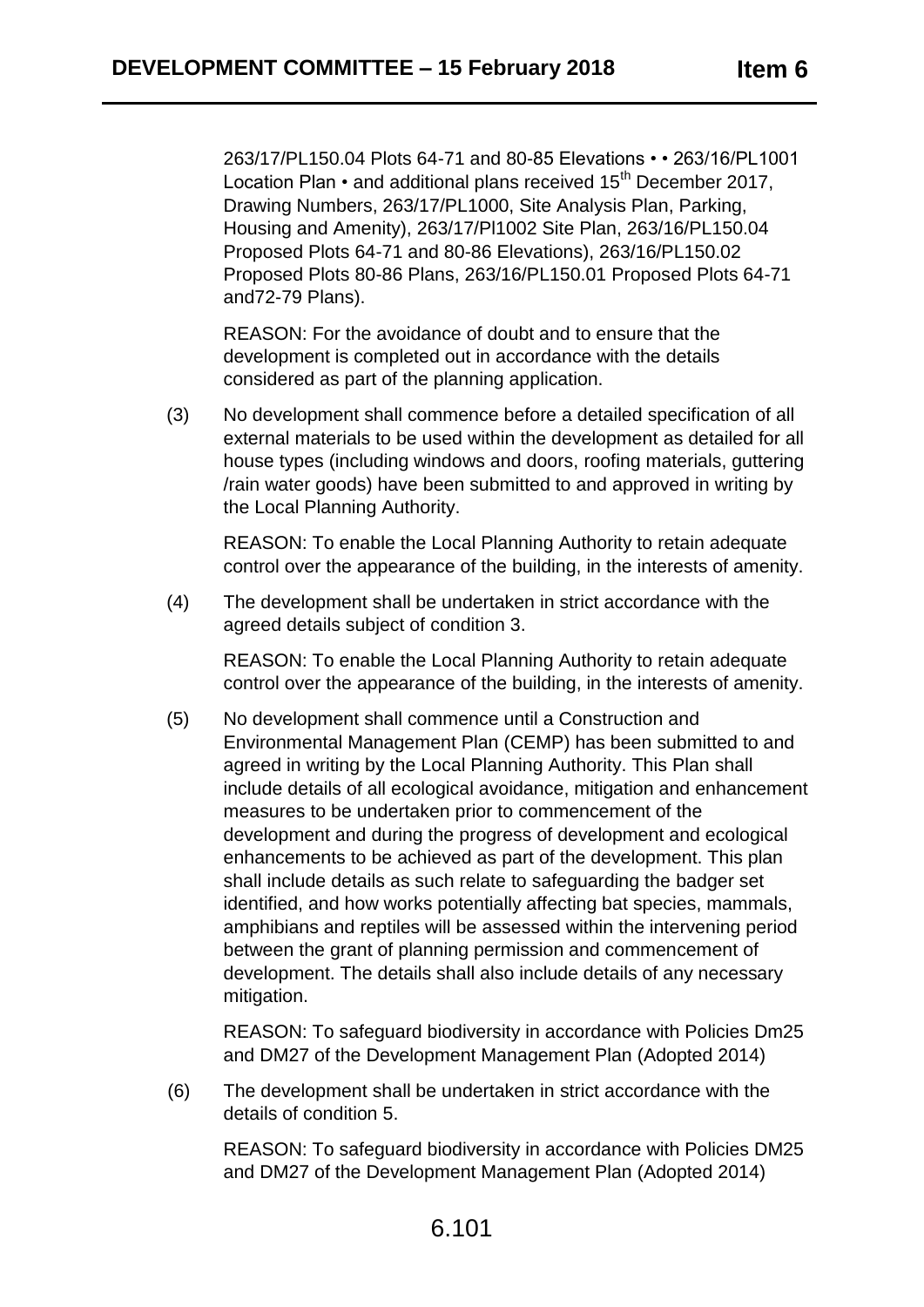(7) No development shall commence until details of a lighting scheme has been submitted to and approved in writing by the Local Planning Authority.

REASON: To safeguard biodiversity in accordance with Policies DM25 and DM27 of the Development Management Plan (Adopted 2014)

(8) The development shall be undertaken in strict accordance with the details of the agreed lighting scheme. Any variation shall be first agreed in writing by the Local Planning Authority prior to implementation.

REASON: To safeguard biodiversity in accordance with Policies Dm25 and DM27 of the Development Management Plan (Adopted 2014)

(9) Prior to the demolition of the existing care home or the removal of mature trees a repeat daytime inspection shall be undertaken of the care home and all mature trees on site by a licensed bat worker. Any mitigation shall be carried out in accordance with the advice provided. This inspection shall not be undertaken no more than 6 months in advance of demolition or removal of trees.

REASON: To ensure that the baseline in respect of the potential for bats to be present / roosts to occur had not changed in the intervening period and to safeguard biodiversity in accordance with Policies DM25 and DM27 of the Development Management Plan (Adopted 2014).

(10) Notwithstanding the submitted plans details of the hard landscaping materials to be incorporated into the development including all public realm hard surfaces, fences and / or walls shall be submitted to and approved in writing by the Local Planning Authority.

REASON: To ensure a satisfactory development in compliance with Policy DM1 of the Development Management Plan

(11) The Development shall be undertaken in accordance with the approved details and shall be fully complete prior to the occupation of any residential unit that hard surface serves including vehicular accesses and pedestrian footways.

REASON: To provide certainty regarding the completion of the works and to ensure a satisfactory development in compliance with Policy DM1 of the Development Management Plan.

(12) No development shall commence until details of all soft landscaping works associated with the development in the form of a detailed planting specification has been submitted to and approved in writing by the Local Planning Authority. These details shall indicate details of species type including their height at the time of plating together with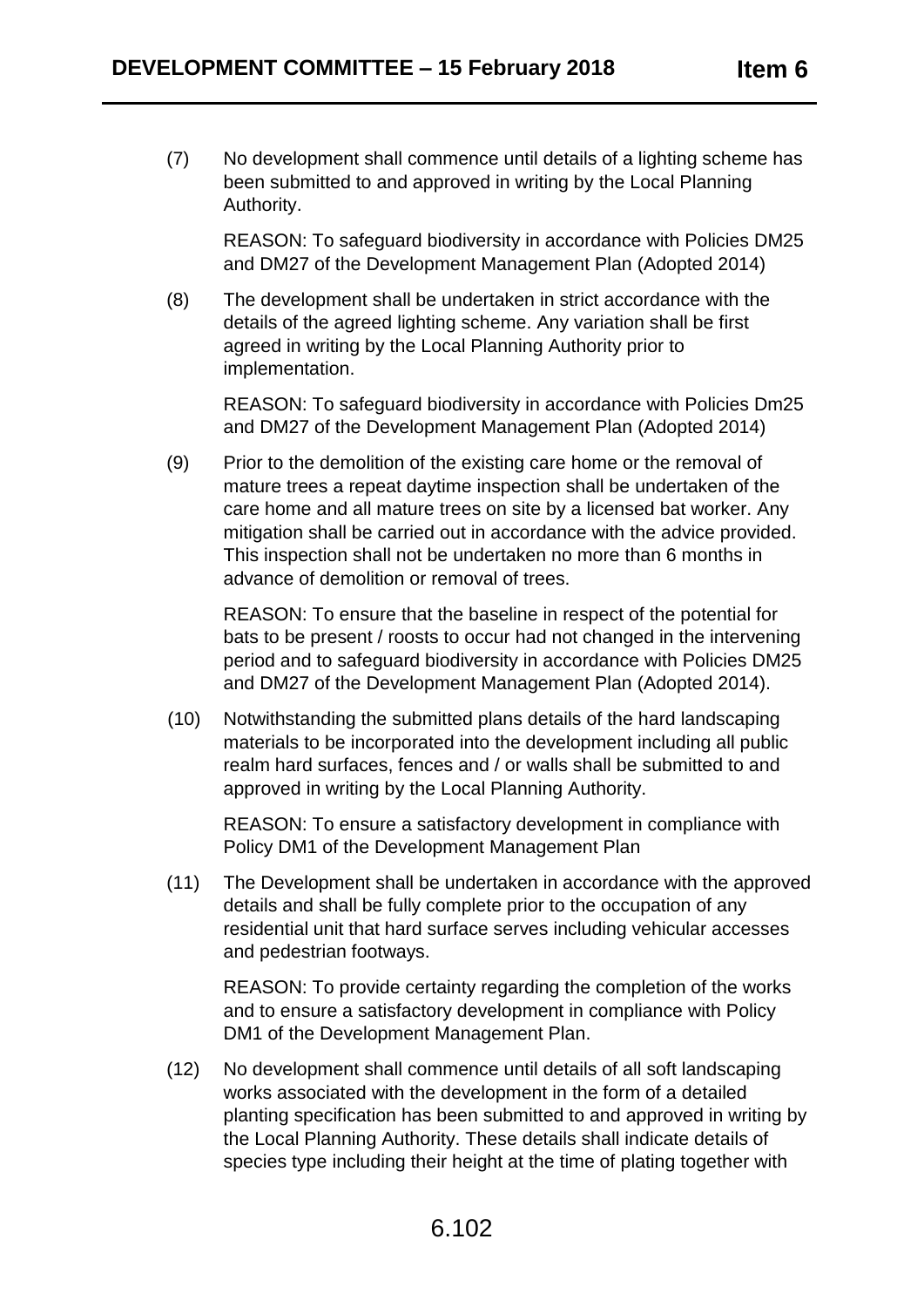details of treatment or replacement of any trees, shrubs or plants which become diseased or die within the first 3 years of planting. These details shall also include details of ongoing management over a time period of 10 years from the date of completion of the development.

REASON: To ensure a satisfactory development and environmental enhancements in compliance with Policies DM1 and DM25 and DM27 of the Development Management Plan (Adopted 2014).

(13) The scheme in its entirety shall be undertaken with the agreed details subject of condition 12.

REASON: To ensure a satisfactory development and environmental enhancements in compliance with Policies DM1 and DM25 and DM27 of the Development Management Plan (Adopted 2014).

(14) All planting works as agreed in writing by the Local Planning Authority shall be undertaken within the first planting season following the occupation of the respective units approved.

REASON: To ensure a satisfactory development and environmental enhancements in compliance with Policies DM1 and DM25 and DM27 of the Development Management Plan (Adopted 2014).

(15) Prior to the first use of the access in connection with the residential use the alternative access point shall be stopped up so as to be incapable of being used by motor vehicles.

REASON: In the interest of highway safety in compliance with policy DM31 of the Development Management Plan (Adopted 2014).

(16) Prior to first occupation of the proposed dwellings the Developer shall be responsible for the provision and implementation of a Residential Travel Information Pack for sustainable transport, approved by Essex County Council, to include six one day travel vouchers for use with the relevant local public transport operator. One pack per dwelling.

REASON: In the interests of reducing the need to travel by car and promoting sustainable development and transport.

(17) No surface water drainage from the site at any time during the construction phase or at any time thereafter on completion of the development shall be allowed to discharge onto the county highway.

REASON: To prevent hazards caused by water flowing onto the highway and to avoid the formation of ice on the highway in the interest of highway safety.

(18) Prior to commencement of development hereby permitted, details of the proposed surface material for the driveways to each property shall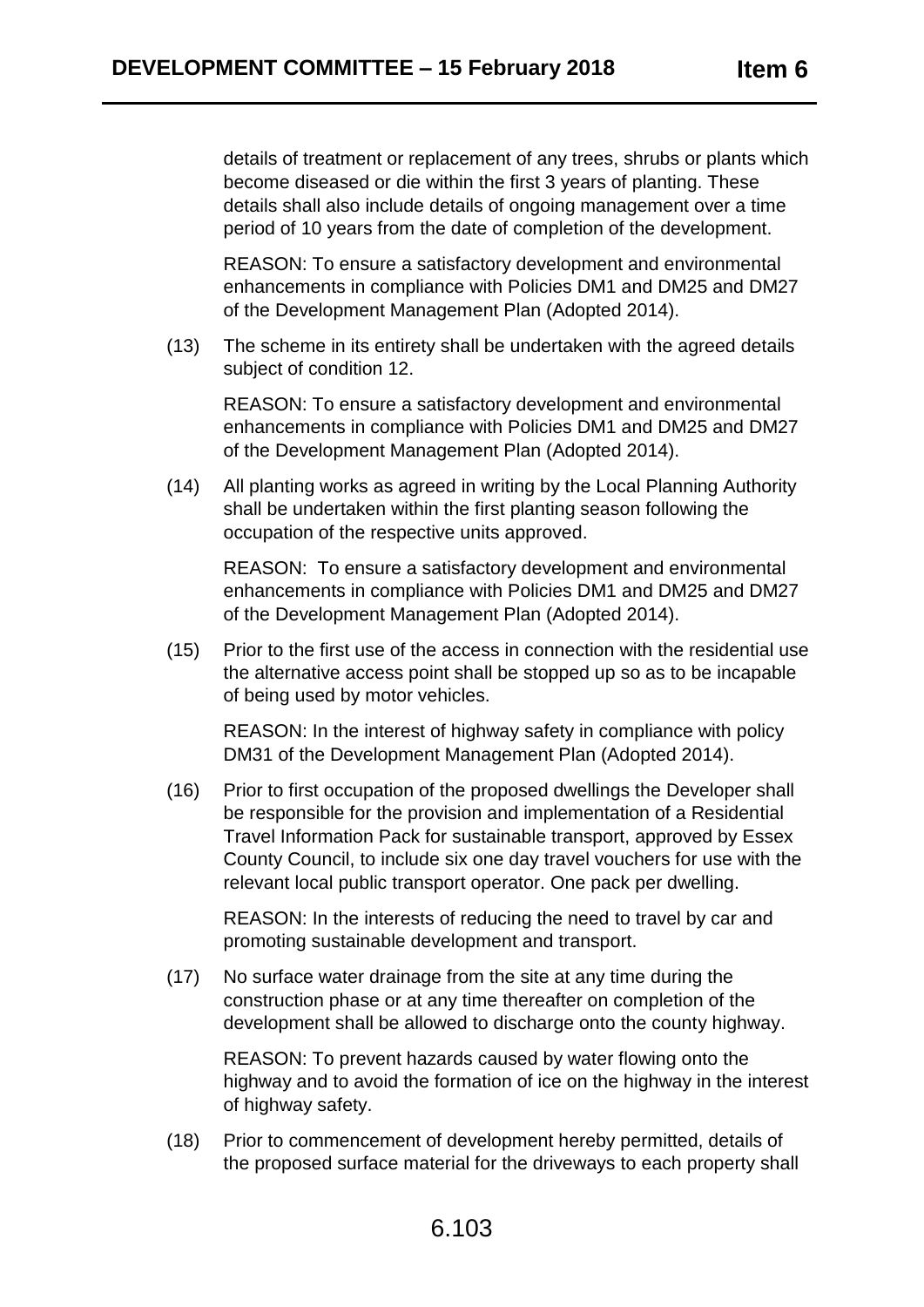be submitted and agreed in writing by the Local Planning Authority. The details shall be for a porous or permeable surface material unless it is demonstrated that this would not be appropriate at the site in which case means of preventing surface water flow onto the highway from the driveway shall be proposed. Once agreed, the driveways shall be constructed in accordance with the agreed details.

REASON: In the interests of sustainable surface water drainage at the site.

(19) No works to hedges or trees on site required in connection with the development hereby approved shall take place within the bird nesting season (February - August inclusive) to guard against harm to any nesting birds, unless otherwise agreed in writing by the Local Planning Authority.

REASON: In the interests of protecting nesting birds and to accord with emerging Policy DM27 which seeks to guard against harm to protected species.

(20) Prior to commencement of development hereby approved, details to demonstrate compliance of the dwellings against the Lifetime Homes and Code for Sustainable Homes Level 4 standards shall be submitted to and agreed in writing by the Local Planning Authority. The dwellings shall then be built in accordance with the details as agreed.

REASON: To accord with the requirements of policies H6 and ENV9 of the Core Strategy.

(21) The development in its entirety shall be undertaken in accordance with the details and safeguards highlighted in the revised Arboricultural Impact Assessment (AIA) received 14 December 2017.

REASON: To safeguard trees and woodland in compliance with policies DM25 of the Development Management Plan (Adopted 2014).

(22) No works or development shall take place until a full Arboricultural survey and report in accordance with BS5837:2012 has been submitted to and approved in writing by the Local Planning Authority. The report shall include the following:

A - details and positions of the underground service runs in accordance with sections 4.2 and 7.7 of BS5837:2012.

B - details of any changes in levels or the position of any proposed excavations, including those on neighbouring or nearby ground in accordance with paragraph. 5.4.2 of BS5837:2012.

C - details of any special engineering required to accommodate the protection of retained trees [e.g. in connection with foundations,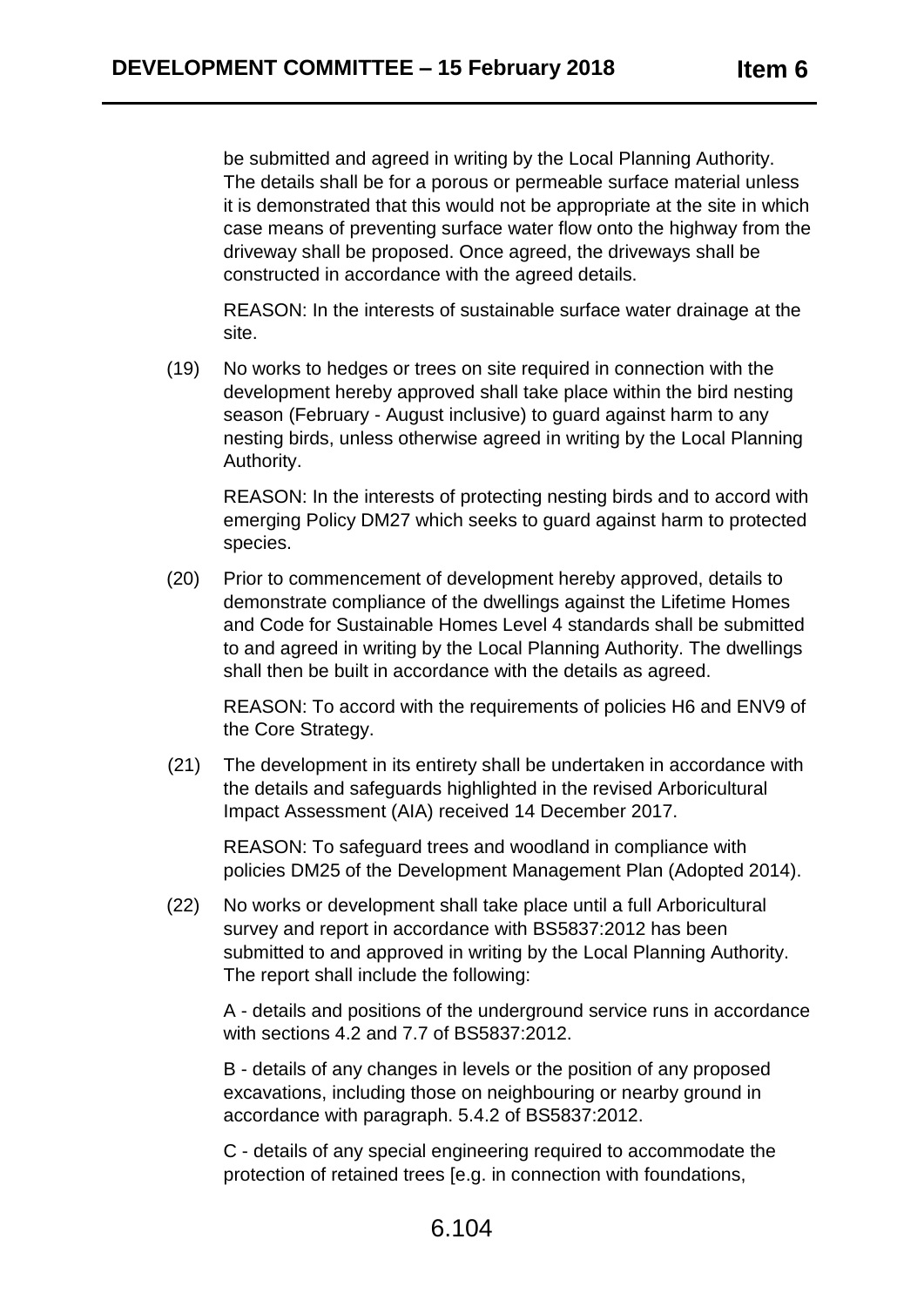bridging, water features, surfacing] in accordance with section 7.5 of BS5837:2012.

D - details of the methodology to be employed with the demolition of buildings, structures and surfacing within or adjacent to the root protection areas of retained trees.

E - details of the methodology to be employed for the installation of drives and paths within the RPAs of retained trees in accordance with the principles of "No-Dig" construction.

F - details of the methodology to be employed for the access and use of heavy, large, difficult to manoeuvre plant [including cranes and their loads, dredging machinery, concrete pumps, piling rigs, etc.] on site.

G - details of the methodology to be employed for site logistics and storage, including an allowance for slopes, water courses and enclosures, with particular regard to ground compaction and phototoxicity

H - details of the method to be employed for the stationing, use and removal of site cabins within any root protection areas in accordance with section 6.2 of BS5837:2012.

J - details of tree protection measures for the hard landscaping phase in accordance with section 5.6 of BS5837:2012.

K - the timing of the various phases of the works or development in the context of the tree protection measures.

REASON: To safeguard trees and woodland in compliance with policies DM25 of the Development Management Plan (Adopted 2014

(23) Unless otherwise approved in writing by the Local Planning Authority, no retained tree shall be cut down, uprooted or destroyed, nor shall any retained tree's branches, stems or roots be pruned.

REASON: To safeguard trees and woodland in compliance with policies DM25 of the Development Management Plan (Adopted 2014).

- (24) No works or development shall take place until a scheme of supervision for the arboricultural protection measures has been submitted to and approved in writing by the Local Planning Authority. The scheme shall be appropriate to the scale and duration of the development hereby permitted and shall include details of:
	- A an induction and personnel awareness of arboricultural matters;
	- B identification of individual responsibilities and key personnel;
	- C a statement of delegated powers;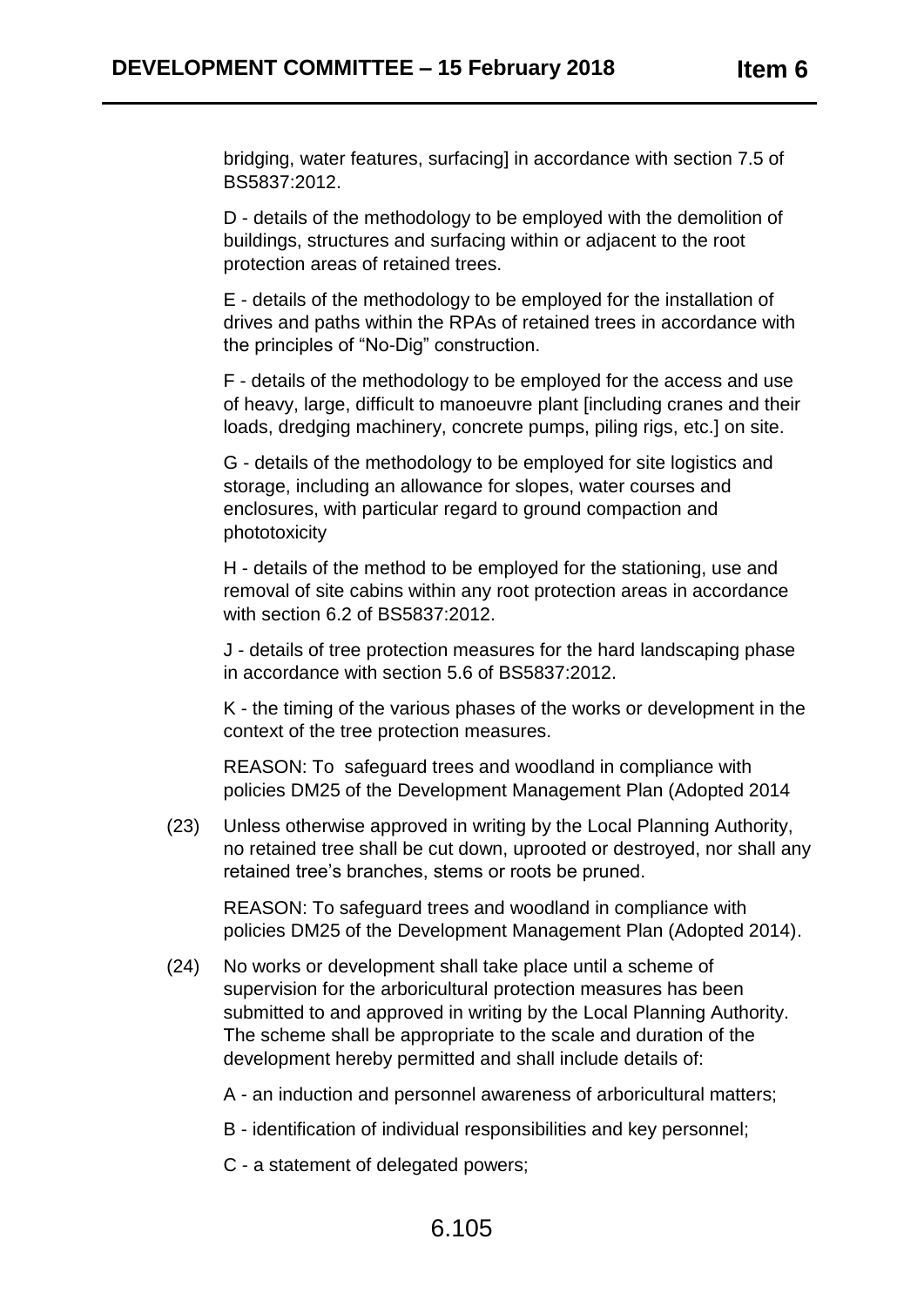D - timing and methods of site visiting and record keeping, including updates;

E - procedures for dealing with variations and incidents.

The development shall be implemented in accordance with the approved scheme.

REASONS To safeguard trees and woodland in compliance with policies DM25 of the Development Management Plan (Adopted 2014)

(25) No development or any preliminary ground works shall take place until:

A - All trees to be retained during the construction works have been protected by fencing of the 'HERAS' type or similar. The fencing shall be erected around the trees and positioned in accordance with British Standard 5837:2012 and with the supplied details as provided in the above conditions and within the supplied arboricultural report; And

B - All weather notices prohibiting accesses have been erected on the fencing demarcating a construction exclusion zone as detailed in BS5837:2012 section 6

REASONS To safeguard trees and woodland in compliance with policies DM25 of the Development Management Plan (Adopted 2014)

(26) 'No development or preliminary ground works of any kind shall take place until the applicant has secured the implementation of a programme of archaeological work in accordance with a written scheme of investigation which has been submitted by the applicant and approved by the local planning authority'. The work will comprise archaeological evaluation by trial trenching, which may be followed by open area excavation if significant features are found. A professional archaeological contracting team should undertake any archaeological work.

An archaeological brief outlining the methods of investigation can be issued from this office (on request) and there would be a cost implication for the developer.

REASON: To evaluate archaeological interest / implications associated with the development in compliance with policy ENV 1 of the Core Strategy (Adopted Version 2011).

(27) Prior to the commencement of development the off site car parking provision secured by planning permission 16/01105/FUL shall be fully operational and available for use.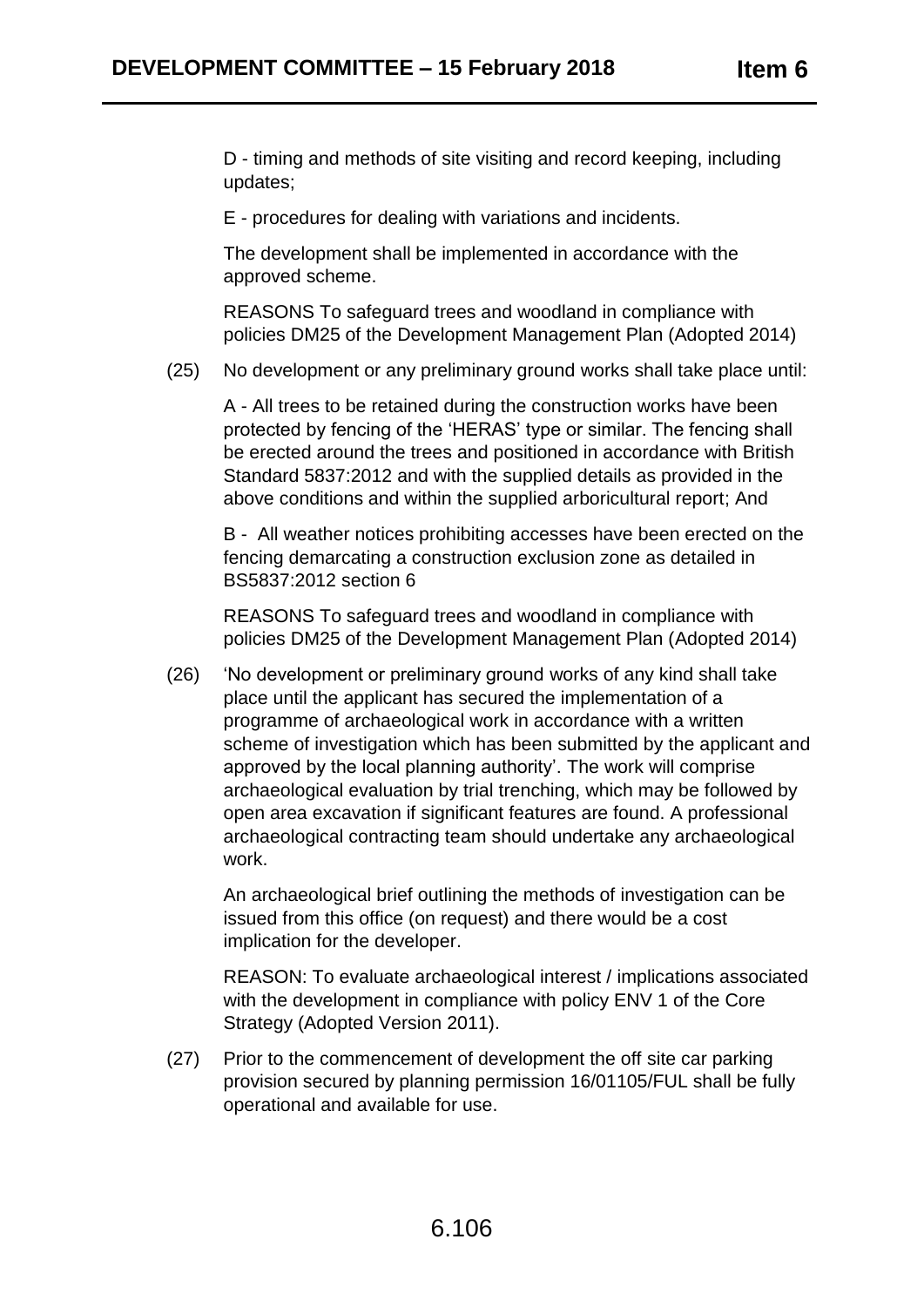REASON: To ensure the satisfactory quantity, quality and accessibility of compensatory provision which secures a continuity of use and to accord with policy CLT6 of the Core Strategy (Adopted 2011).

(28) Prior to the commencement of development details of the proposed acoustic fencing including the extent and the design of the fencing shall be submitted to and approved in writing by the Local Planning Authority.

REASON: To safeguard residential amenity in compliance with policy DM1 of the Development Management Plan (Adopted 2014)

(29) The development shall be undertaken in full compliance with the details agreed:

REASON: To safeguard residential amenity in compliance with policy DM1 of the Development Management Plan (Adopted 2014).

(30) The development shall be designed such that ground floor levels are above any predicted flood levels for the site and shall incorporate flood resilient measures / proofing.

REASONS: To ensure sustainable design in compliance with policy ENV 3 of the Core Strategy (Adopted 2011).

(31) All highway related works including the construction of pedestrian footways and vehicular carriageways shall be fully complete prior to the occupation of the development.

REASONS: To ensure that the development provides adequate access in compliance with policy DM1 of the Development Management Plan (Adopted 2014).

(32) Prior to the commencement of development a construction management plan shall be submitted to and approved in writing by the Local Planning Authority. This plan shall include details of fuel storage on site including the means of safeguarding against spillages of fuel and mitigation in place in the event of any escape of fuel, oil or any other potential source of contamination to air, land or water during the duration of development. This Construction Management Plan will highlight details of all other potential hazards and risk during the duration of development including dust and particulate matter, noise, vibration and smells and methods deployed to minimise the impacts and mitigate the risks.

REASON: To safeguard the public interest from detriment in compliance with policy DM 1 of the Development Management Plan (adopted 2014).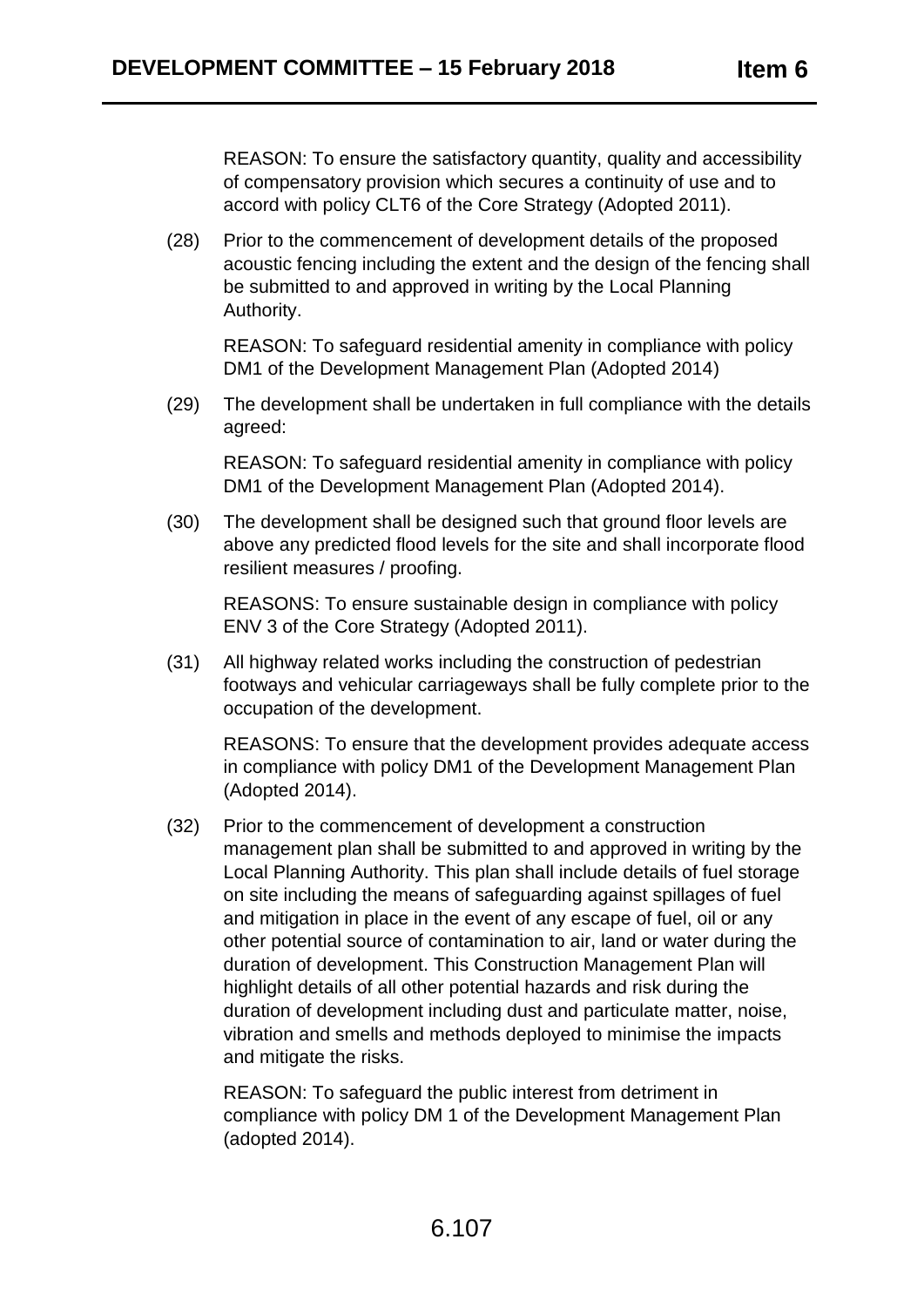(33) The development shall be undertaken in strict accordance with the details of the approved construction management plan.

REASON: To safeguard the public interest from detriment in compliance with policy DM 1 of the Development Management Plan (adopted 2014).

(34) The hours of construction / operation on site including any deliveries or transfer of materials to or from the site shall be restricted to the hours of 7.30 am to 7.30 pm (Monday to Friday) and between the hours of 8.30 am and 7.30 pm on Saturday and Sundays).

REASON: In the interest of residential amenity in compliance with policy DM 1 of the Development Management Plan (adopted 2014).

- (35) No works shall take place until a detailed surface water drainage scheme for the site, based on sustainable drainage principles and an assessment of the hydrological and hydro geological context of the development, has been submitted to and approved in writing by the local planning authority. The scheme should include but not be limited to:
	- Limiting discharge rates to the 1 in 1 greenfield rate or at least 50% betterment f existing brownfield rates for all storm events up to an including the 1 in 100 year rate plus 40% allowance for climate change.
	- Provide sufficient storage to ensure no off site flooding as a result of the development during all storm events up to and including the 1 in 100 year plus 40% climate change event.
	- Provide consideration of the critical drainage area partially located within the site.
	- Final modelling and calculations for all areas of the drainage system.
	- The appropriate level of treatment for all runoff leaving the site, in line with the CIRIA SuDS Manual C753.
	- Detailed engineering drawings of each component of the drainage scheme.
	- A final drainage plan which details exceedance and conveyance routes, FFL and ground levels, and location and sizing of any drainage features.
	- A written report summarising the final strategy and highlighting any minor changes to the approved strategy.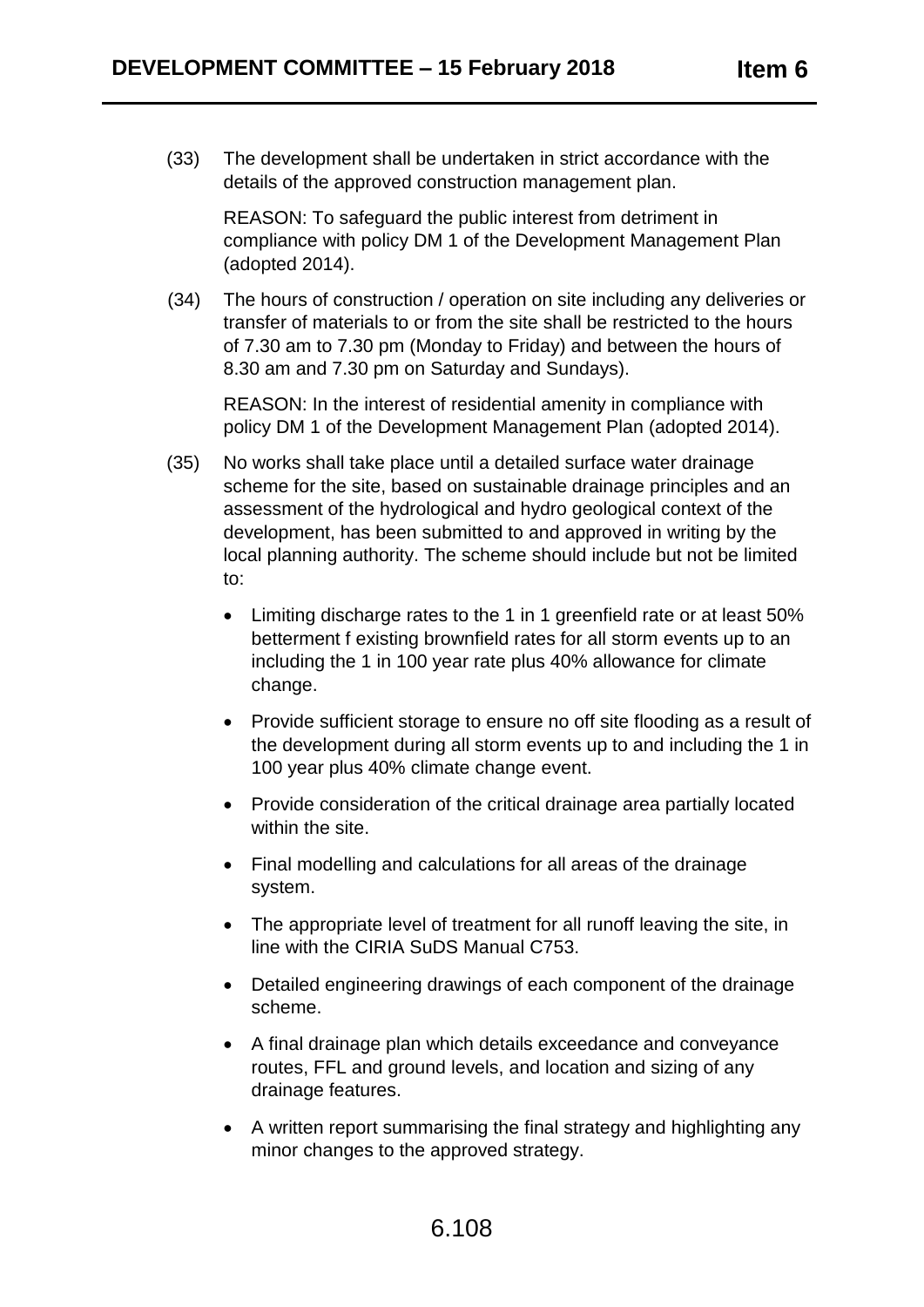The scheme shall subsequently be implemented prior to occupation.

#### REASON

- To prevent flooding by ensuring the satisfactory storage of/disposal of surface water from the site.
- To ensure the effective operation of SuDS features over the lifetime of the development.
- To provide mitigation of any environmental harm, which may be caused to the local water environment.
- Failure to provide the above required information before commencement of works may result in a system being installed that is not sufficient to deal with surface water occurring during rain fall events and may lead to increased flood risk and pollution hazard from the site.
- In compliance with Core Strategy policy ENV 4 Sustainable Drainage Systems (SuDS).
- (36) No works shall take place until a scheme to minimise the risk of off site flooding caused by surface water run off and ground water during construction works and prevent pollution has been submitted to, and approved in writing by, the local planning authority. The scheme shall subsequently be implemented as approved.

#### REASON

- The National Planning Policy Framework paragraph 103 and paragraph 109 state that local planning authorities should ensure development does not increase flood risk elsewhere and does not contribute to water pollution and In compliance with Core Strategy policy ENV 4 Sustainable Drainage Systems (SuDS)
- Construction may lead to excess water being discharged from the site. If dewatering takes place to allow for construction to take place below ground water level, this will cause additional water to be discharged. Furthermore, the removal of top soils during construction may limit the ability of the site to intercept rain fall and may lead to increased run off rates. To mitigate increased flood risk to the surrounding area during construction there needs to be satisfactory storage of/disposal of surface water and ground water which needs to be agreed before commencement of the development.
- Construction may also lead to polluted water being allowed to leave the site. Methods for preventing or mitigating this should be proposed.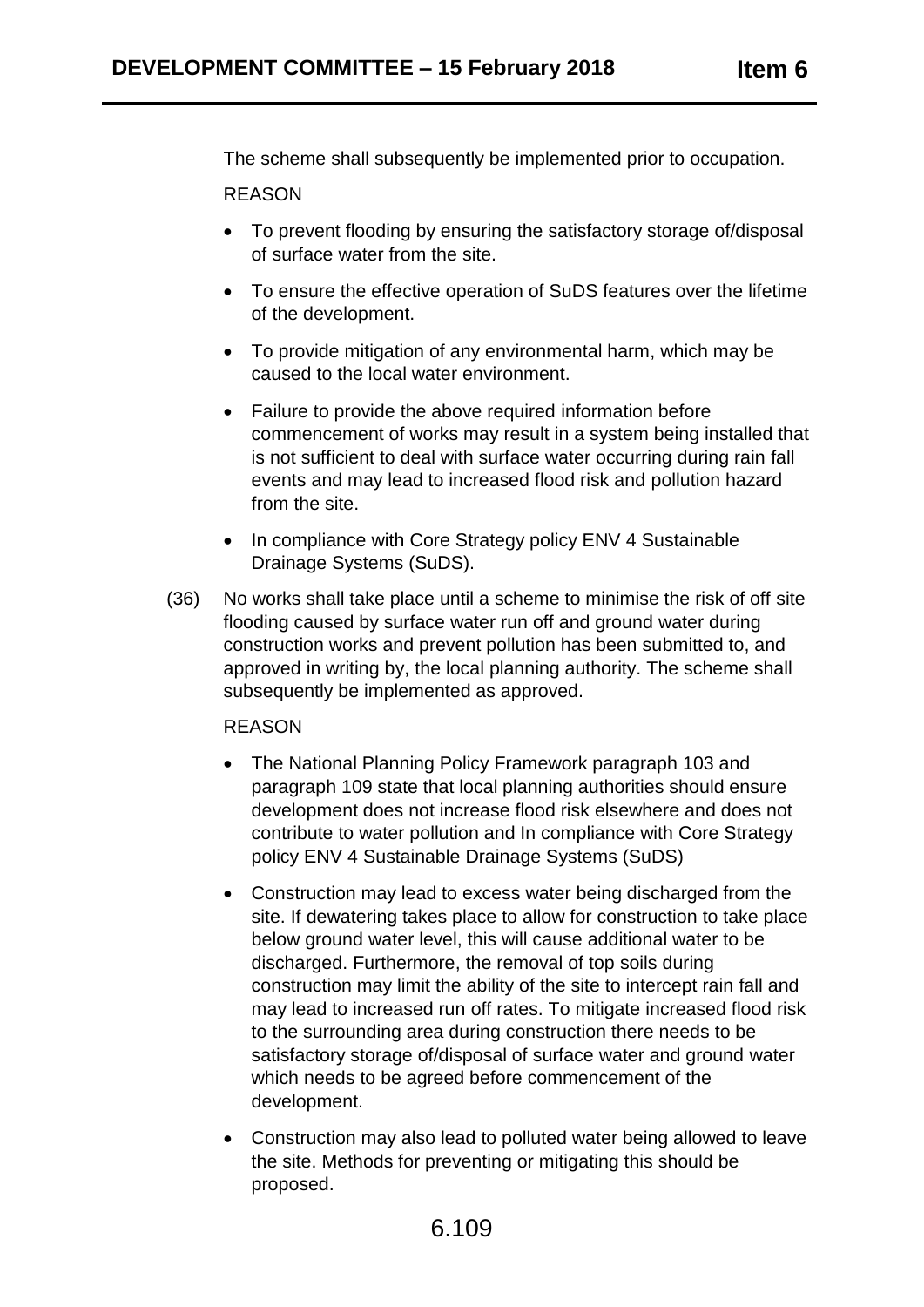(37) No works shall take place until a Maintenance Plan detailing the maintenance arrangements including who is responsible for different elements of the surface water drainage system and the maintenance activities/frequencies, has been submitted to and agreed, in writing, by the Local Planning Authority.

Should any part be maintainable by a maintenance company, details of long term funding arrangements should be provided.

#### REASON

 To ensure appropriate maintenance arrangements are put in place to enable the surface water drainage system to function as intended to ensure mitigation against flood risk and in compliance with Core Strategy policy ENV 4 Sustainable Drainage Systems (SuDS).

Failure to provide the above required information before commencement of works may result in the installation of a system that is not properly maintained and may increase flood risk or pollution hazard from the site.

(38) The applicant or any successor in title must maintain yearly logs of maintenance which should be carried out in accordance with any approved Maintenance Plan. These must be available for inspection upon a request by the Local Planning Authority.

REASON: To ensure the SuDS are maintained for the lifetime of the development as outlined in any approved Maintenance Plan so that they continue to function as intended to ensure mitigation against flood risk and in compliance with Core Strategy policy ENV 4 Sustainable Drainage Systems (SuDS).

(39) No unbound material shall be used in the surface treatment of the vehicular access within 6 metres of the highway boundary.

REASON: To avoid displacement of loose material onto the highway in the interests of highway safety in accordance with policy DM1 of the Development Management Policies as adopted as County Council Supplementary Guidance in February 2011.

(40) There shall be no discharge of surface water onto the Highway.

REASON: To prevent hazards caused by water flowing onto the highway and to avoid the formation of ice on the highway in the interest of highway safety to ensure accordance with policy DM1 of the Development Management policies as adopted as County Council Supplementary Guidance in February 2011.

(41) No development shall take place, including any ground works or demolition, until a Construction Method Statement has been submitted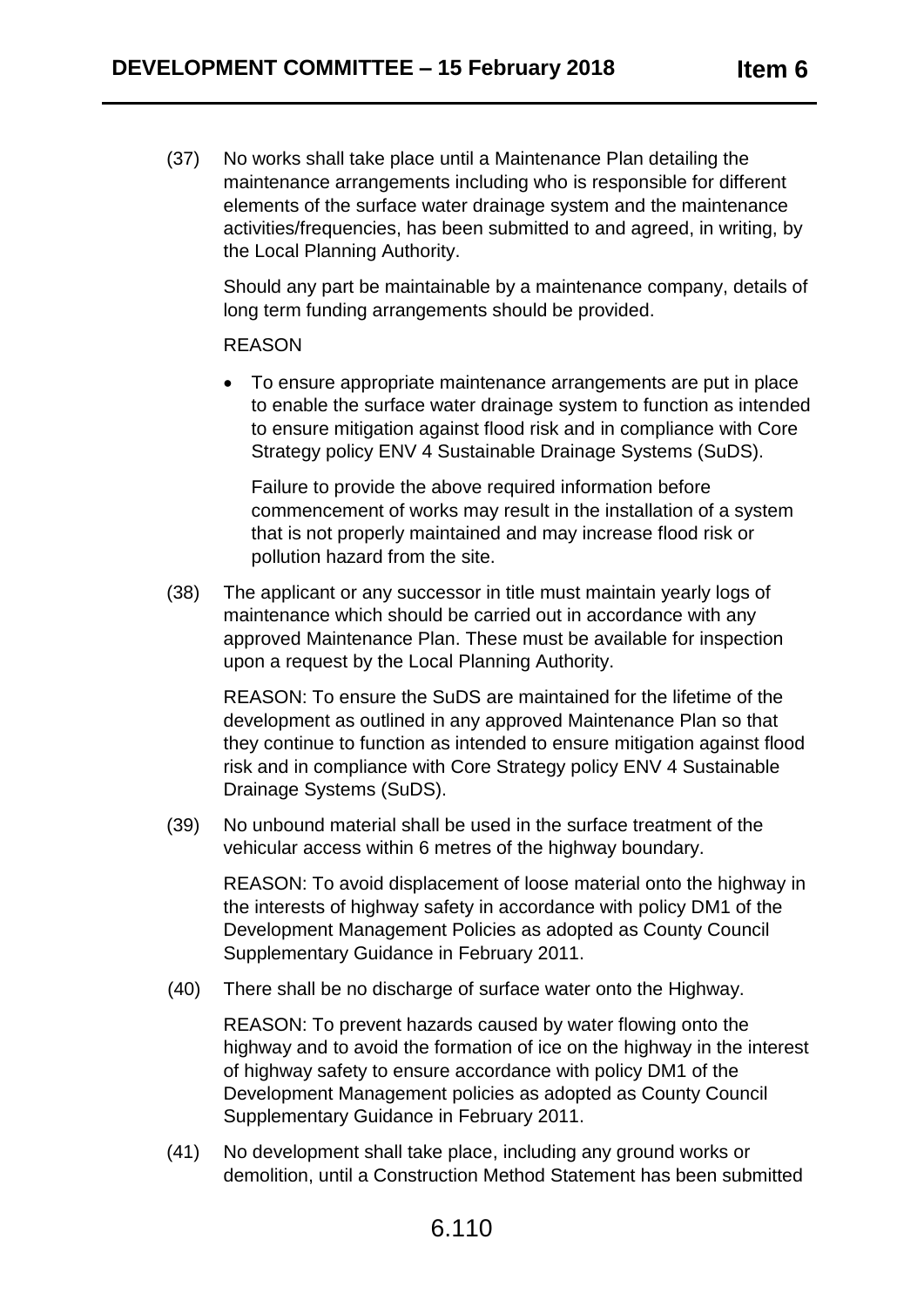to, and approved in writing by, the local planning authority. The approved Statement shall be adhered to throughout the construction period. The Statement shall provide areas within the curtilage of the site for the purpose of:-

- i) the parking of vehicles of site operatives and visitors
- ii) loading and unloading of plant and materials
- iii) storage of plant and materials used in constructing the development
- iv) wheel and underbody washing facilities

REASON: To ensure that on-street parking of these vehicles in the adjoining streets does not occur and to ensure that loose materials and spoil are not brought out onto the highway and to ensure that appropriate loading/unloading facilities are available to ensure that the highway is not obstructed during the construction period in the interests of highway safety and Policy DM 1 of the Highway Authority's Development Management Policies February 2011.

(42) Any new boundary planting shall be planted a minimum of 1 metre back from the highway boundary and any visibility splay.

REASON: To ensure that the future outward growth of the planting does not encroach upon the highway or interfere with the passage of users of the highway, to preserve the integrity of the highway and in the interests of highway safety and in accordance with Policy DM1 of the Development Management Policies as adopted as County Council Supplementary Guidance in February 2011.

(43) The parking shall be provided in accordance with the EPOA Parking Standards.

REASON: To ensure adequate space for parking off the highway is provided in the interest of highway safety in accordance with Policy DM8 of the Development Management Policies as adopted as County Council Supplementary Guidance in February 2011.

(44) Prior to occupation of the proposed development, the Developer shall be responsible for the provision and implementation of a Residential Travel Information Pack per dwelling, for sustainable transport, approved by Essex County Council, to include six one day travel vouchers for use with the relevant local public transport operator.

REASON: In the interests of reducing the need to travel by car and promoting sustainable development and transport in accordance with policies DM9 and DM10 of the Highway Authority's Development Management Policies, adopted as County Council Supplementary Guidance in February 2011

# 6.111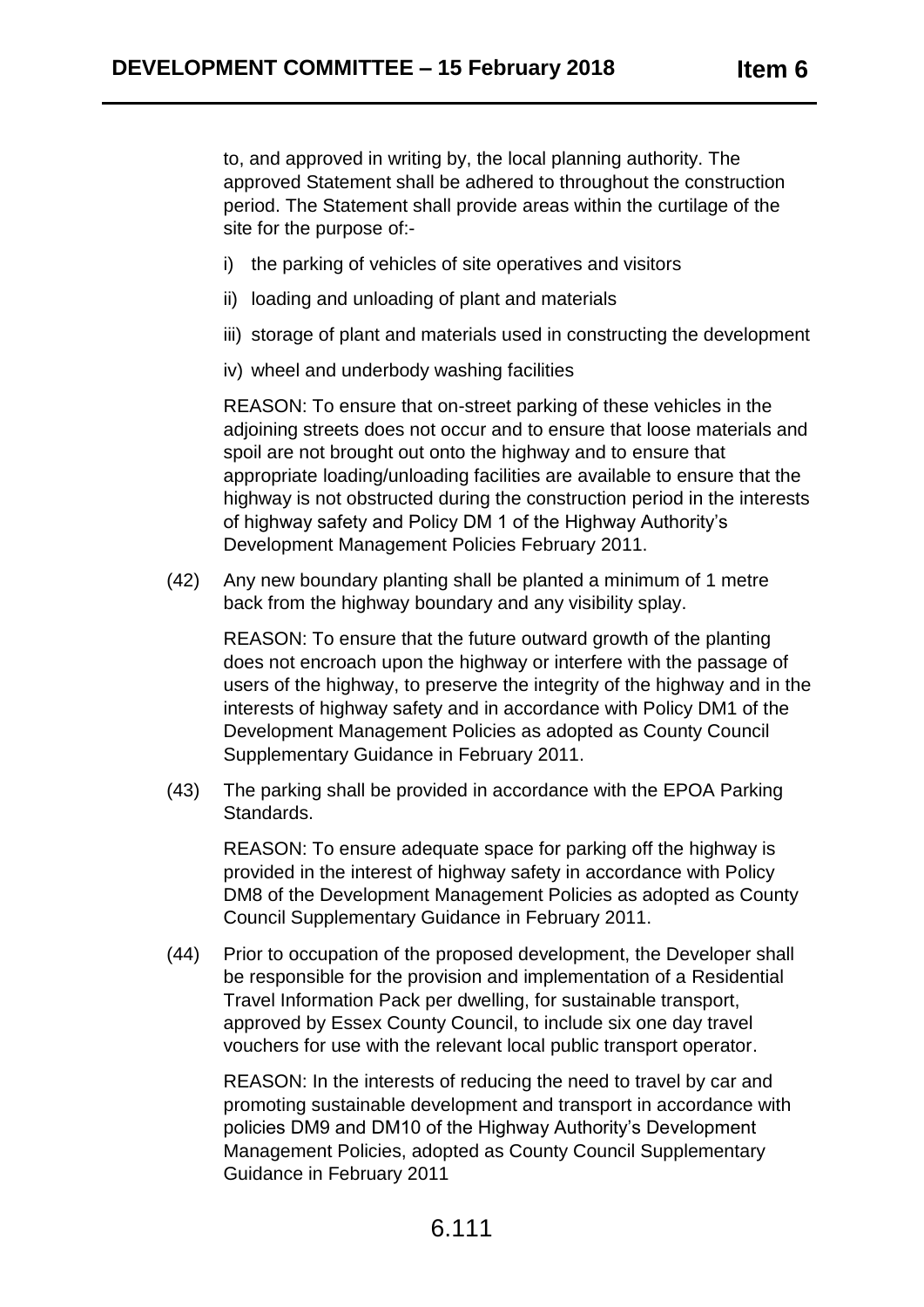(45) Prior to occupation of development, the eastern junction on London Road shall be closed off and reinstated with full height kerb and include the provision of a 2m wide footway along the entire site frontage from the existing facility at Gunn Close to the site access junction with associated dropped kerb crossing.

REASON: To make adequate provision within the highway for additional pedestrian movements generated as a result of the proposed development.

#### **Informatives**

- All work within or affecting the highway is to be laid out and constructed by prior arrangement with, and to the requirements and satisfaction of, the Highway Authority, details to be agreed before the commencement of works.
- The applicants should be advised to contact the Development Management Team by email at [development.management@essexhighways.org](mailto:development.management@essexhighways.org) or by post to:

SMO2 - Essex Highways, Springfield Highways Depot, Colchester Road, Chelmsford, CM2 5PU

- The Highway Authority cannot accept any liability for costs associated with the developer's improvements. This includes design check safety audits, site supervision, commuted sums for maintenance and any potential claims under Part 1 and Part 2 of the Land Compensation Act 1973. To protect the Highway Authority against such compensation claims a cash deposit or bond may be required.
- Any tree planting proposed within the highway must be agreed with the Highway Authority. Trees must be sited clear of all underground services and visibility splays and must be sympathetic to the street lighting scheme. All proposed tree planting must be supported by a commuted sum to cover the cost of future maintenance, to be agreed with the Highway Authority.
- The above is required to ensure the proposal complies with the County Council's Highways and Transportation Development Control Policies, as originally contained in Appendix G of the Local Transport Plan 2006/2011 and refreshed by Cabinet Member Decision dated 19 October 2007.
- The requirements above should be imposed by way of negative planning condition or planning obligation as appropriate.
- Prior to any works taking place in the public highway the developer shall enter into the appropriate legal agreement with the Highway authority under the Highways Act 1980 to regulate the construction of the highway works.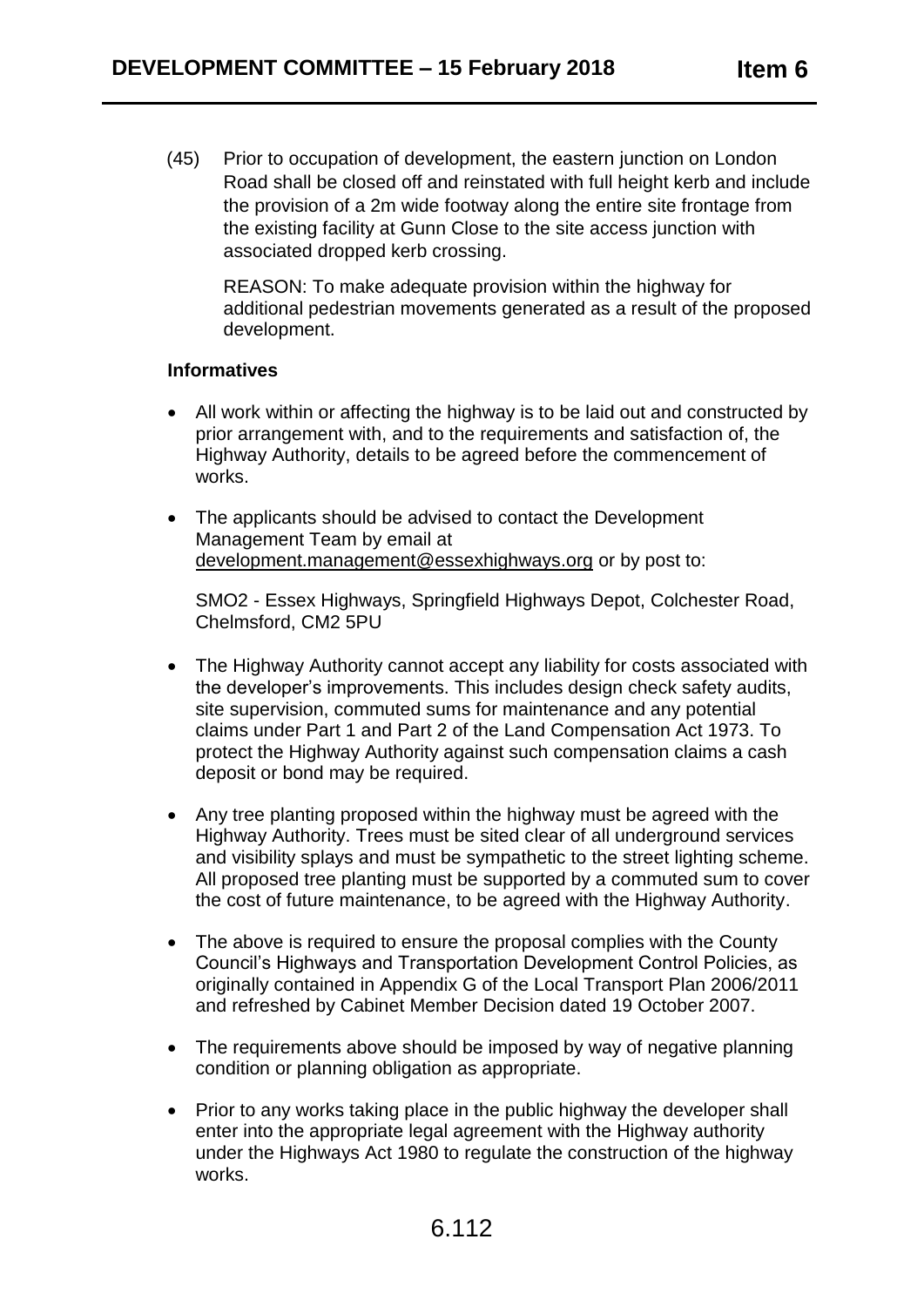- Prior to occupation, the development shall be served by a system of operational street lighting which shall thereafter be maintained in good repair.
- In all cases where spoil is unavoidably brought out onto the highway, the applicant / developer must be reminded of their responsibility to promptly remove such spoil at their own expense and to the satisfaction of the Highway Authority.
- Full details of SUDS should be provided and agreed.

Mom

Matthew Thomas

Assistant Director, Planning and Regeneration Services

## **Relevant Development Plan Policies and Proposals**

Policies RTC3, RTC2, ED1, T8, T7,T6, T5, T3, T2, T1, CLT10, CLT8, CLT7, CLT6, CLT5, CLT4, CLT3, CLT2, CLT1, ENV11, ENV10, ENV9, ENV8, ENV5, ENV4, ENV3, ENV1, GB1, CP1, H6, H5, H4, H2 and H1 of the Rochford District Core Strategy 2011.

National Planning Policy Framework (NPPF)

Parking Standards Design And Good Practice Supplementary Planning Document (Adopted December 2010).

Policies DM1, DM2, DM4, DM5, DM16, DM25, DM26, DM27, DM28, DM29, DM30 and DM31 of the Development Management Document (Adopted December 2014).

Allocations Plan (2014) Policy SER1.

For further information please contact Arwel Evans (Senior Planner) on:-

Phone: 01702 546366 Email: [arwel.evans@rochford.gov.uk](mailto:arwel.evans@rochford.gov.uk)

If you would like this report in large print, Braille or another language please contact 01702 318111.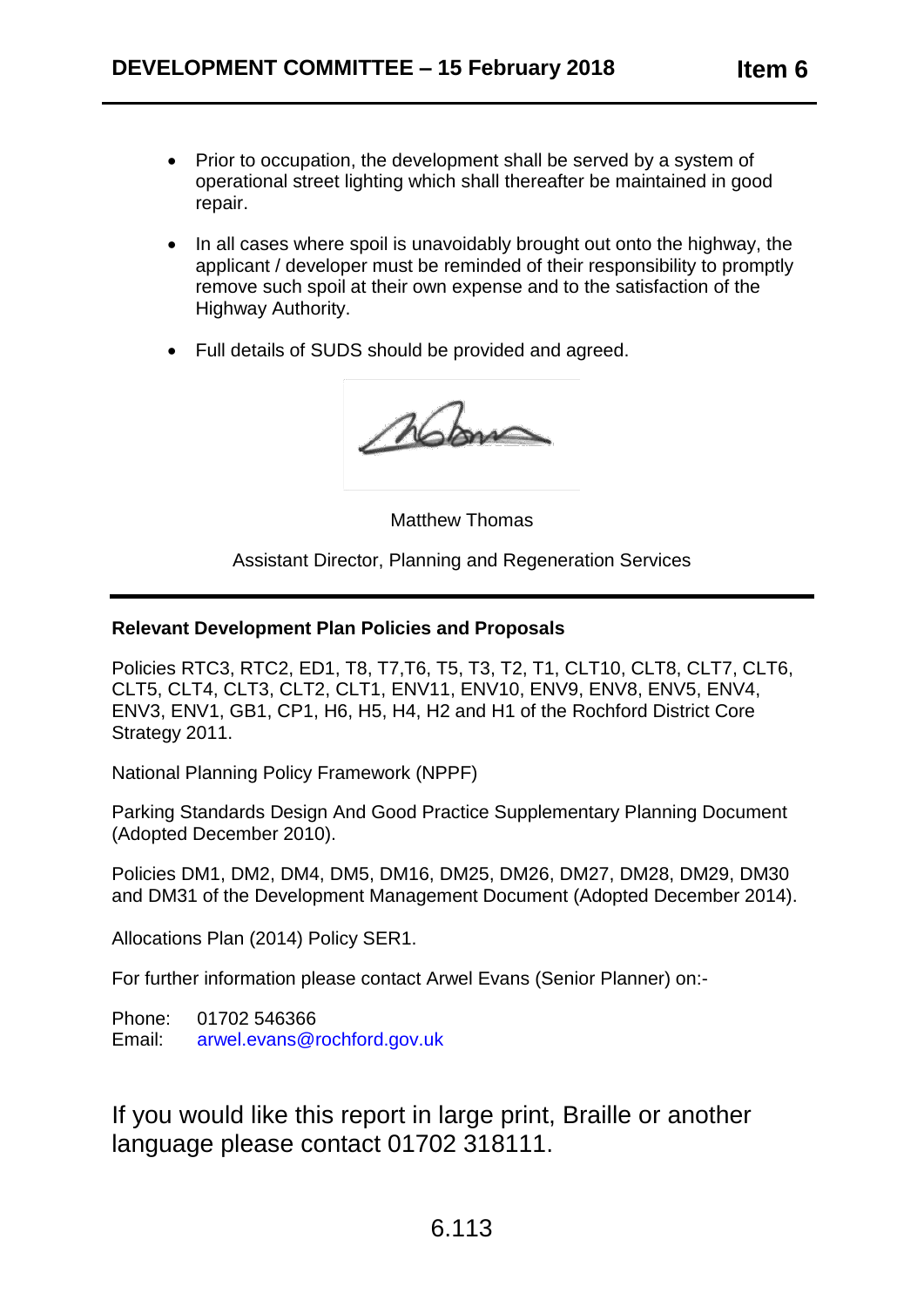

Reproduced from the Ordnance Survey mapping with the permission of<br>the Controller of Her Majesty's Stationery Office Crown Copyright.<br>Unauthorised reproduction infringes Crown copyright and may lead to<br>prosecution or civil

Nevertheless Rochford District Council can accept no responsibility for<br>any errors or omissions, changes in the details given or for any expense<br>or loss thereby caused.

Rochford District Council, licence No.LA079138

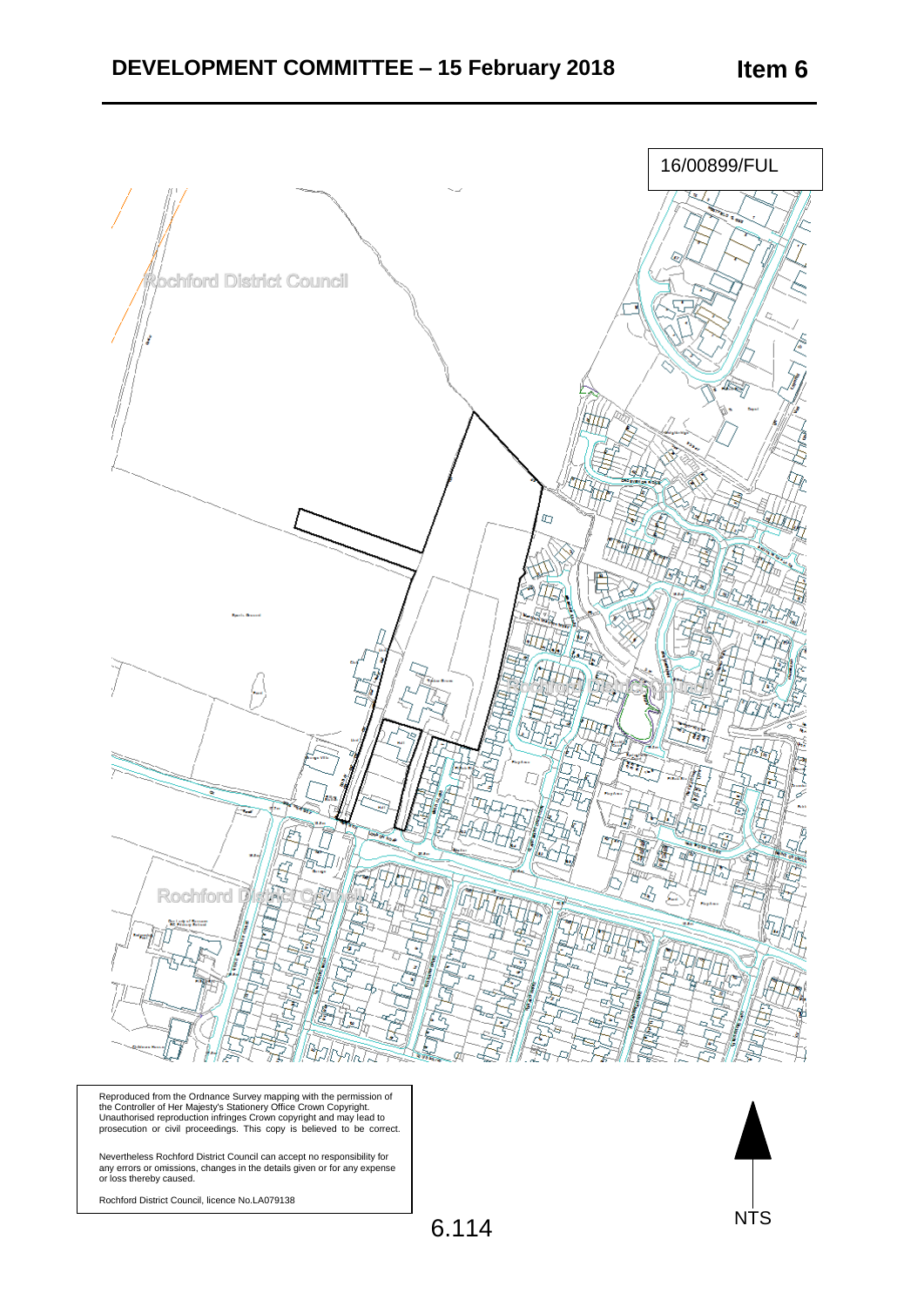## **Appendix**

# **INFORMATION FROM ADDENDUM OF 11 JANUARY 2018**

## **1 CORRECTION TO REPORT**

Members will note that the report indicates that the site is located within the Sweyne Park Ward. Details in this respect were pulled through from an earlier application, which reflects the pre-boundary change information. It is noted that a change in ward boundaries took place between the validation of the previously validated application (reference 15/00593/FUL) and the validation of this application and, as such, where references are made to Sweyne Park ward in the report, these should be read as Downhall and Rawreth ward.

# **2 NATURAL ENGLAND CONSULTATION RESPONSE**

Dear Sir or Madam

Thank you for your consultation.

Our reference: 231562 Your reference: 16/00899/FUL

Natural England has previously commented on this proposal under reference 15/00593/FUL and made comments to the authority in our letter dated 16 October 2015.

The advice provided in our previous response applies equally to this re-submission although we made no objection to the original proposal.

The proposed amendments to the original application are unlikely to have significantly different impacts on the natural environment than the original proposal.

Should the proposal be amended in a way which significantly affects its impact on the natural environment then, in accordance with Section 4 of the Natural Environment and Rural Communities Act 2006, Natural England should be consulted again. Before sending us the amended consultation, please assess whether the changes proposed will materially affect any of the advice we have previously offered. If they are unlikely to do so, please do not re-consult us.

Yours faithfully

Clare Foster Natural England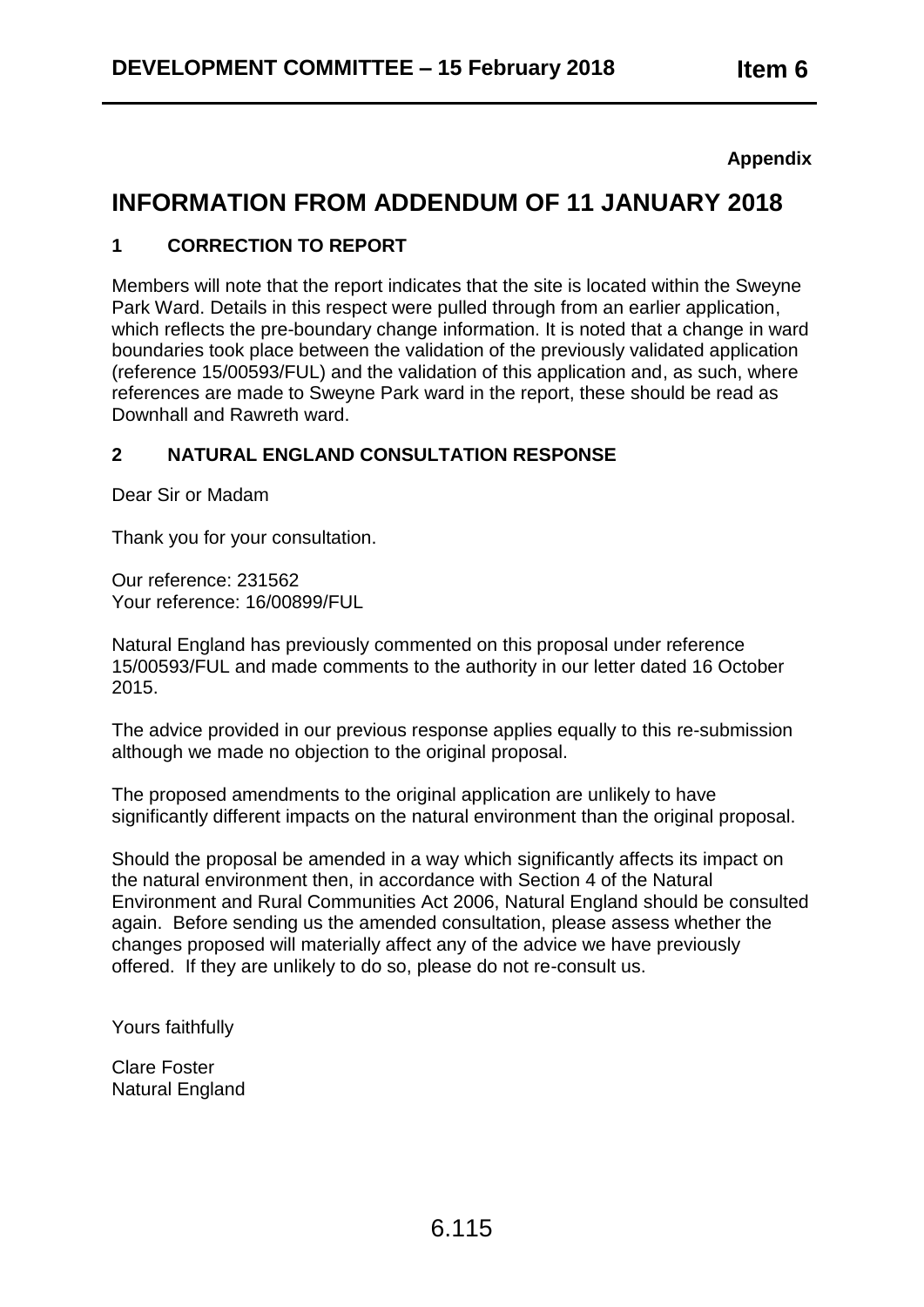# **3 Sports England Consultation Response**

As the proposals in the amended plans do not appear to impact on the adjoining playing field or its supporting facilities, I can advise that Sport England has no comments to make on the amended plans. Our position on the planning application would therefore remain as set out in our formal response dated 14 September 2017.

# **4 Rayleigh Town Council Consultation Response**

Revised comments have been received from Rayleigh Town Council further to the re-consultation undertaken on 14 November on the basis of the amended scheme details.

The response highlighted that Rayleigh Town Council has no objection.

(This consultation response was received after the report was completed by the case officer and could therefore not be accounted for in the report).

#### **5 Public Representations**

Public representations have been received from the following persons which are indicated as follows:-

#### R Brady, Claremont Crescent, Rayleigh

Please see my previous objections to the plans. However, again, the plans fail to show the neighbouring estate of Kingley Grange.

Our home is on the boundary of the proposed site, but is again excluded from the plans. We do exist and will be only a few feet away from the new homes you propose to build. Please submit plans showing ours and our neighbours' homes. It is unfair to make decisions when not all of the full facts are in place.

Why is Claremont Crescent not on the plans? Perhaps someone could respond to me.

Mr Cripps, 5 Durham Way, Rayleigh

I assume the destruction of the badger sett will be covered in your final officer's report and conditions?

New Aspect Comment: The summary would appear to an inward looking set of amendments (inside the site box); I can see no reference to considering the impact outside the box.

In my view it is obvious that the first impact will be site construction traffic for an extended period (probably 2-3 years) on the existing London Road traffic flows. Apart from competing with the BP/M&S garage, Little Wheatley Road junction and the RTSSC clientele it might well be at odds with both the potential Grange Villa site

# 6.116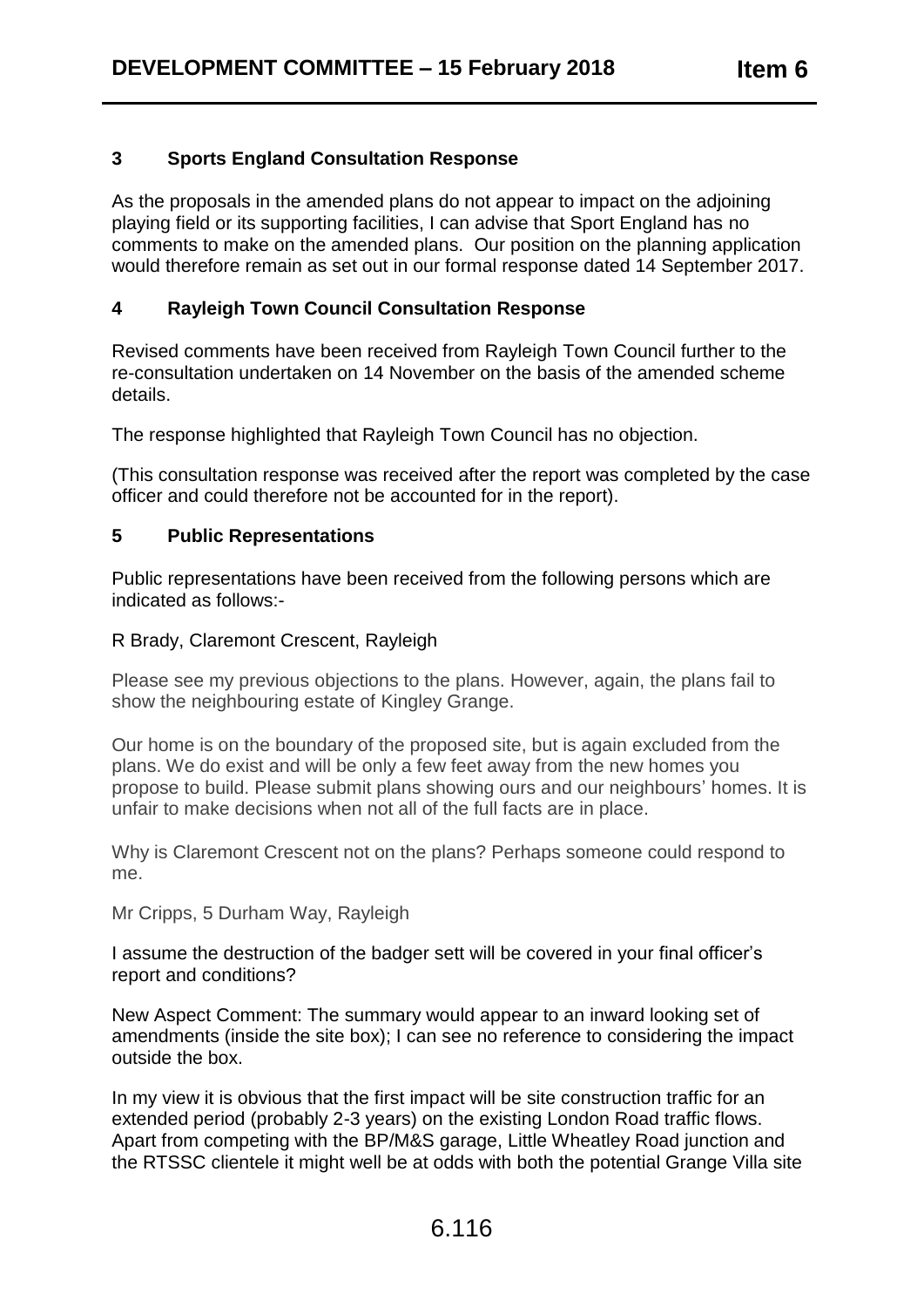and elements of the Countryside 'North of London Road' site traffic – already agreed in principle.

Apart from interfering with already problematic traffic congestion it might well create a safety issue with large/heavy vehicles turning right into and out of the site across traffic flows – not to mention already low air quality issues.

The scale of development in west Rayleigh and Rawreth needs to be considered as a whole large project (rather than piecemeal submissions) and as many conditions (volumes/timings and overlapping durations) imposed in a comprehensive and meaningful overall multi-site traffic plan by RDC and ECC. This is missing within the (as yet) uncompleted Local Plan.

Ms S Knight, 15 Little Wenlock Chase, Rayleigh

Objects on the grounds of insufficient drainage, loss of trees and vegetation, overdevelopment, parking, poor layout of development and traffic generation.

Mr D Eaton (via e mail) (No address provided)

Rayleigh town is gridlocked most days at some time and almost impossible in the rush hours, lunchtimes and Saturdays. This would add another 83 houses to the 630 houses already proposed on London Road.

Every evening when I drive into Rayleigh between 4.30 and 7.00 London Road is gridlocked. It backs up around the Carpenters roundabout and up and down the A1245. My Fiesta was hit and written-off when stationary on the roundabout in September.

Another 700 cars will be added into the local infrastructure with these new developments, and this will compound the whole traffic situation. There are only 3 roads in - A127, single track London Road and Rawreth Lane - and all gridlock at peak times. It is impossible to improve these roads.

How can all these new houses and associated cars be justified without new roads?

We have one of the lowest forest densities in Europe; I believe around 8% in comparison to the rest of Europe, which is around 30%. More trees should be planted, therefore, rather than being cut down.

#### Mr S Clark, 19 Claremont Crescent, Rayleigh

I am deeply disappointed with the allowance of another amended application for Timber Grove. Why has this not gone to a hearing and been rejected? Another day, another poor design by Pannell Developments. Still my house is not on the plans although the new proposed care home will now sit right up against my fence and block all light from my garden and property. I have already mentioned that my house is not on the plan to the Council. The latest plan now proposes a building (care home) on my boundary fence. This is unacceptable and will significantly impact the light entering my garden and property in contradiction of my right to light and would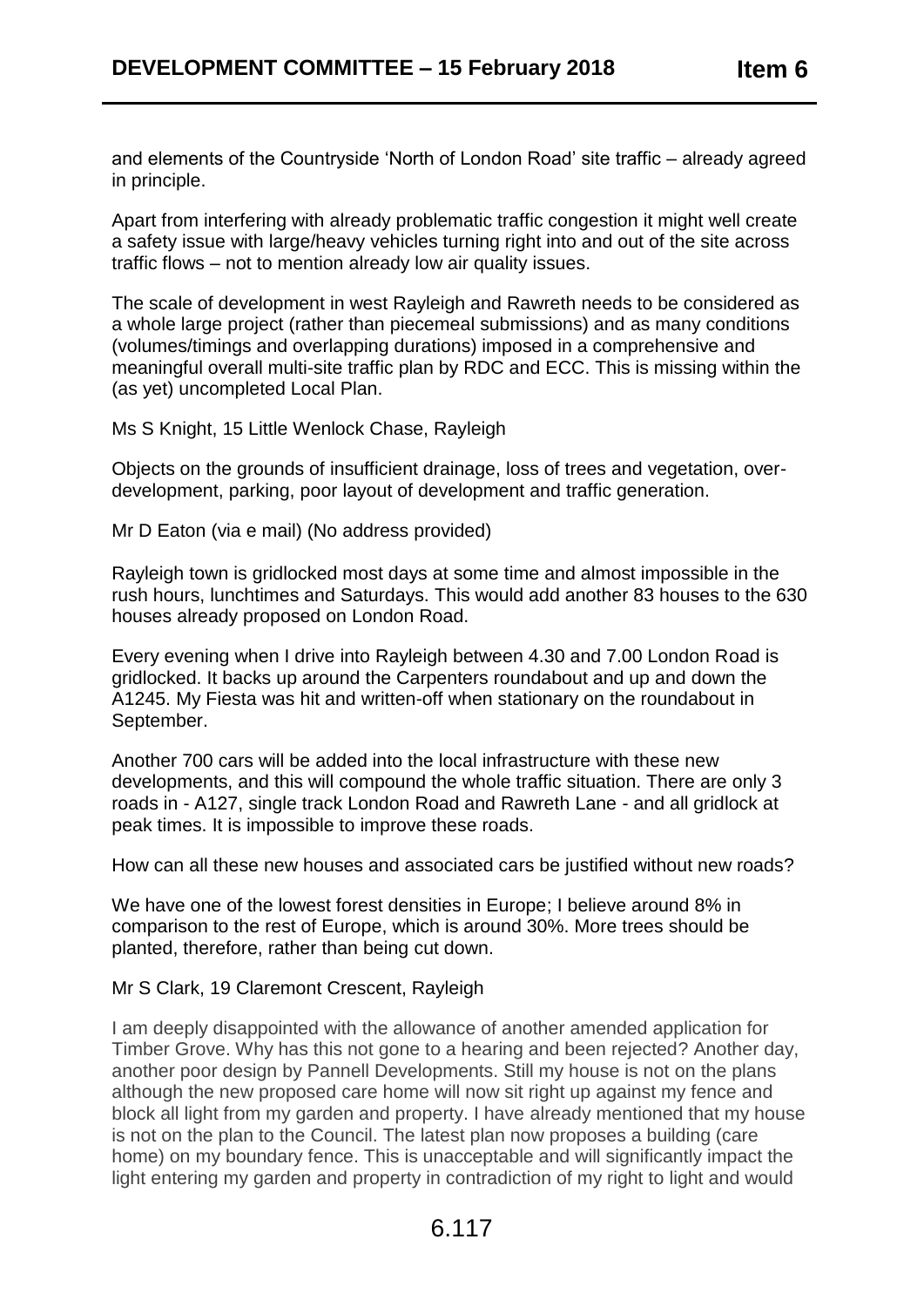recommend an immediate assessment of the impact. I am shocked that the Council has allowed the development of houses at Claremont Crescent to be built and now wants to build a care home next to them that allows no light to enter them. Why was the Claremont Crescent development given permission, knowing this was the case? This application is totally unacceptable and should be rejected by the Council.

The new plans still fail to show my house on the plans, suggesting there is no housing behind the new care home. Please submit new plans that show Claremont Crescent on it. I am concerned by the mention of a car park now proposed to be directly behind my house and next to the care home. I also believe even further trees are to be removed without any consultation. There are no real details on this. I have now had the threat of a care home, car park, bin collection site and playground behind my house on plans submitted.

Pannell Developments and Fitzroy Support have little regard for the The environmental impact of the proposed new car park along the gardens of Clarement Crescent on young families is totally unacceptable.

Please find my previous objections below.

We live adjacent to the proposed development site (Timber Grove) and are writing to ask that Rochford District Council refuse this planning application from Pannell Developments Limited and Fitzroy Support.

Herein are our comments and objections relating to this planning application:-

The Care Home will directly overlook our back garden; this will lead to a loss of privacy and will certainly impact on the peaceful enjoyment of our home and garden.

The location of a care home so close to our boundary and directly overlooking our garden will significantly impact on the market value of our home and the ability to sell our property in the future. The current noise from the care home when the residents are outside would be moved right next to our property and be highly disturbing for our young children and in contravention of the Environmental Protection Act 1990. The care home is currently kept secluded for a reason and I strongly suggest that it stays that way. The building directly behind our garden fence will be visually overbearing. It is an inappropriate design for this location. Such a large building would be totally out of keeping with the neighbouring properties, which are mainly smaller houses. As mentioned, it will also illegally withdraw all light from our property.

The removal of existing trees that provide privacy to our property will be completely removed to an even further extent than previously suggested. Parking will be adjacent to our garden and home causing noise, pollution and dust at all times of the day and night. Our garden would become unsafe for our young children to play in. London Road is already a very busy and congested road; this additional concentration of traffic and roadside parking will cause traffic problems and create a safety hazard for other motorists.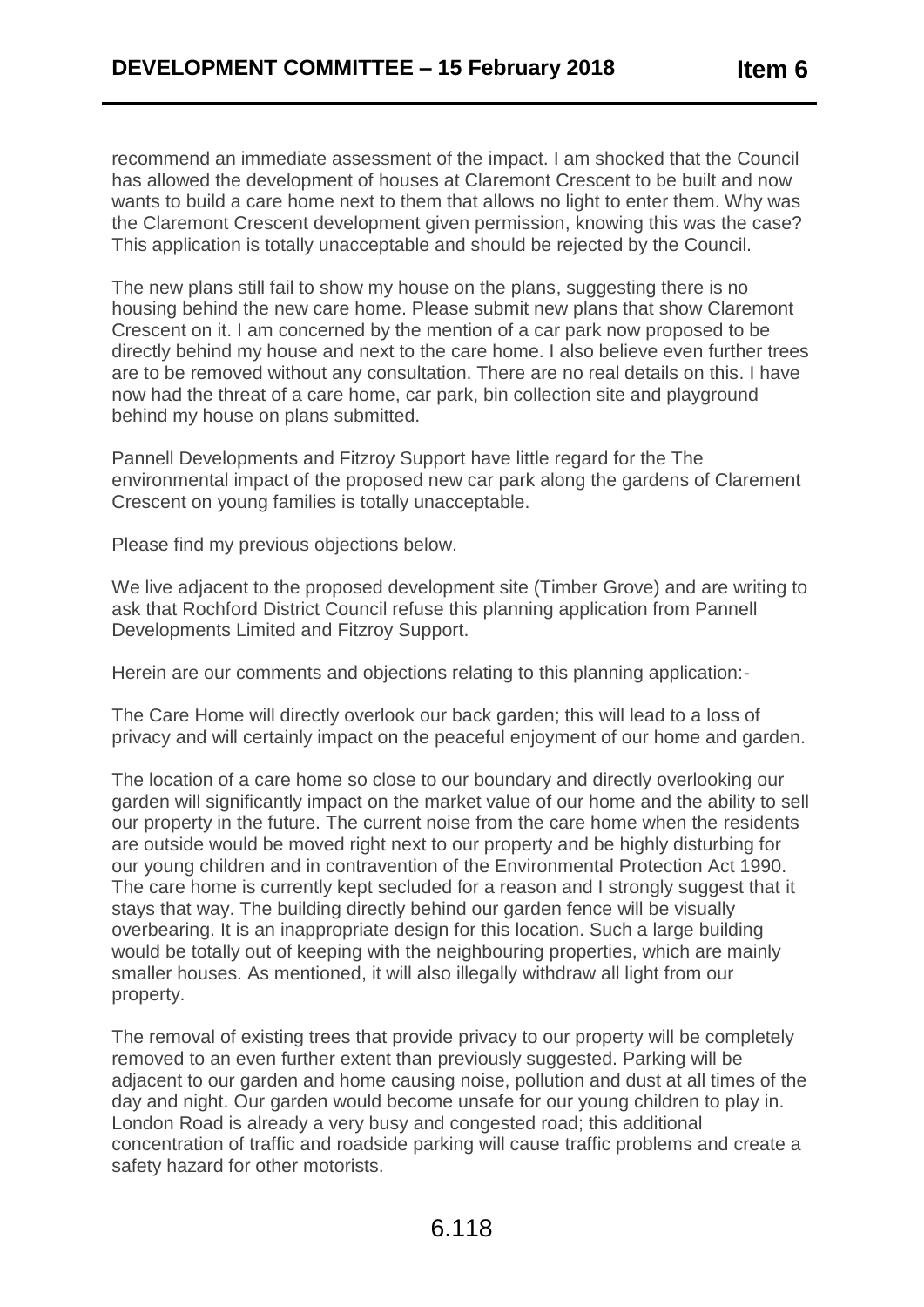London Road does not currently provide a safe pathway in which I can walk my children to school (Our Lady Of Ransom) and no safe place to cross the road. Even with the proposed increase in traffic there is no provision for this. The pathway is too narrow and poorly maintained by the County Highways department.

I invite you to visit our home to verify that these objections are valid. On the previous application, I asked that Rochford District Council refuse this planning application and encouraged Pannell Developments to re-submit a building design that is smaller, less intrusive on neighbouring properties, and more sensitive to the character of this village. However, the re-submitted plans are worse in impact on my property. Therefore, once again I ask that Rochford District Council rejects these unacceptable, re-submitted plans.

#### Representation from Mr C Clews

Thank you for bringing to my attention the revised planning application for the proposed 83 dwellings in place of the residential home. I note that this area of Rayleigh is under consideration for much more than the 83 dwellings proposed here, and there is also a requirement for another 550 houses next to this development. My concern is that the road (London Road) is already congested, and this increase in the population density and use of this road will exacerbate the already difficult problem of traversing within, and out of Rayleigh. Whilst I note that the Rayleigh West site (550 Houses) has not yet been given the go-ahead, the building of Clairemont Cresent (approximately 100 dwellings) and Gunn Close (14 dwellings) recently, then this development on top will provide too many vehicle movements on a road that at weekends and frequently during rush hour, is completely congested. This is not only causing congestion, but increasing the pollution experienced in the town already. I am already having to use Rawreth Lane to get in/out of Rayleigh.

Representation from Mr S Clark, 19 Claremont Crescent, Rayleigh dated 6 January 2018

I do not feel my comments objecting to Timber Grove have been taken into account in the final officer's report. I would therefore like to share the following information with you regarding the Timber Grove development.

Firstly, my main objection is that the plans do not show the location of the care home in relation to my house or any surrounding properties. The plans contradict the rules set out in the Essex Design Guide with the care home sitting right behind my house. On this basis I recommend you delay the hearing on Thursday 11 January until Pannell Developments and Fitzroy Support can provide this to you. Planning Officers, however, state that this is acceptable and legal. How can you possibly make a decision without this information?

I have invited the Planning Officer to my house to show me where the care home would sit in relation to my property; this still has not happened.

I have requested the exact location of the 'bin site' for the care home (which I suspect will sit next to my house) and it has not been provided.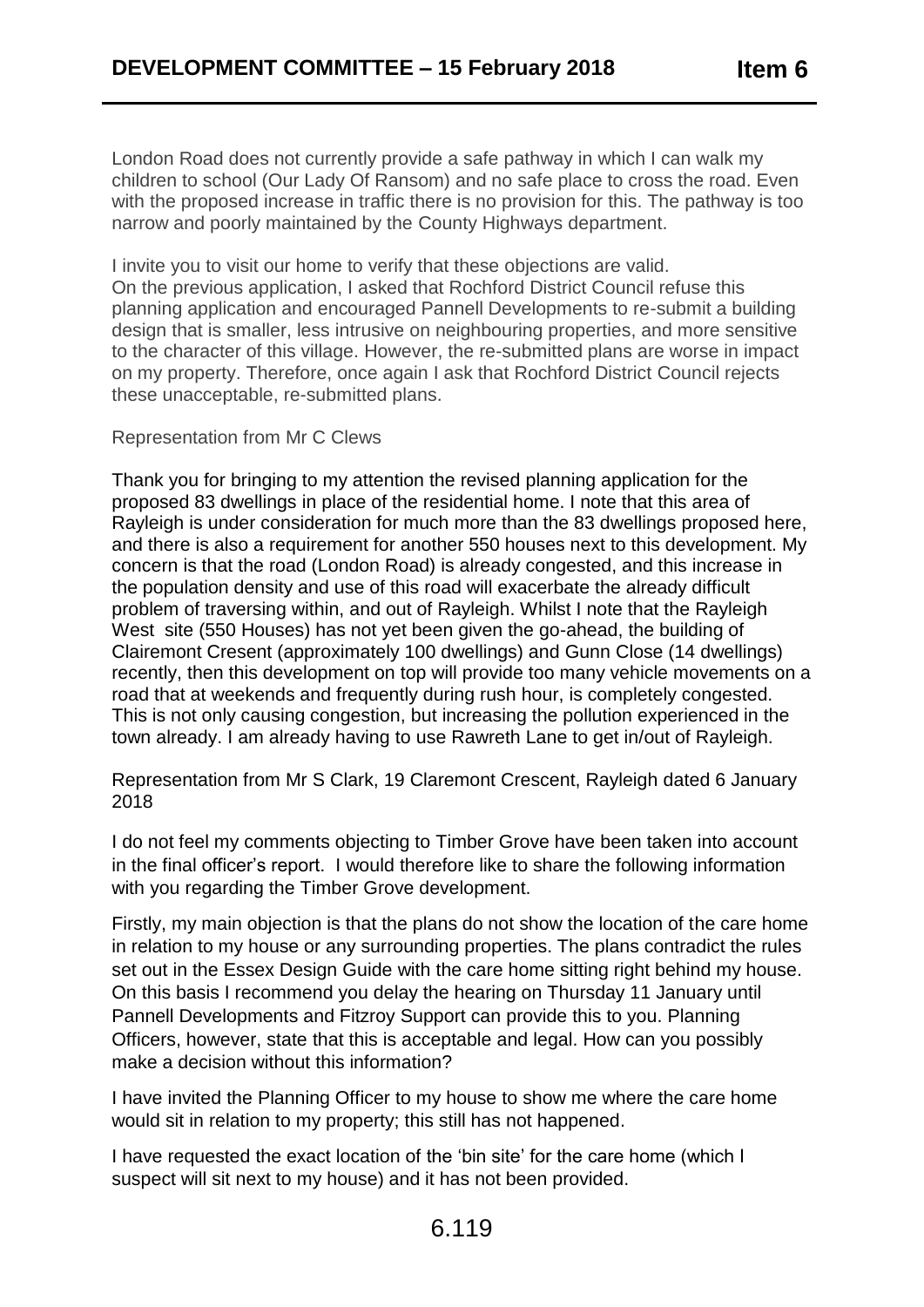I would also like to add the following objections –

- It will have an adverse effect on the residential amenity of my property, by reason of (among other factors) noise from the care home residents and 24-hour operating hours of staff arriving and leaving the car park, which is poorly designed and not in keeping with local surroundings.
- The care home and surrounding properties view into my property, causing loss of privacy in my garden to the point of becoming unusable.
- Effect of the development on the character of the neighbourhood. A care home 'business' would not be in keeping with local properties.
- I would lose existing views of woodland from my property, spoiling the natural enjoyment of my home.

I would like to highlight the following points from the final report:-

## Paragraph 2.5

Fitzroy are required by the Essex Care Quality Commissioners to 'split' the single care home into three smaller units for supported living but in the same use (Class C2), the size of which, in combination, would be similar to the previously proposed single home. The occupants of the existing care home would transfer to the three Supported Living units where they would receive the same level of care which they receive at present within the care home. Care would be administered by staff employed on a shift basis, who would provide 24-hour cover at each unit, but who would not live at the properties. The same number of staff would be required to cover the three units as would be required to cover the single care home. It should be noted that none of the occupants can live independently, and they will require this level of care from the start of their occupation of the proposed Supported Living units.

• I feel the 24-hour care provided at the care home (if it moves location) would spoil the natural enjoyment of my home due to 24-hour shift changes of staff resulting in increased lighting and car noise arriving and departing the property in the nearly located car park next to my house.

#### Paragraph 7.3

No comments were received with regard to the key units and the chalets; therefore, it was deemed acceptable as the design ethos followed the site principles as well as the urban design officer's general comments. Positive feedback was received with regard to the apartments and these were further developed into the units now submitted.

• I would like to add that I feel this comment is incorrect. I have clearly expressed concern at the location and design of the care home on multiple occasions. Also, it does not concur with rules set out in the Essex Design Guide.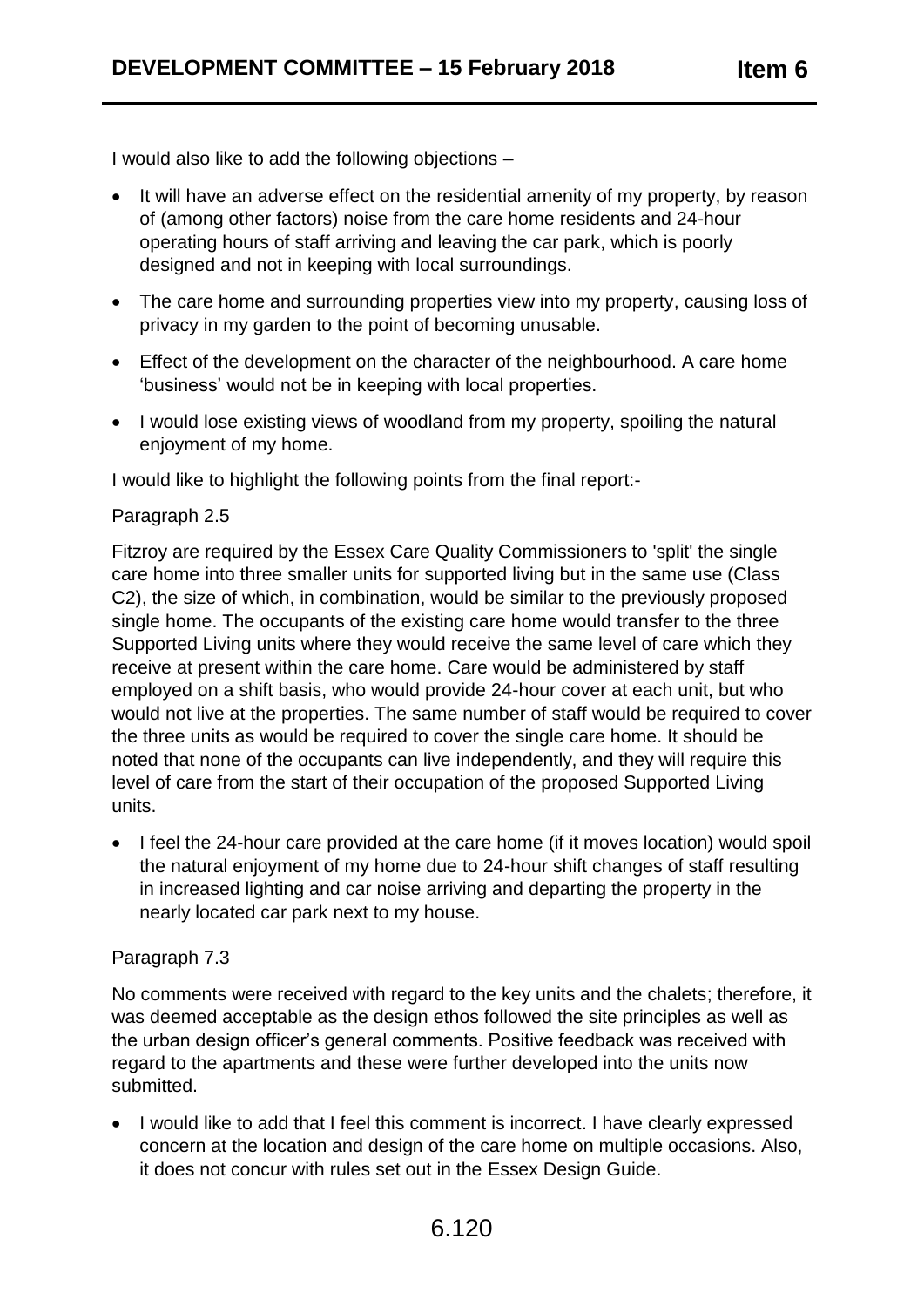## Paragraph 15.4

Site boundaries are partly shared with neighbouring residential development to the east of the site and Rawreth Brook, which forms the physical boundary at the northern aspect of the site. The site at its northerly fringes is indicated to be located within Flood Zone 3, which is affiliated with proximity of that vicinity to Rawreth Brook. A ditch runs along the eastern aspect of the site, which it is indicated will be retained as part of the development. The outlook to the north and north east of the site is out onto open countryside, which contrasts with the outlook to the south of the site, which is characterised by residential and commercial built form, which are served off London Road.

 To add to the above comment, it should read that the care home will sit right on top of 5-bed detached houses that new young families moved into 2½ years ago. 'Partly shared' to the east is, quite frankly, slanderous.

## Paragraph 20.7

Planning permission was refused on 30 August 2012 under reference 12/00279/FUL for the demolition of the care home, and the construction of a new care home (Use Class C2) and 43 No. dwellings comprising 1 No. two-bedroomed apartment, 16 No. two-bedroomed houses, 22 No. three-bedroomed houses, 4 No. four-bedroomed houses, with associated parking and the re-construction of the access road from London Road. This application was refused on Green Belt, affordable housing, parking, amenity space, and surface water flooding grounds.

• In relation to the above refusal, what has changed? If anything, it is all more relevant today.

# Paragraph 21.7

The three proposed supported living units present a scale and over-sized footprint which is not necessarily in keeping with the surrounding proposed development; however, it is considered that given their location within a defined cul-de-sac area of their own and 1.5 storey height, their presence will not be seen as overly intrusive and will be less than the originally proposed care home. Appropriate landscaping to the front and side elevations of these three units will be imperative to ensure a softening of their appearance.

 Location? Right on top of neighbouring houses in Claremont Crescent. I can regularly hear the residents of the home now. Moving them right next to me will spoil the natural enjoyment of my home. I will also have significant loss of light and increased noise which will be highly disturbing for my very young family.

Concern that neighbouring residential development which adjoins the boundary with the site has not been shown on the plans.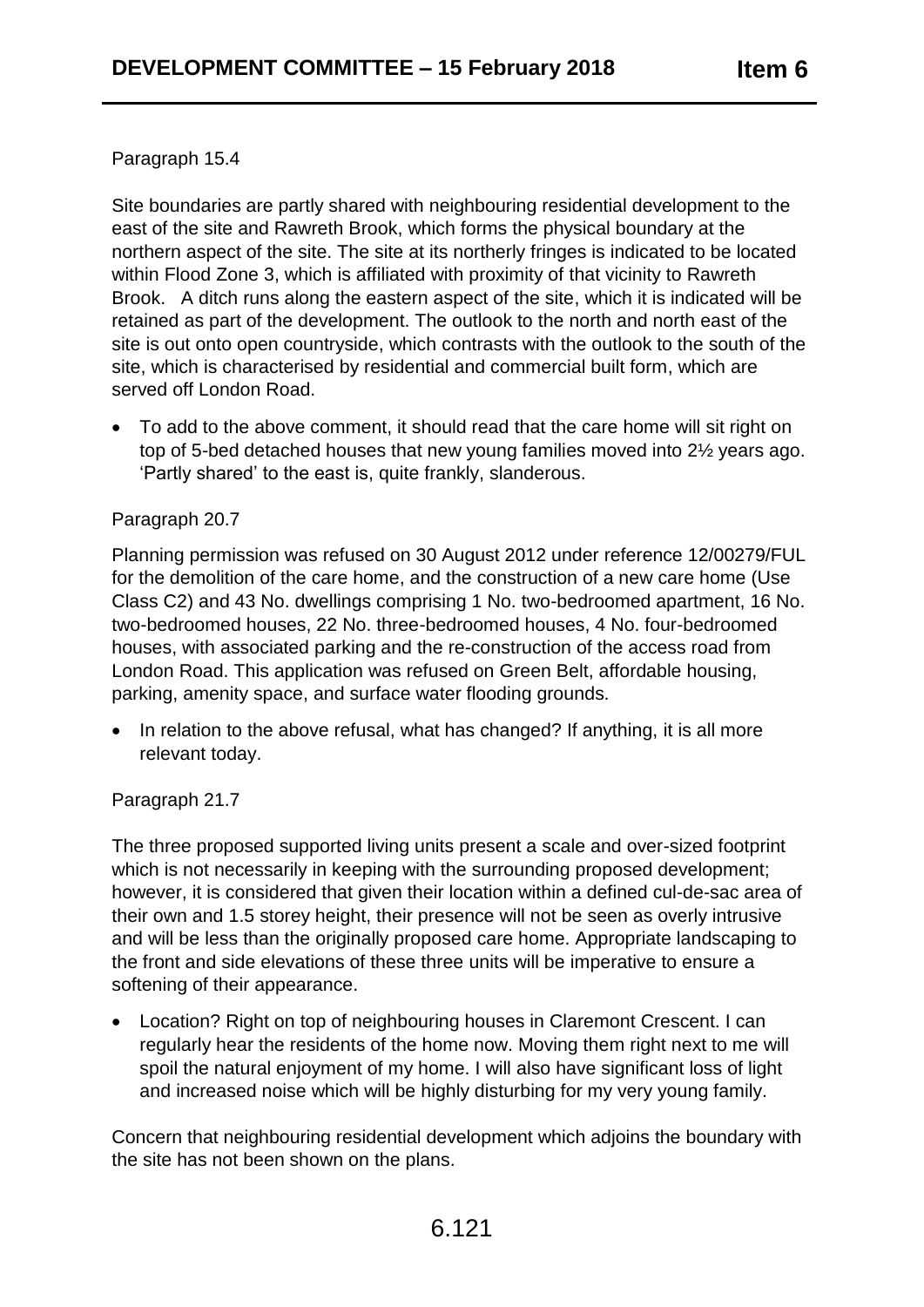• Back to my original point and mentioned by other residents' objections - the plan does not show surrounding properties. Indeed, even the final report does not detail these.

Can I also add that the number of objection comments received quoted in the final report "post 3<sup>rd</sup> amendment" should not be taken into consideration. The last amendment was done just before Christmas. Planning states that all comments are considered for the application, irrespective of when received; however, the report specifies a 'before and after' number of objections vs amendment.

In summary, I clearly object to the development on Timber Grove and would be happy for any Members to visit my property so I could share my concerns. I concede some defeat in accepting that properties will be built on the land and would accept a garden of a 'normal' house being behind my boundary, not a care home right on my fence. My garden is only 30ft and I would never have bought my house from Bellway homes 2½ years ago knowing what I know now. The Council should never have approved the Bellway Homes development and then allow a care home to be built on top of it.

I will entrust you to make the right decision for local people on the night.



I have included a local layout of Kingsley grange.

Blue  $x = my$  house

Green Properties = 3 care homes (inappropriately located)